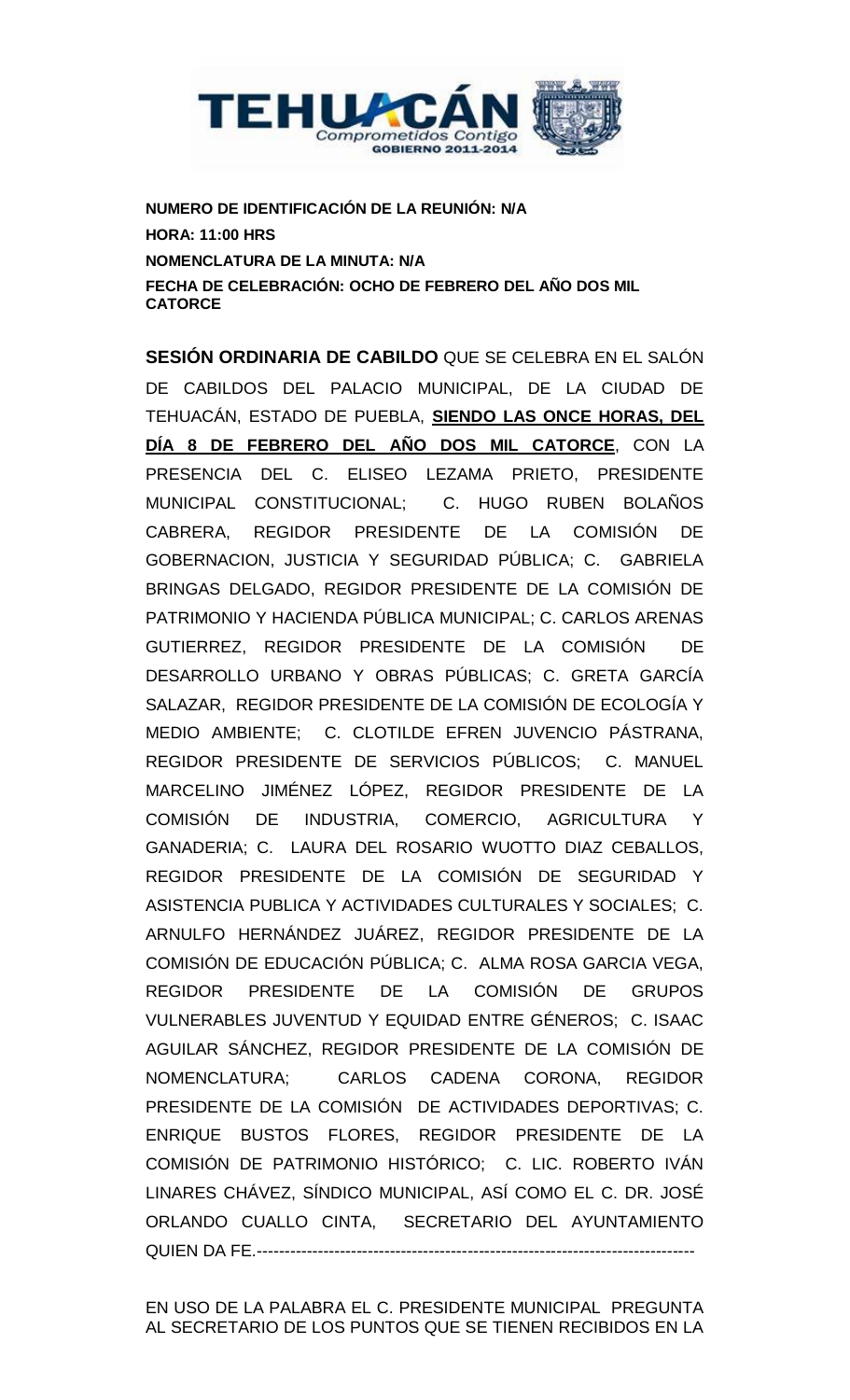SECRETARÍA DEL AYUNTAMIENTO PARA LA SESIÓN ORDINARIA DEL PRÓXIMO LUNES, SE INFORMA AL CABILDO QUE TODOS LOS PUNTOS CONTENIDOS EN EL PRESENTE ORDEN DEL DIA, SON TODOS LOS PUNTOS RECIBIDOS EN LA SECRETARÍA, POR LO QUE NO HAY PUNTOS PARA LA SESIÓN ORDINARIA DEL PRÓXIMO LUNES.

EN VIRTUD DE LO ANTERIOR EN USO DE LA PALABRA EL SECRETARIO PROPONE QUE SE SOMETE A CONSIDERACIÓN DEL CABILDO, QUE SE ADELANTE LA SESIÓN ORDINARIA, PARA QUE LA PRESENTE SESIÓN SEA CONSIDERADA COMO TAL Y SE AGREGUEN PUNTOS GENERALES POR SI ALGUNA COMISIÓN O REGIDOR DESEA TRATAR ALGÚN PUNTO.

POR LO CUAL SE SOMETE A CONSIDERACIÓN DEL CABILDO DICHA PROPUESTA, **APROBANDO LOS INTEGRANTES DEL H. CABILDO CON 12 VOTOS A FAVOR QUE ESTA SESIÓN SEA CONSIDERADA ORDINARIA.** 

SE INFORMA QUE NO SE ENCUENTRA PRESENTE EN ESTA SESIÓN DE CABILDO LOS REGIDORES: ALMA ROSA GARCÍA VEGA E ISAAC AGUILAR SÁNCHEZ.

UNA VEZ QUE SE HA PASADO LISTA DE ASISTENCIA SE INFORMA LO SIGUIENTE:

SEÑOR PRESIDENTE LE COMUNICO QUE SE ENCUENTRAN 12 DE LOS MIEMBROS DEL CABILDO, POR LO ANTERIOR SE DECLARA EL QUÓRUM LEGAL PARA CONTINUAR CON LA PRESENTE SESIÓN DE CABILDO.

#### **1.- APERTURA DE LA SESIÓN**

#### **2.- LISTA DE ASISTENCIA**

#### **3.- DECLARATORIA DEL QUÓRUM**

#### **4.- LECTURA Y FIRMA DEL ACTA ANTERIOR**

#### **5.- COMISION DE DESARROLLO URBANO Y OBRAS PÚBLICAS**

 ANÁLISIS, DISCUSIÓN Y EN SU CASO APROBACIÓN DEL AL PROGRAMA DE DESARROLLO URBANO DEL MUNICIPIO DE TEHUACAN, DE CONFORMIDAD CON EL DICTAMEN DE CONGRUENCIA QUE LA SECRETARIA DE DESARROLLO RURAL, SUSTENTABILIDAD Y ORDENAMIENTO TERRITORIAL EMITIO REPECTO AL PROYECTO A DICHO PROGRAMA.

#### **6.- COMISIÓN DE SEGURIDAD Y ASISTENCIA PÚBLICA Y ACTIVIDADES CULTURALES Y SOCIALES**

 ANÁLISIS, DISCUSIÓN Y EN SU CASO APROBACIÓN DEL DICTAMEN QUE CONTIENE LA AUTORIZACIÓN REGLAMENTO DE SALUD DEL MUNICIPIO DE TEHUACÁN, PUEBLA

#### **7.- COMISION DE GOBERNACION, JUSTICIA Y SEGURIDAD PÚBLICA**

 ANÁLISIS, DISCUSIÓN Y EN SU CASO APROBACIÓN DEL DICTAMEN QUE CONTIENE LA EL REGLAMENTO DEL SERVICIO PROFESIONAL DE CARRERA DEL MUNICIPIO DE TEHUACÁN

#### **8.- SECRETARIA: DA CUENTA A CABILDO DE DOS RECURSOS DE INCONFORMIDAD Y PUNTO RELATIVO A LA SESION ORDINARIA PRÓXIMA.**

**9.- ASUNTOS GENERALES.**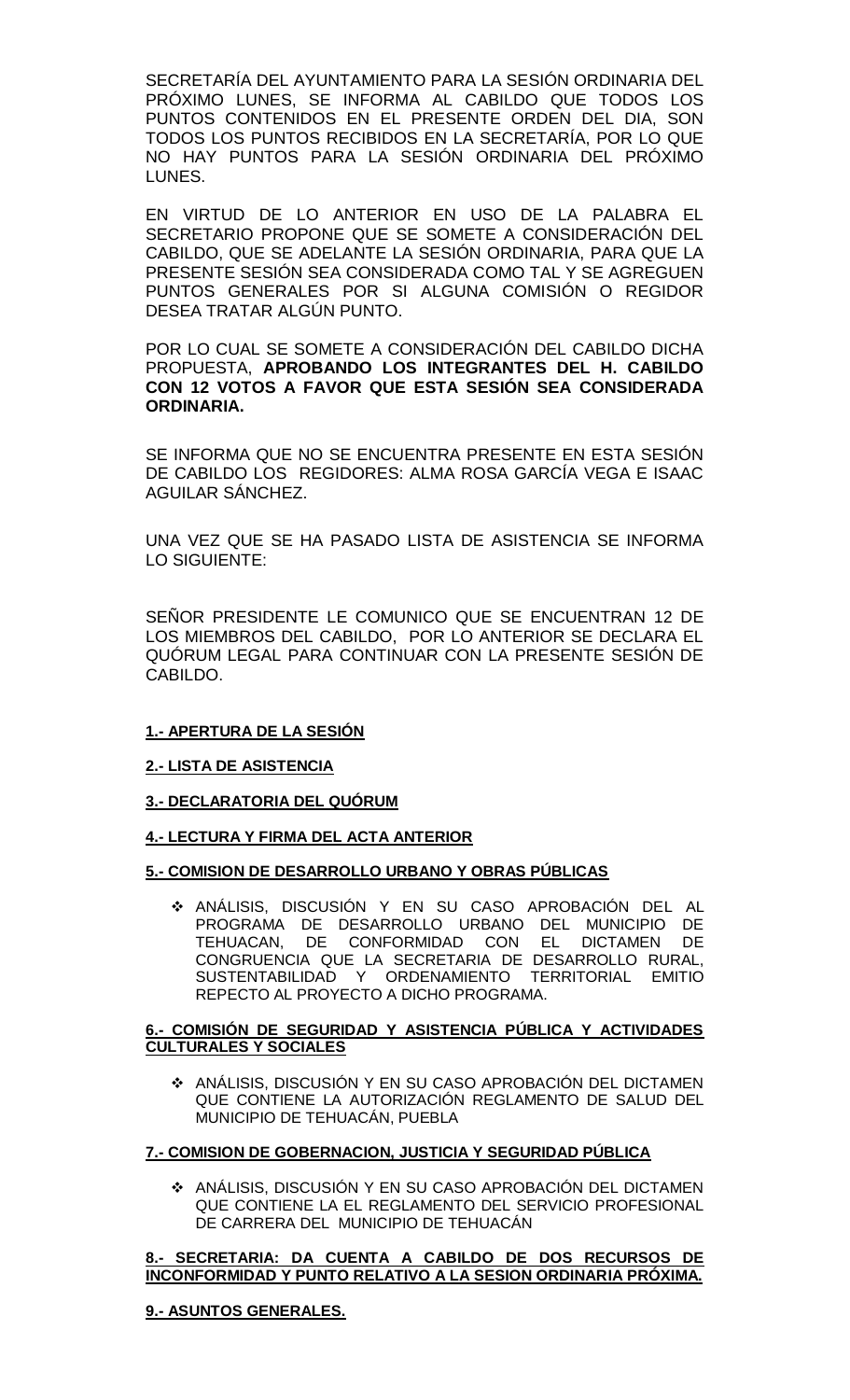#### **CLAUSURA.**

PASAMOS AL PUNTO DE: LECTURA Y FIRMA DE ACTA DE LA SESIÓN ANTERIOR

EN ESTOS MOMENTOS EL DR. JOSÉ ORLANDO CUALLO CINTA, PROCEDE A DAR LECTURA AL ACTA ANTERIOR UNA VEZ TERMINADA LA LECTURA SE PROCEDE A PASAR A LOS REGIDORES PARA SU FIRMA CORRESPONDIENTE.

EL REGIDOR ENRIQUE BUSTOS FLORES, SE NIEGA A FIRMAR EL ACTA.

**COMISION DE DESARROLLO URBANO Y OBRAS PÚBLICAS.- ANÁLISIS, DISCUSIÓN Y EN SU CASO APROBACIÓN DEL PROGRAMA DE DESARROLLO URBANO DEL MUNICIPIO DE TEHUACAN, DE CONFORMIDAD CON EL DICTAMEN DE CONGRUECIA QUE LA SECRETARIA DE DESARROLLO RURAL, SUSTENTABILIDAD Y ORDENAMIENTO TERRITORIAL EMITIO REPECTO AL PROYECTO A DICHO PROGRAMA.** 

SEÑOR REGIDOR TIENE USTED EL USO DE LA PALABRA.

EL C. CARLOS ARENAS GUTIÉRREZ, PROCEDE A DAR LECTURA AL DICTAMEN CORRESPONDIENTE, MISMO QUE A LA LETRA DICE:

LOS SUSCRITOS **C. CARLOS ARENAS GUTIERREZ***,* REGIDOR PRESIDENTE, *C.GABRIELA BRINGAS DELGADO, C. GRETA GARCIA SALAZAR*, REGIDORES MIEMBROS DE LA COMISION DE DESARROLLO URBANO Y OBRAS PUBLICAS, HACEMOS DE SU CONOCIMIENTO LO SIGUIENTE:

QUE EN TERMINOS DE LO QUE DISPONEN LOS ARTICULOS 92 FRACCIONES I, IV, 94, 96 FRACCION III Y 98 DE LA LEY ORGANICA MUNICIPAL; TOMANDO EN CONSIDERACION LOS ARGUMENTOS DE HECHO Y DE DERECHO QUE EN EL PRESENTE SE VIERTEN,SOMETEMOS A USTEDES EL PRESENTE DICTAMEN RELATIVO A LA **APROBACION DEL PROGRAMA MUNICIPAL DE DESARROLLO URBANO SUSTENTABLE DE TEHUACAN,PUEBLA Y DICTAMEN DE CONGRUENCIA.** BASANDONOS EN LOS SIGUIENTES:

## **ANTECEDENTES**

A. QUE EL DESARROLLO URBANO CONSTITUYE UNA ACTIVIDAD FUNDAMENTAL PARA LAS AUTORIDADES MUNICIPALES DEBIDO A QUE EN LAS REFORMAS REALIZADAS EN 1983 AL **ARTÍCULO 115** CONSTITUCIONAL SE FACULTA AL MUNICIPIO PARA PARTICIPAR EN LA ADMINISTRACIÓN Y REGLAMENTACION DE ESTA MATERIA.

EL MUNICIPIO ES LA UNIDAD BÁSICA DE LA ESTRUCTURA POLÍTICA DE LA FEDERACIÓN, DE LA ADMINISTRACIÓN PÚBLICA Y DE LA ORGANIZACIÓN DE LOS GOBIERNOS ESTATALES Y FEDERAL.

ES POR ELLO QUE LOS MUNICIPIOS DEBEN ASUMIR UN PAPEL GENERADOR Y DE PROMOCIÓN DEL DESARROLLO LOCAL. CONSECUENTEMENTE, UN GOBIERNO LOCAL MODERNO, ADEMÁS DE SER PRESTADOR DE SERVICIOS URBANOS Y PROVEEDOR DE INFRAESTRUCTURA BÁSICA Y EQUIPAMIENTO URBANO, DEBE ASUMIR UN ROL DE CARÁCTER PROACTIVO, ORIENTADO FUERTEMENTE A LA PROMOCIÓN Y GESTIÓN DE LOS PROCESOS DE PLANEACION URBANA, DESARROLLO ECONÓMICO Y SOCIAL, A ESCALA LOCAL, ORGANIZANDO ACCIONES PRESENTES TENDIENTES A MEJORAS FUTURAS.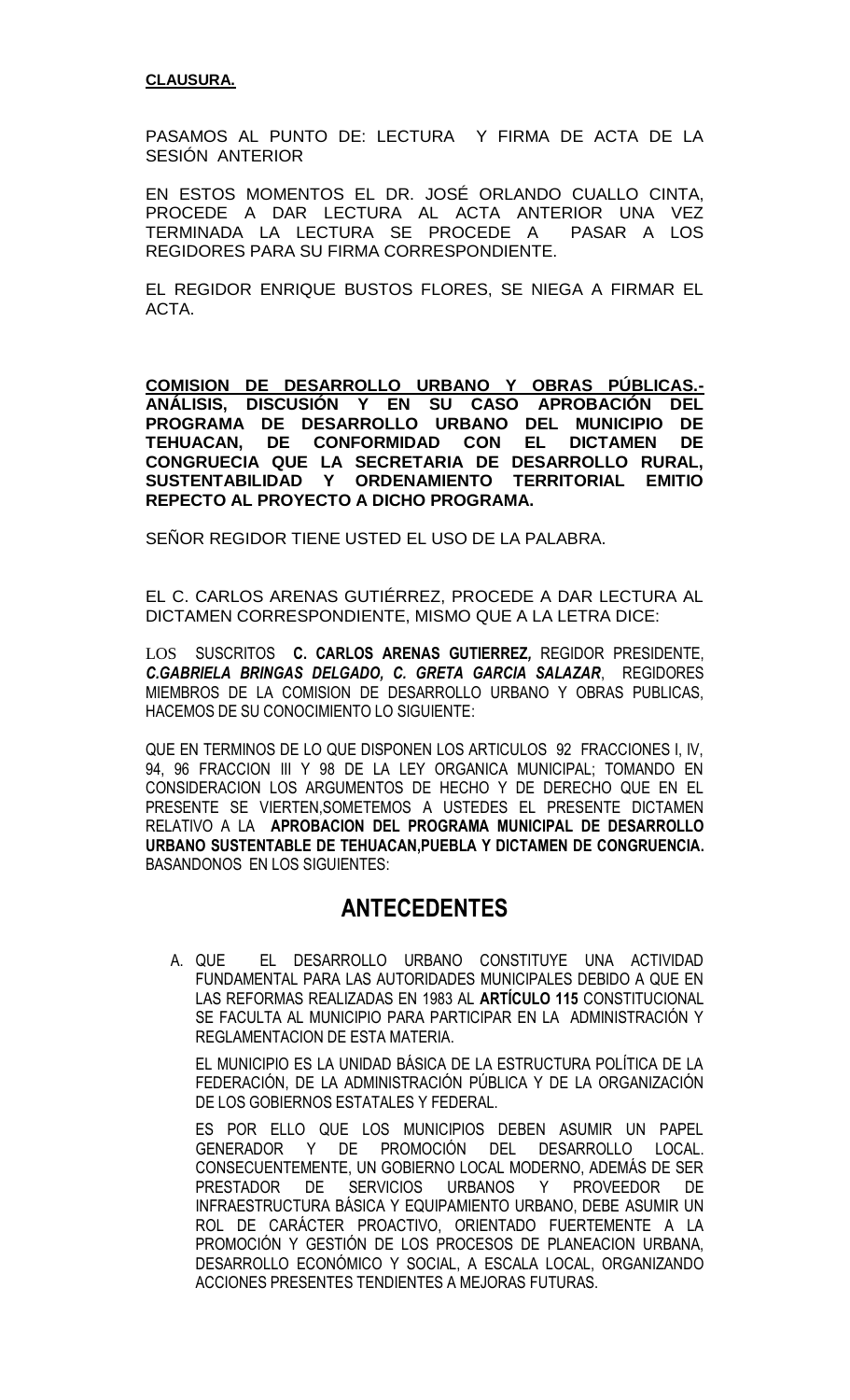- B. **CON FECHA MARZO DE 2012** SE INICIAN EL PROCESO DE ACOPIO DE INFORMACION DE DIFERENTES AREAS Y DEPENDENCIAS DEL H. AYUNTAMIENTO DE TEHUACÁN ENTRE ELLAS LA DIRECCIÓN DE OBRAS PÚBLICAS, ECOLOGÍA, INFORMACIÓN GEOGRÁFICA Y CATASTRO, EDUCACIÓN, OOSELITE, OOSAPAT, DESARROLLADORES ENTRE OTROS, INFORMACIÓN QUE EN SU MOMENTO SE ENTREGARÍA A LA EMPRESA CONSULTORA ENCARGADA DEL ESTUDIO QUE DERIVARIA EN EL PROGRAMA MUNICIPAL DE DESARROLLO URBANO SUSTENTABLE DE TEHUACAN, PUE.
- C. **CON FECHA 14 DE ENERO DE 2013** SE CONFORMA EL CONSEJO MUNICIPAL DE DESARROLLO URBANO DE TEHUACÁN, ORGANISMO AUXILIAR DE ANALISIS Y OPINION EN MATERIA DE ORDENAMIENTO TERRITORIAL DE LOS ASENTAMIENTOS HUMANOS Y DE DESARROLLO URBANO SUSTENTABLE.
- **D. CON FECHA 14 DE FEBRERO DEL 2013**, EN LAS INSTALACIONES DE LA CAPILLA DE SAN ANTONIO DE PADUA DEL COMPLEJO CULTURAL EL CARMEN SE INSTALA EL CONSEJO Y SE DA INICIO A LA PRIMERA SESIÓN DEL CONSEJO MUNICIPAL DONDE SE DESIGNA AL ARQ. ULISES ROA GÓMEZ POR MAYORÍA DE VOTOS COMO SECRETARIO TÉCNICO DEL CONSEJO MUNICIPAL DE DESARROLLO URBANO RESPECTIVAMENTE.
- E. **CON FECHA 31 DE MAYO DE 2013** SE HACE DEL CONOCIMIENTO DE LA DIRECCIÓN DE DESARROLLO URBANO Y SUELO DE LA SDRSOT DE LA CONFORMACIÓN E INSTALACIÓN DEL CONSEJO MUNICIPAL DE DESARROLLO URBANO ESTABLECIENDO CON ELLOS UNA COOPERACIÓN CONJUNTA DE OPERATIVIDAD CON EL OBJETIVO PRIMORDIAL DE CUMPLIR EN TIEMPO Y FORMA LOS PROCEDIMIENTOS LEGALES Y ADMINISTRATIVOS QUE SUSTENTAN EL PROCESO DEL PROGRAMA MUNICIPAL DE DESARROLLO URBANO SUSTENTABLE DE TEHUACÁN, PUEBLA.
- F. **CON FECHA 10 DE JUNIO DE 2013 SE PRIORIZA EN ACTA DE CABILDO NÚMERO 03/2013**  LA REALIZACIÓN DEL PMDUS, MISMA QUE SE ANEXA EL PRESENTE.
- G. **SE CELEBRA CONTRATO DE PRESTACIÓN DE SERVICIOS N° TES-PD-AD-034/2013 DEL COMITÉ DE ADJUDICACIONES EN MATERIA DE ADQUISICIONES DEL MUNICIPIO DE TEHUACÁN CON LA EMPRESA** ENCARGADA DE LLEVAR ACABO LA FORMULACIÓN DEL PROGRAMA EN MENCIÓN DENOMINADA **PPI PROYECTOS Y PLANEACION INTEGRAL S.A DE C.V.** REPRESENTADA POR DUA. ANTONIO ATEMPA TUXPAN Y SE INICIA EL PROCESO DEL CONSULTOR CON E FIN DE VERIFICAR LOS AVANCES Y LA REALIZACIÓN DE TRABAJOS CONJUNTAMENTE PARA AGILIZAR EL PROCESO DE ELABORACIÓN DEL PROGRAMA MUNICIPAL DE DESARROLLO URBANO SUSTENTABLE DE TEHUACÁN, PUEBLA.
- H. **CON FECHA 26 DE JUNIO DERIVADO DEL OFICIO 307/13** DONDE LA DIRECCIÓN DE DESARROLLO URBANO Y SUELO DE LA SDRSOT HACE DE NUESTRO CONOCIMIENTO QUE SE ENCUENTRA EN LA MEJOR DISPOSICIÓN PARA EL SEGUIMIENTO DEL PROGRAMA EN MENCIÓN EXPONEMOS QUE SE HAN APROBADO EL INICIO DE LAS GESTIONES QUE CORRESPONDEN PARA LA ELABORACIÓN DEL MISMO.
- I. **CON FECHA 16 DE JULIO DE 2013** SE PRESENTA MEDIANTE OFICIO PRESIDENCIA **161/2013** CONFORME AL SEGUIMIENTO DEL PROCESO LEGAL Y ADMINISTRATIVO ANTE LA DIRECCIÓN DE DESARROLLO URBANO Y SUELO DE LA SDRSOT A LA EMPRESA ENCARGADA DE LLEVAR ACABO LA FORMULACIÓN DEL PROGRAMA EN MENCIÓN DENOMINADA **PPI PROYECTOS Y PLANEACION INTEGRAL S.A DE C.V.**
- J. **CON FECHA 29 DE JULIO DE 2013** Y **09 DE AGOSTO DE 2013** DE OFICIO PRESIDENCIA 172/2013 SE REMITE A LA DIRECCIÓN DE DESARROLLO URBANO Y SUELO DE LA SDRSOT LOS AVANCES QUE GUARDA EL PROGRAMA MUNICIPAL DE DESARROLLO URBANO DE TEHUACÁN, PUEBLA.
- K. **CON FECHA 28 DE AGOSTO DE 2013 DE OFICIO 506/2013** EMITIDO POR LA SDRSOT, SE HACEN LLEGAR LAS OBSERVACIONES AL BORRADOR DEL ANTEPROYECTO PMDUS QUE PREVIAMENTE SE ENVIÓ Y QUE HAN SIDO SOLVENTADAS.
- L. **CON FECHA 28 DE AGOSTO DE 2013** SE PRESENTÓ EL ANTEPROYECTO ANTE EL CONSEJO MUNICIPAL DE DESARROLLO URBANO PARA QUE EMITIERA SU OPINIÓN DE ACUERDO A **LA FRACCIÓN III DEL ARTÍCULO 41 DE LA LEY DE DESARROLLO URBANO SUSTENTABLE DEL ESTADO DE PUEBLA.**
- M. **CON FECHA 5 DE SEPTIEMBRE DE 2013** SE PUBLICÓ EN LOS MEDIOS DE CIRCULACIÓN LOCAL **LA OPINIÓN, SÍNTESIS Y CONTRAPESO, ASÍ COMO EN LA PÁGINA INSTITUCIONAL DE H. AYUNTAMIENTO,** LA CONVOCATORIA PARA QUE LOS INTERESADOS EMITIERAN SU OPINIÓN AL RESPECTO DEL ANTEPROYECTO DEL PMDUS COMO LO MARCA LA FRACCIÓN IV DEL ARTÍCULO 41 DE LA LEY DE DESARROLLO URBANO SUSTENTABLE DEL ESTADO DE PUEBLA. DEL PROCESO DE PARTICIPACIÓN SOCIAL AL CUAL SE CONVOCÓ EN LOS MEDIOS MENCIONADOS SE DIO A LA CELEBRACIÓN DE LA AUDIENCIA PÚBLICA PARA EXPONER EL ANTEPROYECTO: PROGRAMA MUNICIPAL DE DESARROLLO URBANO DE TEHUACÁN, PUEBLA., CONTANDO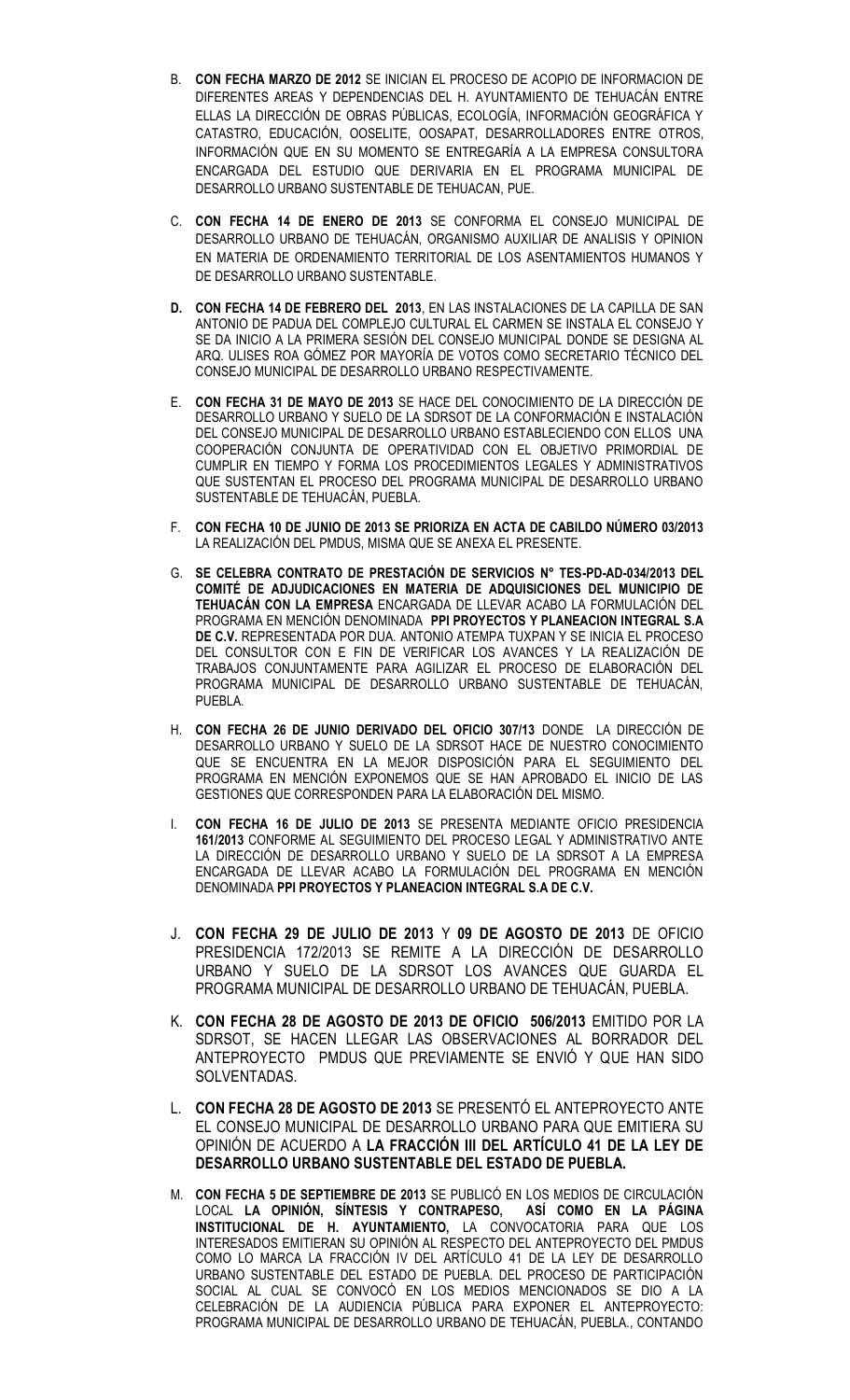CON LA PARTICIPACIÓN DE LOS INTEGRANTES DEL CONSEJO MUNICIPAL DE DESARROLLO URBANO DE TEHUACÁN, PUEBLA Y DONDE EL ARQ. ALFREDO ARREOLA FLORES EN SU CALIDAD DE SECRETARIO DE OBRAS PÚBLICAS, DESARROLLO URBANO, MEDIO AMBIENTE Y ECOLOGÍA DEL MUNICIPIO DE TEHUACÁN , DIO LA CORDIAL BIENVENIDA PRECEDIDO DEL EQUIPO TÉCNICO CONSULTOR EN LA PERSONA DEL DUA. ANTONIO ATEMPA TUXPAN SE DIO LUGAR A LA PRESENTACIÓN DEL ANTEPROYECTO EN MENCIÓN QUE HABIÉNDOSE CONCLUIDO DIO LUGAR A UNA SERIE DE PREGUNTAS Y RESPUESTAS POR PARTE DE LA CIUDADANÍA ASISTENTE. HABIENDO CUBIERTO ESTOS ASPECTOS INMEDIATAMENTE SE DIERON LAS INDICACIONES PARA HACER LLEGAR SUS PROPUESTAS, OBSERVACIONES, PLANTEAMIENTOS Y DEMÁS COMENTARIOS, LOS CUALES FUERON ANALIZADOS POR EL EQUIPO CONSULTOR Y AL SER CONSIDERADOS VIABLES SE INTEGRARÍAN AL ANTEPROYECTO DEL PROGRAMA MUNICIPAL DE DESARROLLO URBANO SUSTENTABLE DE TEHUACÁN, PUEBLA MISMO QUE FUE TURNADO A LAS AUTORIDADES COMPETENTES A FIN DE DAR CUMPLIMIENTO A LO DISPUESTO EN LOS ARTÍCULOS 41, 42 Y 43 DE LA LEY DE DESARROLLO URBANO SUSTENTABLE DEL ESTADO DE PUEBLA.

- N. DE CONFORMIDAD CON EL ANTES CITADO ARTÍCULO 41 DE LA LEY DE DESARROLLO URBANO SUSTENTABLE DEL ESTADO DE PUEBLA, LA CONVOCATORIA EN CITA, ESTUVO A LA VISTA DE LOS INTERESADOS DURANTE 10 DIAS.
- O. DICHA CONVOCATORIA ESTABLECIÓ UN PERIODO DE TIEMPO EN EL QUE SE RECIBIERON **20 FOLIOS DE OPINIONES**.
- P. **CON FECHA 28 DE OCTUBRE DE 2013 DE OFICIO 296/2013 SE SOLICITA DICTAMEN DE CONGRUENCIA** DEL PROGRAMA EN MENCIÓN.
- Q. **CON FECHA 14 DE NOVIEMBRE DE 2013 DE OFICIO 768/2013** EMITIDO POR LA SDRSOT, SE HACEN LLEGAR LAS OBSERVACIONES Y COMENTARIOS A LA DOCUMENTAL INGRESADA PARA DICTAMEN DE CONGRUENCIA CON OFICIO **296/2013**.
- R. **CON FECHA 27 DE NOVIEMBRE Y 10 DE DICIEMBRE DE 2013 DE OFICIOS** PRESIDENCIA **336/2013 Y** PRESIDENCIA **345/2013 RESPECTIVAMENTE** SE HACEN LLEGAR LAS OBSERVACIONES Y COMENTARIOS A LA DOCUMENTAL OBSERVADA DE **OFICIO 768/2013**  EMITIDO POR LA SDRSOT ESTO EN EL MARCO DE LA SOLICITUD DE DICTAMEN DE CONGRUENCIA.
- S. **CON FECHA 18 DE DICIEMBRE DE 2013 DE OFICIO 830/2013** EMITIDO POR LA SDRSOT, SE HACEN LLEGAR LAS OBSERVACIONES Y COMENTARIOS A LA DOCUMENTAL INGRESADA CON OFICIOS PRESIDENCIA **236/2013** Y PRESIDENCIA **345/2013** RESPECTIVAMENTE ESTO EN EL MARCO DE LA SOLICITUD DE DICTAMEN DE CONGRUENCIA
- T. **CON FECHA 13 DE ENERO DE 2014 DE OFICIO 014/2014** EMITIDO POR LA SDRSOT, SE HACEN LLEGAR LAS OBSERVACIONES Y COMENTARIOS A LA DOCUMENTAL INGRESADA PARA SOLICITUD DE DICTAMEN DE CONGRUENCIA CON OFICIO PRESIDENCIA **350/2013.**
- **U. CON FECHA 07 DE ENERO DE 2014** SE RECIBE EN LAS INSTALACIONES DEL PALACIO MUNICIPAL CON LA PRESENCIA DE LA COMISION DE DESARROLLO URBANO Y OBRAS PUBLICAS ASI COMO DEL DEPARTAMENTO DE CONTRALORIA MUNICIPAL EL ANTEPROYECTO COMPLETO TITULADO PROGRAMA MUNICIPAL DE DESARROLLO URBANO SUSTENTABLE DE TEHUACÁN POR PARTE DE LA EMPRESA **PPI PROYECTOS Y PLANEACION INTEGRAL S.A DE C.V.**
- V. **CON FECHA 16 DE ENERO DE 2014** SE RECIBE NUEVAMENTE EL ANTEPROYECTO COMPLETO TITULADO PROGRAMA MUNICIPAL DE DESARROLLO URBANO SUSTENTABLE DE TEHUACÁN POR PARTE DE LA EMPRESA **PPI PROYECTOS Y PLANEACION INTEGRAL S.A DE C.V.** CON LAS OBSERVACIONES Y COMENTARIOS A LA DOCUMENTAL INGRESADA PARA SOLICITUD DE DICTAMEN DE CONGRUENCIA CON N° DE OFICIO **014/2014** DE LA DIRECCIÓN DE DESARROLLO URBANO Y SUELO DE LA SECRETARIA DE DESARROLLO RURAL, SUSTENTABILIDAD Y ORDENAMIENTO TERRITORIAL DEL GOBIERNO DEL ESTADO DE PUEBLA(SDRSOT).
- **W.** CON **FECHA 17 DE ENERO DE 2014** SE INGRESA NUEVAMENTE EL PROGRAMA MUNICIPAL DE DESARROLLO URBANO SUSTENTABLE DE TEHUACÁN, PUEBLA PARA **SOLICITUD DE DICTAMEN DE CONGRUENCI**A A LA **SECRETARIA DE DESARROLLO RURAL, SUSTENTABILIDAD Y ORDENAMIENTO TERRITORIAL DEL GOBIERNO DEL ESTADO DE PUEBLA** BAJO N° DE OFICIO PRESIDENCIA **005/2014**, RESULTADO DE LA SOLVENTACIÓN DE LA MATRIZ DE OBSERVACIONES Y COMENTARIOS BAJO N° DE OFICIO DE **014/2014** DE LA DIRECCIÓN DE DESARROLLO URBANO Y SUELO DE LA SECRETARIA DE DESARROLLO RURAL, SUSTENTABILIDAD Y ORDENAMIENTO TERRITORIAL DEL GOBIERNO DEL ESTADO DE PUEBLA(SDRSOT), BAJO LA CONSULTORÍA CONTRATADA PARA LA REALIZACIÓN DEL MISMO, **PPI PROYECTOS Y PLANEACIÓN INTEGRAL S.A DE C.V**
- X. CON **FECHA 31 DE ENERO DE 2014** SE EMITEN **MODIFICACIONES** AL PROYECTO DEL PROGRAMA MUNICIPAL DE DESARROLLO URBANO SUSTENTABLE DE TEHUACÁN, PUEBLA; **BAJO OFICIO IDENTIFICADO CON NUMERO DE FOLIO 077/2014 SIGNADO POR LA MTRA. ASSENET LAVALLE ARENAS DIRECTORA DE DESARROLLO URBANO Y SUELO ADSCRITA A LA SECRETARIA DE DESARROLLO RURAL SUSTENTABILIDAD Y ORDENAMIENTO**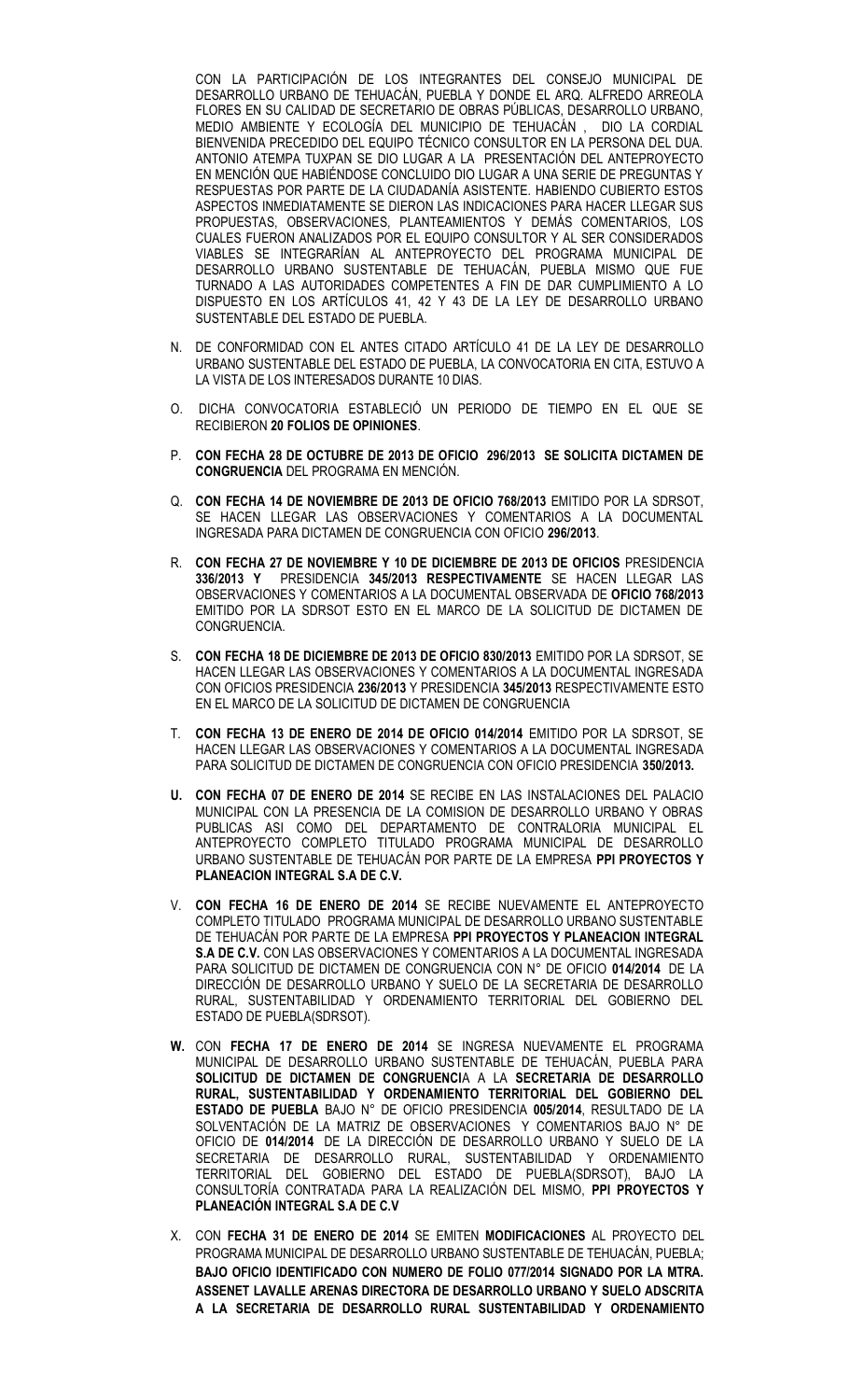**TERRITORIAL DEL GOBIERNO DEL ESTADO DE PUEBLA,** MISMO QUE TEXTUALMENTE SEÑALA:

"CON FUNDAMENTO EN EL ART 12 FRACCIÓN IV DE LA LEY DE DESARROLLO URBANO SUSTENTABLE DEL ESTADO DE PUEBLA, QUE A LA LETRA DICE: "CORRESPONDE AL EJECUTIVO DEL ESTADO APOYAR Y ASESORAR A LOS MUNICIPIOS QUE LO SOLICITEN EN LA ELABORACIÓN DE SUS PROGRAMAS DE DESARROLLO URBANO SUSTENTABLE; DICTAMINAR, PREVIO A SU EXPEDICIÓN, LA CONGRUENCIA DE DICHOS PROGRAMAS CON EL PROGRAMA ESTATAL DE DESARROLLO URBANO SUSTENTABLE Y VIGILAR SU CUMPLIMIENTO" Y FRACCIÓN XXVI: "PROPORCIONAR ASESORÍAS Y APOYO TÉCNICO EN MATERIA DE DESARROLLO URBANO SUSTENTABLE Y ORDENAMIENTO TERRITORIAL DE LOS ASENTAMIENTOS HUMANOS A LOS SECTORES SOCIAL Y PRIVADO ASÍ COMO A LAS AUTORIDADES MUNICIPALES QUE SE LOS SOLICITEN".

**ANEXO AL PRESENTE REMITO A USTED 2 DISCOS COMPACTOS CONTENIENDO DIVERSA INFORMACIÓN RESPECTO AL PROGRAMA MUNICIPAL DE DESARROLLO URBANO SUSTENTABLE DE TEHUACÁN, PUEBLA.**

**X.- CON FECHA 6 DE FEBRERO DE 2014 Y NUMERO DE OFICIO SDRSOT/00166/2014** LA SECRETARIA DE DESARROLLO RURAL SUSTENTABILIDAD Y ORDENAMIENTO TERRITORIAL DEL GOBIERNO DEL ESTADO DE PUEBLA EMITE EL DICTAMEN DE CONGRUENCIA AL PROGRAMA MUNICIPAL DE DESARROLLO URBANO SUSTENTABLE DE TEHUACAN, PUEBLA POR EL MTRO. MARIO ALBERTO RINCON GONZALEZ.

# **CONSIDERANDO**

- I. QUE EL PÁRRAFO PRIMERO DE LA **FRACCIÓN II** DEL ARTÍCULO 115 DE LA CONSTITUCIÓN POLÍTICA DE LOS ESTADOS UNIDOS MEXICANOS, DETERMINA QUE LOS AYUNTAMIENTOS TENDRÁN FACULTADES PARA APROBAR, DE ACUERDO CON LAS LEYES EN MATERIA MUNICIPAL QUE DEBERÁN EXPEDIR LAS LEGISLATURAS DE LOS ESTADOS, LOS BANDOS DE POLICÍA Y GOBIERNO, LOS REGLAMENTOS, CIRCULARES Y DISPOSICIONES ADMINISTRATIVAS DE OBSERVANCIA GENERAL DENTRO DE SUS RESPECTIVAS JURISDICCIONES, QUE ORGANICEN LA ADMINISTRACIÓN PÚBLICA MUNICIPAL, REGULEN LAS MATERIAS, PROCEDIMIENTOS, FUNCIONES Y SERVICIOS PÚBLICOS DE SU COMPETENCIA Y ASEGUREN LA PARTICIPACIÓN CIUDADANA Y VECINAL; MISMA DISPOSICIÓN QUE ES TRASLADADA A LA FRACCIÓN III DEL ARTICULO 105 DE LA CONSTITUCIÓN POLÍTICA DEL ESTADO LIBRE Y SOBERANO DE PUEBLA.
- **II.** QUE DE CONFORMIDAD CON LO PRESCRITO POR LOS **ARTICULOS 27 Y 115** DE NUESTRA CARTA MAGNA, SE FORTALECE AL MUNICIPIO Y SE LE FACULTA PARA **FORMULAR, APROBAR Y ADMINISTRAR LOS PLANES O PROGRAMAS DE DESARROLLO URBANO DENTRO DE SU JURISDICCION.**
- III. QUE ES **OBLIGACION** DE ESTE HONORABLE AYUNTAMIENTO EN TERMINOS DE LO QUE DISPONEN LOS **ARTICULOS 102,103 Y 105** DE LA CONSTITUCION POLITICA DEL ESTADO LIBRE Y SOBERANO DE PUEBLA CUMPLIR Y HACER CUMPLIR LA CONSTITUCION, LEYES Y REGLAMENTOS SECUNDARIOS QUE EMANEN DEL PACTO FEDERAL, ASI MISMO; ESTABLECE QUE DEBERAN PROCURAR EL MEJORAMIENTO DE LAS CONDICIONES DE VIDA DE LA POBLACION RURAL Y URBANA FORMULANDO, APROBANDO Y ADMINISTRANDO LA ZONIFICACION Y PLANES DE DESARROLLO URBANO MUNICIPAL Y ENTRE OTRAS COSAS CONTROLANDO Y VIGILANDO LA UTILIZACION DEL SUELO EN SUS JURISDICCIONES TERRITORIALES.
- IV. QUE EN TÉRMINOS DE LOS **ARTÍCULOS 115 FRACCIÓN V INCISO A), D)** Y **F) DE LA CONSTITUCIÓN POLÍTICA DE LOS ESTADOS UNIDOS MEXICANOS**, LOS MUNICIPIOS ESTÁN FACULTADOS, ENTRE OTRAS MATERIAS, PARA FORMULAR, APROBAR Y ADMINISTRAR LA ZONIFICACIÓN Y PLANES DE DESARROLLO URBANO MUNICIPAL, CONTROLAR Y VIGILAR LA UTILIZACIÓN DEL SUELO, EN EL ÁMBITO DE LA COMPETENCIA DE SUS JURISDICCIONES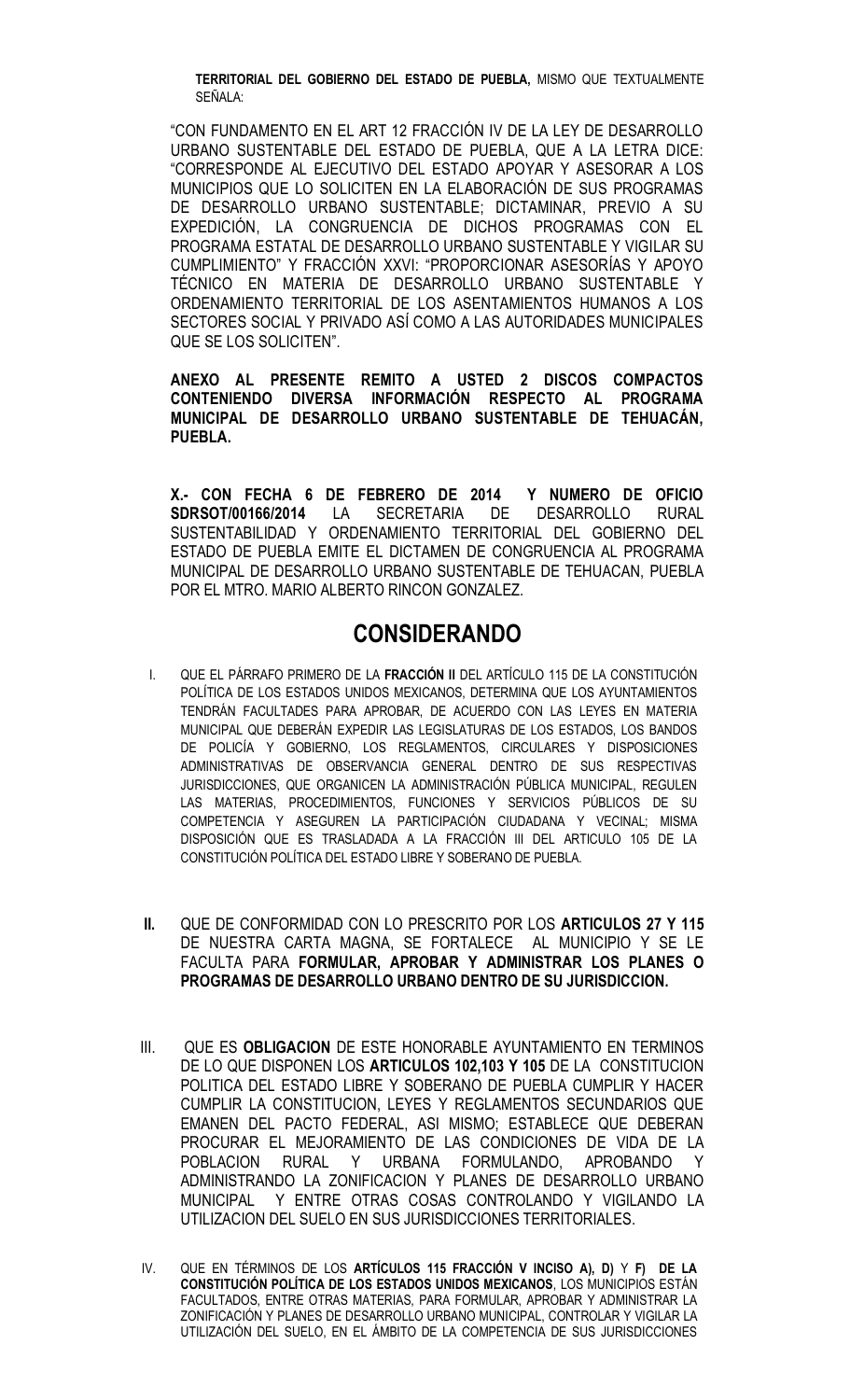TERRITORIALES; ASÍ COMO, EL IMPERATIVO NORMATIVO JURÍDICO **105 FRACCIÓN IV INCISO A), D) Y F) DE LA CONSTITUCIÓN POLÍTICA DEL ESTADO DE PUEBLA Y NUMERAL 9 FRACCIONES IV, V Y VI, 13 FRACCION VI,** CORRESPONDE AL AYUNTAMIENTO EN SU RESPECTIVA JURISDICCION EXPEDIR LAS AUTORIZACIONES DE LICENCIAS, CONSTANCIAS DE UO DE SUELO Y DE COMPATIBILIDAD URBANISTICA PARA CONSTRUCCIONES, FRACCIONAMIENTOS,SUBDIVISIONES,FUSIONES,RELOTIFICACIONES Y CONDOMINIOS, DE ACUERDO A LA LEY DE DESARROLLO URBANO SUSTENTABLE DEL ESTADO LIBRE Y SOBERANO DE PUEBLA Y EN LOS PROGRAMAS DE DESARROLLO URBANO SUTENTABLE APLICABLES Y DEMAS DISPOSICIONES JURIDICAS APLICABLES.

V. QUE EL **ART 73 FRACCION XXIX-C** DE LA CONSTITUCION POLITICA DE LOS ESTADOS UNIDOS MEXICANOS, CONFIERE AL CONGRESO DE LA UNION FACULTADES PARA:

**"EXPEDIR LAS LEYES QUE ESTABLEZCAN LA CONCURRENCIA DEL GOBIERNO FEDERAL, DE LOS ESTADOS Y DE LOS MUNICIPIOS, EN EL ÁMBITO DE SUS RESPECTIVAS COMPETENCIAS, EN MATERIA DE ASENTAMIENTOS HUMANOS, CON OBJETO DE CUMPLIR LOS FINES PREVISTOS EN EL PÁRRAFO TERCERO DEL ARTÍCULO 27 DE ESTA CONSTITUCIÓN"**

- VI. QUE EN TERMINOS DE LO DISPUESTO POR EL **ARTICULO 9 FRACCIONES I, III, X,XIV Y XV DE LA LEY GENERAL DE ASENTAMIENTOS HUMANOS**; CORRESPONDE A ESTE MUNICIPIO EN EL AMBITO DE SU JURISDICCION ENTRE OTROS EL FORMULAR, APROBAR Y ADMINISTRAR LOS PLANES O PROGRAMAS MUNICIPALES DE DESARROLLO URBANO, DE CENTROS URBANOS DE POBLACION, ASI COMO; ADMINISTRAR LA ZONIFICACION PREVISTA EN DICHOS PLANES O PROGRAMAS.
- VII. QUE EN TERMINOS DEL **ARTICULO 12 FRACCION IV Y VI DE LA LEY GENERAL DE ASENTAMIENTOS HUMANOS** LA PLANEACIÓN Y REGULACIÓN DEL ORDENAMIENTO TERRITORIAL DE LOS ASENTAMIENTOS HUMANOS Y DEL DESARROLLO URBANO DE LOS CENTROS DE POBLACIÓN, SE LLEVARÁN A CABO A TRAVÉS DE:

…………."**IV.** LOS PLANES O PROGRAMAS MUNICIPALES DE DESARROLLO URBANO: **VI.** LOS PROGRAMAS DE DESARROLLO URBANO DERIVADOS DE LOS SEÑALADOS EN LAS FRACCIONES ANTERIORES Y QUE DETERMINEN ESTA LEY Y LA LEGISLACIÓN ESTATAL DE DESARROLLO URBANO.

LOS PLANES O PROGRAMAS A QUE SE REFIERE ESTE ARTÍCULO, SE REGIRÁN POR LAS DISPOSICIONES DE ESTA LEY Y EN SU CASO, POR LA LEGISLACIÓN ESTATAL DE DESARROLLO URBANO Y POR LOS REGLAMENTOS Y NORMAS ADMINISTRATIVAS ESTATALES Y MUNICIPALES APLICABLES.

LA FEDERACIÓN Y LAS ENTIDADES FEDERATIVAS PODRÁN CONVENIR MECANISMOS DE PLANEACIÓN REGIONAL PARA COORDINAR ACCIONES E INVERSIONES QUE PROPICIEN EL ORDENAMIENTO TERRITORIAL DE LOS ASENTAMIENTOS HUMANOS UBICADOS EN DOS O MÁS ENTIDADES, YA SEA QUE SE TRATE DE ZONAS METROPOLITANAS O DE SISTEMAS DE CENTROS DE POBLACIÓN CUYA RELACIÓN LO REQUIERA, CON LA PARTICIPACIÓN QUE CORRESPONDA A LOS MUNICIPIOS DE ACUERDO CON LA LEGISLACIÓN LOCAL"…….

#### **VIII.** QUE EN TERMINOS DEL **ARTICULO 12 FRACCION IV Y VI DE LA LEY GENERAL DE ASENTAMIENTOS HUMANOS EN EL ARTICULO 16 FRACCIONES I, II, III, IV RESPECTIVAMENTE ESTABLECE QUE:**

**….."** LA LEGISLACIÓN ESTATAL DE DESARROLLO URBANO DETERMINARÁ LA FORMA Y PROCEDIMIENTOS PARA QUE LOS SECTORES SOCIAL Y PRIVADO PARTICIPEN EN LA FORMULACIÓN, MODIFICACIÓN, EVALUACIÓN Y VIGILANCIA DE LOS PLANES O PROGRAMAS DE DESARROLLO URBANO. EN LA APROBACIÓN Y MODIFICACIÓN DE LOS PLANES O PROGRAMAS SE DEBERÁ CONTEMPLAR EL SIGUIENTE PROCEDIMIENTO:

**I.-** LA AUTORIDAD ESTATAL O MUNICIPAL COMPETENTE DARÁ AVISO PÚBLICO DEL INICIO DEL PROCESO DE PLANEACIÓN Y FORMULARÁ EL PROYECTO DE PLAN O PROGRAMA DE DESARROLLO URBANO O SUS MODIFICACIONES, DIFUNDIÉNDOLO AMPLIAMENTE;

**II.-** SE ESTABLECERÁ UN PLAZO Y UN CALENDARIO DE AUDIENCIAS PÚBLICAS PARA QUE LOS INTERESADOS PRESENTEN POR ESCRITO A LAS AUTORIDADES COMPETENTES, LOS PLANTEAMIENTOS QUE CONSIDEREN RESPECTO DEL PROYECTO DEL PLAN O PROGRAMA DE DESARROLLO URBANO O DE SUS MODIFICACIONES;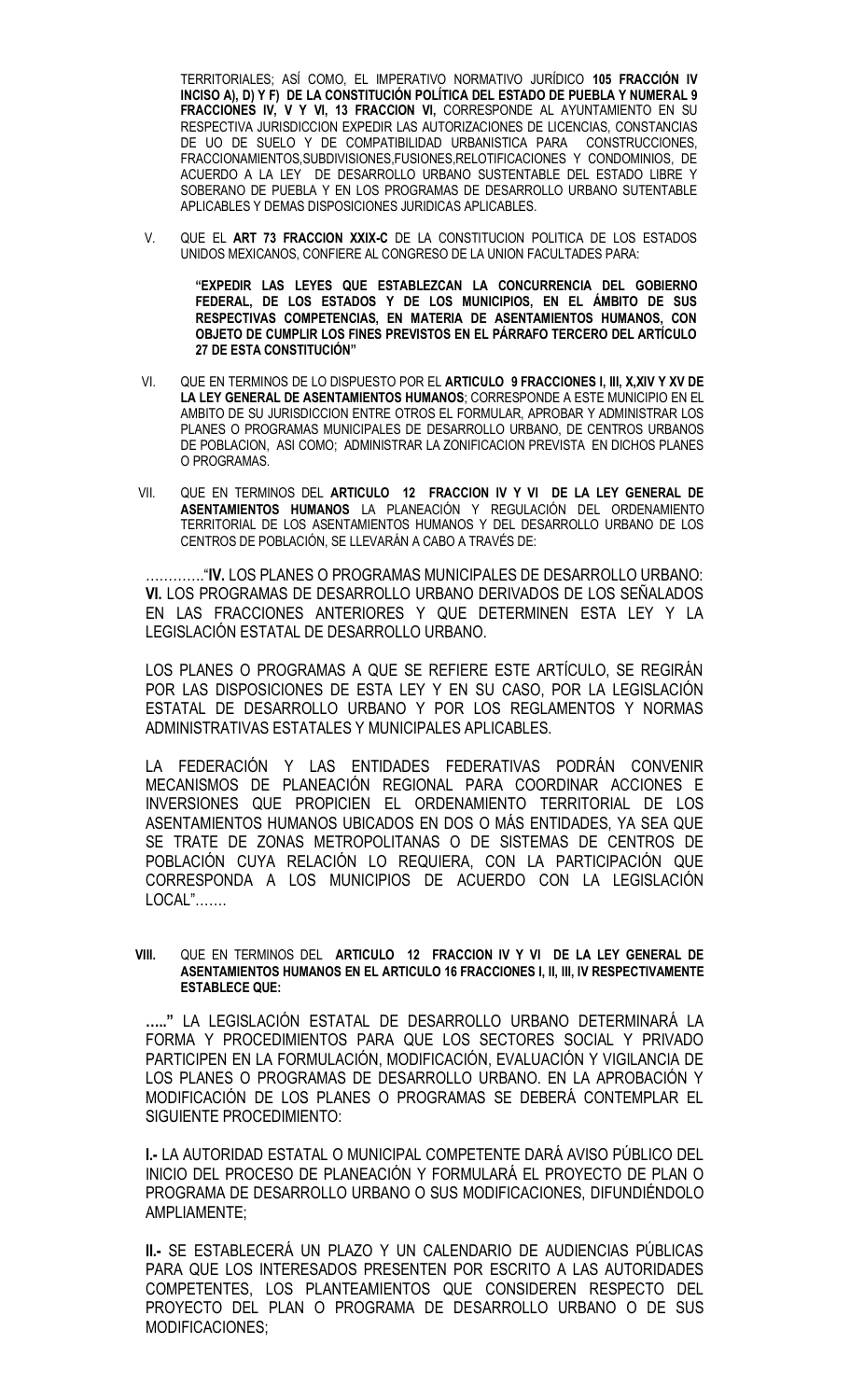**III.-** LAS RESPUESTAS A LOS PLANTEAMIENTOS IMPROCEDENTES Y LAS MODIFICACIONES DEL PROYECTO DEBERÁN FUNDAMENTARSE Y ESTARÁN A CONSULTA DE LOS INTERESADOS EN LAS OFICINAS DE LA AUTORIDAD ESTATAL O MUNICIPAL CORRESPONDIENTE, DURANTE EL PLAZO QUE ESTABLEZCA LA LEGISLACIÓN ESTATAL, PREVIAMENTE A LA APROBACIÓN DEL PLAN O PROGRAMA DE DESARROLLO URBANO O DE SUS MODIFICACIONES, Y

**IV.-** CUMPLIDAS LAS FORMALIDADES PARA SU APROBACIÓN, EL PLAN O PROGRAMA RESPECTIVO O SUS MODIFICACIONES SERÁN PUBLICADOS EN EL ÓRGANO DE DIFUSIÓN OFICIAL DEL GOBIERNO DEL ESTADO Y EN LOS PERIÓDICOS DE MAYOR CIRCULACIÓN DE LA ENTIDAD FEDERATIVA O MUNICIPIO CORRESPONDIENTE Y, EN SU CASO, EN LOS BANDOS MUNICIPALES."…..

- IX. **QUE DE CONFORMIDAD CON EL ARTICULO 17 DE LA LEY GENERAL DE ASENTAMIENTOS HUMANOS ,** LOS PLANES O PROGRAMAS MUNICIPALES DE DESARROLLO URBANO, DE CENTROS DE POBLACIÓN Y SUS DERIVADOS, DEBERÁN SER INSCRITOS EN EL REGISTRO PÚBLICO DE LA PROPIEDAD, EN LOS PLAZOS PREVISTOS POR LA LEGISLACIÓN LOCAL.
- X. DE LAS ATRIBUCIONES QUE LA LEY GENERAL SEÑALA PARA LAS AUTORIDADES, DESTACAN PRINCIPALMENTE: ELABORAR Y LLEVAR A EJECUCION LOS PLANES Y PROGRAMAS DE DESARROLLO URBANO, QUE DEBERAN PREVEER LAS ACCIONES E INVERSIONES PUBLICAS NECESARIAS; REGULAR EL MERCADO DE LOS INMUEBLES DESTINADOS A VIVIENDA POPULAR; INTERVENIR EN LA REGULACION DE LA TENENCIA DE LA TIERRA URBANA; Y EN GENERAL, PROVEER A LA EXACTA OBSERVANCIA DE LA PLANEACION Y PROGRAMACION **URBANAS**
- XI. QUE EN BASE AL NUMERAL VI ANTERIORMENTE CITADO Y DE IGUAL FORMA DISPONEN **LOS NUMERALES 1,13 FRACCION I, 23 FRACCION VII y 67 DE LA LEY DE DESARROLLO URBANO SUSTENTABLE DEL ESTADO DE PUEBLA**;ENTRE OTROS QUE CORRESPONDE A LOS AYUNTAMIENTOS, FORMULAR, APROBAR, ADMINISTRAR, EJECUTAR Y ACTUALIZAR LOS PROGRAMAS MUNICIPALES DE DESARROLLO URBANO, ASI COMO LLEVAR A CABO LA ORDENACION Y REGULACION DE LOS ASENTAMIENTOS HUMANOS Y EL DESARROLLO URBANO A TRAVES DE PROGRAMAS MUNICIPALES DE DESARROLLO URBANO **A SU VEZ DE LO ANTERIOR Y EN FUNDAMENTO TAMBIEN DE LOS NUMERALES 3, 7, 20, 23, 24, 33** .EN LOS CUALES SE ESTABLECE LA CONCURRENCIA DE LAS AUTORIDADES ESTATALES Y LAS MUNICIPALES PARA FORMULAR, APROBAR Y ADMINISTRAR LOS PROGRAMAS DE ORDENAMIENTO TERRITORIAL DE LOS ASENTAMIENTOS HUMANOS Y DE DESARROLLO URBANO SUSTENTABLE; ASÍ COMO EVALUAR Y VIGILAR SU CUMPLIMIENTO EN EL ÁMBITO DE SUS RESPECTIVAS COMPETENCIAS; DEFINIR LAS BASES CONFORME A LAS CUALES LA AUTORIDAD ESTATAL APOYARÁ A LAS AUTORIDADES MUNICIPALES QUE ASI LO SOLICITEN, EN LA PLANEACIÓN Y ADMINISTRACIÓN DEL DESARROLLO URBANO SUSTENTABLE, EL CUAL SE CONSIDERA COMO EL PROCESO DE PLANEACIÓN Y REGULACIÓN PARA LA FUNDACIÓN, CONSERVACIÓN, MEJORAMIENTO Y CRECIMIENTO, CONSIDERANDO A SU VEZ PARA LA ORDENACIÓN Y REGULACIÓN DE LOS ASENTAMIENTOS HUMANOS Y EL DESARROLLO URBANO SUSTENTABLE EN EL CASO QUE NOS OCUPA MEDIANTE UN PROGRAMA MUNICIPAL DE DESARROLLO URBANO SUSTENTABLE EL CUAL DEBERÁ SER CONGRUENTE CON EL PROGRAMA ESTATAL DE DESARROLLO URBANO SUSTENTABLE; EN ESE MISMO ORDEN DE IDEAS DISPONE EL **ARTICULO 78 FRACCIONES XXXIX Y XLI DE LA LEY ORGANICA MUNICIPAL**, COMO FACULTAD DE LOS AYUNTAMIENTOS, EL ADMINISTRAR SUS PROGRAMAS DE DESARROLLO URBANO, ASI COMO EL CONTROLAR Y REGULAR EL SUELO DENTRO DE SU JURISDICCION TERRITORIAL, DESDE LUEGO RESPETANDO EL MARCO JURIDICO ANTES CITADO.

POR LO ANTERIORMENTE EXPUESTO Y FUNDADO SOLICITAMOS A ESTE HONORABLE CABILDO EL SIGUIENTE DICTAMEN:

## **DICTAMEN**

**PRIMERO.-** SE **AUTORICE** EL PROGRAMA MUNICIPAL DE DESARROLLO URBANO SUSTENTABLE DE TEHUACAN PUEBLA EL CUAL SE ENCUENTRA MODIFICADO, REVISADO Y APROBADO CON **DICTAMEN DE CONGRUENCIA EXPEDIDO** POR LA **SECRETARIA DE DESARROLLO RURAL SUSTENTABILIDAD Y ORDENAMIENTO TERRITORIAL DEL ESTADO DE PUEBLA** , **CON FECHA 6 DE FEBRERO DE 2014 MEDIANTE NUMERO DE OFICIO SDRSOT00166/2014** DERIVADO DEL DOCUMENTO INGRESADO CON NUMERO DE OFICIO PRESIDENCIA **027/2014** .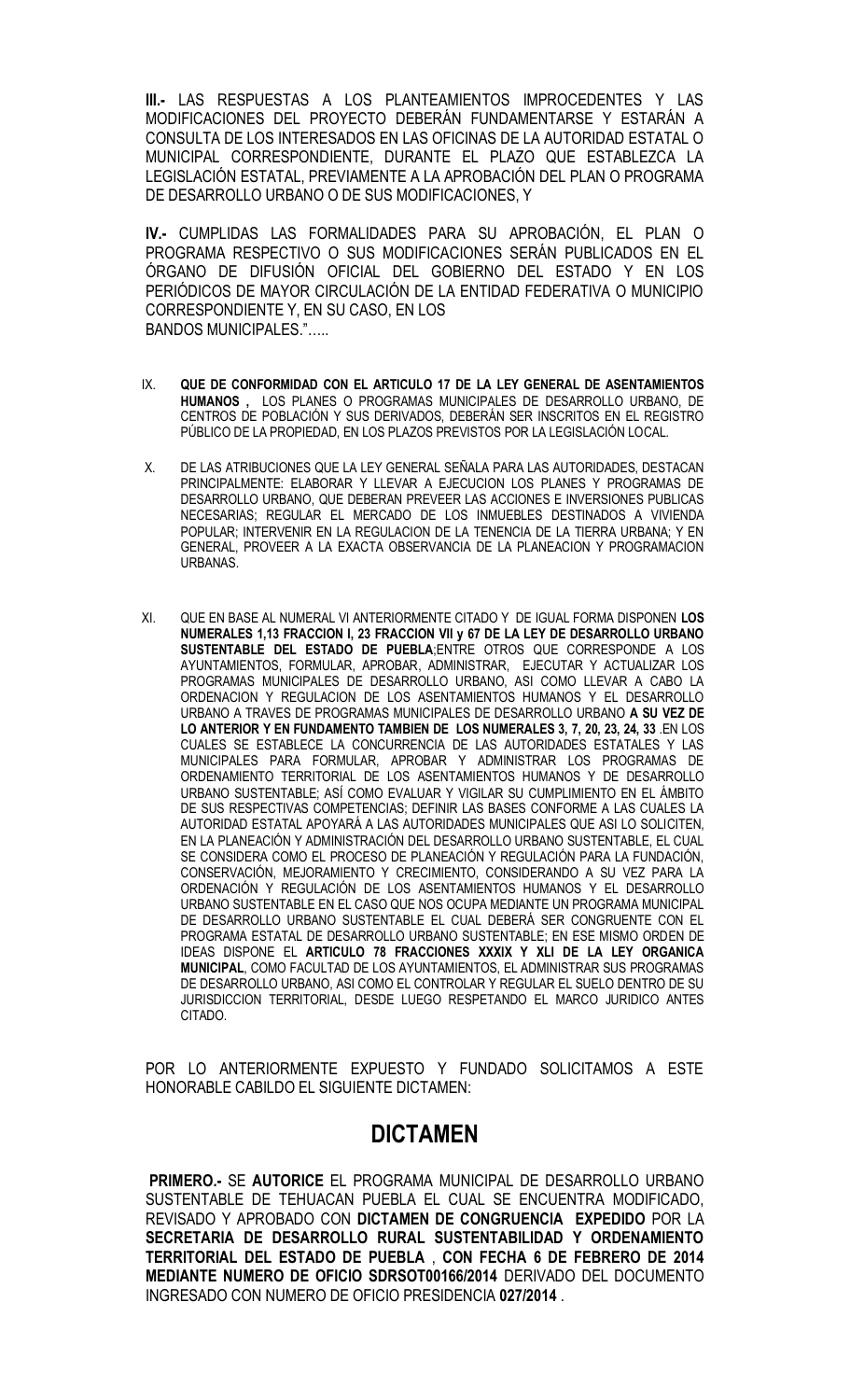**SEGUNDO.- UNA VEZ APROBADO ESTE PROYECTO Y PREVIAMENTE CERTIFICADO POR EL SECRETARIO GENERAL DEL AYUNTAMIENTO** REMITASE POR ESTE PARA SU DEBIDO TRAMITE DE **PUBLICACION EN EL PERIODICO OFICIAL DEL ESTADO** Y POSTERIORMENTE SU **INSCRIPCION EN EL REGISTRO PUBLICO FEDERAL**. LO ANTERIOR CON FUNDAMENTO EN LOS DISPOSITIVOS LEGALES INVOCADOS EN EL DICTAMEN DE REFERENCIA.- **ATENTAMENTE.- TEHUACÁN, PUEBLA; A OCHO DE FEBRERO DEL AÑO DOS MIL CATORCE.- "COMISIÓN DE DESARROLLO URBANO Y OBRAS PÚBLICAS".- CARLOS ARENAS GUTIÉRREZ.- REGIDOR PRESIDENTE.- GRETA GARCÍA SALAZAR.- REGIDOR MIEMBRO.- GABRIELA BRINGAS DELGADO.- REGIDOR MIEMBRO.- FIRMAS ILEGIBLES"**

SEÑOR PRESIDENTE MUNICIPAL, REGIDORES Y SINDICO MUNICIPAL, EN VOTACIÓN SE LES CONSULTA SI SE APRUEBA LA PROPUESTA PRESENTADA EN CUESTIÓN, LOS QUE ESTÉN POR LA AFIRMATIVA SÍRVANSE MANIFESTARLO LEVANTANDO LA MANO.

HABIÉNDOSE ANALIZADO AMPLIAMENTE EL CONTENIDO DEL DICTAMEN DE REFERENCIA, POR MAYORÍA CON 12 VOTOS A FAVOR, POR PARTE DE LOS INTEGRANTES DEL HONORABLE CABILDO, SE DETERMINA EL SIGUIENTE:

### **A C U E R D O**

**PRIMERO.-** SE **AUTORIZA EL PROGRAMA MUNICIPAL DE DESARROLLO URBANO SUSTENTABLE DE TEHUACAN PUEBLA** EL CUAL SE ENCUENTRA MODIFICADO, REVISADO Y APROBADO CON **DICTAMEN DE CONGRUENCIA EXPEDIDO** POR LA **SECRETARÍA DE DESARROLLO RURAL SUSTENTABILIDAD Y ORDENAMIENTO TERRITORIAL DEL ESTADO DE PUEBLA** , **CON FECHA 6 DE FEBRERO DE 2014 MEDIANTE NUMERO DE OFICIO SDRSOT00166/2014** DERIVADO DEL DOCUMENTO INGRESADO CON NUMERO DE OFICIO PRESIDENCIA **027/2014** .

**SEGUNDO.- SE INSTRUYE AL SECRETARIO DEL AYUNTAMIENTO**  REMITA **EL PROGRAMA MUNICIPAL DE DESARROLLO URBANO SUSTENTABLE DE TEHUACAN PUEBLA** PARA SU DEBIDO TRAMITE DE **PUBLICACION EN EL PERIODICO OFICIAL DEL ESTADO** Y POSTERIORMENTE SU **INSCRIPCION EN EL REGISTRO PUBLICO FEDERAL**.

LO ANTERIOR CON FUNDAMENTO EN LOS DISPOSITIVOS LEGALES INVOCADOS EN EL DICTAMEN DE REFERENCIA

**COMISIÓN DE SEGURIDAD Y ASISTENCIA PÚBLICA Y ACTIVIDADES CULTURALES Y SOCIALES.- ANÁLISIS, DISCUSIÓN Y EN SU CASO APROBACIÓN DEL DICTAMEN QUE VERSA SOBRE LA APROBACION DEL REGLAMENTO DE SALUD DEL MUNICIPIO DE TEHUACÁN, PUEBLA.**

SEÑORA REGIDORA TIENE USTED EL USO DE LA PALABRA.

LA C. LAURA DEL ROSARIO WUOTTO DIAZ CEBALLOS, PROCEDE A DAR LECTURA AL DICTAMEN CORRESPONDIENTE, MISMO QUE A LA LETRA DICE: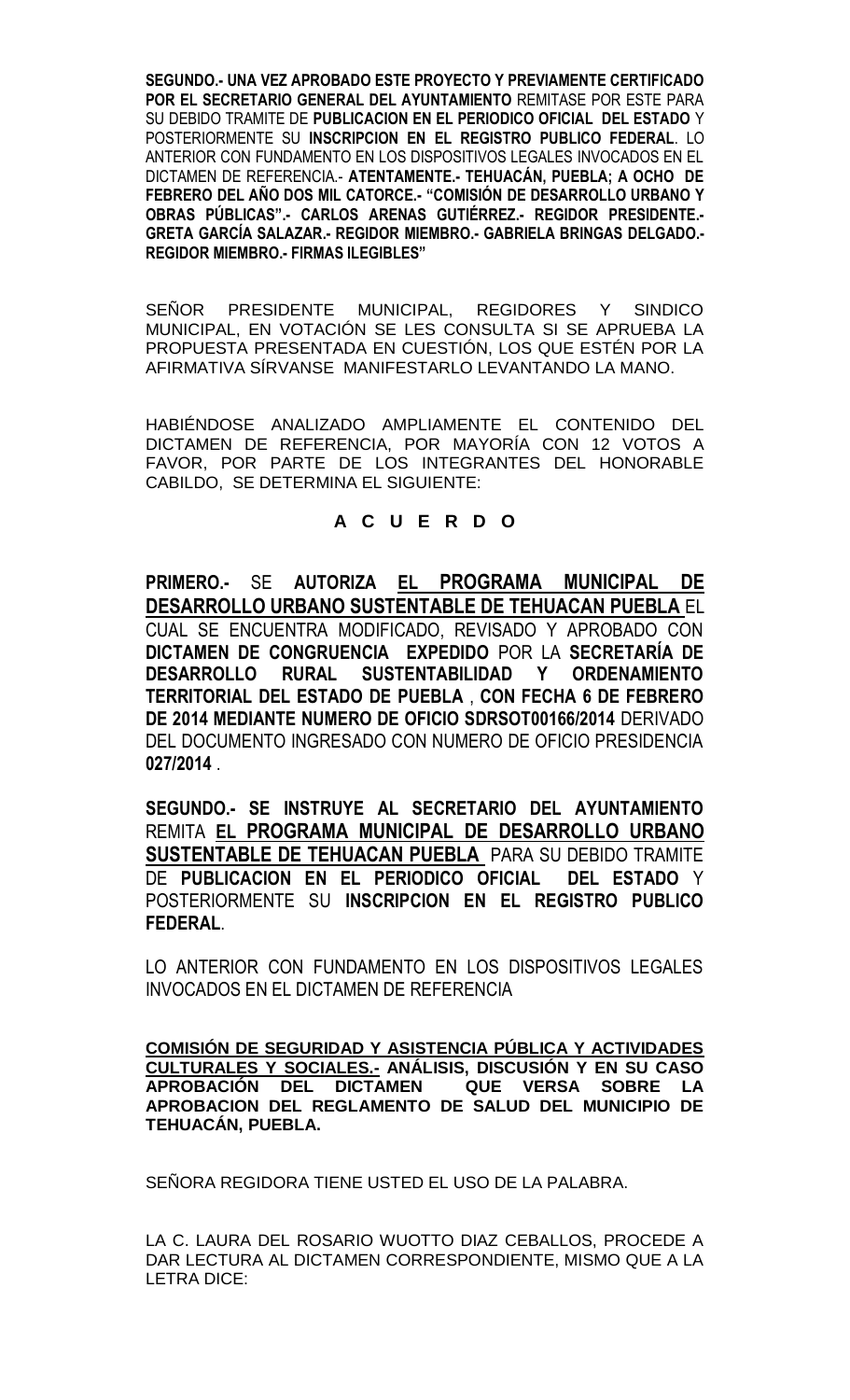LOS QUE SUSCRIBEN, LAURA DEL ROSARIO WUOTTO DIAZ CEBALLOS, MANUEL JIMENEZ LOPEZ, GABRIELA BRINGAS DELGADO, PRESIDENTE Y MIEMBROS RESPECTIVAMENTE DE LA COMISIÓN DE SEGURIDAD Y ASISTENCIA PUBLICA Y ACTIVIDADES CULTURALES Y SOCIALES, DEL HONORABLE AYUNTAMIENTO DEL MUNICIPIO DE TEHUACAN, PUEBLA, DE CONFORMIDAD CON LO PRECEPTUADO POR EL ARTICULO 92 FRACCIONES III, IV Y V DE LA LEY ORGÁNICA MUNICIPAL, SOMETEMOS A ESTE HONORABLE ÓRGANO COLEGIADO PARA SU ANALISIS, DISCUSION Y EN SU CASO APROBACION DEL DICTAMEN QUE VERSA SOBRE LA APROBACION DEL **REGLAMENTO DE SALUD DEL MUNICIPIO DE TEHUACÁN, PUEBLA.** LO ANTERIOR CON FUNDAMENTO EN LOS SIGUIENTES:

#### **CONSIDERANDO**

**I.-** QUE EL PÁRRAFO PRIMERO DE LA FRACCIÓN II DEL ARTÍCULO 115 DE LA CONSTITUCIÓN POLÍTICA DE LOS ESTADOS UNIDOS MEXICANOS, DETERMINA QUE LOS AYUNTAMIENTOS TENDRÁN FACULTADES PARA APROBAR, DE ACUERDO CON LAS LEYES EN MATERIA MUNICIPAL QUE DEBERÁN EXPEDIR LAS LEGISLATURAS DE LOS ESTADOS, LOS BANDOS DE POLICÍA Y GOBIERNO, LOS REGLAMENTOS, CIRCULARES Y DISPOSICIONES ADMINISTRATIVAS DE OBSERVANCIA GENERAL DENTRO DE SUS RESPECTIVAS JURISDICCIONES, QUE ORGANICEN LA ADMINISTRACIÓN PÚBLICA MUNICIPAL, REGULEN LAS MATERIAS, PROCEDIMIENTOS, FUNCIONES Y SERVICIOS PÚBLICOS DE SU COMPETENCIA Y ASEGUREN LA PARTICIPACIÓN CIUDADANA Y VECINAL; MISMA DISPOSICIÓN QUE ES TRASLADADA A LA FRACCIÓN III DEL ARTÍCULO 105 DE LA CONSTITUCIÓN POLÍTICA DEL ESTADO LIBRE Y SOBERANO DE PUEBLA;

**II.-** QUE EL ARTÍCULO 76 PRIMER PÁRRAFO DE LA LEY ORGÁNICA MUNICIPAL DETERMINA QUE EL AYUNTAMIENTO SESIONARÁ VÁLIDAMENTE CON LA ASISTENCIA DE LA MAYORÍA DE SUS MIEMBROS Y DEL SECRETARIO DEL AYUNTAMIENTO O LA PERSONA QUE LEGALMENTE LO SUSTITUYA;

**III.-** QUE EL ARTÍCULO 77 DE LA MISMA LEY EN CITA DETERMINA QUE LOS ACUERDOS DE LOS AYUNTAMIENTOS SE TOMARÁN POR MAYORÍA DE VOTOS DEL PRESIDENTE MUNICIPAL, REGIDORES Y SÍNDICO, Y EN CASO DE EMPATE, EL PRESIDENTE MUNICIPAL TENDRÁ VOTO DE CALIDAD;

**IV.-** QUE LA FRACCIÓN XVIII DEL ARTÍCULO 78 DE LA LEY ORGÁNICA MUNICIPAL DETERMINA EN SU PARTE CONDUCENTE QUE SON ATRIBUCIONES DE LOS AYUNTAMIENTOS EL DE PROMOVER CUANTO SE ESTIME CONVENIENTE PARA EL PROGRESO ECONÓMICO, SOCIAL Y CULTURAL DEL MUNICIPIO.

**V.-** QUE EL ARTÍCULO 78 FRACCIONES I Y IV DE LA LEY ORGÁNICA MUNICIPAL, DETERMINA DENTRO DE LAS ATRIBUCIONES DE LOS AYUNTAMIENTOS EL CUMPLIR Y HACER CUMPLIR, EN LOS ASUNTOS DE SU COMPETENCIA, LAS LEYES, DECRETOS Y DISPOSICIONES DE OBSERVANCIA GENERAL DE LA FEDERACIÓN Y DEL ESTADO, ASÍ COMO LOS ORDENAMIENTOS MUNICIPALES; EXPEDIR BANDOS DE POLICÍA Y GOBIERNO, REGLAMENTOS, CIRCULARES Y DISPOSICIONES ADMINISTRATIVAS DE OBSERVANCIA GENERAL, REFERENTES A SU ORGANIZACIÓN, FUNCIONAMIENTO, SERVICIOS PÚBLICOS QUE DEBAN PRESTAR Y DEMÁS ASUNTOS DE SU COMPETENCIA, SUJETÁNDOSE A LAS BASES NORMATIVAS ESTABLECIDAS POR LA CONSTITUCIÓN POLÍTICA DEL ESTADO LIBRE Y SOBERANO DE PUEBLA, VIGILANDO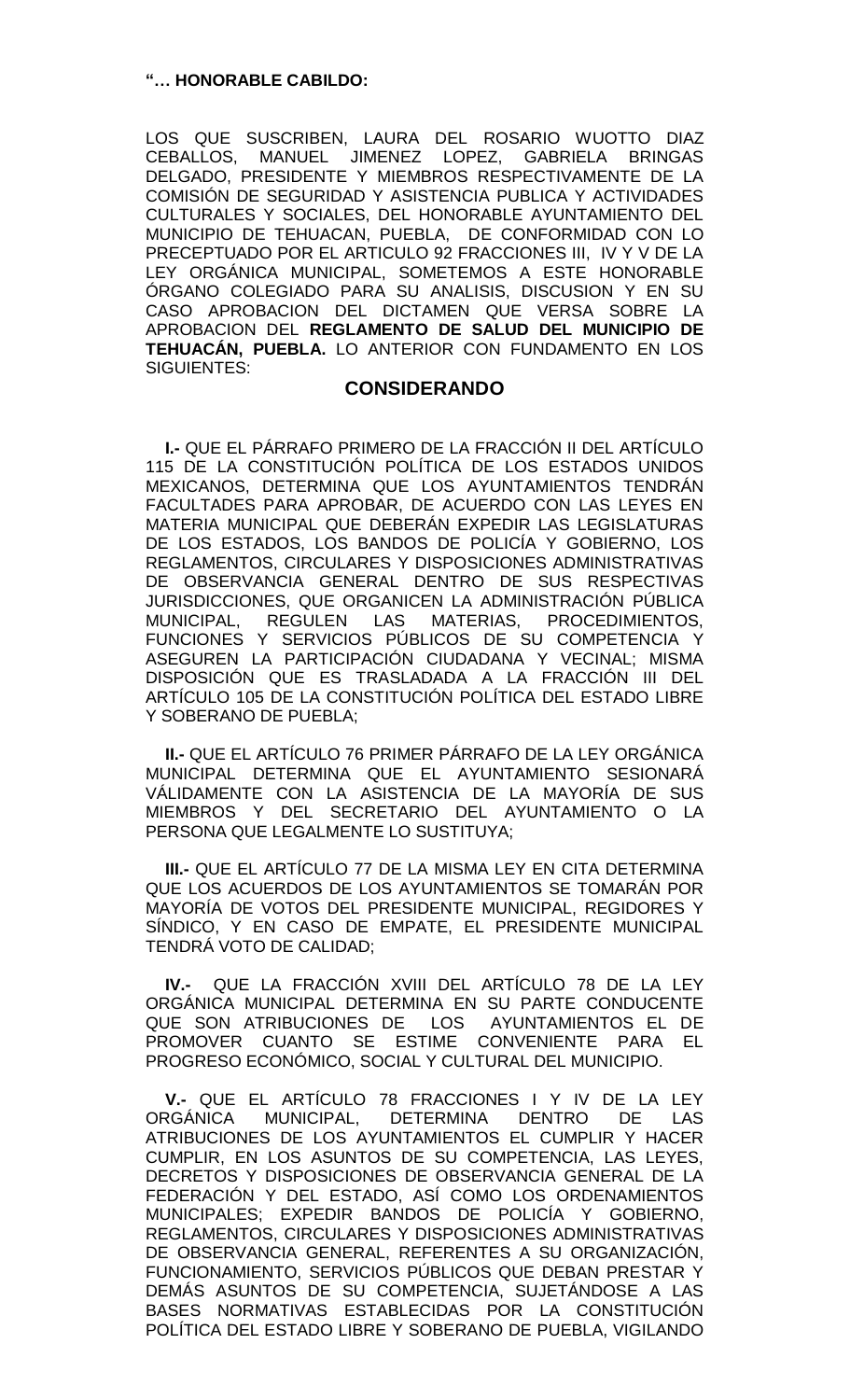SU OBSERVANCIA Y APLICACIÓN;

**VI.** QUE EL ARTÍCULO 79 DE LA LEY ORGÁNICA MUNICIPAL ESTABLECE QUE LOS BANDOS DE POLICÍA Y GOBIERNO, LOS REGLAMENTOS, CIRCULARES Y DEMÁS DISPOSICIONES DE OBSERVANCIA GENERAL DEBERÁN CONTENER LAS NORMAS QUE REQUIERA EL RÉGIMEN GUBERNAMENTAL Y ADMINISTRATIVO DEL MUNICIPIO, CUYOS PRINCIPIOS NORMATIVOS CORRESPONDERÁN A LA IDENTIDAD DE LOS MANDATOS ESTABLECIDOS EN LA CONSTITUCIÓN POLÍTICA DE LOS ESTADOS UNIDOS MEXICANOS Y EN LA CONSTITUCIÓN POLÍTICA DEL ESTADO LIBRE Y SOBERANO DE PUEBLA;

**VII.** QUE TAL Y COMO DE LA LETRA DEL ARTÍCULO 88 DE LA LEY ORGÁNICA MUNICIPAL SE DESPRENDE, LA PROMULGACIÓN Y POSTERIOR PUBLICACIÓN EN EL PERIÓDICO OFICIAL DEL ESTADO DE UN ORDENAMIENTO APROBADO, CONSTITUYEN REQUISITOS DE VALIDEZ, VIGENCIA Y LEGALIDAD QUE SERÁN INSUSTITUIBLES Y OBLIGATORIOS;

**VIII**. QUE EL ARTÍCULO 92 DE LA MISMA LEY ARRIBA INVOCADA ESTIPULA EN SUS FRACCIONES III, IV Y V QUE SON FACULTADES Y OBLIGACIONES DE LOS REGIDORES EL EJERCER LAS FACULTADES DE DELIBERACIÓN Y DECISIÓN DE LOS ASUNTOS QUE LE COMPETEN AL AYUNTAMIENTO, FORMAR PARTE DE LAS COMISIONES PARA LAS QUE FUEREN DESIGNADOS POR ESTE Y DICTAMINAR E INFORMAR SOBRE LOS ASUNTOS QUE SE LES ENCOMIENDE.

POR LO ANTERIORMENTE EXPUESTO Y CON FUNDAMENTO EN LAS CONSIDERACIONES DE HECHO Y DE DERECHO ANTES CITADAS, SOMETEMOS A ESTE HONORABLE CUERPO EDILICIO EL SIGUIENTE:

#### **DICTAMEN**

**PRIMERO-** QUE ESTE HONORABLE CUERPO EDILICIO TENGA A BIEN APROBAR Y RATIFICAR EL CONTENIDO DEL **REGLAMENTO DE SALUD DEL MUNICIPIO DE TEHUACÁN, PUEBLA.** A SABER:

# **Reglamento de Salud Municipal del Municipio de Tehuacán, Puebla.**

### **Capítulo I**

**Disposiciones generales** 

### **Capítulo II**

**Autoridades competentes** 

#### **Capítulo III**

**Comité Municipal de Salud** 

## **Capítulo IV Vendedores de Alimentos**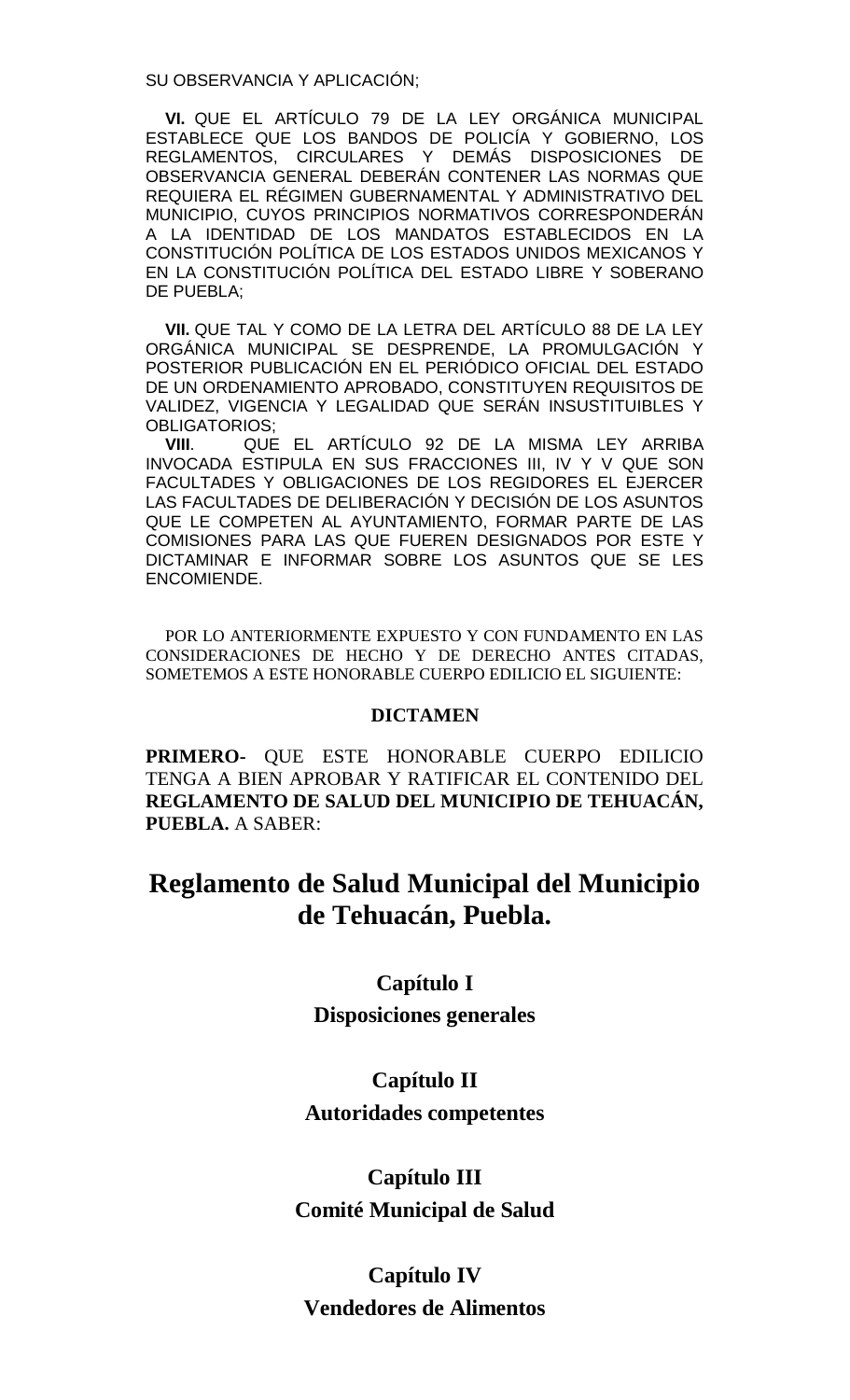**Capítulo V Protección de los no Fumadores**

**Capítulo VI Mercados, centrales de abasto, Mercados Temporales y del Comercio que se ejerce en la Vía Publica.**

> **Capítulo VII Rastros**

**Capítulo VIII Panteones** 

**Capítulo IX Establos, granjas y Establecimientos similares** 

**Capítulo X Control y protección De los animales domésticos** 

> **Capitulo XI Salud Escolar**

**Capitulo XII Prevención de Enfermedades de Transmisión Sexual.**

**Capitulo XIII De las Tarjetas y Permisos de Salud Municipal.**

> **Capitulo XIV Control Sanitario**

**Capítulo XV Medicina Preventiva**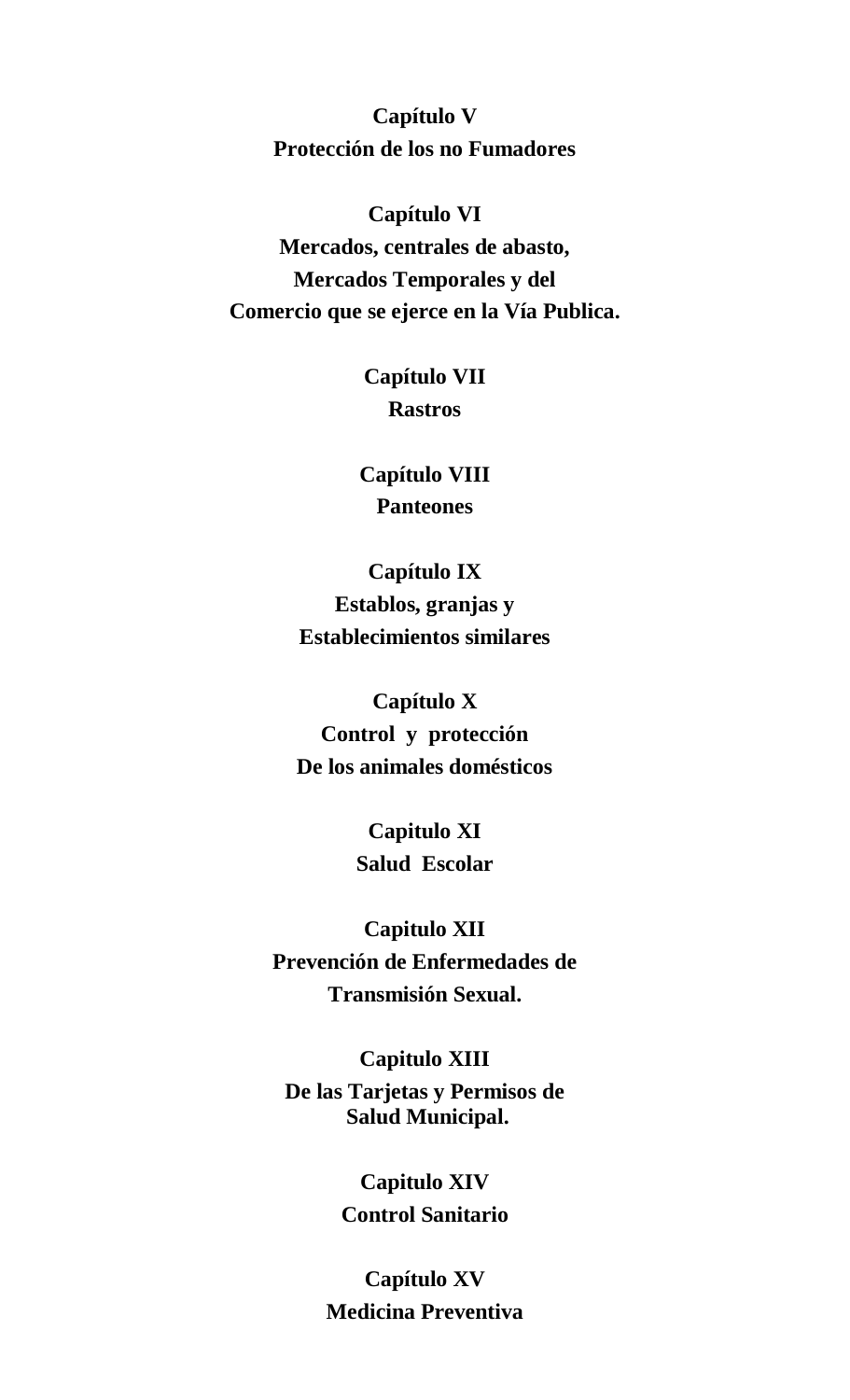# **Capitulo XVI Hospital Municipal**

## **Capitulo XVII De los Derechos de los Usuarios**

## **Capítulo XVIII Medidas de Seguridad**

**Capitulo XIX Supervisión** 

# **Capitulo XX Infracciones**

# **Capitulo XXI Recurso de Inconformidad**

## **Capitulo XXII**

**Prescripción.**

## **Transitorios Reglamento de Salud**

# **Capítulo I Disposiciones generales**

**Artículo 1.** El presente Reglamento es de orden público y de observancia general y tiene como objeto:

l. Promover el desarrollo de una cultura sanitaria de prevención adecuada, con el objeto de evitar la propagación de enfermedades infecciosas;

ll. Establecer medidas de atención médica preventiva y curativa;

III. Controlar y vigilar las actividades de establecimientos en donde se realizan las actividades comerciales y en general aquellas actividades que se relacionen con el manejo de alimentos, mediante la supervisión y prevención sanitaria;

IV. Determinar obligaciones y responsabilidades para los sujetos, como para los responsables de los establecimientos en su caso;

V. Apoyar los programas de salud ya establecidos; y

VI. Establecer registros de los sujetos y establecimientos;

**Artículo 2.** Para los efectos del presente ordenamiento se entenderá por:

I.- Dirección: La Dirección General de Salud Municipal;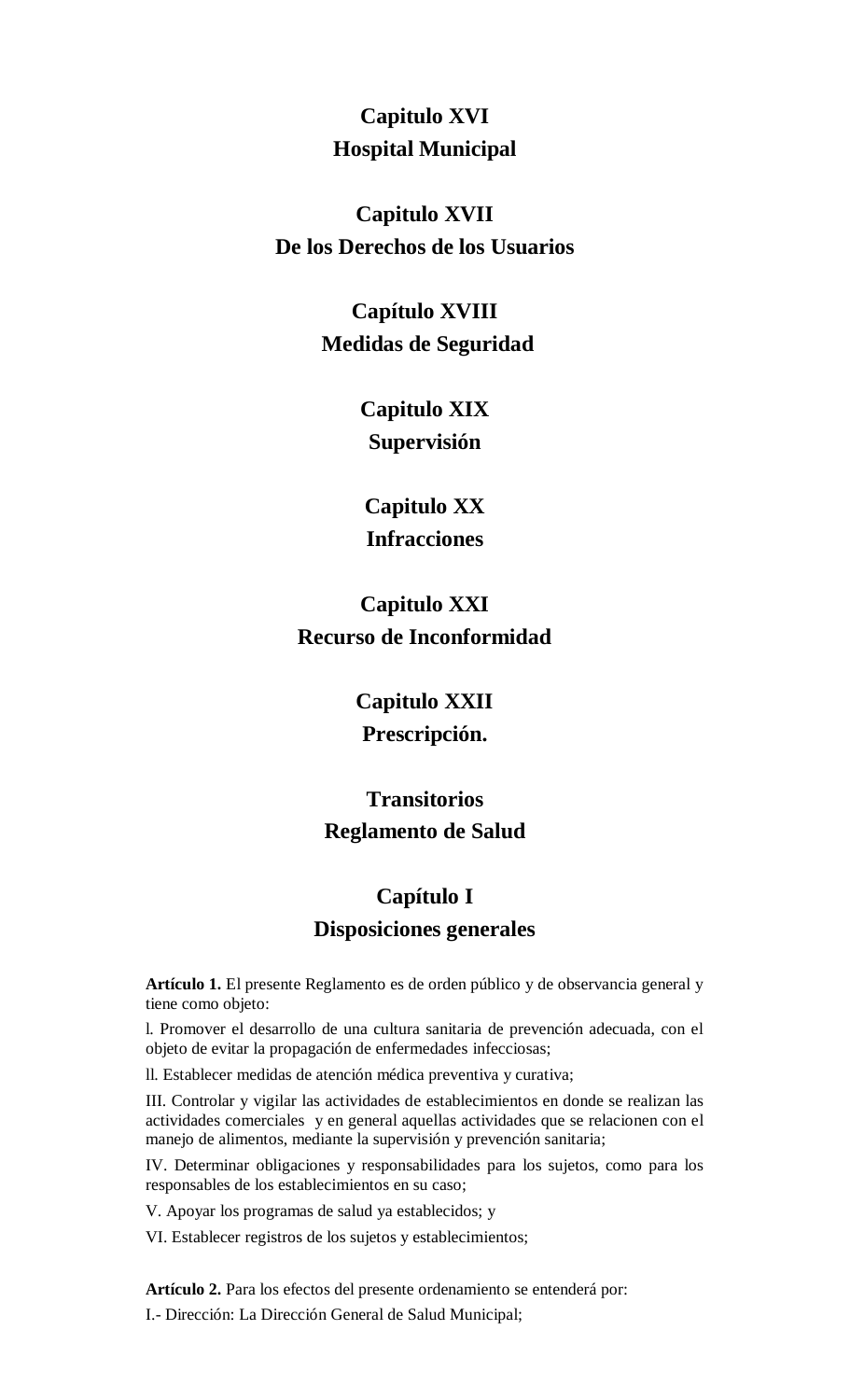II.- Control Sanitario: Departamento de control sanitario;

III.- Establecimiento: Lugar o lugares donde se realiza en forma habitual la actividad regulada por este reglamento;

IV.- Inspectores: Inspectores de Salud del Departamento de Control Sanitario

V.- Ley General: Ley General de Salud;

VI.- Ley de Salud: La Ley de Salud del Estado de Puebla.

VII.- Servicios de salud: Todas aquellas acciones que realice el gobierno federal, estatal y municipal en beneficio de los sujetos y de la sociedad en general, dirigidas a proteger, promover y restaurar la salud individual y colectiva;

VIII.- Sujetos: Toda persona o personas que trabajen en los establecimientos o realicen una actividad comercial y de servicios;

IX.- Usuarios: El receptor de los servicios ejercidos por los sujetos reglamentados por el presente reglamento; y,

**Artículo 3.** Es competencia del Ayuntamiento a través de la Dirección de Salud Municipal y Control Sanitario u oficina análoga, el ejercer la vigilancia y el control sanitario de los establecimientos que menciona este Reglamento con el objeto de prevenir riesgos y daños a la salud de la población del Municipio, así como el de considerar la Ley de Ingresos Municipal Vigente y la normas administrativas establecidas.

La Dirección de Salud Municipal a través del Departamento de Control Sanitario otorgará las autorizaciones sanitarias, efectuará la vigilancia e inspección de los sujetos y establecimientos, impondrá las sanciones y en general desarrollará todos aquellos actos que permitan preservar la salud de los habitantes del Municipio.

## **Capítulo II**

### **Autoridades competentes**

**Artículo 4.** Son autoridades competentes en materia de salud y aplicación del presente reglamento en el municipio:

I.- El presidente municipal;

II.- La Dirección General de Salud Municipal.

III.- Departamento de Control Sanitario

IV.- Inspectores del Departamento de Control Sanitario

## **Capítulo III Del Comité Municipal de Salud**

**Artículo 5.** El Comité Municipal de Salud es un órgano auxiliar del Ayuntamiento en la consulta y participación para la protección de la salud en el territorio del municipio. Se integrará por:

I.- El Presidente Municipal, quien fungirá como presidente del comité;

II.- El Regidor titular de la Comisión de Salud y Asistencia Pública;

III.- El director General de Salud Municipal;

IV.- El jefe de la jurisdicción sanitaria estatal correspondiente o un representante permanente de éste;

V.- Vocales y Asesores: Representantes de diversas entidades públicas, sectores e instituciones públicas y privadas, instituciones educativas y de investigación, organizaciones sociales y especialistas en materia de salud, quienes serán propuestos por el presidente municipal, el regidor del ramo y el director de salud.

**Artículo 6.** Son atribuciones del Comité Municipal de Salud:

I.- Participar en la elaboración del diagnóstico de salud y emitir opiniones en esta materia;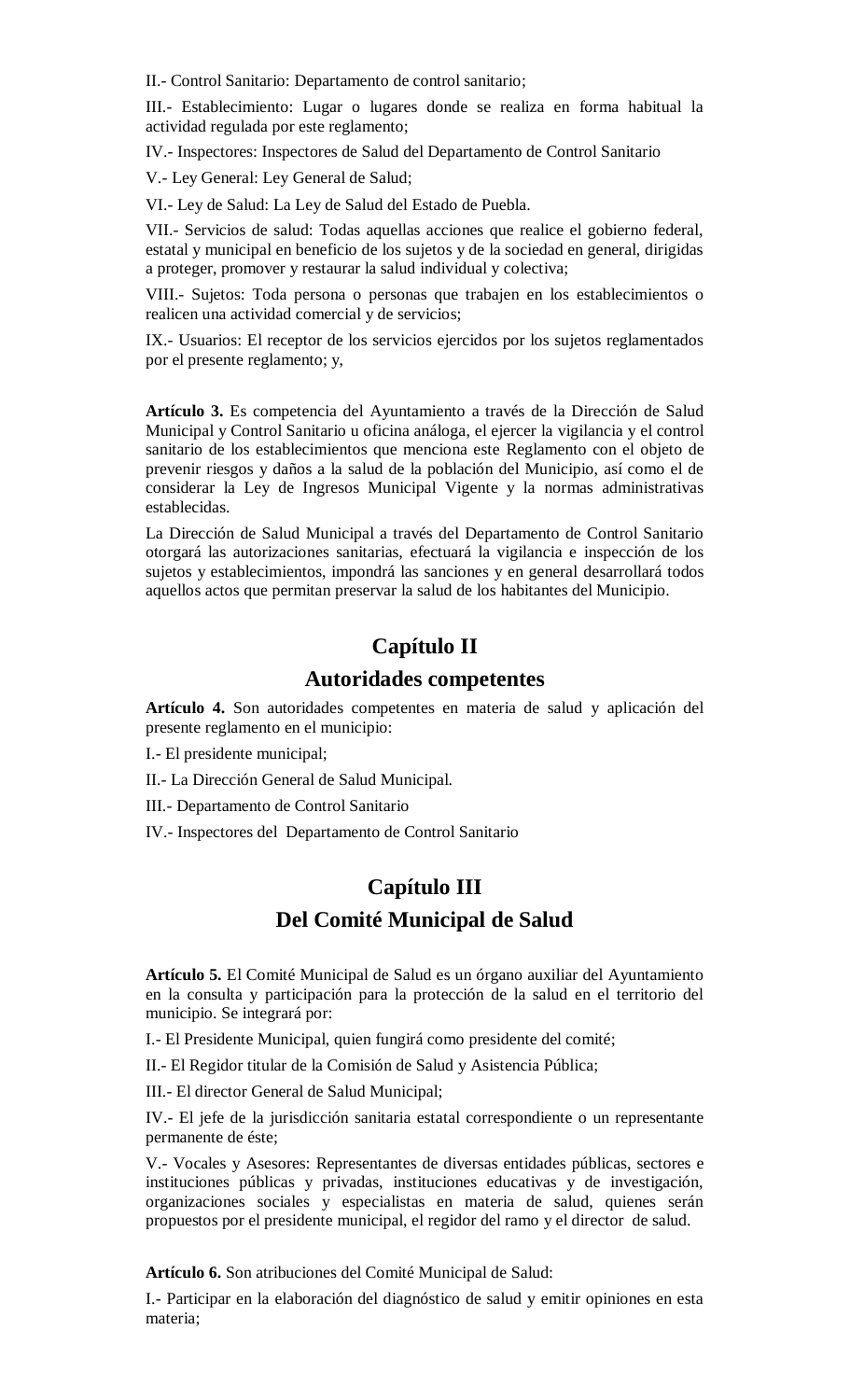II.- Elaborar el Programa Anual de Actividades, con base en la priorización y jerarquización de problemas y necesidades de la comunidad identificadas en el diagnóstico de salud;

III.- Difundir entre la población los planes de trabajo, promoviendo la participación organizada de la comunidad;

IV.- Gestionar ante la autoridad competente la capacitación en salud para el mejor desempeño de las actividades;

V.- Realizar reuniones según convenga el comité, con todos sus miembros, con la finalidad de organizar el trabajo;

VI.- Gestionar ante las instituciones públicas, sociales, privadas y ante la población en general, el apoyo material o financiero necesario para el desarrollo del programa;

VII.- Participar en la ejecución y coordinación del programa de actividades;

VIII.- Evaluar semestralmente los resultados finales del programa de trabajo, comparando lo planeado con los avances;

IX.- Informar en asamblea general a los habitantes y las autoridades los resultados obtenidos y su impacto en la comunidad;

X.- Invitar y organizar a las personas de la comunidad para que participen como promotores de salud voluntarios y contribuir a su capacitación;

XI.- Apoyar en la capacitación dirigida a los grupos organizados, en especial en el paquete básico de servicios de salud;

XII.- Motivar, en coordinación con el equipo de salud, a los promotores voluntarios y miembros del Comité que se hayan distinguido en el servicio a la comunidad, otorgándoles reconocimientos;

XIII.- Procurar que sus integrantes asistan a los cursos de capacitación y adiestramiento organizados por el personal de salud;

XIV.- Supervisar que en los centros de salud y demás instituciones de salud que se brinde una atención adecuada;

XV.- Presentar el Plan de Trabajo ante el Cabildo para su vinculación al Plan de Desarrollo Municipal;

XVI.- Nombrar los subcomités que considere necesarios;

XVII.- Capacitar de manera conjunta a los subcomités, en especial en el paquete básico de servicios de salud;

XVIII.- Gestionar las quejas de los ciudadanos que le formulen con relación a la prestación de los servicios de salud;

XIX.- Cooperar con la Dirección y las demás dependencias y entidades de la administración pública municipal, estatal y federal para el cumplimiento de los objetivos que señala el presente reglamento; y,

XX.- Las demás que le otorgue el Ayuntamiento y otras disposiciones legales aplicables.

**Artículo 7.** El Comité Municipal de Salud se regirá por el presente ordenamiento y demás disposiciones legales aplicables.

## **CAPITULO IV DE LOS VENDEDORES DE ALIMENTOS**

**Artículo 8.** Todo establecimiento que expenda productos alimenticios y estos sean preparados previamente para el consumo inmediato, para efecto de prevenir riesgos de salud y fomentar buenos hábitos de salud, deberán contar con las condiciones necesarias para el desempeño de su actividad, de acuerdo con lo establecido en los reglamentos municipales, leyes estatales y federales correspondientes, por lo que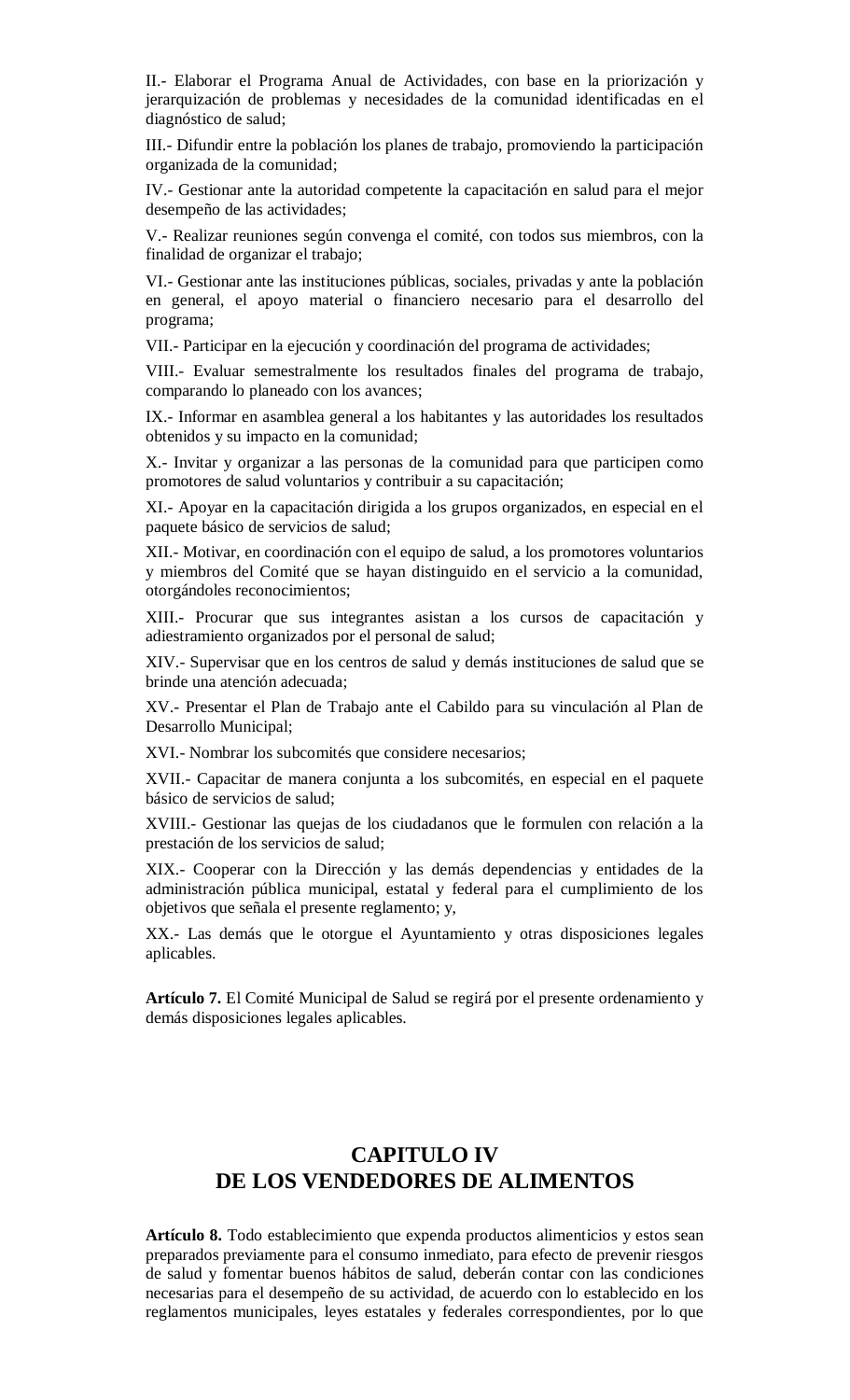para efectos del presente ordenamiento, observarán además los siguientes requisitos:

I.- Contar con la autorización sanitaria expedida por la autoridad competente y tenerla a la vista;

II.- Contar con iluminación, ventilación y condiciones higiénicas en las instalaciones, las cuales incluirán acabados sanitarios y de fácil aseo;

III.- Contar con el servicio de agua potable, sanitarios y lavabos, los cuales deberán conservarse aseados y desinfectados;

IV.- Fumigar las instalaciones cuando menos una vez al año;

V.- Contar con gel antibacterial en las entradas y lugares visibles en los establecimientos de todo tipo de giro comercial, puestos fijos, y semifijos. Aun cuando estos no vendan productos alimenticios están obligados a cumplir con la presente norma.

VI.- Contar con las medidas de seguridad señaladas en el reglamento de la materia;

VII.- Contar con cestos para el depósito de basura debidamente tapados;

VIII.- Contar con trampas de residuos sólidos, en las salidas de aguas residuales según específica ley de ecología.

IX.- Prevenir la contaminación del suelo.

X.- Controlar los materiales y residuos no peligrosos en tanto que constituyen la principal fuente de contaminación de los suelos.

XI.- Prevenir y reducir la generación de residuos sólidos municipales e industriales, no peligrosos, incorporando técnicas y procedimientos para su rehusó y reciclaje; y.

XII.- Las demás que señalen las autoridades sanitarias federales, estatales y las disposiciones legales y reglamentarias en la materia.

**Artículo 9.** Con el fin de prevenir la propagación de enfermedades, las personas que elaboren los alimentos en establecimientos, deberán cumplir con lo siguiente:

I.- Contar con la Tarjeta Sanitaria expedida por el Hospital Municipal.

II.- Usar ropa de trabajo limpia y adecuada, además de delantal, mandil o bata de colores claros;

III.- Cubrirse el pelo con gorro o cubre pelo, de preferencia de color blanco;

IV.- Mantener las manos limpias, con las uñas cortas, sin pintura, libres de anillos o pulseras;

V.- Las personas encargadas de efectuar el cobro de los servicios evitarán el contacto directo con alimentos;

VI.- Utilizar agua purificada o desinfectada químicamente mediante cloro o blanqueador (hipoclorito de sodio de 2% al 6%, 2 gotas por litro), hipoclorito de calcio (7 gramos por cada 2000 litros), yodo (al 2%, 2 gotas por litro) y plata coloidal (1 gota por cada 2 litros de agua), en la elaboración de los alimentos y bebidas y en la limpieza de los utensilios de cocina;

VII.- Los mostradores y mesas de trabajo deberán ser de superficie lisa, dura y de material impermeable; en caso de ser metálicas deberán ser inoxidables;

VIII.- Los alimentos y bebidas preparados deberán estar protegidos con plásticos, vitrinas o charolas, de tal forma que no tengan contacto con las corrientes de aire o polvo;

IX.- Los trapos de limpieza deberán estar perfectamente desinfectados, ser de material de algodón, se deberán de impregnar y/o mojar en agua clorada; y,

X.- Los demás que señalen otras disposiciones legales y reglamentarias en la materia.

**Artículo 10.** Para prevenir la propagación de enfermedades que pudieran ser transmitidas por productos contaminados estos deberán de: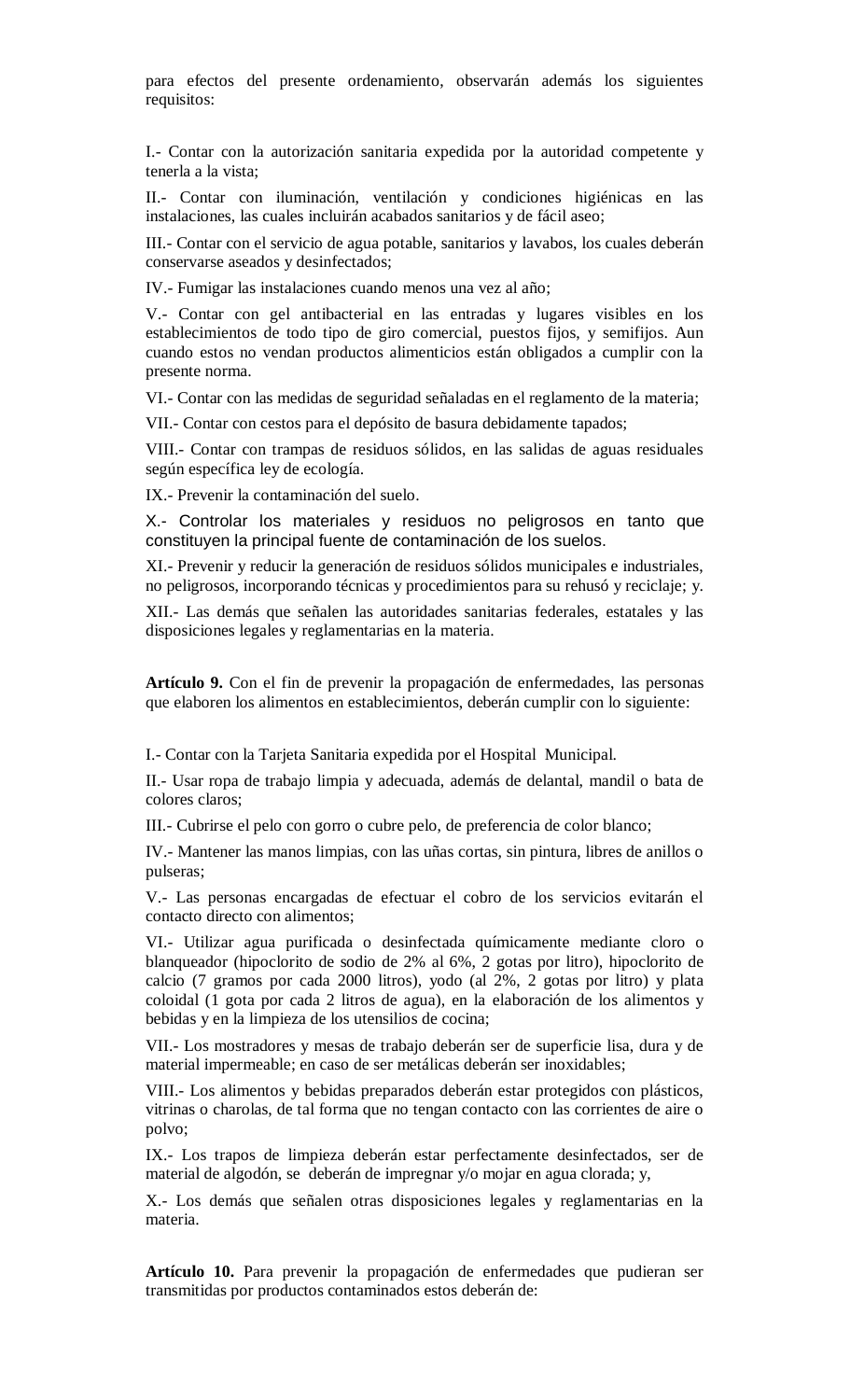I.- Elaborarse con agua purificada y hielo acto para uso y consumo humano suministrado por empresas autorizadas por la secretaria de salud del Estado.

II.- Los recipientes que los contengan deberán de tener tapa para protegerlos del polvo;

III.- En su caso, los recipientes en que expendan deberán ser desechables; y,

IV.- Los demás que señalen otras disposiciones legales y reglamentarias en la materia.

**Artículo 11.** Para prevenir y evitar la contaminación en la elaboración de ensaladas, salsas y cocteles de frutas o jugos, se observará lo siguiente:

I.- Las verduras, hortalizas y frutas que se utilicen para su preparación deberán lavarse con agua potable y jabón antes de ser destinadas a la preparación y consumo. Las hortalizas deberán además desinfectarse como se especifica en el presente reglamento;

II.- Los cítricos como las naranjas, mandarinas, limas, limones, toronjas, etcétera, deberán lavarse con agua y jabón antes de exprimirse y el jugo deberá extraerse para su consumo inmediato; y,

III.- Los demás que señalen otras disposiciones legales y reglamentarias en la materia.

**Artículo 12.** Con el fin de prevenir enfermedades y fomentar una cultura sanitaria todas las personas que realicen y manipulen alimentos que sean destinados al comercio para consumo humano en cualquier establecimiento comercial, deberán someterse a un reconocimiento médico del hospital Municipal en los siguientes casos:

I.- Cuando se presuma y/o confirmen haber contraído alguna enfermedad de las previstas en la fracción II del artículo 13 de este reglamento;

II.- A partir de la entrega de la Tarjeta Sanitaria cada 3 meses, la persona encargada de la preparación de los alimentos destinados al comercio, y personal de rastro municipal o privado deberá someterse a revisión médica en el hospital municipal mediante estudios de laboratorios expedidos por laboratorios autorizados por la Dirección General de Salud Municipal con los siguientes análisis.

- > COPROPARASITOSCOPICO
- > ISOPO RECTAL
- REACCIONES FEBRILES este estudio únicamente cada 6 meses a partir de la emisión de la Tarjeta Sanitaria.

III.- Fomentando una prevención de enfermedades gastrointestinales es necesario que en todo establecimiento con venta de alimentos el personal que labora en estos lugares y que manipulen o no los alimentos, los tablajeros y personal que trabaja en Rastros municipales o privados con el fin de fomentar acciones de salud deberán tener su Tarjeta Sanitaria cumpliendo lo establecido en el presente artículo, y en lo general Reglamento de Salud Municipal.

IV.- Una vez otorgada la Tarjeta Sanitaria, esta deberá ser canjeada cada tres años al inicio de la administración municipal con un periodo del 15 de febrero hasta el 15 de Abril del año correspondiente con los mismos requisitos que le fueron solicitados para poder otorgarles dicha tarjeta.

V.- En caso de que la persona que prepara los alimentos y que tiene tarjeta sanitaria llegaran a suspender labores por más de un mes o de manera definitiva, deberá entregar su tarjeta y comunicar a la Dirección de Salud Municipal la suspensión parcial o total de la actividad.

VI.- En los demás casos que señalen las disposiciones legales y reglamentarias en la materia.

**Artículo 13.** Para evitar la propagación de enfermedades que pudieran ser provocadas por una persona que padezca alguna de las que se señalan en las siguientes fracciones, las personas deberán suspender el ejercicio de actividades comerciales o de servicios en los establecimientos con venta de alimentos:

I.- Si no cuentan con la tarjeta sanitaria y autorización de control sanitario;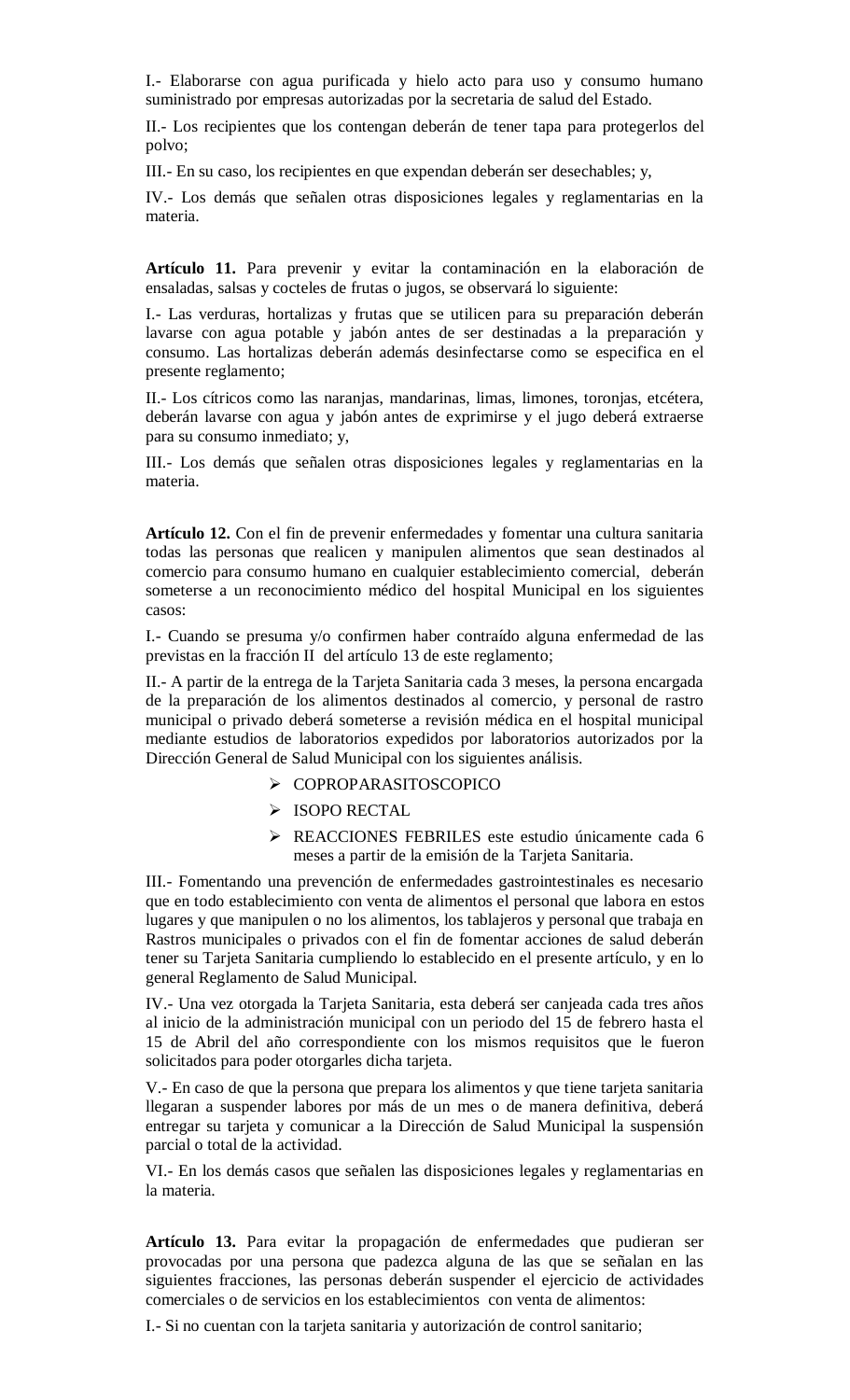- II.- Si padecen algunas de las siguientes enfermedades:
- a) Enfermedades venéreas e infecciones de transmisión sexual;
- b) Tuberculosis;
- c) Micosis;
- d) Cólera, fiebre tifoidea, paratifoidea;
- e) Difteria, sarampión, rubéola, paperas; y,
- f) Otras enfermedades infecto-contagiosas.

**Artículo 14.** Para prevenir la propagación de enfermedades, Las personas que padezcan alguna de las enfermedades previstas en el artículo anterior o alguna otra de carácter transmisible, y trabajen en los establecimientos mencionados en artículos anteriores deberán suspender el ejercicio de la actividad al público hasta que desaparezca el padecimiento y un médico del hospital municipal de Tehuacán lo certifique.

Para efectos de este reglamento, son responsables solidarios de los sujetos, los propietarios o administradores de los establecimientos comerciales.

**Artículo 15.** Queda estrictamente prohibido establecer estructuras, puestos o vehículos temporales, fijos, semifijos o ambulantes con venta de alimentos o bebidas en la vía pública localizada dentro del perímetro del Centro Histórico del municipio.

**Artículo 16.** El uso del combustible y de tanques de gas en los establecimientos estará sujeto a las disposiciones que en materia de seguridad establece el Reglamento de Protección Civil.

# **Capítulo V Protección de los no fumadores**

**Artículo 17.** Las disposiciones de este capítulo tienen por objeto prevenir y proteger la salud de las personas de los efectos nocivos causados por la exposición al humo del tabaco, con la reducción del consumo de éste, principalmente en lugares cerrados, así como en vehículos del servicio público de transporte colectivo de pasajeros en el municipio.

**Artículo 18.** La prevención de enfermedades y protección de la salud de los efectos nocivos del humo de tabaco en el municipio comprende lo siguiente:

I.- El derecho de las personas no fumadoras a no estar expuestas al humo del tabaco en los sitios cerrados que comparten con fumadores;

II.- La orientación a la población para que se abstenga de fumar en el hogar, los centros de trabajo y en los lugares públicos;

III.- La prohibición de fumar en los lugares cerrados y en los edificios públicos del Ayuntamiento que se señalan en el presente reglamento; y,

IV.- La información a la población sobre los efectos nocivos del consumo de tabaco y la promoción de su abandono.

**Artículo 19.** Las acciones para la ejecución de los programas contra el tabaquismo que expidan los gobiernos federal o estatal el presente capitulo se ajustarán a lo dispuesto por las normativas de gobierno federal o estatal, sin perjuicio de lo que establezcan las demás disposiciones aplicables.

**Artículo 20.** El Ayuntamiento firmará los convenios necesarios con las Dependencias, Asociaciones, Organización Gubernamentales y no Gubernamentales para que, en apoyo de los habitantes del municipio, se impartan los cursos necesarios de capacitación, el apoyo técnico y humano para la creación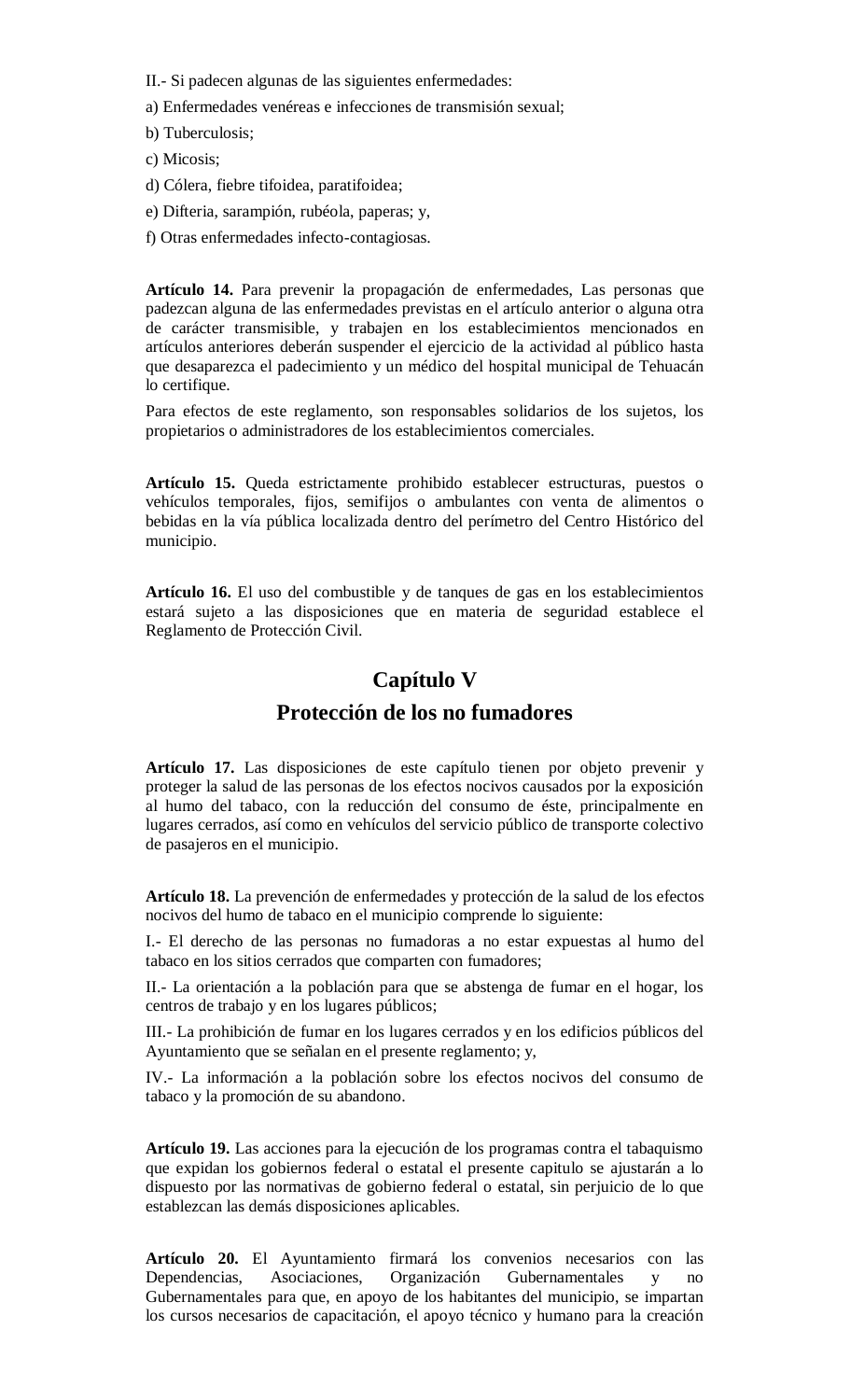de distintos programas, campañas y acciones contra el tabaquismo que se puedan establecer en los centros comunitarios y promotores de la salud adscritos al Sistema Municipal de Desarrollo Integral de la Familia, o de alguna otra institución gubernamental o no gubernamental interesada en participar en dichas tareas.

**Artículo 21.** El Ayuntamiento, por conducto de la Dirección General de Salud u Oficina análoga en sus funciones, promoverá la realización de campañas de concientización y divulgación del presente reglamento entre los habitantes del municipio.

**Artículo 22.** Con el fin de prevenir enfermedades respiratorias y pulmonares, queda estrictamente prohibido fumar en el interior de los edificios y unidades que a continuación se enumeran:

I.- Edificios públicos que sean propiedad del Ayuntamiento o inmuebles en los que estén instaladas sus dependencias;

II.- Cualquier instalación en la que se presten servicios públicos municipales, ya sea directamente por instituciones públicas o por particulares;

III.- Unidades hospitalarias y clínicas de cualquier sector público o privado;

IV.- Instituciones de educación preescolar, primaria, secundaria, bachillerato, profesional, de educación especial, de educación técnica, y similares, ya sean públicas y privadas, localizadas en el municipio;

V.- Unidades vehiculares del servicio público y privado de transporte colectivo de pasajeros que circulen en el municipio; y,

VI.- Las demás que determine el Ayuntamiento.

**Artículo 23.** En los edificios públicos a que se refiere el artículo 23 del presente reglamento deberán fijarse, en lugares visibles, avisos o símbolos que expresen la prohibición de fumar e identifiquen las áreas en donde está permitido hacerlo.

**Artículo 24.** En el caso de los servicios públicos concesionados por el Ayuntamiento, se establecerá la condición para que el concesionario adopte las medidas necesarias para el debido cumplimiento del presente reglamento dentro de las instalaciones destinadas a brindar el servicio público.

**Artículo 25.** Los titulares de las entidades y dependencias de la administración pública municipal centralizada y descentralizada que ocupen o utilicen las instalaciones a que se refiere el artículo 23 del presente reglamento, o los concesionarios de los servicios públicos de carácter municipal, según el caso, coadyuvarán a que en dichas instalaciones se observe lo dispuesto en el presente reglamento, así como a difundir sus beneficios entre sus trabajadores, usuarios y visitantes.

**Artículo 26.** Cuando alguna de las personas mencionadas en el artículo anterior o sus subordinados adviertan que alguien está fumando fuera de las áreas reservadas para ello, deberá exhortarla a dejar de fumar o a cambiarse a las áreas identificadas para tal propósito.

**Artículo 27.** En caso de que los inspectores de Control Sanitario durante su inspección sanitaria detenten la presencia de consumo de tabaco al interior de establecimientos cerrados se levantara reporte y será enviado a la dependencia correspondiente.

## **Capítulo VI**

## **Mercados, centrales de abasto, Mercados Temporales y del Comercio que se ejerce en la Vía Publica.**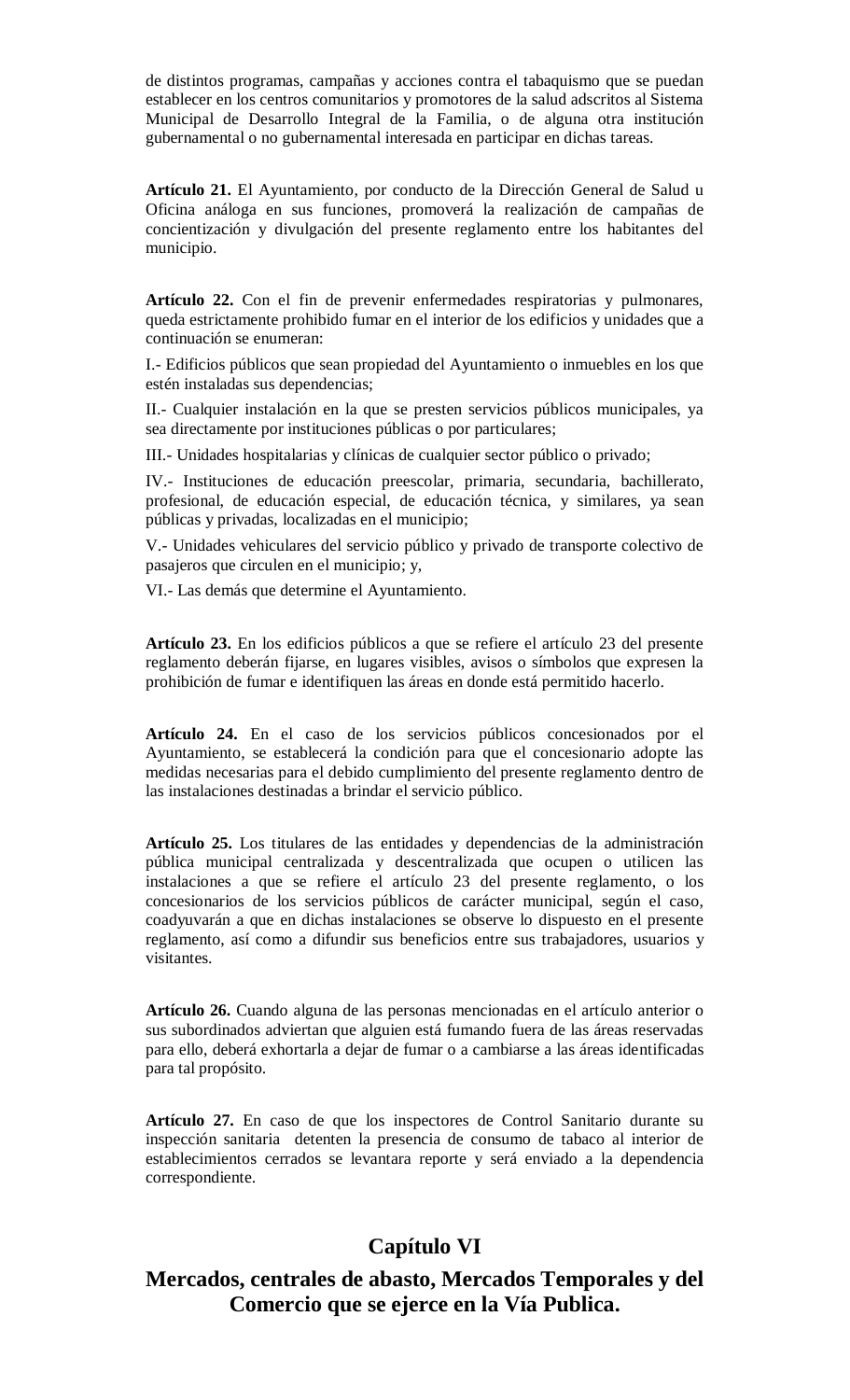**Artículo 28.** La Dirección General de salud u oficina análoga en sus funciones y/o la Departamento de Control Sanitario Municipal, verificará que los mercados, centrales de abasto y mercados temporales o tianguis cumplan con las la medidas de prevención y fomento sanitario y demás disposiciones de este reglamento y las normas técnicas que se emitan para tal efecto.

**Artículo 29.** En colaboración con las autoridades municipales, estatales y federales con el fin de prevenir enfermedades, Los vendedores, locatarios y personas cuya actividad esté vinculada con los mercados y tianguis. Estarán obligados a conservar las condiciones higiénicas indispensables para el mantenimiento de sus locales y se sujetarán a las disposiciones que señala este reglamento, en el ejercicio de sus actividades.

**Artículo 30.** Los locatarios o personas encargadas de puestos que ofrezcan alimentos o bebidas y/o artículos y/o productos preparados que sean de consumo humano y manipulados en el momento para su preparación, y que se encuentren en la vía pública, tianguis, mercados municipales, entradas o costados de las escuelas públicas y privadas, parques y jardines municipales, dependencias oficiales que entren o se localicen a las afueras de las mismas deberán cumplir con las siguientes disposiciones:

I.- Los manipuladores de alimentos deben contar con la Tarjeta Sanitaria.

II.- Los establecimientos que elaboran platillos con leche, queso fresco, crema, carnes, embutidos, pescados y mariscos deben contar con equipos de refrigeración.

III.- El hielo que se utilice para la preparación de alimentos deberá ser potable y mantenerse protegido de los insectos y el polvo mediante capelos. De requerirse hielo para el enfriamiento o la conservación de los alimentos, éste no podrá estar en contacto directo con los productos, a excepción de los locatarios cuyas actividades sean del área de pescadería.

IV.- Para la exhibición de los alimentos o bebidas se deberá contar con vitrinas sanitarias, protegidas con vidrio, acrílico u otro material que impida el contacto de éstos con insectos o partículas de polvo;

V.- El puesto o vehículo de cualquier tipo deberá estar exento de sustancias tóxicas o animales;

VI.- Queda prohibido comer, beber, mascar, fumar, escupir, toser o estornudar en áreas de elaboración y manejo de alimentos y bebidas;

VII.- Queda prohibido manejar dinero durante la elaboración de los alimentos. Las personas encargadas de efectuar la preparación de los mismos evitarán el contacto directo con el dinero;

VIII.- El lavado de utensilios deberá efectuarse siempre con agua limpia, tal como se especifica en la fracción V del artículo 5º del presente reglamento. El agua no podrá ser reutilizada, y;

IX.- Las demás que establezcan otras disposiciones legales y reglamentarias.

**Articulo 31.-** Para efectos de prevenir la propagación de enfermedades y a la contaminación, física, química o biológica los propietarios de los establecimientos señalados en el presente capitulo deberán clarificar su basura en organica e inorgánica, además de mantener limpia las orillas del lugar donde expende sus productos y al termino de sus actividades.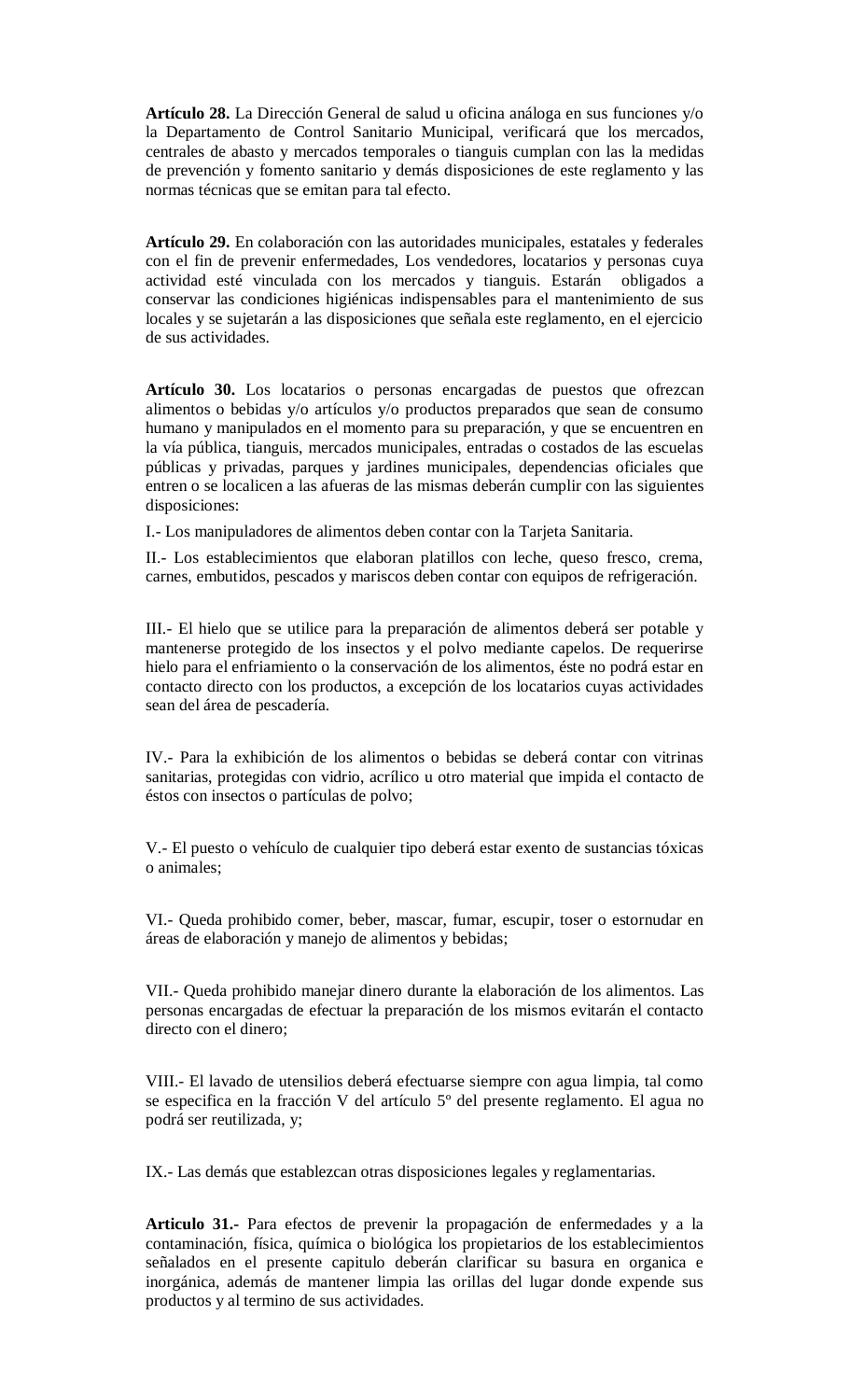# **Capítulo VII Rastros**

**Artículo 32.** El servicio público de rastro y abasto de carne lo prestará el Ayuntamiento, conforme a lo previsto en el presente capítulo. En caso de que el servicio fuese concesionado a particulares, quedará a cargo del concesionario y bajo la verificación del Ayuntamiento. En ambos casos se cumplirán con las medidas preventivas y fomento sanitario además de que La dirección General de Salud Municipal u Oficina análoga a través del departamento de Control Sanitario con el fin de prevenir cualquier tipo de enfermedades y fomentar cultura sanitaria inspeccionara que El personal del Rastro cumpla con las siguientes disposiciones del presente reglamento.

**Artículo 33.** El Rastro deberá cumplir y proporcionar los siguientes servicios:

- a) Recibir en corrales el ganado o aves en pie;
- b) Verificar la sanidad de los animales;
- c) Realizar el sacrificio y evisceración de los animales;
- d) Vigilar el estado sanitario de la carne; y,
- e) Proporcionar el servicio de transporte sanitario de la carne.
- f) Pesaje de ganado y aves;
- g) Refrigeración de ganado y vísceras;
- h) Sacrificio de animales fracturados o sospechosos.

El Rastro no será responsable por la suspensión o el retraso de los servicios que presta cuando obedezcan a fallas mecánicas, faltas de energía eléctrica, captación de agua o circunstancias fortuitas no imputables al Rastro. Tampoco será responsable por mermas, utilidades o pérdidas comerciales supuestas, ni por las acciones que ejerza una autoridad diferente en demérito de la prestación del servicio.

**Artículo 34.** Se consideran usuarios del Rastro los introductores de ganado y aves, detallistas y todos aquellos que soliciten el servicio del mismo.

Los introductores de ganado y aves están obligados a cumplir con las disposiciones del presente reglamento.

#### **Queda estrictamente prohibido a los usuarios del Rastro:**

I.- Portar armas de fuego en las instalaciones del Rastro;

II.- Presentarse en estado de ebriedad o introducir bebidas alcohólicas a las instalaciones del Rastro;

III.- Intervenir en el manejo de las instalaciones o equipo del Rastro;

IV.- Entorpecer las labores de la matanza;

V.- Sacar del Rastro la carne o producto de la matanza sin la debida inspección sanitaria o cuando ésta se considere inadecuada para el consumo;

VI.- Alterar o mutilar documentos oficiales que amparen la propiedad o la legal procedencia del ganado o aves, o que autoricen su introducción al Rastro; y,

VII.- Cualquier otra disposición que considere la Dirección de Servicios Públicos Municipales y/o Administrador del Rastro.

**Artículo 35.** Los matanceros desde el punto de vista Sanitario deberán observar en el desempeño de su labor lo siguiente:

a) Contar con la tarjeta sanitaria expedida por el hospital municipal cumpliendo con los requisitos señalados en el artículo 12 del presente reglamento y demás relativos.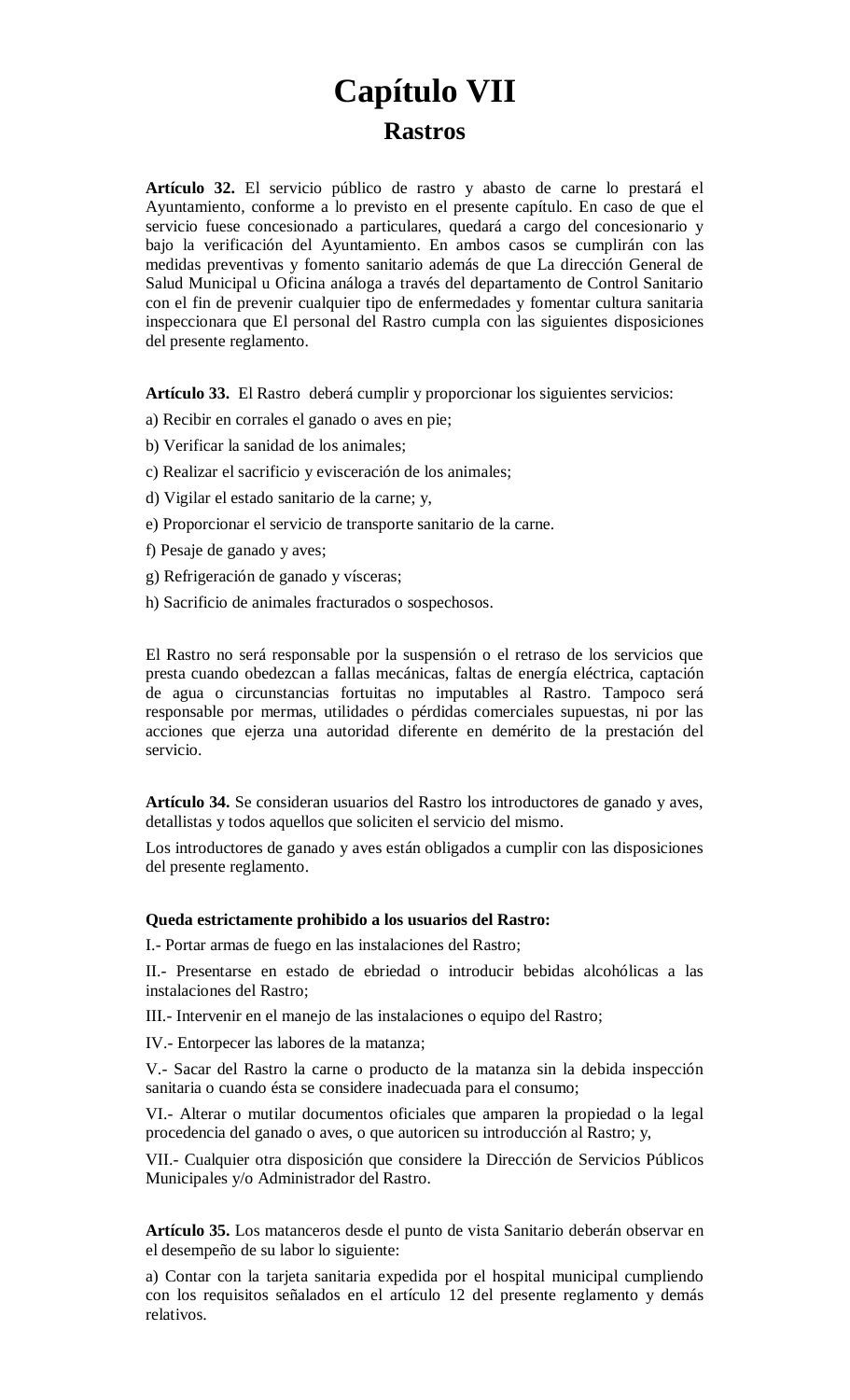b) Presentarse aseados;

c) Usar uniforme, botas de hule, casco, mandil, porta cuchillos, cubre bocas y cofia;

d) Mantener limpio y aseado el lugar que les corresponde en el ejercicio de su función, y;

e) Cualquier otra disposición que considere la Dirección.

**Artículo 36.** La Dirección General de Salud Municipal u oficina análoga en funciones a través del Departamento de Control Sanitario en Coordinación con la Dirección de Servicios Públicos Municipales u dependencia análoga en funciones establecerán los requisitos sanitarios relativos al manejo, tratamiento, cuidado y conservación de los animales destinados al sacrificio, tomando en cuenta lo establecido por la Ley General, la Ley de Salud y la Norma Oficial Mexicana NOM-ZOO-009 del proceso sanitario de la carne.

**Artículo 37.** La introducción de carnes refrigeradas o frescas procedentes de centros de sacrificio localizados fuera del territorio municipal está sujeta a la intervención y supervisión de la Dirección a través de Control Sanitario. Los introductores de ganado y aves deberán recabar el resello de las autoridades municipales, previo cumplimiento de las disposiciones sanitarias y el pago de las contribuciones correspondientes, de conformidad con lo establecido en el Código Fiscal Municipal y en la Ley de Ingresos para el Municipio del ejercicio fiscal correspondiente.

**Artículo 38.** El sacrificio de animales que no se realice en el Rastro se considerará clandestino, y las carnes y sus productos serán decomisados y sometidos a inspección sanitaria por parte de las autoridades municipales.

De resultar aptas para el consumo humano, se destinarán a un establecimiento de beneficencia pública, sin perjuicio del pago de los derechos y las sanciones correspondientes.

En caso de que los animales resultaren enfermos, se procederá a incinerarlos o transformarlos en productos industriales, previo dictamen del médico veterinario responsable, sin perjuicio de las sanciones y las responsabilidades penales en que se llegara a incurrir por parte del propietario o poseedor del animal.

Los habitantes del municipio podrán denunciar ante la Dirección el sacrificio de animales que se realice en lugares clandestinos.

**Artículo 39.** Los animales que ingresen al Rastro deberán estar en buenas condiciones de salud. El desembarco de los mismos deberá hacerse en forma digna, evitando el trato violento y cumpliendo además con las siguientes disposiciones:

I.- Los animales que presenten problemas de salud serán remitidos a los corrales, debiéndose comunicar a las autoridades competentes para determinar su destino inmediato;

II.- No se permitirá el acceso a las instalaciones del Rastro a animales muertos para faenarlos; y,

III.- Sólo podrán ingresar animales para su sacrificio fuera del horario regular de servicio, aquellos que por su condición física requieran de sacrificio inmediato, siempre y cuando exista el examen del médico Veterinario responsable.

**Artículo 40.** En el servicio del Rastro, la Dirección General de Salud u oficina análoga en funciones a través de Control Sanitario Municipal vigilará el cumplimiento de las siguientes disposiciones:

I.- Queda prohibida en el municipio la venta de carne en cualquiera de sus modalidades para el consumo humano, sin la previa autorización de las autoridades sanitarias federales, estatales y municipales;

II.- Queda prohibido el funcionamiento de rastros clandestinos;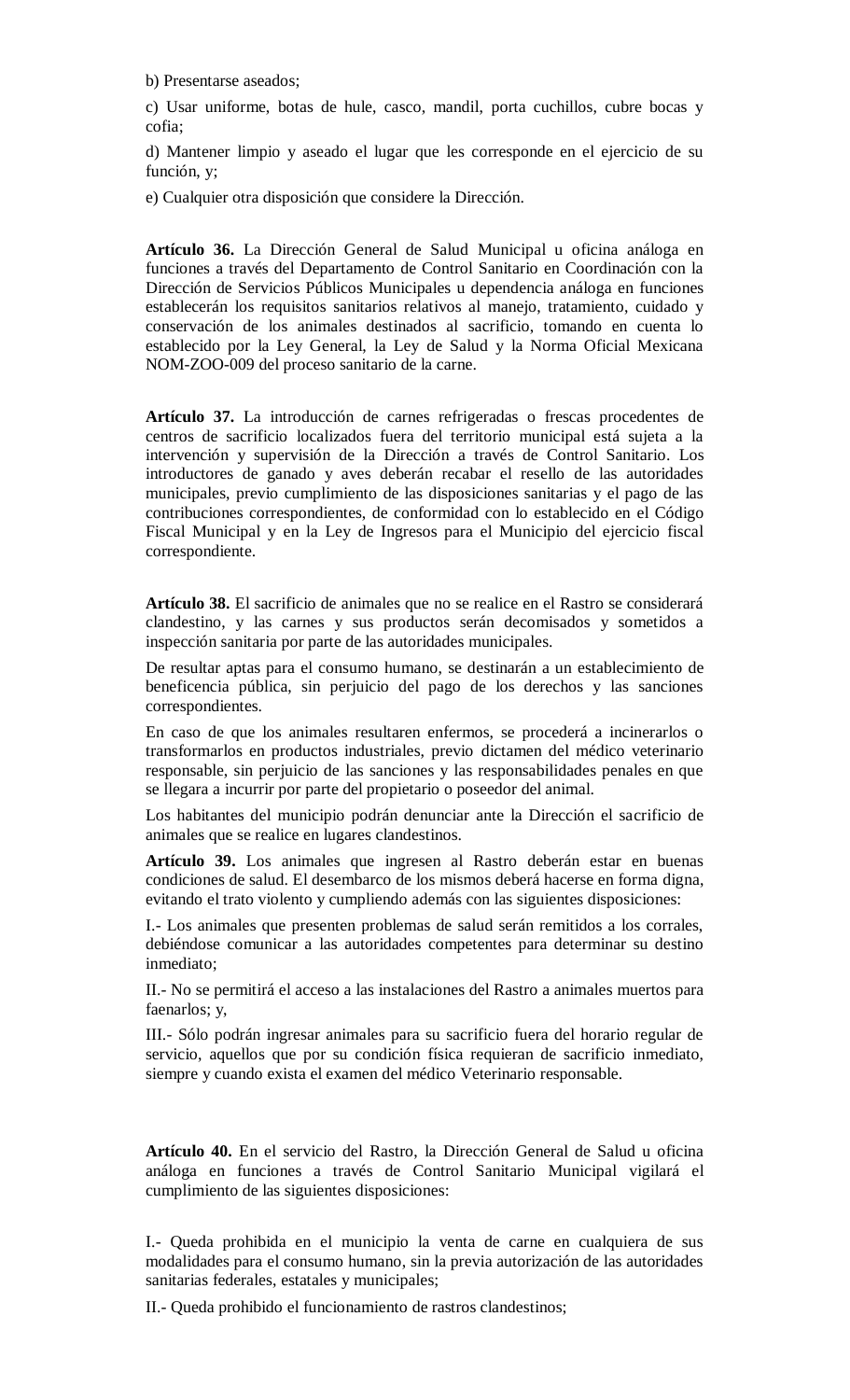III.- Queda estrictamente prohibido el sacrificio de animales en domicilios particulares o en la vía pública, cuando la carne sea destinada al consumo humano;

IV.- Que los usuarios de las instalaciones del Rastro cumplan con la inspección del ganado y sus productos para verificar su sanidad, comprobar su propiedad y el pago de las contribuciones municipales correspondientes;

V.- Queda prohibido desembarcar -para su inspección- las canales frescas o refrigeradas destinadas al consumo humano fuera de las instalaciones del Rastro;

VI.- Queda prohibido distribuir carne fresca o refrigerada a los detallistas, sin la debida inspección sanitaria estatal y municipal;

VII.- Queda prohibido presentar datos falsos de los animales destinados al sacrificio, en las solicitudes respectivas;

VIII.- Queda prohibido introducirse a los departamentos de inspección sanitaria y de sacrificio, sin la autorización del operador del Rastro;

IX.- Queda prohibido cargar los canales y vísceras fuera de las perchas autorizadas por el operador del Rastro;

X.- Queda prohibido abandonar las canales en las cámaras de refrigeración por más de 48 horas;

XI.- Queda prohibido depositar en las cámaras de refrigeración, carnes de animales sospechosos de padecer alguna enfermedad o sin la debida autorización del operador del Rastro;

XII.- Queda prohibido introducir a las instalaciones del Rastro y permitir el sacrificio de todo animal cuya propiedad no pueda comprobarse, o bien que carezca de los siguientes documentos:

a) Guía de tránsito vigente;

b) Certificado zoosanitario expedido por la autoridad competente;

c) Constancia de baño garrapaticida; y,

d) Constancia de vacunación.

XIII.- Queda prohibido el sacrificio de animales recién desembarcados, con excepción de aquellos que autorice el médico veterinario responsable por sus condiciones de salud; y,

XIV.- Queda prohibido introducir al Rastro, pieles de animales sacrificados fuera de éste, ya sea para embarque o para comercialización.

**Artículo 41.** La movilización o transporte sanitario de la carne y demás productos de la matanza la realizará el Ayuntamiento o se hará mediante una concesión que otorgue a particulares, debiéndose ajustar a las disposiciones del presente reglamento.

**Artículo 42.** Según lo establecido por la Norma Oficial Mexicana NOM-024-ZOO-1995, para el transporte de productos provenientes de la matanza deberán utilizarse vehículos, remolques o contenedores, isotérmicos, refrigerantes o frigoríficos, con las siguientes características:

I.- Deberán ser cerrados, equipados con percha, donde colgarán las canales y taras para las vísceras;

II.- La temperatura para productos refrigerados será no superior a los 4 grados centígrados, y para productos congelados se mantendrá inferior a los 0 grados centígrados;

III.- Las superficies interiores serán impermeables, lisas, con uniones cóncavas en todos los ángulos, de fácil limpieza y desinfección, para evitar la salida de líquidos;

IV.- Las puertas deberán cerrar herméticamente, de manera que se impida la salida de líquidos;

V.- El personal responsable de transportar los productos deberá portar vestimenta higiénica, cabello y uña cortas, y está obligado a que los instrumentos de trabajo se encuentren en las mejores condiciones de limpieza; y,

VI.- El personal de transporte incluidos choferes, ayudantes y acompañante asiduo sanitario deberá realizarse un examen médico cada tres meses tal y como lo establece el artículo 12 del presente reglamento cumpliendo con todos los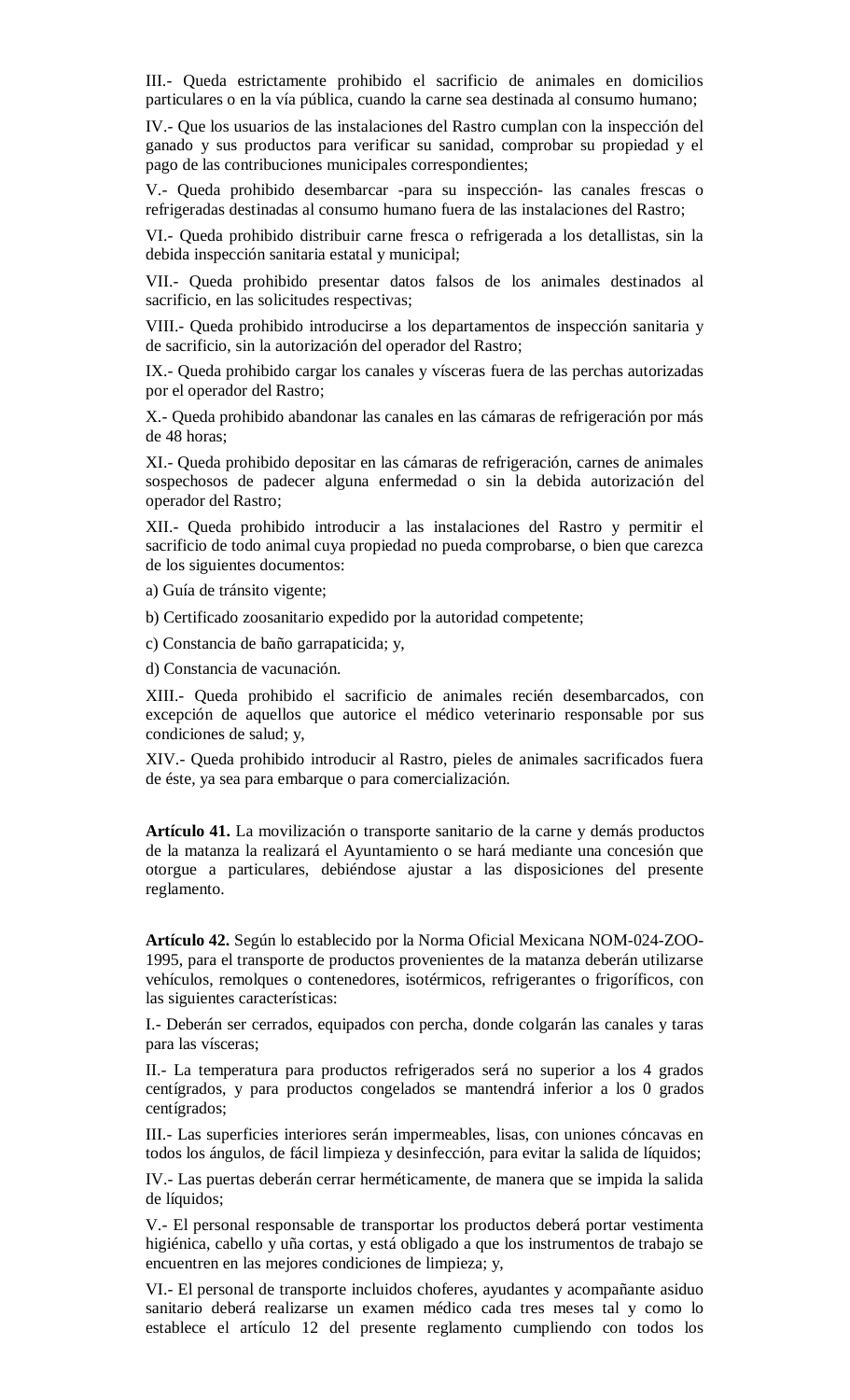requisitos señalados en el mismo, debiendo presentar los resultados a través de un certificado médico expedido por el Hospital municipal.

**Artículo 43.** El titular de Servicios Públicos Municipales, Administrador de rastro municipal o privado y la Dirección General de Salud u Oficina análoga en funciones, en coordinación con control sanitario e inspectores de salud, deberá vigilar el debido funcionamiento de los rastros públicos municipales o privados y verificar que se realicen los pagos de contribuciones que se causen por la prestación de los servicios que se proporcionen, de acuerdo con lo establecido por el Código Hacendario y la Ley de Ingresos para el Municipio del ejercicio fiscal correspondiente.

# **Capítulo VIII Panteones**

**Artículo 44**. Las disposiciones de este capítulo tienen por objeto prevenir y regular el control sanitario de los panteones, sin perjuicio de la intervención que sobre la materia en los casos de traslado, internación, reinhumación, incineración y exhumación de restos áridos o cremación tenga el organismo, La Secretaria de Salud del Estado, en los términos de la Ley General y Ley Estatal de Salud.

**Artículo 45.** Los panteones localizados en el territorio del municipio constituyen un servicio público y forman parte del patrimonio municipal, de acuerdo con lo establecido en la Ley Orgánica.

**Artículo 46.** Los panteones particulares, municipales existentes y los que llegaran a existir en el territorio municipal, incluidas las congregaciones y demás centros de población del municipio, deberán observar y cumplir las disposiciones sanitarias del presente reglamento y contarán con los recursos y los apoyos administrativos que les asigne su propietario o el Ayuntamiento.

**Artículo 47.** Los trámites de inhumación, exhumación, cremación, traslado, reinhumación e incineración de cadáveres, restos humanos y restos humanos áridos o cremados, se harán por orden del oficial encargado del Registro Civil, quien se asegurará del fallecimiento y sus causas, exigiendo la presentación del certificado de defunción.

**Artículo 48.** Para evitar la propagación de enfermedades se prohíbe que, dentro de los límites de los panteones así como al interior y exterior, el establecimiento de toda clase de comercios de venta de alimentos, así como la venta de artículos de cualquier índole, exceptuando los locales comerciales establecidos en el inmueble para venta de productos que no sean alimentos. De igual manera, queda prohibido el establecimiento del comercio ambulante fijo o semifijo fuera de los límites de los panteones.

**Artículo 49.** Los cadáveres conservados mediante refrigeración deberán ser inhumados o cremados inmediatamente después de que se extraigan de la cámara o gaveta de refrigeración de uso temporal mínimo.

**Artículo 50.** Sólo podrán suspenderse los servicios en los panteones municipales temporal o definitivamente cuando:

I.- Servicios Coordinados de Salud de Puebla del Gobierno del Estado expresamente lo disponga o por órdenes del Ayuntamiento;

II.- Exista orden judicial para tal efecto;

III.- No se encuentren fosas disponibles en el área de inhumaciones; y,

IV.- Por casos fortuitos o de fuerza mayor.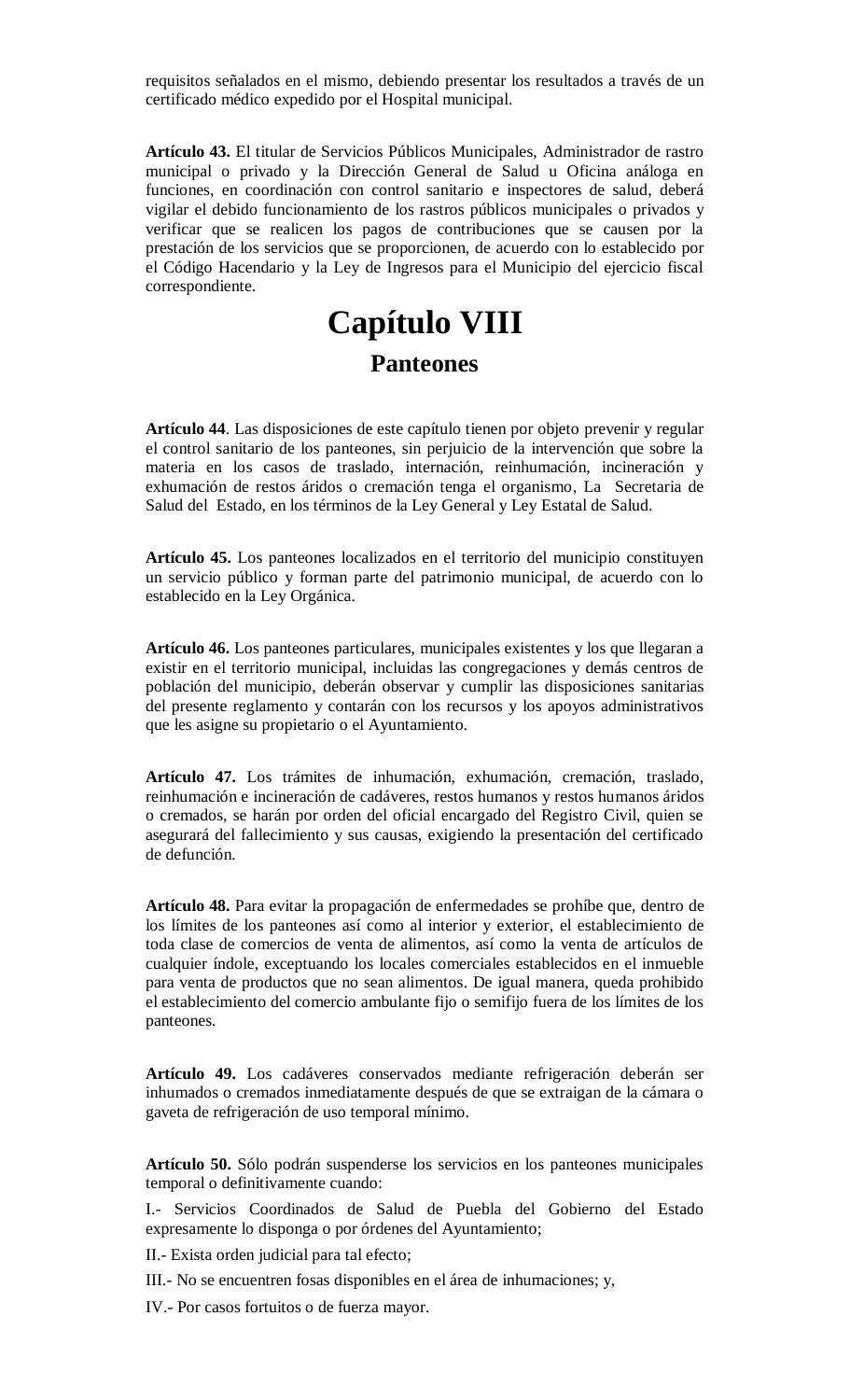**Artículo 51.** Cuando se realicen exhumaciones de restos áridos deberán haber transcurrido los términos que señala la ley general, o en su caso, siete años, contados a partir de la inhumación, cuando se trate de una fosa bajo el régimen de uso temporal.

**Artículo 52.** Transcurrido el término señalado en el artículo anterior, si al efectuar la exhumación se observa que el cadáver no presenta las características de restos humanos áridos, la exhumación será considerada como prematura y deberá efectuarse la reinhumación inmediatamente.

**Artículo 53.** Sólo mediante orden escrita de la autoridad competente se podrán realizar exhumaciones prematuras, para lo cual deberán observarse los requisitos sanitarios aplicables al caso.

**Artículo 54.** Cuando se exhumen restos humanos áridos por haber concluido su temporalidad y no sean reclamados por sus deudos, serán depositados en una bolsa de polietileno e introducidos al pie de la fosa, levantando acta circunstanciada por parte de la autoridad responsable del panteón, misma que se anexará al expediente relativo.

**Artículo 55.** Cuando hubiesen sido satisfechos los requisitos y previa solicitud por escrito de instituciones académicas para efectos de estudio e investigación, se podrá otorgar en donación la osamenta humana que se requiera.

**Artículo 56.** Los requisitos que deberán satisfacer las instituciones solicitantes son:

I.- Solicitud por escrito que contenga:

- a) El objeto y la utilidad;
- b) Motivos y razonamientos que justifiquen su pretensión;
- II.- Acreditar que son instituciones académicas legalmente reconocidas; y,
- III.- Que la osamenta requerida sea de una persona no identificada.

**Artículo 57.** Los panteones municipales podrán contar con un horno crematorio o incinerador y una zona de nichos para el depósito de cenizas.

**Artículo 58.** La cremación de cadáveres, restos humanos o restos humanos áridos se realizará en cumplimiento a la orden que al efecto expida el oficial encargado del Registro Civil y con la previa autorización sanitaria correspondiente.

**Artículo 59.** Podrán ser incinerados los restos humanos que se encuentren depositados en el osario por más de dos años, sin que hubiesen sido reclamados.

**Artículo 60.** Una vez efectuada la cremación, las cenizas serán entregadas a los deudos o sus representantes y el ataúd en que fue trasladado el cadáver podrá reutilizarse.

**Artículo 61.** Los cadáveres de personas desconocidas serán depositados en la fosa común, la cual será única, y estará ubicada en la sección del panteón que al efecto determine el Ayuntamiento.

**Artículo 62.** Los cadáveres y restos humanos de personas desconocidas que remita el Ministerio Público para su inhumación en la fosa común, deberán estar relacionados individualmente con el acta correspondiente, satisfaciéndose además los requisitos que señalen las autoridades sanitarias.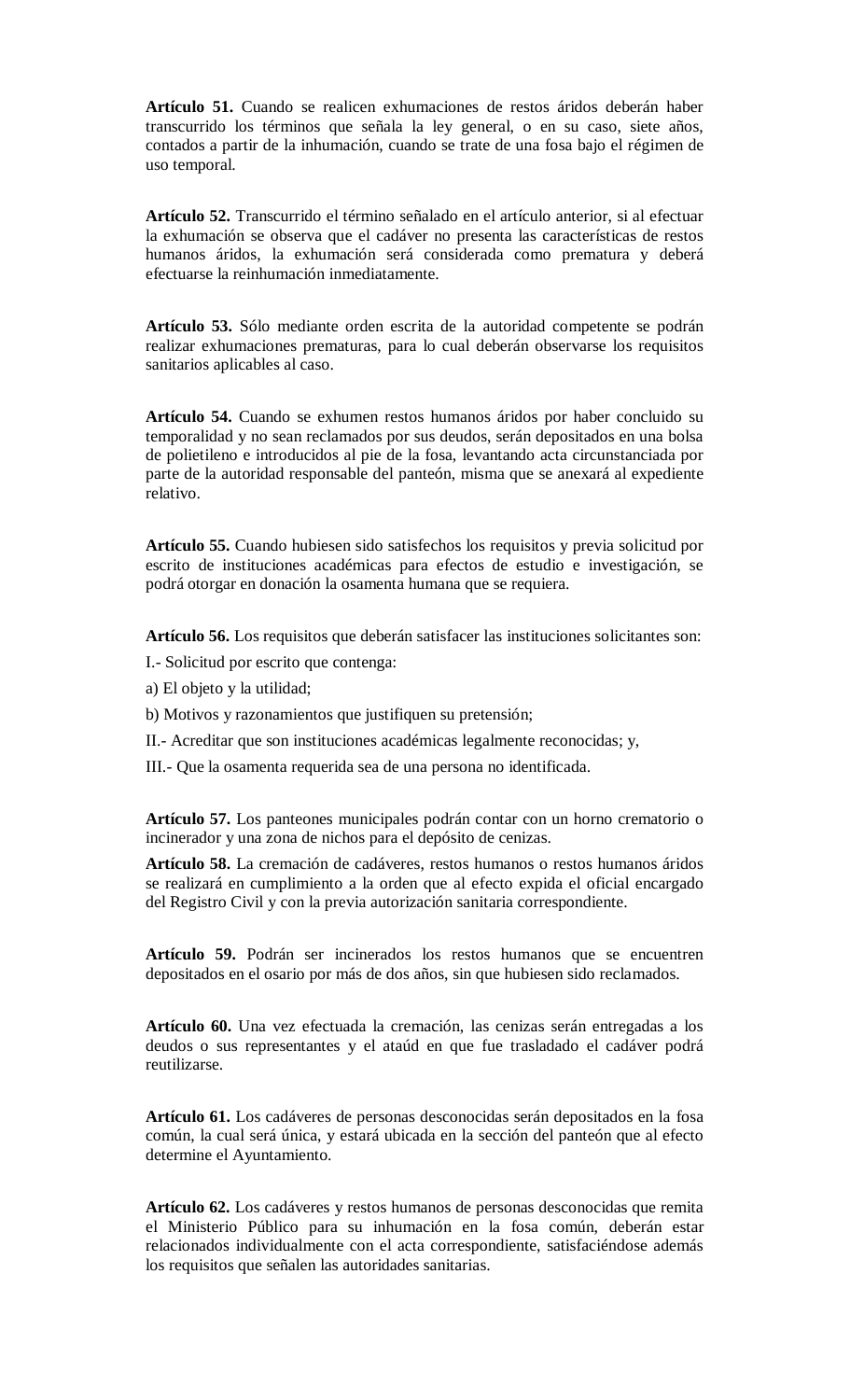**Artículo 63.** Cuando algún cadáver de los remitidos por el Ministerio Público, en las condiciones que señalan los artículos precedentes, sea identificado, la Dirección deberá remitir al oficial encargado del Registro Civil, un escrito en el que se refieran las circunstancias del caso y el destino que se dará a los restos.

**Artículo 64.** Atendiendo al régimen de tenencia autorizado por el Ayuntamiento, habrá dos tipos de opciones para áreas de inhumaciones en los panteones municipales:

I.- Régimen de propiedad a perpetuidad por noventa y nueve años; y,

II.- Uso temporal en fosa común por un plazo de veintiún años improrrogables.

**Artículo 65.** Las dimensiones de las fosas horizontales no podrán ser inferiores a dos metros de largo, por uno de ancho y dos metros cincuenta centímetros de profundidad, con una separación de 50 centímetros entre cada fosa.

**Artículo 66.** Para féretros de niños, las fosas serán de 1.25 metros y 0.80 metros de ancho por 2.20 metros de profundidad, contada ésta desde el nivel de la calle o andador adyacente con una separación de 50 centímetros entre cada fosa.

**Artículo 67.**- Para trasladar un cadáver fuera de la jurisdicción territorial del Municipio se requiere:

I.- Conservación del cadáver cuando la exhumación se efectúe después del plazo señalado;

II.- Permiso correspondiente de las autoridades de la jurisdicción sanitaria;

III.- Especificación del tipo de transporte que se va a utilizar;

IV.- Nombre completo y último domicilio del fallecido;

V.- Estado civil del mismo;

VI.- Fecha de deceso;

VII.- Certificado de defunción, señalándose la causa o motivo del deceso;

VIII.- Nombre de la persona que solicita el traslado;

IX.- Método que se utilizó para la conservación del cadáver;

X.- Causas por las cuales se solicita el traslado; y

XI.- Las demás que establezca la Ley General de Salud, sus Reglamentos y la Ley de Salud para el Estado de Puebla.

**Artículo 68.** Las autoridades sanitarias competentes podrán conceder autorización para trasladar cadáveres dentro de un panteón a otro, dentro de la jurisdicción territorial del Ayuntamiento, siempre que se cumplan los siguientes requisitos:

I.- Realizar la exhumación en los términos de la ley estatal de salud;

II.- Exhibir el permiso de la autoridad de la jurisdicción sanitaria para el traslado;

III.- Efectuar el traslado en vehículos autorizados para prestar el servicio funerario;

IV.- Presentar constancia del panteón al que se trasladara el cadáver, y que la fosa para la reinhumación se encuentre preparada;

V.- Constreñir de tiempo para traslado de cadáveres, a un máximo de 24 horas; y

VI.- Realizar la adecuada desinfección del vehículo utilizado para el traslado de cadáveres o restos humanos.

**Artículo 69.** Queda absolutamente prohibida la extracción de cadáveres de los panteones, excepto en los casos previstos y ordenados por las leyes y reglamentos.

## **Capítulo IX**

**Establos, granjas y establecimientos similares**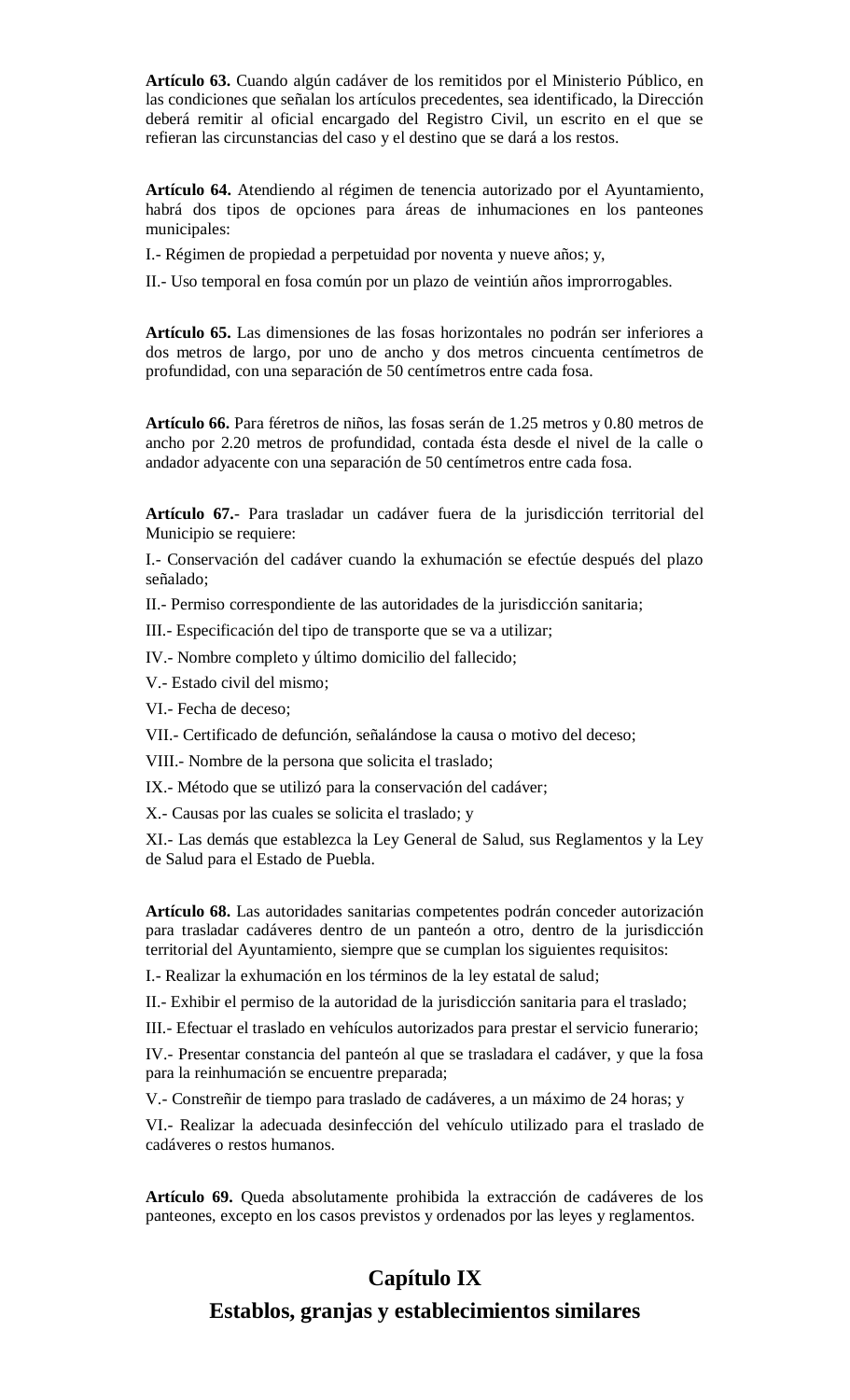**Artículo 70.** Corresponde al Ayuntamiento a través de las dependencias correspondientes, delimitar el radio respecto de los lugares poblados donde no podrán ubicarse estos establecimientos observando las normativas aplicables como lo son Reglamento para el mejoramiento de la imagen urbana de Tehuacán, Reglamento de Construcciones para el municipio de Tehuacán, y el Reglamento de Protección Ambiental de Tehuacán.

La Dirección General de Salud a través del Departamento de Control Sanitario con la finalidad de prevenir la contaminación y/o propagación de enfermedades promoverá la reubicación de los establecimientos de esta naturaleza, que actualmente operan en zonas urbanas del municipio.

**Artículo 71.** Queda estrictamente prohibido operar este tipo de establecimientos en casas particulares.

**Artículo 72.** Los establos y granjas avícolas, piscícolas, porcícolas, apiarios y establecimientos similares deberán cumplir las siguientes condiciones y requisitos sanitarios:

I.- Contar con el correspondiente permiso ante las autoridades competentes que autoricen su funcionamiento;

II.- Contar con una nave para la protección de los animales;

III.- Contar con una plancha de concreto amplia, con sus respectivos bebedores y comederos;

IV.- Estar totalmente bardeados;

V.- Contar con un adecuado tratamiento de los desechos sólidos y líquidos; en caso de fosa séptica, se deberá observar que tenga la capacidad suficiente de almacenamiento;

VI.- Lavarse tres veces al día, con abundante agua, cloro, y en su caso, creolina; y,

VII.- Exterminar las plagas de roedores e insectos mediante fumigaciones con un periodo máximo de cada cuatro meses.

## **Capítulo X**

### **Control y protección de los animales domésticos**

**Artículo 73.-** La Dirección de Salud Municipal a través del Departamento de Control Sanitario en Coordinación con el Departamento de Control Canino, vigilara para prevenir la propagación de enfermedades sin perjuicio en lo establecido por el reglamento para la tenencia responsable de perros y gatos para el municipio de Tehuacán, el Control Sanitario y manejo de los animales domésticos.

A).- Para efectos del presente reglamento se entenderá por:

I.- Animal abandonado: los animales que deambulen libremente por la vía pública sin placa de identidad u otra forma de identificación; así como aquéllos que queden sin el cuidado o protección de sus propietarios o poseedores dentro de los bienes del dominio privado;

II.- Animal doméstico: los animales que dependan del ser humano para subsistir y habiten con éste de forma regular;

III.- Animal en cautiverio: todas aquellas especies, ya sean domésticas o silvestres confinadas en un espacio delimitado;

IV.- Animal en espectáculos: los animales y especies de fauna silvestre mantenidas en cautiverio que son utilizados para o en un espectáculo público o privado bajo el adiestramiento del ser humano;

V.- Animal de tiro y de carga: los animales que son utilizados por el ser humano para realizar alguna actividad en el desarrollo de su trabajo y que reditúe beneficios económicos a su propietario, poseedor o encargado;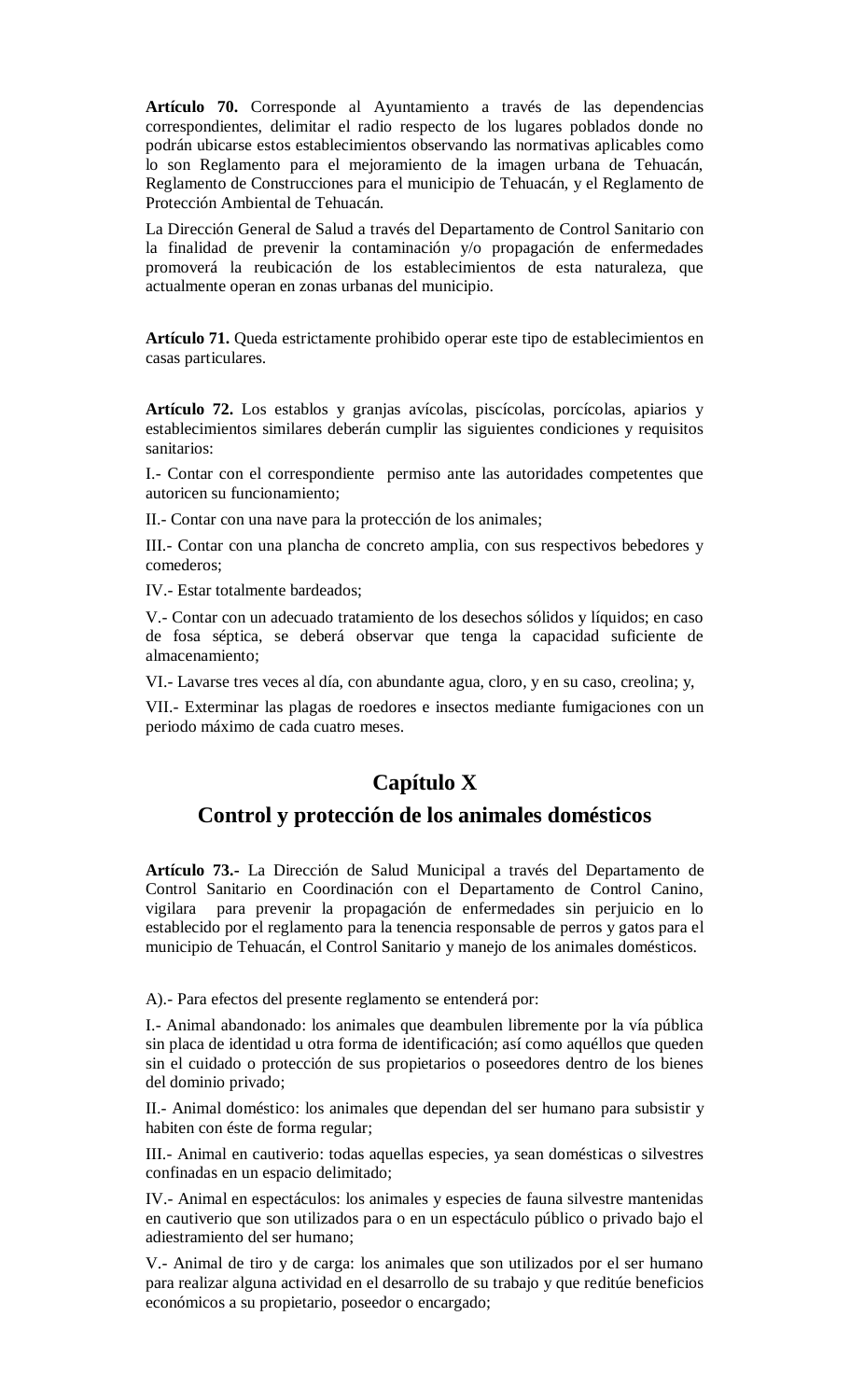VI.- Asociaciones protectoras de animales: las instituciones de asistencia privada, organizaciones no gubernamentales y asociaciones civiles legalmente constituidas, que dediquen sus actividades a la protección a los animales, y que demuestren un trabajo de utilidad pública;

VII.- Animal silvestre: especies no domésticas sujetas a procesos evolutivos y que se desarrollan en su hábitat o poblaciones e individuos de éstas que se encuentran bajo el control del ser humano;

VIII.- Aves de presa: aves carnívoras con alas, picos y garras adaptadas para cazar; y que se adiestran para fines lícitos;

IX.- Bienestar animal: respuesta fisiológica y de comportamiento adecuada de los animales para enfrentar o sobrellevar el entorno;

X.- Campañas: acción pública realizada de manera periódica por la autoridad para el control, prevención o erradicación de alguna epizootia, zoonosis o epidemia; para controlar el aumento de población de animales; o para difundir la concientización entre la población para el trato digno y respetuoso a los animales;

XI.- Cautiverio: el alojamiento temporal o permanente de fauna en áreas o instalaciones distintas a su entorno natural, que no implique maltrato al mismo;

XII.- Centro de Control Canino: los centros públicos destinados para la captura y sacrificio humanitario de animales abandonados, o ferales, que pueden ofrecer los servicios de esterilización, orientación y clínica a los animales de la ciudadanía que así lo requiera, centros antirrábicos y demás que realicen acciones análogas;

XIII.- Condiciones adecuadas: las condiciones de trato digno y respetuoso, así como las referencias que al respecto determinan las Normas Oficiales Mexicanas;

XIV.- Crueldad: el acto de brutalidad, sádico o zoofóbico contra cualquier animal;

XV.- Fauna nociva: animales o plagas que por su naturaleza o número pongan en riesgo la salud o la seguridad públicas;

XVI.- Fauna silvestre: las especies animales que nacen, viven y mueren fuera de control del ser humano y cuya regulación está establecida en la Ley General de Vida Silvestre;

XVII.- Insensibilización: acción con la que se induce rápidamente al animal a un estado en el que no siente dolor;

XVIII.- Maltrato: todo hecho, acto u omisión consciente o inconsciente que pueda ocasionar dolor, estrés o tormento que ponga en peligro la vida del animal o que afecten gravemente su salud, así como la sobre explotación de su trabajo (estados de alteración);

XIX.- Mascotas: los animales y especies de fauna silvestre que sirven de compañía o recreación del ser humano;

XX.- Sacrificio humanitario: el sacrificio necesario con métodos humanitarios que se practica en cualquier animal de manera rápida, sin dolor ni sufrimiento innecesario por métodos físicos o químicos, atendiendo a las Normas Oficiales Mexicanas;

XXI.- Secretaría: Secretaría del Medio Ambiente y Recursos Naturales del Estado de Puebla;

XXII.- Trato humanitario: las medidas para evitar dolor innecesario o angustia a los animales durante su crianza, traslado, exhibición, comercialización, adiestramiento, cuarentena y sacrificio;

XXIII.- Vivisección: abrir vivo a un animal para fines educativos o científicos, y

XXIV.- Zoonosis: la transmisión de enfermedades de los animales a los seres humanos.

**Artículo 74.** Para efectos de este capítulo, el control sanitario de animales domésticos se refiere a la aplicación de los programas de vacunación, eliminación y esterilización que se realizan para la prevención de la rabia animal y otras enfermedades infecciosas para el ser humano.

**Artículo 75.** La Dirección General de Salud Municipal u oficina análoga en funciones realizará un control sanitario de los animales domésticos, por conducto de Control Canino, mismo que tendrá las siguientes funciones: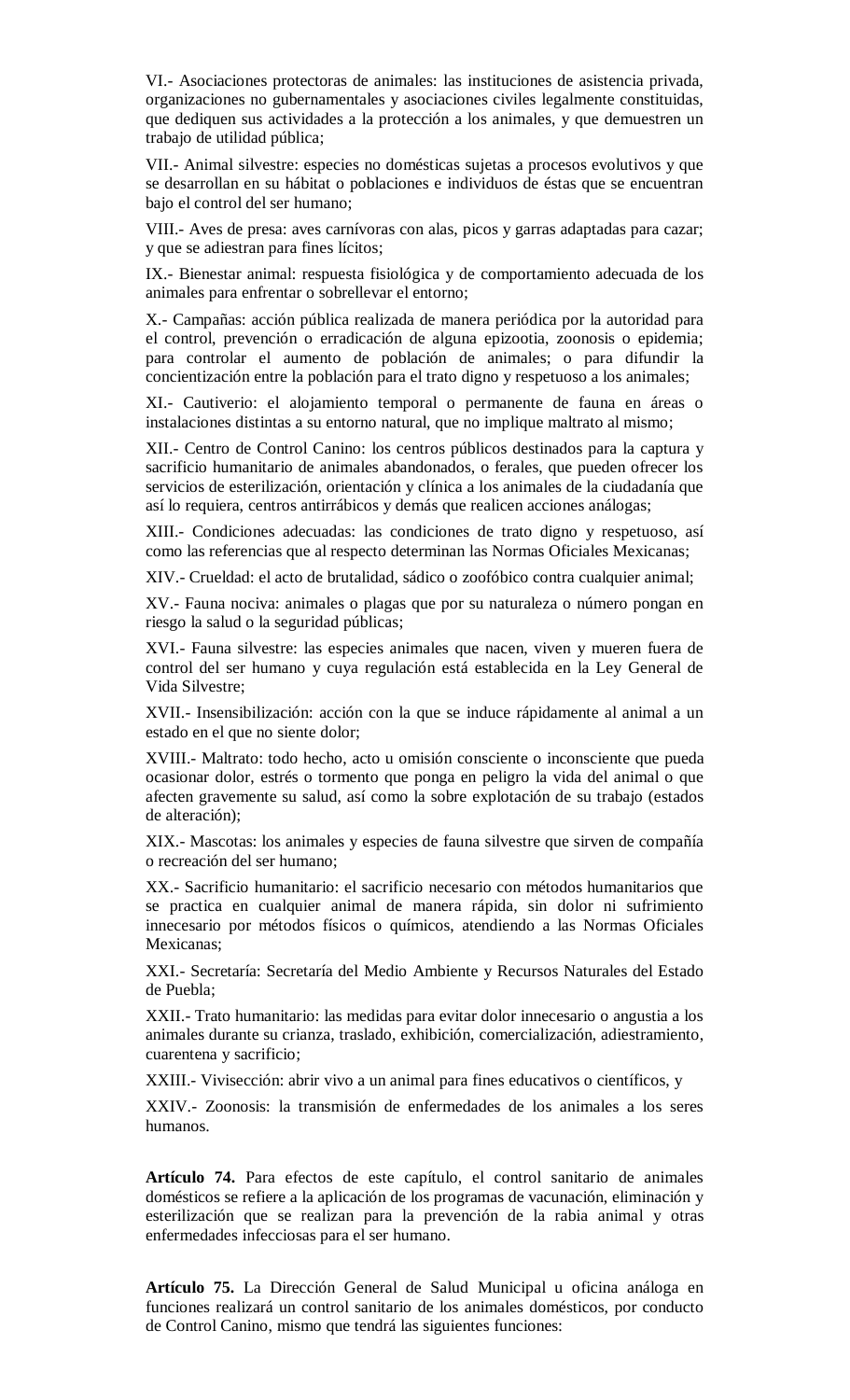I.- Atender quejas sobre animales agresivos;

II.- Capturar animales agresivos y callejeros;

III.- Observar clínicamente a los animales callejeros capturados; en caso de que cuenten con identificación y/o sean reclamados, serán observados y devueltos a sus propietarios, previo pago de los gastos generados;

IV.- Llevar a cabo un programa permanente de vacunación a los animales que sean llevados voluntariamente por sus propietarios o que hayan sido capturados. Este mismo programa se implementará en cada una de las congregaciones y demás centros de población que integran al municipio;

V.- Sacrificar animales callejeros y/o capturados. El sacrificio se hará con métodos científicos y actualizados; se procederá de igual forma con aquellos animales que habiendo cumplido el lapso de observación de 48 horas, no hayan sido reclamados por sus propietarios; observando la NORMA Oficial Mexicana NOM-033-ZOO-1995, Sacrificio humanitario de los animales domésticos y silvestres.

VI.- Implementará los programas permanentes para la esterilización, captura y sacrificio de animales callejeros o de aquéllos llevados voluntariamente por sus propietarios observando las normas oficiales mexicanas de salud;

VII. Canalizar a las personas agredidas por animales a la institución médica correspondiente, para su tratamiento oportuno;

VIII.- Observar clínicamente a los animales agresores durante 10 días. De no observarse una conducta anormal, el animal será devuelto a su propietario previo pago de los gastos ocasionados; y,

IX. Las demás que le señale el Ayuntamiento u otros ordenamientos aplicables.

**Artículo 76.** La Dirección de Salud Municipal en coordinación con el Departamento de Control Canino o dependencia análoga en funciones pondrá a disposición de la población sus servicios y cobrará una cuota mínima por los mismos, de conformidad con lo establecido en el Código Hacendario y en la Ley de Ingresos para el Municipio del ejercicio fiscal correspondiente.

**Artículo 77.** Queda prohibida la caza deportiva de cualquier especie animal en el territorio municipal.

**Artículo 78.** Queda prohibido, dentro del territorio municipal, el confinamiento de animales exóticos o en peligro de extinción en jaulas, isletas y otros espacios que impidan o restrinjan su actividad natural. Sólo se autorizarán parques zoológicos con las instalaciones y dimensiones necesarias, para que las especies que en ellos se exhiban, gocen de libertad y seguridad.

Los administradores de estos parques procurarán mejorar las condiciones ambientales propias de cada especie y otorgarán a los visitantes la protección y seguridad necesarias para introducirse a las reservas animales. Será obligación de los encargados de estas reservas y albergues, evitar el maltrato de los animales por parte de los visitantes, observando las disposiciones legales aplicables por la SEMARNAT (Secretaria de Medio Ambiente y Recursos Naturales)

**Artículo 79.** El propietario, poseedor o encargado de un animal que cause daños a terceros en la vía pública, será responsable de los daños provocados, en términos de lo previsto en el Código Civil del Estado y en el Bando de policía y Gobierno; pero si se demuestra que los daños fueron causados por descuido, negligencia o provocación del propietario, se le impondrán las sanciones previstas en este reglamento.

**Artículo 80.** Queda estrictamente prohibido que las personas dejen las heces fecales de sus animales domésticos en la vía pública o áreas municipales, incluidas las áreas verdes cuando el Inspector se percate de esta anomalía solicitara al propietario el retiro de los desechos recabando información del propietario y enviara reporte a la dependencia correspondiente.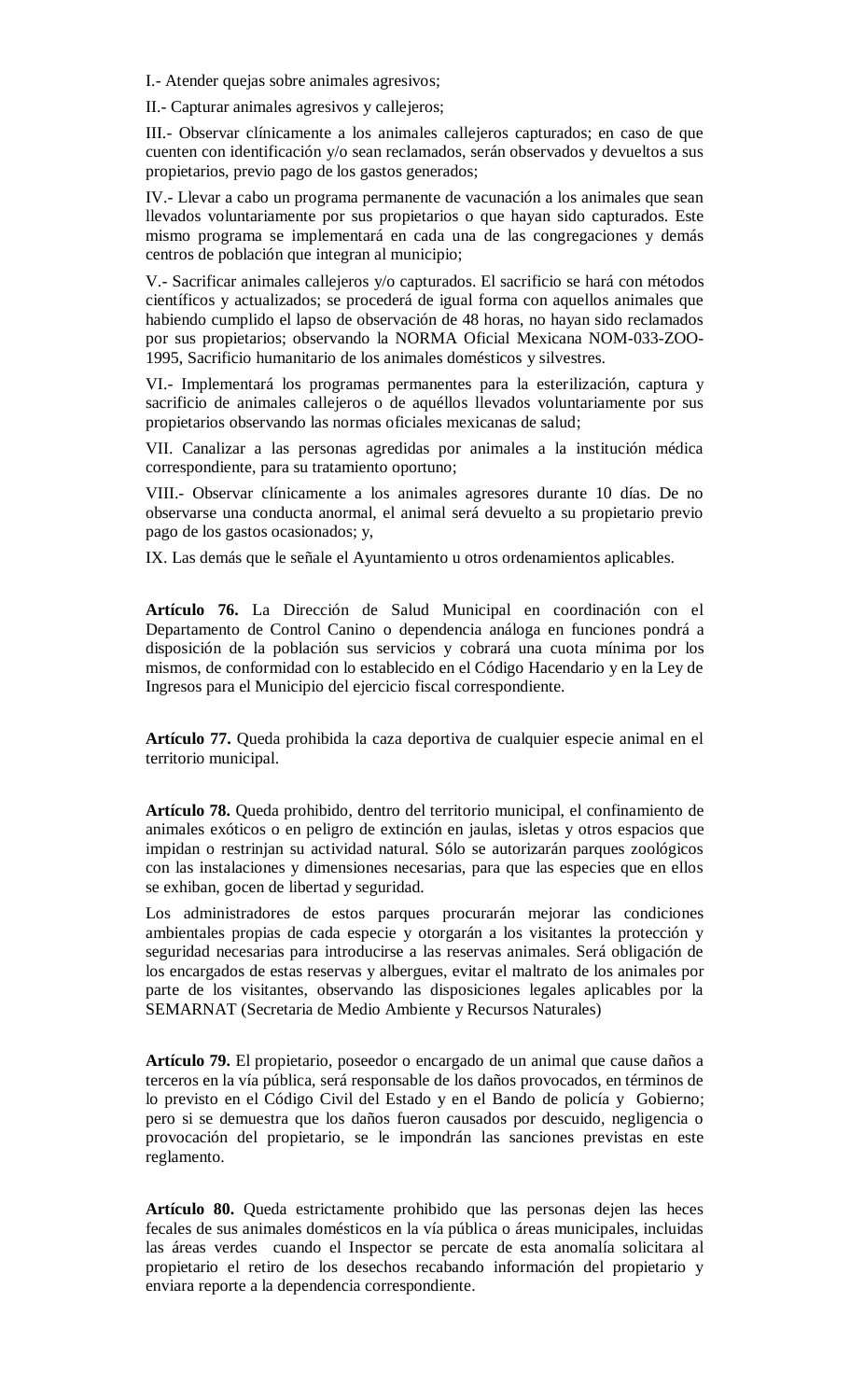**Artículo 81.** Toda persona física o moral que tenga trato o relación cercana con las especies mencionadas en este capítulo, está obligada a garantizar el bienestar de dichos animales, observando las consideraciones necesarias tales como: alimentos, espacios suficientes para su desarrollo, movimientos, instalaciones propias y adecuadas, así como de higiene y salud. De igual forma, tomará las medidas para evitar que los animales vaguen o deambulen por la vía pública; también estará obligada a inmunizarlos contra toda enfermedad transmisible y, de ser necesario, a hacer que se le practiquen intervenciones quirúrgicas para evitar la reproducción indiscriminada de la especie.

**Artículo 82.** Cualquier acto de crueldad hacia un animal de cualquier especie, ya sea intencional o imprudencial, será sancionado en los términos del presente reglamento y denunciado ante las autoridades competentes.

**Artículo 83.** Para efectos del artículo anterior, se entiende por actos de crueldad en perjuicio de los animales, los siguientes casos:

I.- Los actos u omisiones carentes de un sentido humano y razonable que sean susceptibles de causar a un animal dolores o sufrimientos que afecten directa o indirectamente su salud;

II.- Torturar o maltratar a un animal por maldad, brutalidad o grave negligencia; y,

III.- Descuidar la morada y las condiciones de ventilación, higiene, movilidad y albergue de un animal, de manera que esto pueda causarle sed, insolación, dolores considerables o atentar gravemente contra su salud.

**Artículo 84.** La captura por motivo de salud pública de animales domésticos que deambulen en la calle sin dueño aparente y sin placa de identidad o de vacunación antirrábica, se efectuará únicamente a través y bajo la supervisión de las autoridades sanitarias Municipales, las del Centro Control Canino y por personas específicamente adiestradas y debidamente equipadas para tal efecto, quienes evitarán cualquier acto de crueldad, tormento o escándalo público.

Todo animal que sea capturado y se lleve al Centro de Control Canino podrá ser reclamado por su dueño dentro de las 48 horas siguientes, acreditando la posesión y cubriendo la multa o sanción y además los gastos que se hayan ocasionado con su estancia en el Centro. En caso de que el animal no sea reclamado en el plazo mencionado por su dueño, las autoridades municipales podrán donarlo o, en su caso, sacrificarlo. Queda prohibido el empleo de golpes o ahorcamiento, así como la utilización de ácidos corrosivos, estricnina, warfarina, cianuro, arsénico u otras sustancias similares.

**Artículo 85.** Toda persona física o moral que se dedique a la cría de animales domésticos o de servicio, está obligada a valerse para ello de los procedimientos más adecuados y disponer de todos los medios necesarios, con el fin de que los animales reciban un trato humanitario.

**Artículo 86.** El comercio de animales domésticos se hará obligatoriamente en expendios autorizados y vigilados por el Ayuntamiento. Todo establecimiento que venda animales deberá contar con las instalaciones y elementos necesarios que garanticen su bienestar, respetando las normas de higiene y seguridad colectiva.

**Artículo 87.** El establecimiento que no se sujete al precepto anterior y demás relativo del presente reglamento, se presumirá clandestino y los propietarios, administradores o encargados de éstos se harán acreedores a las sanciones administrativas correspondientes contempladas en el presente ordenamiento.

**Artículo 88.** Todo evento social que utilice como medio de diversión o de espectáculo a animales, deberá observar las disposiciones establecidas en el presente reglamento.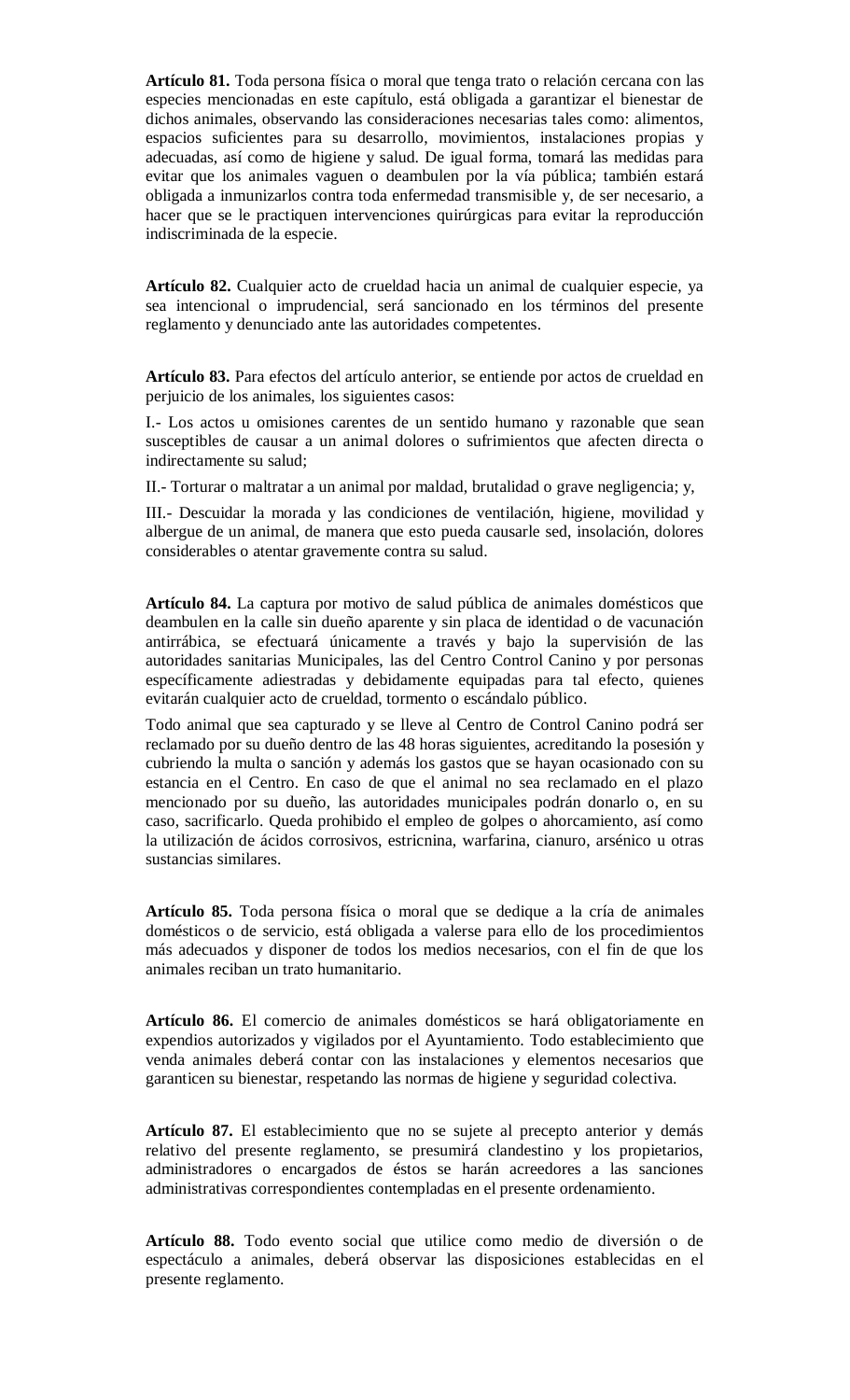**Artículo 89.** Queda estrictamente prohibido matar animales domésticos por envenenamiento, asfixia, estrangulamiento, golpes, ahorcamiento, ácidos corrosivos, estricnina, warfarina, cianuro, arsénico u otras sustancias similares.

**Artículo 90.** Los circos, ferias, jardines, zoológicos y centros de exposición de animales, sean éstos públicos o privados, deberán mantener a los animales en locales que cuenten con una amplitud tal que les permita libertad de movimientos.

**Artículo 91.** Los animales que sean parte de los circos, ferias y otros negocios similares que se establezcan transitoriamente en el territorio municipal, estarán protegidos por las disposiciones reglamentarias consagradas en el presente ordenamiento.

**Artículo 92.** En ningún caso, los menores de edad podrán estar presentes en las salas de matanza o presenciar el sacrificio de animales.

**Artículo 93.** Las organizaciones públicas o privadas localizadas en el municipio que compartan el objeto del presente reglamento, podrán acudir ante la Dirección General de Salud Municipal y solicitar por escrito para que les considere como grupos honorarios de cooperación, ayuda y apoyo a las autoridades municipales encargadas de la protección de los animales.

**Artículo 94.** Las organizaciones interesadas a que se refiere el artículo anterior, deberán presentar ante el Ayuntamiento la documentación necesaria que contemple sus programas de trabajo, planes, proyectos y actividades en pro de los animales para coadyuvar de manera conjunta a la protección animal.

**Artículo 95.** Además de las organizaciones a que se refiere este capítulo, toda persona tendrá derecho a denunciar ante la autoridad cualquier infracción a las disposiciones del presente reglamento.

## **Capitulo XI Salud Escolar**

**Artículo 96.- E**n materia de prevención y fomento en higiene y salud escolar, corresponde a las autoridades municipales establecer medidas preventivas de salud, con el fin de prevenir y para proteger la salud del educando y de la comunidad escolar del Municipio. Las autoridades educativas y sanitarias se coordinaran para la aplicación de las mismas.

La prestación de servicios de salud a los escolares se efectuara de conformidad con las bases de coordinación que se establezcan entre las autoridades sanitarias Municipales y educativas competentes.

**Artículo 97.-** En materia de prevención se ofrecerá a la población un modelo de intervención temprana que se considere desde la prevención y promoción de una vida saludable sin adicciones, ofreciendo una visión integral y objetiva del problema para:

I.- Desarrollar campañas de educación para prevención de adicciones, con base en esquemas novedosos y creativos de comunicación que permitan la producción y difusión de mensajes de alto impacto social, con el fin de reforzar los conocimientos de daños y riesgos de la farmacodependencia especialmente dirigirá sus esfuerzos hacia los sectores mas vulnerables.

II.- Coordinar y promover con los sectores publico, privado y social, las acciones para prevenir la farmacodependencia, con base en la información y en el desarrollo de habilidades para proteger, promover, restaurar, cuidar la salud individual, familiar, laboral, escolar y colectiva y,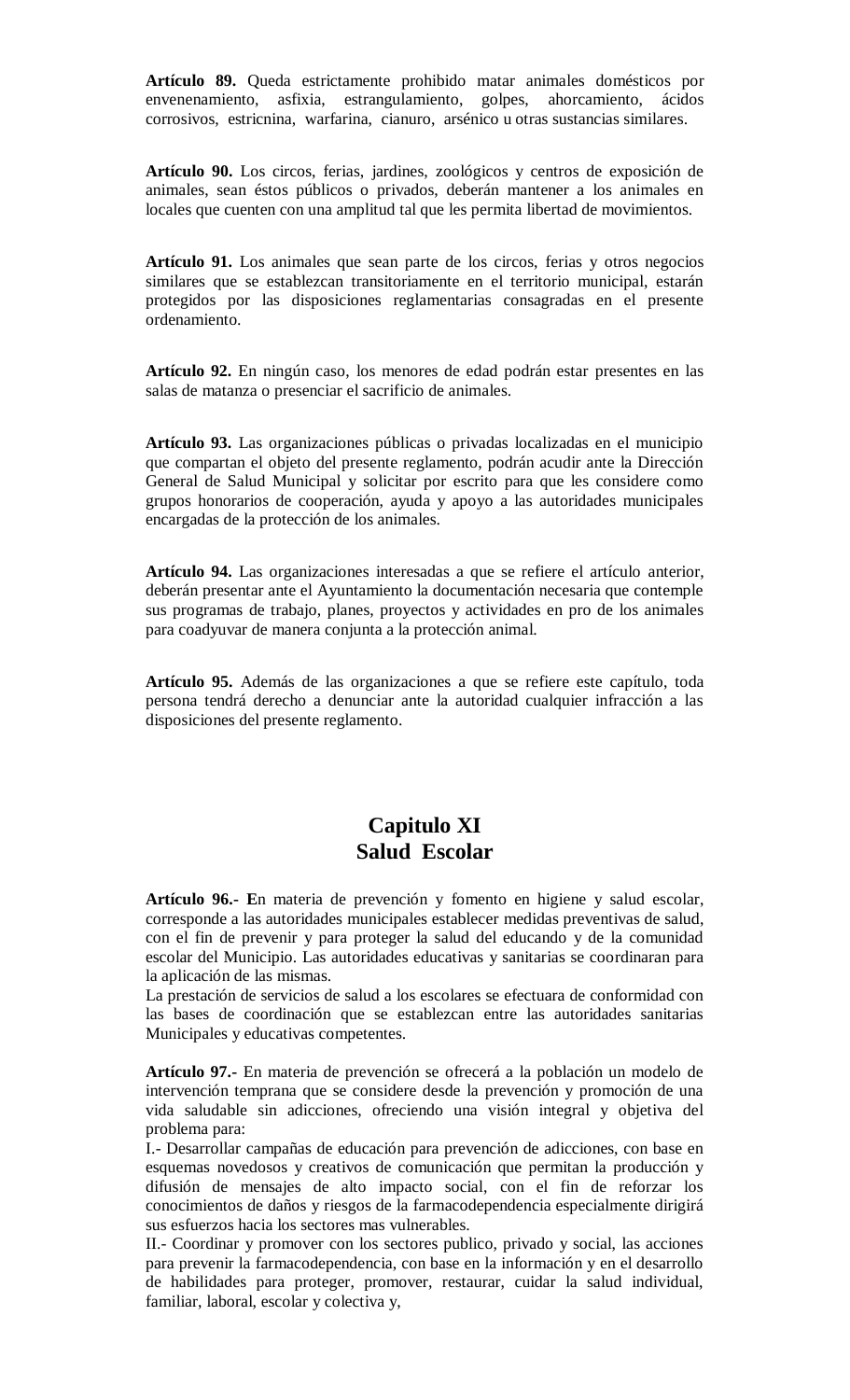III.- Gestionar atención integral a grupos de alto riesgo en los que se han demostrado en los que se han demostrado a través de diversos estudios de tamizaje, que por sus características biopsicosociales, tienen mayor probabilidad de uso abuso o dependencia.

**Artículo 98.-** Con base en los principios señalados en el presente capitulo y a fin de prevenir y fomentar buenos hábitos de salud el Ayuntamiento Municipal a través de la Dirección de Salud Municipal u oficina análoga, en las escuelas de educación básica, media superior propondrá que:

I.- Los concesionarios de las tiendas escolares ofrezcan alimentos diversos que se incluyan dentro de los tres grupos alimentarios incluyendo frutas de temporada y de la región, alimentos naturales y verduras principalmente.

II.- Privilegiar el consumo de agua simple potable, como primera alternativa de hidratación.

III.- Ofrecer una alimentación correcta, que combine alimentos y bebidas con base en el "Plato del Bien Comer" y en las recomendaciones contenidas en el ACUERDO DE LA SECRETARIA DE EDUCACION PUBLICA MEDIANTE EL CUAL SE ESTABLECEN LOS LINEAMIENTOS GENERALES PARA EL EXPENDIO O DISTRIBUCION DE ALIMENTOS Y BEBIDAS EN LOS ESTABLECIMIENTOS DE CONSUMO ESCOLAR DE LOS PLANTELES DE EDUCACION. Con acciones que incentiven el mantenerse activo físicamente dentro y fuera del espacio escolar.

IV.- Procurar que las instalaciones escolares cuenten con agua potable, a fin de favorecer el consumo de agua durante la estancia de los alumnos en la escuela.

V.- Orientar a los alumnos y padres de familia, mediante diversos medios informativos, sobre las propiedades nutricias de los alimentos y bebidas, que facilitan una alimentación correcta, privilegiando el consumo de frutas, verduras, granos enteros y agua simple potable, y

VI.- Orientar a los alumnos Padres y Madres de familia o tutores en la preparación de refrigerios o colaciones que faciliten una alimentación correcta.

**Artículo 99.-** Se prohíbe la venta de alimentos en las afueras de las escuelas públicas y privadas en la vía pública.

Si llegara a concederé permiso para la venta de alimentos en la vía publica afuera de las escuelas, los vendedores deberán colocarse 25 metros después de la entrada principal de las escuelas.

**Artículo 100.-** Para poder vender afuera de las instituciones educativas publicas y privadas en vía pública deberán ser alimentos nutritivos y no de los denominados alimentos chatarra y también solicitar permiso a las direcciones de Fomento Comercial y Salud Municipal.

I.- Si la dirección de fomento comercial otorga el permiso al vendedor de alimentos en la vía publica, este deberá solicitar la Tarjeta Sanitaria ante la Coordinación del Departamento de Control Sanitario u oficina análoga en funciones, y someterse a los estudios que el presente reglamento señala y al reconocimiento Medico ante el Hospital Municipal.

III.- Una vez cumpliendo con los requisitos anteriores el vendedor ambulante podrá realizar sus actividades en los horarios señalados por la Institución educativa (entrada y salida de los educandos) a 25 metros de distancia a partir de la entrada principal respetando los vendedores que ocupen los primeros lugares.

IV.- Si el inspector de Control Sanitario realiza su operativo y se encuentra con que existe alguna persona vendiendo alimentos sin ningún tipo de permiso o ante la invitación que haya realizado el inspector, y la persona no atiende el llamado o alguna anomalía, el vendedor ambulante podrá ser sujeto a que se le recojan sus productos por no cumplir con el presente reglamento y estas cosas serán llevadas ante la Coordinación de Control Sanitario u oficina análoga en funciones y podrán ser reclamadas por parte del propietario hasta las 18:00 horas, horas en caso de ser productos perecederos si no pasan por sus productos a la hora antes mencionada estos alimentos serán donados a las instituciones de beneficencia publica.

V.- En caso de ser productos no perecederos se podrán reclamar hasta 24 horas después de haber levantado los productos por parte de los inspectores de salud.

# **Capitulo XII**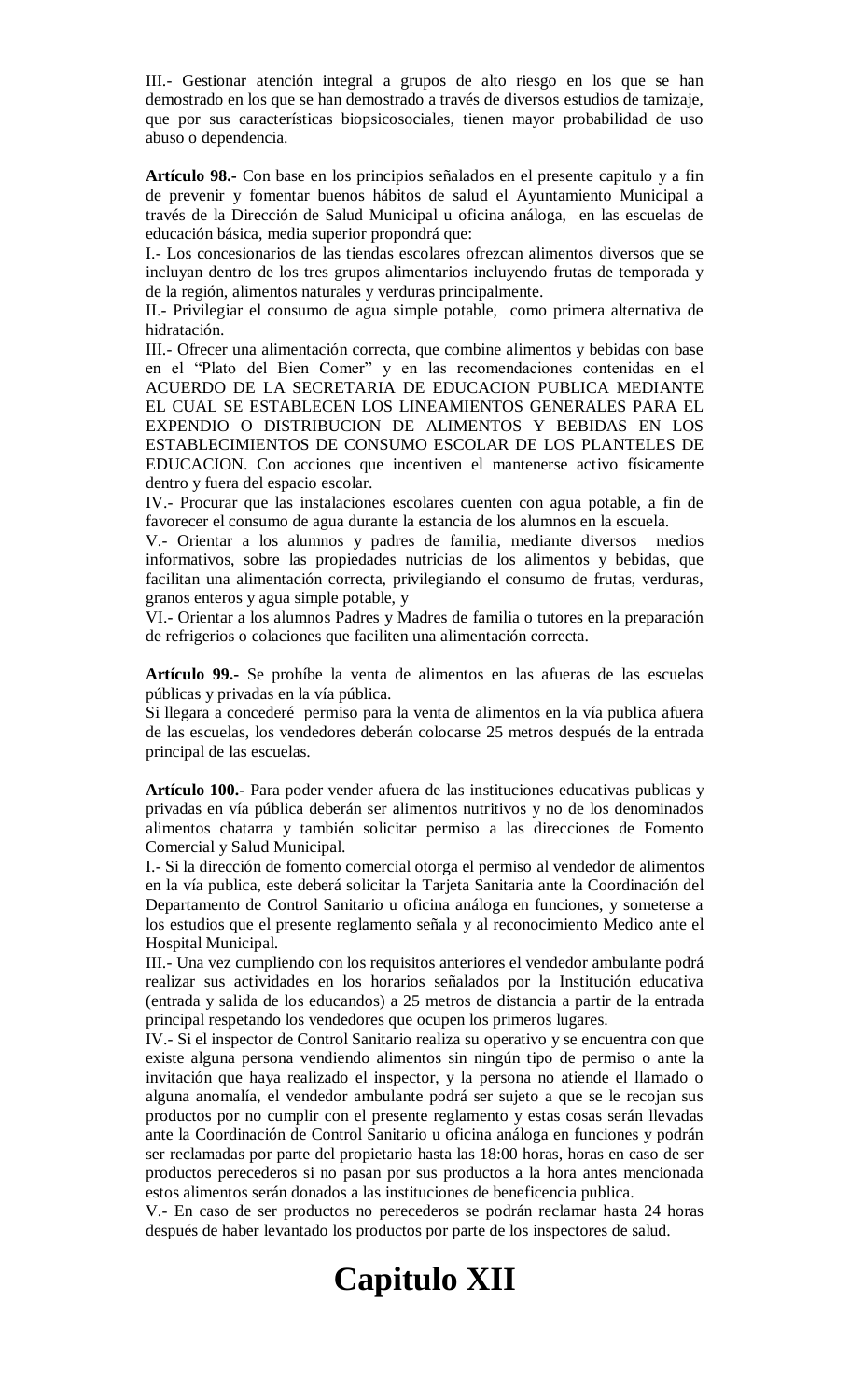# **Prevención de Enfermedades de Transmisión Sexual.**

**Articulo 101.-** El presente Capitulo ha sido creado con el objetivo y finalidad de prevenir a la población en general de Enfermedades de transmisión sexual, por lo que se aplicara sin perjuicio de otras disposiciones legales que prohíban la prostitución, el presente capitulo pretende establecer las acciones para prevenir el contagio de las Infecciones de Transmisión Sexual.

**Articulo 102.-** Quedan sujetos de Inspección Sanitaria a fin de prevenir enfermedades de transmisión sexual a través del Departamento de Control Sanitario los establecimientos mercantiles que expendan alimentos y bebidas. Las personas que laboren en estos establecimientos deberán cumplir con las siguientes disposiciones.

I.- Queda Prohibida la prostitución en vía publica.

II.- Toda persona adulta que labore en estos establecimientos que funjan como personas Propietarios (as), encargados (as), cajeras (os), meseros (as) deberá obtener de la autoridad Municipal, la Tarjeta Sanitaria la cual se otorgara una vez cumplidos los requisitos que establece el presente reglamento para la adquisición de la misma, esto únicamente para efectos de revisar la salud y verificar que estas personas estén en condiciones de manipular alimentos y bebidas con el fin de salvaguardar la salud de los clientes.

III.- Las personas que laboren en este tipo de establecimientos y en los conocidos como club para hombres y mujeres deberán contar con la tarjeta sanitaria.

IV.- Cuando se detecte alguna persona que ejerza servicios sexuales con alguna enfermedad de transmisión sexual y esta es encontrada en alguno de los establecimientos señalados en el presente capitulo, el establecimiento podrá ser objeto de sanción incluida la clausura definitiva en caso de reincidencia y la persona será retirada del establecimiento.

V.- Con respecto a la fracción II cuando se detecte a personas laborando en estos establecimientos sin cumplir con los requisitos señalados en el presente reglamento durante los operativos de inspección sanitaria se levantara acta circunstanciada misma que será remitida a las direcciones competentes a fin de observar si se ha faltado a las demás aplicaciones reglamentarias o leyes correspondientes.

VI.- Los propietarios están obligados a solicitar la tarjeta sanitaria a todo su personal que labore dentro de su establecimiento.

VII.- Queda prohibido la venta de bebidas alcohólicas y el acceso a los menores de edad.

VIII.- Si durante el operativo de inspección sanitaria se localiza a persona menor de edad el establecimiento será objeto de clausura por faltar a las disposiciones aplicables.

IX.- Para poder hacer la visita en los establecimientos que señala el presente capitulo el o los inspectores deberán presentar una orden de visita firmada por el Director de Salud Municipal u oficina análoga en funciones.

X.- Por cada inspección u orden de visita que realice el o los inspectores deberán realizar un acta circunstanciada.

**Artículo 103.** Cuando se levante acta circunstanciada el propietario o encargado esta obligado a asistir la diligencia y a firmar el acta correspondiente, así como también a nombrar dos testigos de su parte quienes serán testigos de asistencia y en caso de no hacerlo quedara en aceptación los que nombre el inspector que realiza la diligencia en el momento.

## **Capitulo XIII De las Tarjetas y Permisos de Salud Municipal.**

**Artículo 104.** Para efectos de prevenir de cualquier enfermedad infecto-contagiosa todas aquellas personas que tengan contacto con los alimentos. Además de los tablajeros y personal que trabaja en Rastros municipales o privados están obligados a contraer la Tarjeta Sanitaria.

**Artículo 105.** Para los vendedores que señala el artículo anterior deberán cumplir con los requisitos que se establecen en los artículos 9° y 10° del presente reglamento.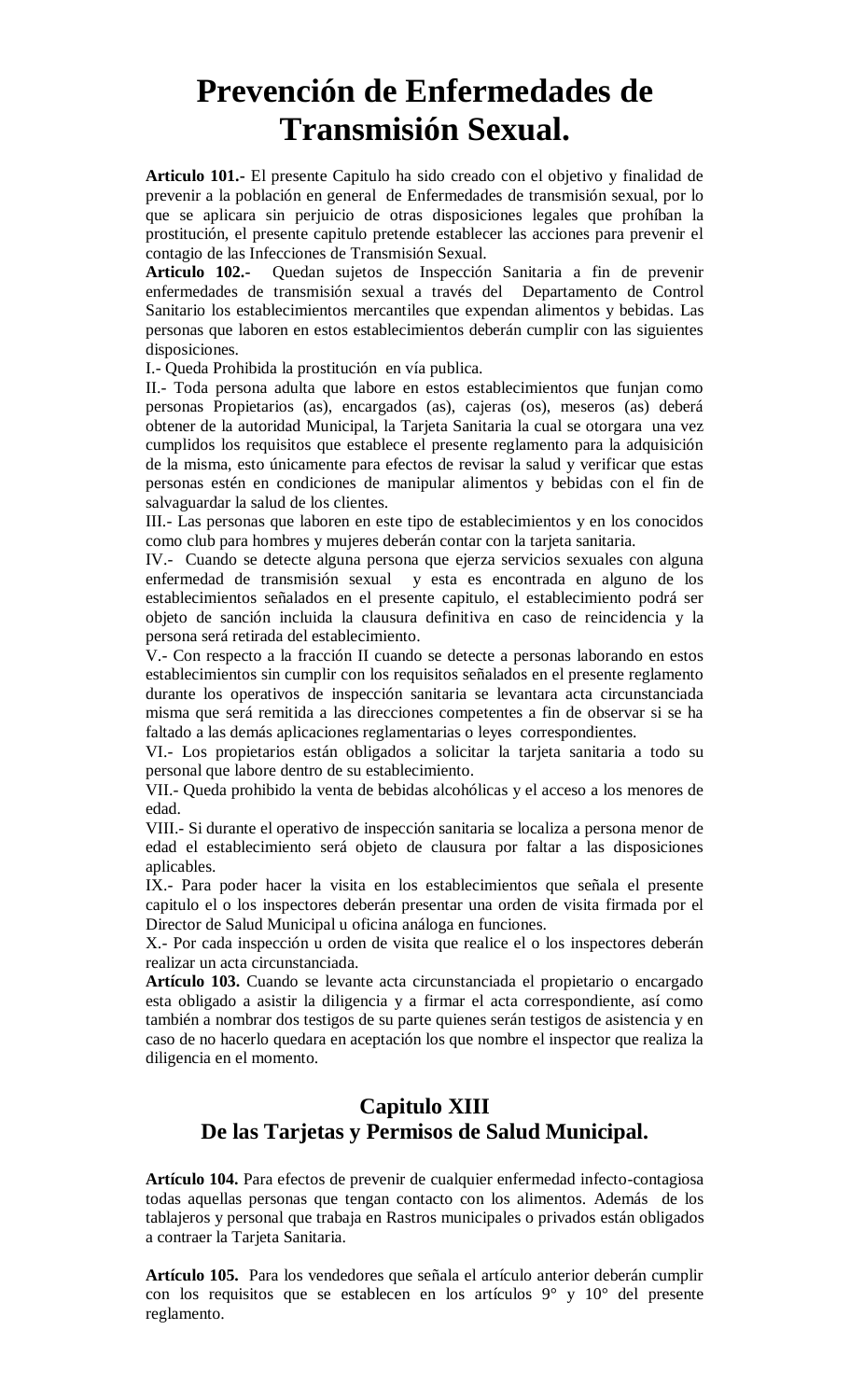**Artículo 106.** Los propietarios, administradores o encargados de establecimientos expendedores de bebidas alcohólicas al copeo o en botella cerrada y esta sea consumida dentro del mismo establecimiento, así como las personas que trabajen dentro de estos comercios deberán obtener la tarjeta sanitaria expedida por el Hospital Municipal así como someterse al reconocimiento medico ante el hospital municipal con los siguientes requisitos;

I.- Credencial de elector original y copia.

- II.- Copia del acta de nacimiento.
- III.- 4 fotografías tamaño infantil a color.
- IV.- Exámenes de laboratorio de VIH y VDRL.
- V.- Exudado Vaginal realizado en el Hospital Municipal periódicamente; y,
- VI.- Pago de tarjeta sanitaria.

**Artículo 107.** Toda persona que se encuentre laborando en el establecimiento con venta de bebidas alcohólicas, clubes, y todas aquellas que tengan contacto con los alimentos deberán contar con la tarjeta sanitaria y los Propietarios y/o encargados están obligados a solicitarla y exigirla a sus trabajadores.

La personas sujetas a tener tarjeta sanitaria que señala el presente capitulo, están obligados a mostrar la tarjeta sanitaria cuantas veces le sea solicitado por parte del personal de control sanitario u oficina análoga a sus funciones, en caso de no contar con ella será acreedora a sanción.

**Artículo 108.** Los propietarios, Administradores o encargados de establecimientos mercantiles obligados a permitir el acceso a los inspectores de control sanitario municipal para realizar la respectiva inspección sanitaria.

**Artículo 109.** Los operativos para la revisión de tarjetas serán de manera casual y en caso de no contar con tarjetas sanitarias o reincidencia de la misma circunstancia se podrá cancelar permiso por no cumplir con lo establecido en el presente reglamento.

**Artículo 110.** Las personas que sean remitidas ante el juez calificador serán sancionadas conforme a lo establecido por el bando de policía y gobierno del Municipio de Tehuacán.

## **Capitulo XIV Control Sanitario**

**Artículo 111.**El Departamento de Control Sanitario o dependencia análoga en funciones está facultado para inspeccionar a través de los inspectores de control sanitario lo siguiente:

I.- Todo lo señalado por el presente reglamento, además de Velar y a hacer cumplir el mismo reglamento al pie de la letra lo estipulado y señalado en el presente.

II.- Verificar que las juntas auxiliares y balnearios localizados en el municipio depositen hipoclorito de sodio al 13% y/o hipoclorito de calcio al 65% según señale la capacidad de su tubería y agua que ocupe la población, en los pozos de abastecimiento de agua de uso y consumo humano.

III.- Inspeccionar las áreas que el presente reglamento contempla a fin de poder verificar que se cumpla lo establecido dentro del presente reglamento.

**Artículo 112.** Para propósitos de la inspección sanitaria en juntas auxiliares para verificar la cloración del agua se aplican las definiciones siguientes:

I.- ademe: al tubo generalmente metálico o de policloruro de vinilo (PVC), de diámetro y espesor definido, liso o ranurado cuya función es evitar el derrumbe o colapso de las paredes del pozo que afecten la estructura integral del mismo; en su porción ranurada permite el flujo del agua hacia los elementos mecánicos de impulsión de la bomba.

II.- agua para uso y consumo humano: aquella que no contiene contaminantes objetables, ya sean químicos o agentes infecciosos y que no causa efectos nocivos para la salud.

III.- agua superficial: aquella que fluye sobre la superficie del terreno, o se almacena en embalses, sean naturales o artificiales.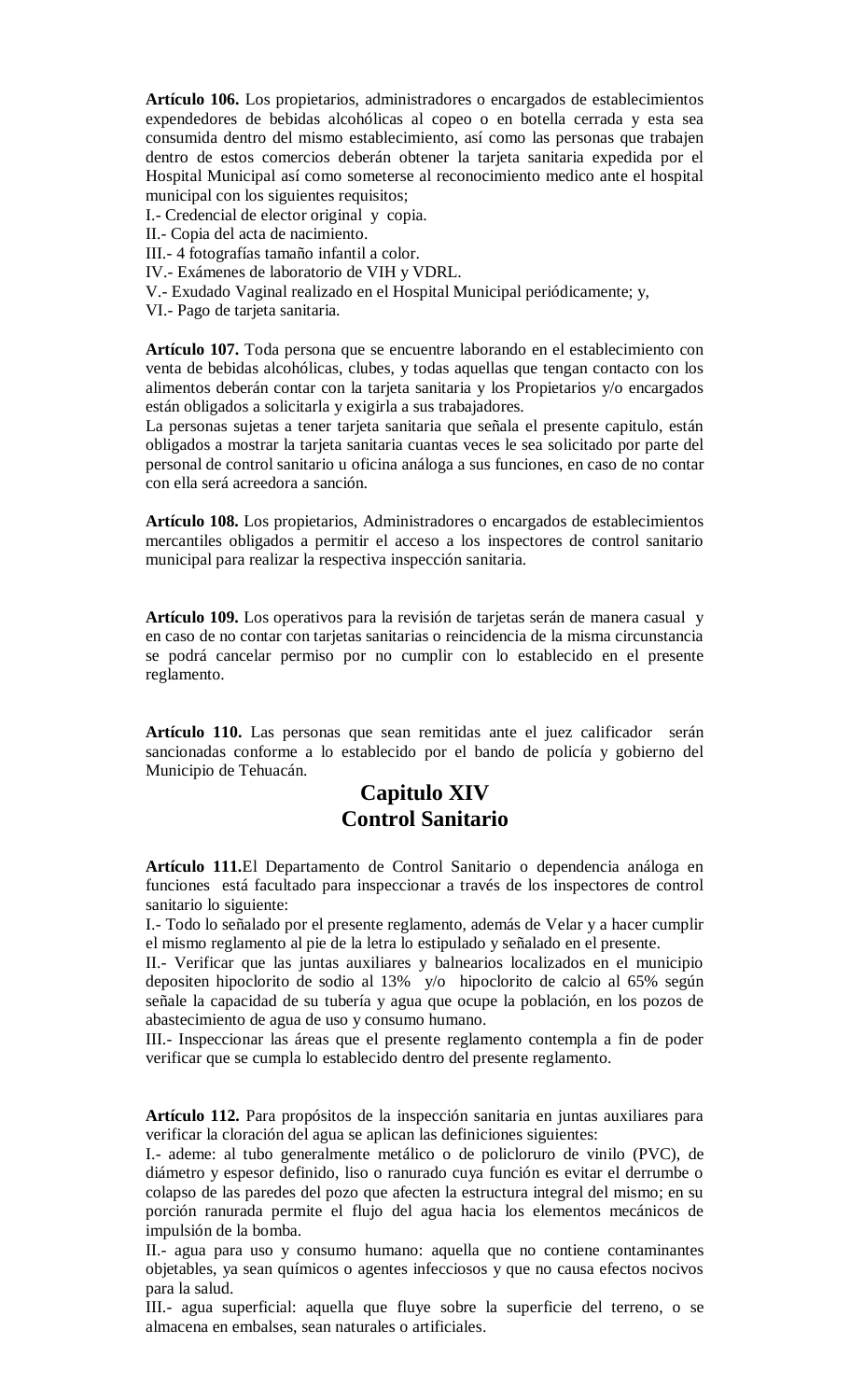IV.- bitácora: Libro de registro foliado para registrar datos de las actividades de higiene y control sanitario, en pozos y sistemas de abastecimiento, almacenamiento, potabilización, conducción de agua para uso y consumo humano.

V.- brocal: base de concreto perimetral al ademe del pozo, colocada en el extremo superior del mismo.

VI.- caja colectora: depósito que sirve para la captación, almacenamiento y distribución de agua que proviene de fuentes de almacenamiento.

VII.- cisterna: depósito o recipiente, que se instala sobre un vehículo para transportar y distribuir agua para uso y consumo humano.

VIII.- contraademe: tubería, generalmente de acero, utilizada en la ampliación de la parte superior de un pozo, cuya función es evitar derrumbes, entradas de aguas superficiales e infiltraciones que contaminen el acuífero.

IX.- contracuneta: extensión de talud de la cuneta revestida de concreto, la cual se construye para proteger a ésta de deslaves.

X.- cuneta: zanja de desagüe de la precipitación pluvial, revestida de concreto.

XI.- desinfección: destrucción de organismos patógenos por medio de la aplicación de productos químicos o procesos físicos.

XII.- estación de bombeo o rebombeo: conjunto de estructuras y equipos que sirven para aumentar la presión del agua con el fin de elevarla a niveles más altos o para mantener uniforme la presión en las redes de distribución.

XIII.- grifo o válvula, instrumento o accesorio con manivela que al ser accionado abre, regula y cierra el flujo de agua en su punto de salida.

XIV.- manejo del agua: es la acción de captación, conducción, almacenamiento, regulación, potabilización y distribución del agua, así como su transporte mediante cisternas.

XV.- mantenimiento: a las acciones de lavado, desinfección y conservación de los sistemas de abastecimiento y cisternas.

XVI.- material sanitario: al que es liso, fácil de lavar, desinfectar, no absorbente, inerte, que no ceda sustancias tóxicas.

XVII.- muestreo: a las actividades desarrolladas para obtener volúmenes de agua en sitios seleccionados del sistema de abastecimiento, de tal manera que sean representativos de éste, con el propósito de evaluar la cloración del agua.

XVIII.- Obra de captación: estructura que sirve para extraer el agua de las fuentes de abastecimiento superficiales o subterráneas.

XIX.- organismo operador: instancia responsable de operar, mantener y administrar el sistema de abastecimiento.

XX.- parámetro: a la característica del agua que se evalúa o mide.

XXI.- planta de potabilización: conjunto de estructuras, instalaciones, procesos y operaciones que sirven para mejorar la calidad del agua, haciéndola apta para uso y consumo humano.

XXII.- plantilla: losa de concreto perimetral al brocal para protección superficial del pozo.

XXIII.- pozo: obra de ingeniería en la que se utilizan maquinarias y herramientas mecánicas para su construcción y que permite extraer agua del subsuelo, con fines de abastecimiento de agua para uso y consumo humano, en sistemas públicos y privados.

XXIV.- preservación de la muestra: al proceso y medidas por los cuales, se reducen al mínimo los cambios de las características de la muestra durante el tiempo que transcurre entre el muestreo y el análisis.

XXV.- Punto de muestreo: posición precisa en una zona determinada donde son tomadas las muestras.

XXVI.- Red de distribución: conjunto de tuberías que sirve para llevar el agua hasta el usuario.

XXVII.- Registro: abertura con tapa que permite la entrada de personal para acciones de limpieza y mantenimiento.

XXVIII.- Requisitos sanitarios de los sistemas de abastecimiento: características que deben cumplir las construcciones, instalaciones y equipos que los integran, para proteger el agua de contaminación.

XXIX.- Rompeolas: mamparas fijas en el interior de la cisterna, colocadas transversal y verticalmente para evitar movimientos violentos de agua.

XXX.- Sistema de abastecimiento de agua: conjunto de elementos integrados por las obras hidráulicas de captación, conducción, potabilización, desinfección, almacenamiento o regulación y distribución.

XXXI.- Sardinel: estructura en el borde superior del registro donde descansa la tapa.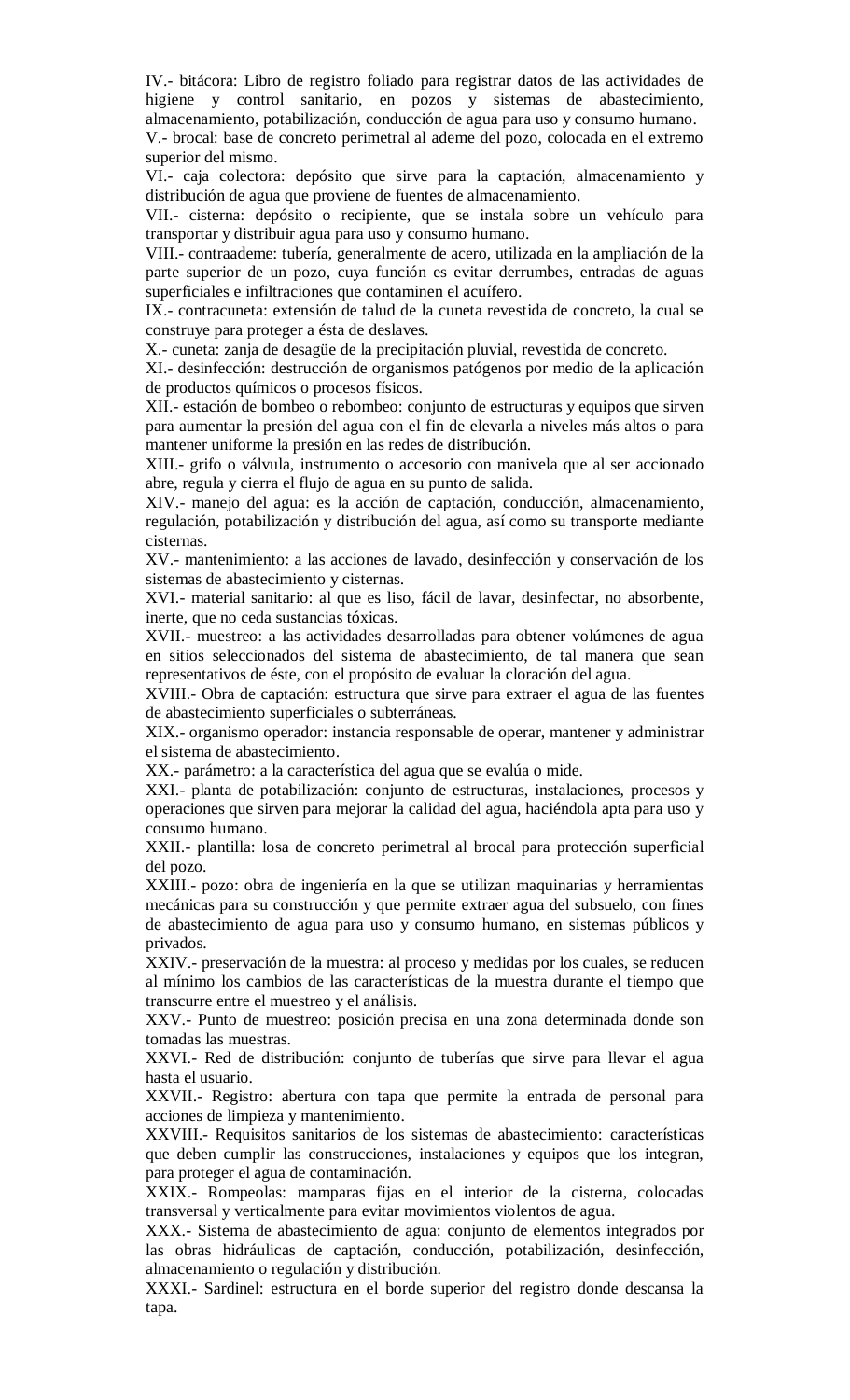XXXII.- Tanque de almacenamiento o regulación: depósito superficial o elevado que sirve para almacenar el agua o regular su distribución.

**Artículo 113.-** Para efectos de la inspección sanitaria los presidentes auxiliares deberán cumplir con todos los requisitos solicitados y observar las siguientes disposiciones.

I.- Las áreas interiores de estaciones de bombeo y plantas potabilizadoras deben mantenerse siempre aseadas. Se deben limpiar y desinfectar con la frecuencia que determinen las condiciones del sistema, equipo y proceso de manera que se eliminen los riesgos asociados.

II.- Las tuberías que conducen agua en las distintas etapas del proceso o fluidos diferentes de ésta, se deben identificar de acuerdo con el código propio de la empresa. Cualquier forma y código de identificación debe ser visible para el personal.

 III.- Las instalaciones destinadas al almacenamiento y aplicación de desinfectantes, sea cloro, compuestos de cloro u otros productos químicos, se deben mantener con el piso seco y ventilación adecuada que permita circulación cruzada del aire. Se debe evitar el almacenamiento de productos ajenos a la potabilización.

**Artículo 114.** Los tanques de almacenamiento o regulación y estaciones de bombeo para abastecer agua directamente a la red de distribución, deben contar con los siguientes dispositivos:

I. Ductos de ventilación en forma de "u" o de codo invertido, de tal manera que la entrada-salida del aire apunte hacia el suelo.

II. Caja colectora de sedimentos dependiendo de sus características.

III. Registros de acceso con tapa envolvente al sardinel que impidan escurrimientos al interior del tanque, y

IV. Tubos para desfogue.

**Artículo 115. P**ara efectos de verificación oficial la determinación de cloro residual libre debe efectuarse con un comparador con características mínimas de medición a través de escala colorimétrica, entre los valores obligatorios de 0.2 a 1.5 mg/L, con marcas de comparación en los valores de 0.2, 0.5, 1.5 y 2.0 mg/L, utilizando reactivo DPD (dialquil-1,4-fenilendiamina o N, N-dietil -pfenilendiamina).

**Artículo 116.** El resultado de la verificación e inspección de las características mencionadas en el artículo anterior, se evalúa comparando las condiciones que presentan los sistemas de abastecimiento, con los requisitos sanitarios que permiten preservar la calidad del agua.

**Artículo 117.** Es de observancia obligatoria en todo el Municipio y es aplicable al organismo operador del sistema de agua potable y alcantarillado o cualquier persona física o moral que realice el manejo del agua para uso y consumo humano.

**Artículo 118.** Para efectos de la vigilancia e inspección en juntas auxiliares y balnearios sobre el almacenamiento y la cloración del agua serán observadas las siguientes normas;

I.- NOM-008-SCFI-1993 Para Sistema General de Unidades de Medida.

II.- Modificación a la NOM-127-SSA1-1994 Salud ambiental, agua para uso y consumo humano –Límites permisibles de calidad y tratamientos a que debe someterse el agua para su potabilización.

III.- NOM-179-SSA1-1998 Vigilancia y evaluación del control de calidad del agua para uso y consumo humano, distribuido por sistemas de abastecimiento público.

IV.- NOM-026-STPS-1998 Colores y señales de seguridad e higiene e identificación de riesgos por fluidos conducidos en tuberías.

V.- NOM-018-STPS-2000 Sistemas para la identificación y comunicación de peligros y riesgos para sustancias químicas peligrosas en los centros de trabajo.

VI.- NOM-201-SSA1-2002 Productos y Servicios. Agua y hielo para consumo humano pre-envasados y a granel. Especificaciones sanitarias.

# **Capítulo XV Medicina Preventiva**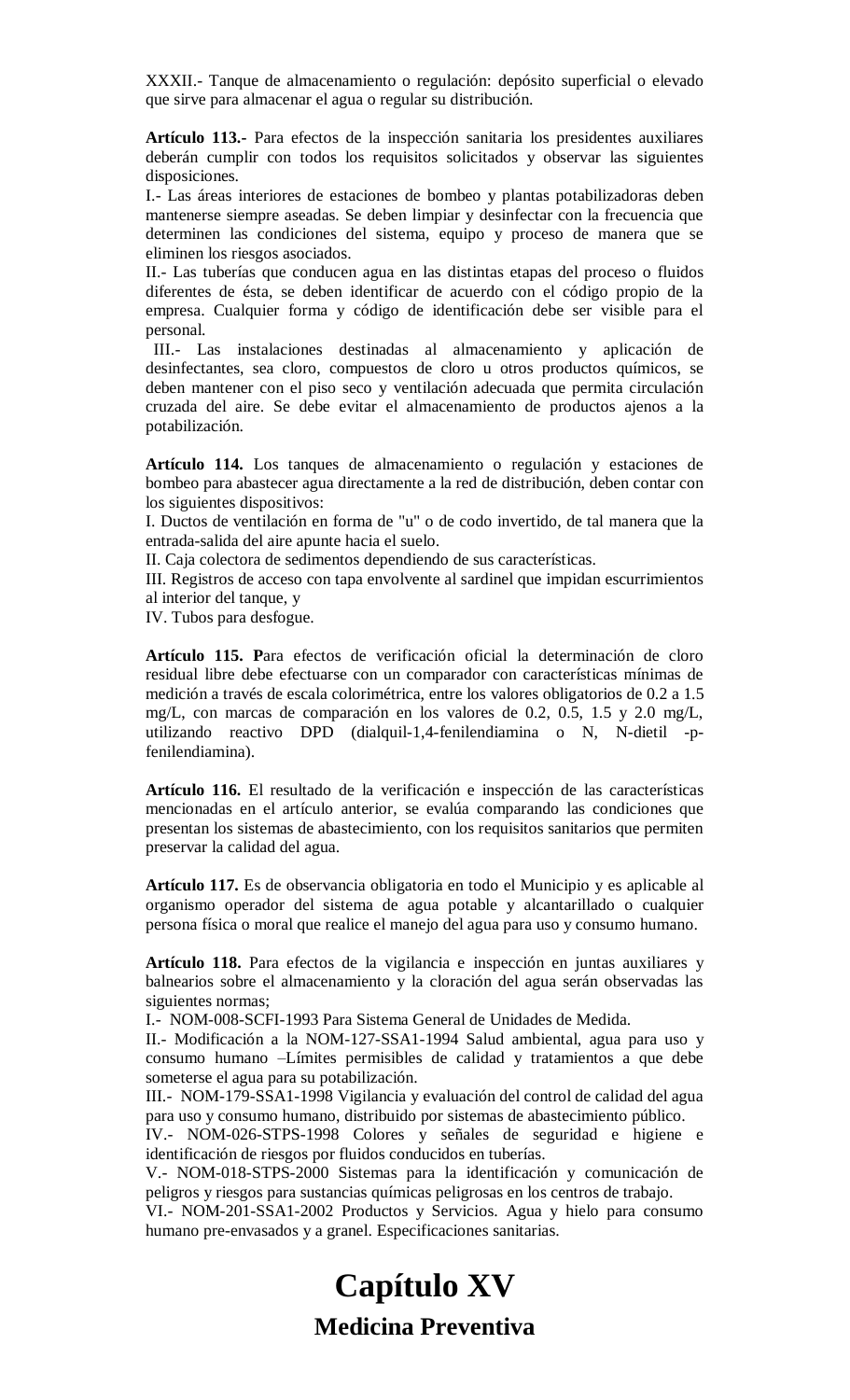**ARTÍCULO 119**. El Departamento de Medicina Preventiva y Fomento a la Salud Municipal o departamento análogo en funciones, tendrá las siguientes obligaciones:

I.- Coordinar las acciones del Organismo en materia de fomento y educación en salud y participación social, de acuerdo a las políticas y normas establecidas;

II.- Planear y ejecutar Programas de Educación para la Salud, en coordinación con los Sistemas Básicos de Educación Formal e Informal, como herramienta básica para asegurar o modificar conductas a favor de la salud;

III.- Proponer y desarrollar mecanismos y estrategias de orientación, sensibilización y participación social en salud, en coordinación con las instituciones para favorecer el desempeño de los programas de salud;

IV.- Impulsar en los sectores público, social y privado y entre la propia población, la participación social en acciones de salud y asistencia social;

V.- Generar e impulsar acciones específicas de promoción y mejoramiento ambiental en el ámbito familiar, escolar, social y comunitario que coadyuven a la elevación del estado de salud de la población;

VI.- Promover y mantener la integración y operación de grupos voluntarios agrupados en comités de salud o afines, para alcanzar una participación corresponsable de la población en el autocuidado de la salud, fomentar estilos de vida saludables y apuntalar la preservación y conservación de un adecuado estado de salud individual, familiar y colectiva;

VII.- Contribuir a la prevención y mejoramiento de los niveles de salud de la población mediante la instauración y generalización de Programas de Ejercicios para el cuidado de la salud.

VIII.- Desarrollar programas de orientación y concientización en coordinación con otras instituciones, para evitar, desalentar o modificar actitudes y conductas nocivas.

IX.- Diseñar y producir los materiales de educación requeridos para apoyar los programas operativos y los propios a su cuidado;

X.- Establecer modelos y sistemas de investigación y capacitación en educación y promoción de la salud, para mejorar el desempeño de los programas aplicativos;

XI.- Actuar como enlace y desarrollar la capacitación con autoridades municipales, subalternas e instituciones correlacionadas para favorecer los programas de municipios y comunidades saludables;

XII.- La promoción de políticas de salud publica encaminadas a la promoción de la salud (estilos y entornos de vida saludable) y a la prevención de enfermedades; y,

XII.- Las demás que le señalen otras disposiciones legales o le confiera su inmediato superior.

# **Capitulo XVI Hospital Municipal**

**Articulo 120.** El presente capitulo tiene por objeto regular las condiciones en que se prestará el Servicio Médico Municipal, y se fundamenta conforme a la Constitución Política de los Estados Unidos Mexicanos, en su Art. 123, sección B inciso XI Seguridad social, y las leyes generales de Salud.

a).- Son autoridades competentes en el Hospital Municipal:

II.- El Presidente Municipal

V.- El Director General de Salud Municipal.

VI.- El Director del Hospital Municipal

VII.- El Administrador del Hospital Municipal.

VIII.- Jefatura de Enfermeras.

**Artículo 121.** Son atribuciones del Director del Hospital Municipal y Administrador del mismo.

I.- Procurar que el Servicio Médico se preste con el mayor esmero y calidad.

II.- Solicitar al Departamento de Adquisiciones todas las compras que se requieran para tal efecto.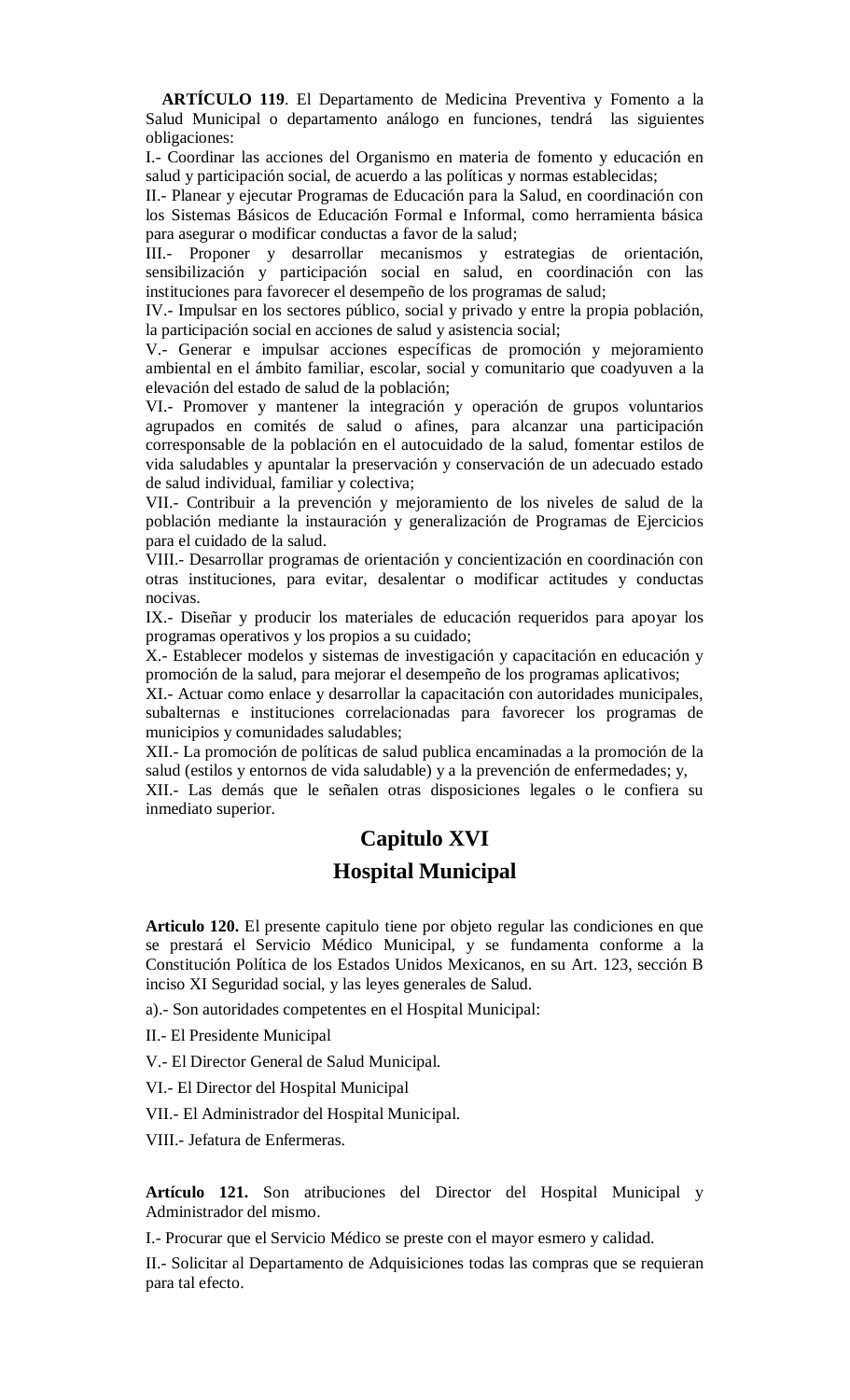III.- Llevar un control por escrito, describiendo los servicios Médicos que se presten, así como rendir un informe mensual a la Regiduría de Salud y cultura, y al Presidente Municipal.

IV.- Exigir a los Trabajadores Municipales, Familiares y dependientes económicos que requieran de los servicios médicos, que cumplan con los requisitos previstos por los artículos **139° y 148°** de éste ordenamiento.

V.- Autorizar la prestación de Servicios Médicos para los niveles segundo y tercero.

VI.- Establecer las Normas y Procedimientos de atención al usuario procurando un servicio adecuado y oportuno.

VII.- Autorizar en caso de Emergencia el Servicio de Hospitalización en cualquier Institución, sea Pública o Privada.

VIII.- Cumplir y hacer cumplir el presente Capitulo del Reglamento de Salud Municipal.

**Artículo 122.** Son atribuciones del Administrador del Hospital Municipal, las siguientes:

I.- Supervisar que el servicio médico se preste con el mayor esmero, eficiencia y calidad posible.

II.- Autorizar las compras que se requieran para la operación y prestación del servicio médico.

III.- Supervisar que el servicio Médico se preste con la mayor eficiencia y economía posibles.

IV.- Establecer las Normas y Procedimientos de atención al usuario procurando un servicio adecuado y oportuno.

V.- Autorizar en caso de Emergencia, el Servicio de Hospitalización en cualquier Institución, sea Pública o Privada.

**Artículo 123.** Son obligaciones de los Trabajadores Municipales respecto al Servicio Médico, las siguientes:

I.- Identificarse ante el personal Médico, con la credencial expedida por Servicios Médicos Municipales y/o con el último recibo de pago.

II.- En el caso de que el Servidor Público no tenga credencial de Servicios Médicos Municipales al solicitar el servicio, deberá de identificarse mediante la credencial expedida por la Presidencia Municipal u otra identificación con fotografía y el último recibo de pago.

III.- Inscribir a sus familiares y dependientes económicos ante el Departamento de Recursos Humanos, presentando las actas de matrimonio o nacimiento y los documentos que sean necesarios.

IV.- En el caso de que el familiar o dependiente económico no posea la credencial correspondiente, se podrá otorgar el servicio médico, mediante la exhibición de la credencial del Servidor Público, credencial del paciente o acta de nacimiento y el último recibo de pago del Servidor Público.

V.- Si el Trabajador Municipal o sus familiares o dependientes económicos requieren de los servicios de Farmacia, Laboratorio y Análisis Clínicos, Hospitalización, Traslado u otros con que cuente el Hospital Municipal, deberá de presentar, además de la documentación prevista por las fracciones que anteceden, pase o receta del Médico Familiar con autorización del Director del Hospital Municipal y/o Administrador del mismo y sello de la institución.

**Artículo 124.** Para el presente reglamento se define al:

I.- TRABAJADOR: Los Trabajadores Municipales H. Ayuntamiento y DIF

II.- BENEFICIARIO: Los familiares directos de los trabajadores que tengan derecho al servicio médico

III.- DERECHOHABIENTE: Se denominan así a los trabajadores y a sus beneficiarios.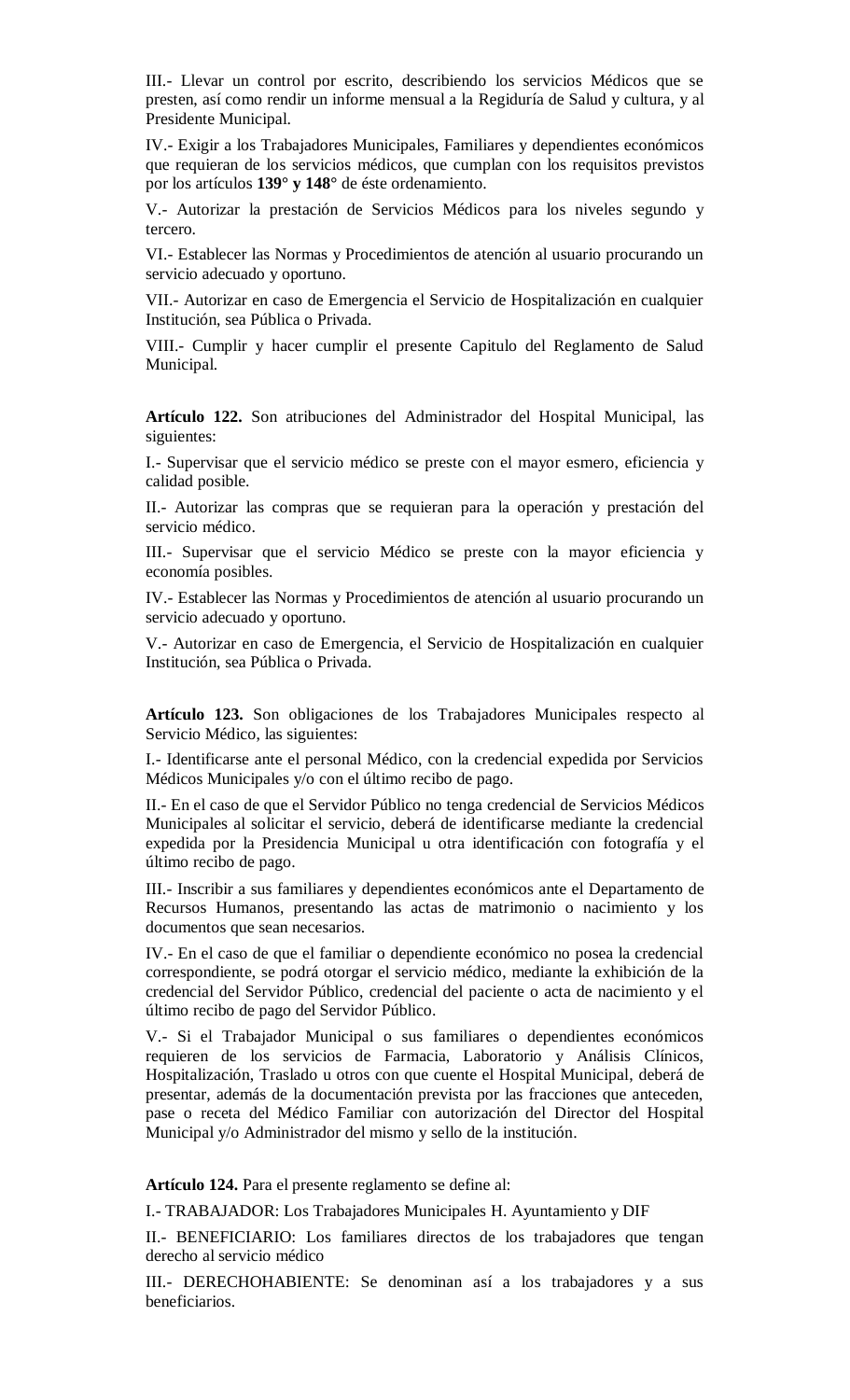IV.- PACIENTE: Los derechohabientes que por su condición o estado de salud, soliciten o hagan uso del servicio médico.

**Artículo 125.** Tienen derecho al servicio médico, los servidores públicos y sus familiares directos, su esposa o concubina, sus hijos y sus padres.

I.- Del servidor público.- Ser empleado del Ayuntamiento. No se contemplan aquellos que presten su servicio de manera subrogada.

II.- De la (el) esposa(o).- Ser esposa (o) legal del servidor público.

III.- De la (el)concubina(o).- Que no exista esposa legal, o en su caso que se cuente con acta de divorcio, tener por lo menos 3 años de concubinato (previo estudio por trabajo social) o un hijo nacido y registrado legalmente.

IV.- De los hijos: Ser hijo del Servidor Público, debidamente registrado (incluye hijos legalmente adoptados y tutela legal) menor de 16 años (en caso de estar estudiando hasta los 25 años.) En el caso de ocurrir embarazo en hijas, la hija puede conservar el derecho a atención médica, excepto maternidad, si es soltera, vive con sus padres y depende económicamente de ellos.

V.- De los padres; Ser padre o madre del Servidor Público, vivir con el trabajador, depender económicamente del mismo. No se contempla el servicio de maternidad a madres de los Servidores Públicos.

**Articulo 126.** Servicios Médicos Municipales proporcionará a sus derechohabientes dos niveles de atención:

I.- Primer Nivel de Atención: Lo constituye la consulta externa de medicina general, y medicina de especialidades (pediatría, cirugía general, medicina) servicios laboratorio, Farmacia Gineco-Obstetricia, Ortopedia, traumatología, y exámenes de Gabinete.

II.- Segundo Nivel de Atención: Lo constituye el servicio de hospitalización, procedimientos diagnósticos, terapéuticos, rehabilitación y las especialidades consideradas en el párrafo anterior se atenderá de forma directa el hospital autorizadas por el Director del Hospital Municipal.

III.- El servicio de subespecialidades, alta tecnología y máxima resolución diagnóstica-terapéutica, este servicio se atenderá de forma indirecta con los hospitales y clínicas subrogadas y autorizadas por el Director y/o administrador del Hospital Municipal.

#### **Artículo 127.** El servicio médico comprende:

I.- Riesgos de Trabajo: Son los accidentes y enfermedades a que esta expuesto el servidor público en ejercicio o por motivo de su trabajo (siempre que sea debidamente certificado):

a) Los Trabajadores Municipales que sufran de un accidente de trabajo o enfermedad profesional tendrán derecho a:

- I.- Asistencia médica y quirúrgica.
- Rehabilitación.
- Hospitalización, cuando el caso lo requiera.
- Medicamentos y material de curación.
- Los aparatos de prótesis y ortopedia necesarios, para su rehabilitación.

 II.- Maternidad: En caso de maternidad, el Hospital Municipal otorgará durante el embarazo, alumbramiento y el puerperio, asistencia obstétrica, sólo tratándose de las trabajadoras o cónyuge del trabajador, tratándose de trabajadoras municipales su incapacidad será por 45 días antes del parto y 45 días posteriores al mismo.

 III.- Enfermedades: Toda alteración física o mental en el individuo, provocada por una lesión orgánica o funcional permanente o transitoria, causada por agentes físicos, químicos o biológicos, que puede o no imposibilitarle para el desempeño del trabajo o actividades de la vida diaria y requieren de atención médica para su prevención curación o rehabilitación a que se tiene derecho.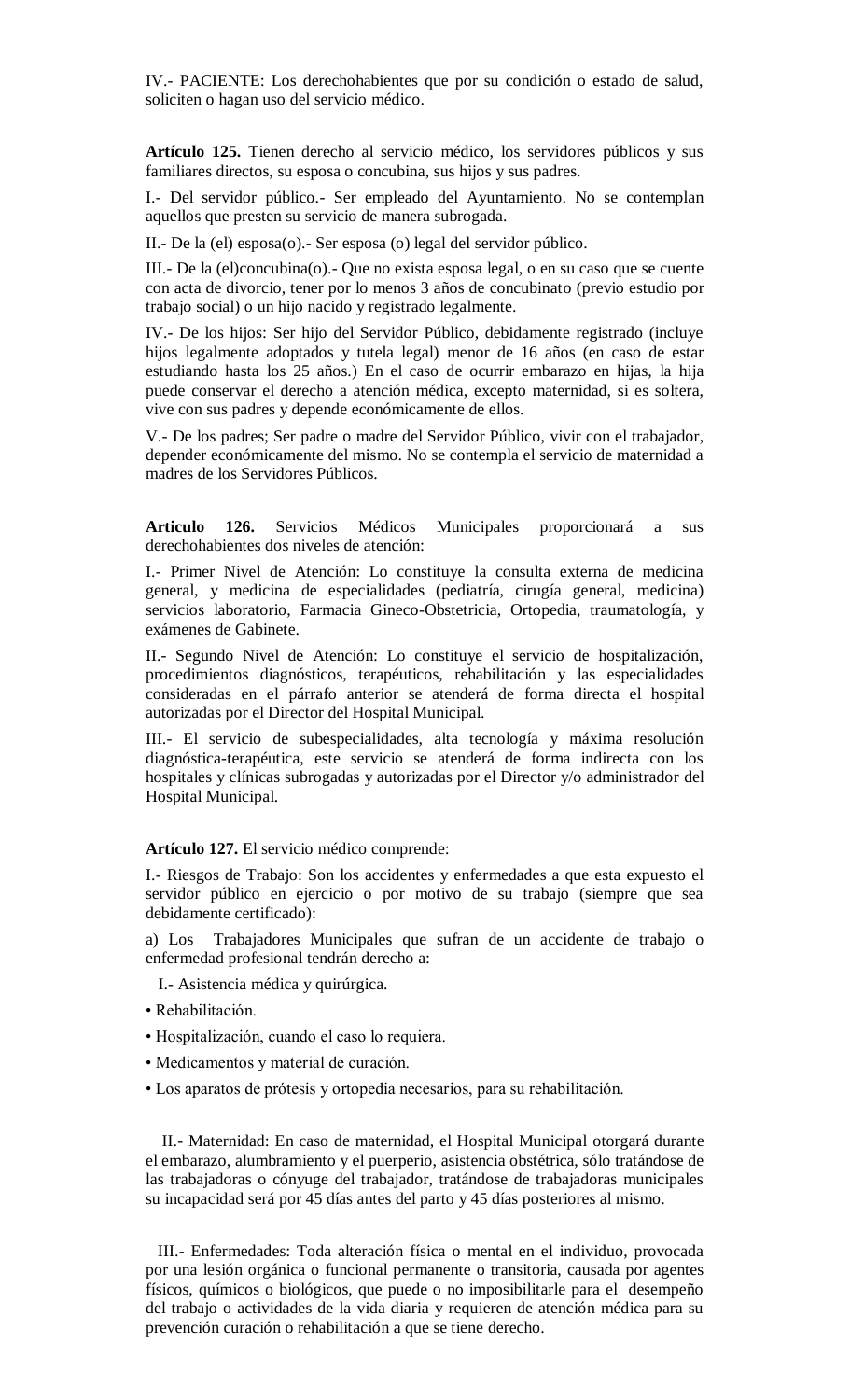a) Los Trabajadores Municipales que sufran de enfermedades generales tendrán derecho a:

- Asistencia médica y quirúrgica.
- Rehabilitación.
- Hospitalización, cuando el caso lo requiera.
- Medicamentos y material de curación.

IV.- Odontología: El servicio médico Municipal otorgará servicio odontológico básico que incluye:

- Profilaxis (limpieza dental)
- Obturaciones con amalgamas
- Extracciones
- Fluoraciones
- Curaciones

• Cementaciones de puentes (sólo sin retiro de puente)

No incluye: Endodoncias, tratamientos de prótesis fijas y removibles, ortodoncia, etcétera.

Las endodoncias y tratamientos de prótesis fijas y removibles, sólo serán cubiertas en el caso de lesión de piezas dentales o prótesis en accidentes de trabajo, el cual deberá comprobarse con la respectiva acta.

El servicio dental será otorgado dentro de las instalaciones de los servicios médicos municipales o con odontólogo subrogado que señale los Servicios Médicos Municipales.

V.- Oftalmología.

- Rehabilitación.
- Hospitalización, cuando el caso lo requiera.
- Medicamentos y material de curación.
- Los aparatos de prótesis y ortopedia necesarios, para su rehabilitación.

• Apoyo económico para adquisición de lentes con una cantidad proporcional equivalente a 25 días de salario mínimo vigente en la capital del estado.

**Artículo 128.** El servidor público y sus beneficiarios legales deberán presentar al departamento de Archivo de la unidad de Servicios Médicos Municipales la documentación que le sea requerida para su identificación y determinación del parentesco.

Así mismo deberá comunicar los cambios en su estado civil o núcleo familiar y de domicilio, así como solicitar el registro de nuevos beneficiarios presentando para tal efecto los documentos probatorios para ejercer el derecho a recibir las prestaciones.

**Artículo 129.** Los beneficiarios del servidor público, comprendidos en el artículo 170 fracciones III y V del presente capitulo, están sujetos a aplicar el estudio de dependencia económica.

Por lo que se refiere a los beneficiarios restantes, acreditado al parentesco, se presumirá cumplido el requisito de la dependencia económica.

**Artículo 130.** El servidor público que quede privado de su trabajo teniendo como mínimo 3 meses de antigüedad conservará durante 60 días posteriores a la desocupación, el derecho a recibir exclusivamente la asistencia médica y maternidad, quirúrgica, farmacéutica y hospitalaria que sea necesaria; del mismo derecho disfrutarán sus beneficiarios.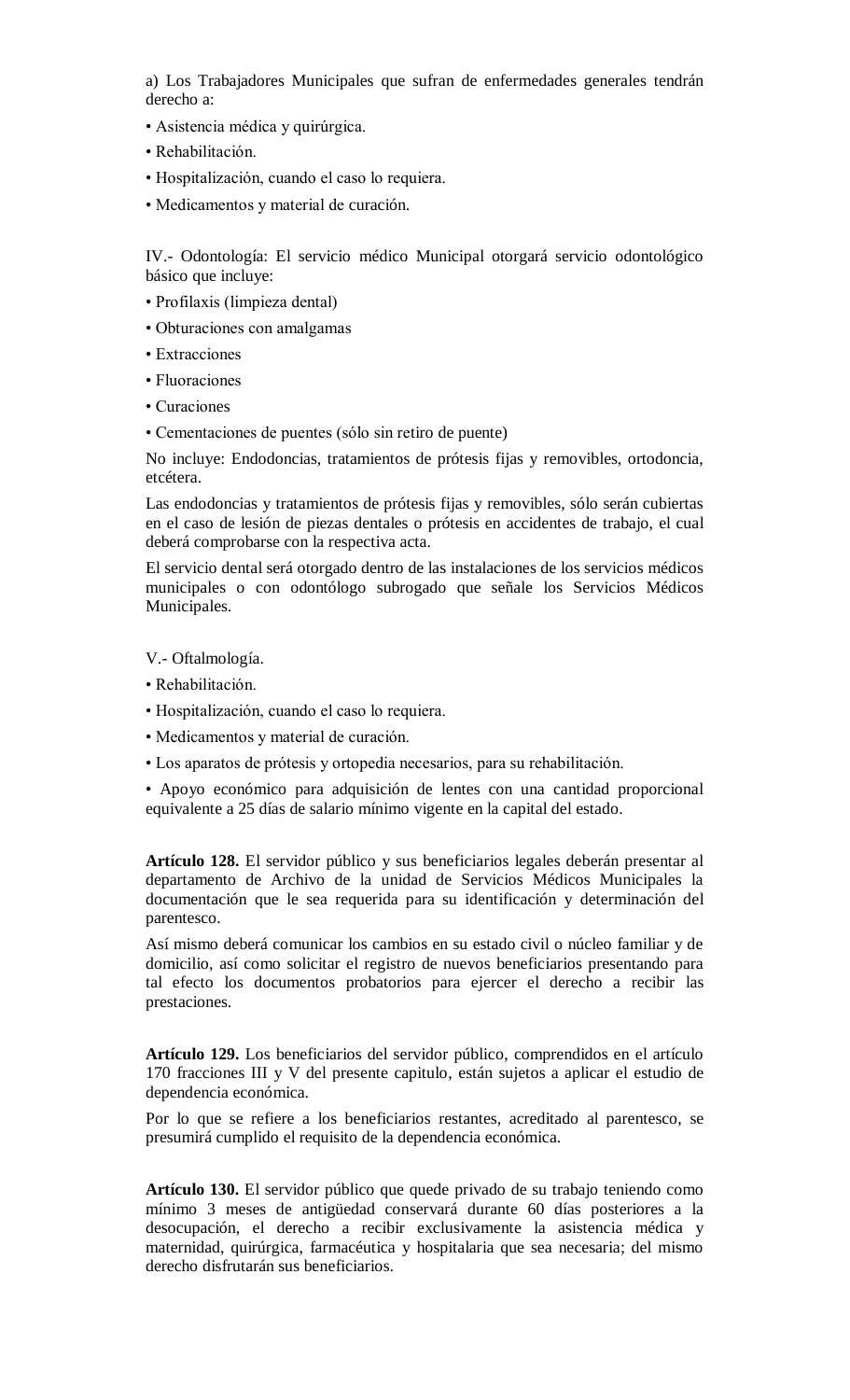**Artículo 131.** En caso de muerte del servidor público o jubilado, los beneficiarios conservarán el servicio médico respetando lo establecido en el presente reglamento.

En caso de que el cónyuge contrajera nuevo matrimonio perdería el beneficio.

**Artículo 132.** Servicio Médicos Municipales o dependencia análoga en funciones podrá ordenar la suspensión de labores temporal o definitiva en sus instalaciones por las siguientes causas:

I.- Cuando se detecte la existencia o posibilidad de una epidemia o agente infecto contagioso que haga indispensable aislar total o parcialmente la Unidad.

II.- Cuando a juicio del H. Ayuntamiento sea necesario ejecutar obras de reparación, ampliación o remodelación del inmueble durante las cuales sea imposible el servicio.

III.- Cuando sobrevenga algún fenómeno natural, calamidad o causa operativa que impida la prestación del servicio.

En tanto esté suspendido el servicio, el derechohabiente deberá acudir a la unidad médica que señale, la Dirección del Hospital Municipal, según lo establecido en el artículo 154. Fracción VII.

**Artículo 133.** El Departamento de Recursos Humanos entregará al servidor público y a sus beneficiarios una credencial del servicio médico y el Hospital Municipal otorgara un Carnet de Citas, Dicho documento deberá contener entre otros datos los siguientes:

I.- Número de afiliación

II.- Nombre del Servidor Público o del beneficiario

III.- Datos médicos básicos

IV.- Firma del derechohabiente, y;

V.- Domicilio "en caso de Emergencia avisar a:"

En caso de que el servidor público solicite una nueva credencial del servicio médico se le entregará previo pago de los derechos correspondientes.

**Artículo 134.** El hospital Municipal otorgara un Carnet de Citas y el Procedimiento para el registro del servidor público y sus familiares en el servicio médico.

I.- Será obligación del trabajador registrar oportunamente a sus familiares que tengan derecho al servicio médico.

II.- Tendrá derecho al servicio medico todos aquellos dependientes económicos que estén bajo su guarda y custodia por resolución judicial o de alguna otra autoridad, para lo cual deberá presentar Constancia de Secretaria General, Resolución de Autoridad.

III.- Para el registro del trabajador y sus familiares, deberán presentar los siguientes documentos:

#### **A) TRABAJADOR**

- Identificación oficial con fotografía y/o Credencial del H. Ayuntamiento o en su defecto memorándum de su jefe inmediato superior en que conste que es trabajador.

- Último recibo de pago.

#### **B) ESPOSA y/o ESPOSO**

- Credencial del H. Ayuntamiento del Servidor Público
- Último recibo de pago del trabajador
- Acta de Matrimonio
- Acta de nacimiento del cónyuge
- Identificación con fotografía del cónyuge
- -2 fotografías tamaño infantil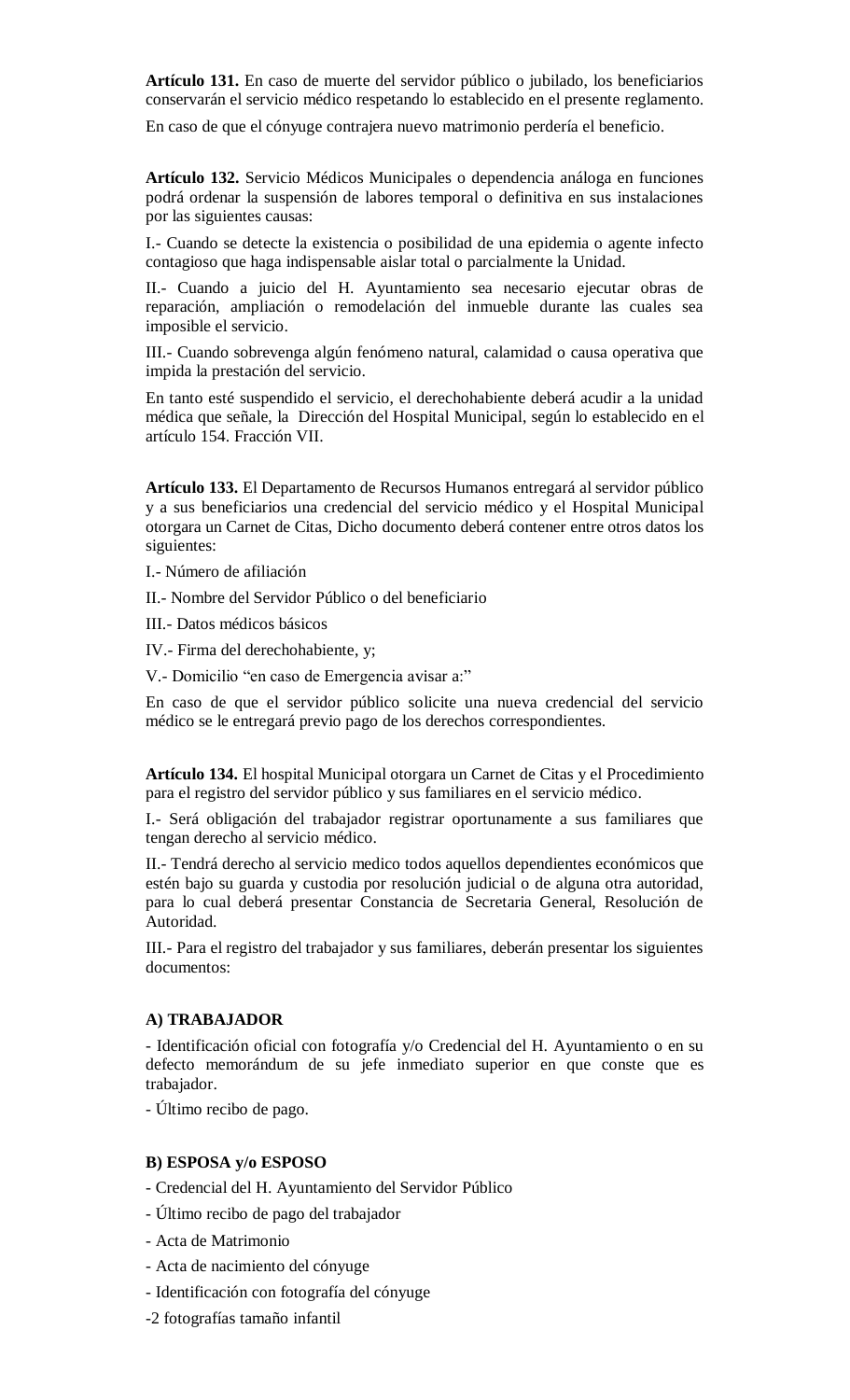## **C) CONCUBINA (O)**

- Presentar acta de divorcio en su caso.
- Credencial de identificación del H. Ayuntamiento del Servidor Público.
- Ultimo recibo de pago
- Acta de Nacimiento
- Identificación con fotografía del concubinario

- Constancia de convivencia mínimo 3 años con dos testigos, o acta de nacimiento de los hijos.

- -2 fotografías tamaño infantil
- Constancia de domicilio (recibo de luz, agua, tel.)

## **D) HIJOS.**

- Credencial del H. Ayuntamiento del trabajador.
- Credencial con fotografía.
- Ultimo recibo de pago del trabajador
- Acta de Nacimiento, adopción legal.

- En caso de ser mayores de 16 años presentar constancia de estudios de la escuela

o Institución con reconocimiento oficial de SEP.

- 2 fotografías a color tamaño infantil de hijos.

## **E) PADRES**

- Credencial del H. Ayuntamiento del Servidor Público
- Credencial con fotografía de los padres
- Ultimo recibo de pago del trabajador
- Constancia de dependencia económica debidamente firmada por el trabajador
- Acta de Nacimiento
- -2 fotografías tamaño infantil

-Constancia de domicilio.

En caso de presentar información o documentos falsos, se cobraran los gastos originados por el servicio prestado. (Además de las sanciones legales correspondientes.)

**Artículo 135.** Procedimiento para la obtención del Servicio Médico.

Para garantizar un servicio oportuno y adecuado, el Servidor Público deberá estar debidamente registrado ante el Hospital Municipal para que éste le proporcione su Carnet de Citas y elabore un expediente clínico con el que recibirá el servicio médico.

I. Para la atención Médica en las instalaciones del Servicio Médico Municipal deberá presentar.

- Credencial Expedida por Recursos Humanos
- Ultimo recibo de pago.

II. Para la atención DENTAL BÁSICA:

- Credencial Expedida por Recursos Humanos
- Ultimo recibo de pago.

## III. Para las INTERCONSULTAS DE ESPECIALIDADES.

- Credencial Expedida por Recursos Humanos

- Pase expedido por el médico con autorización del Director y/o Administrador del Hospital Municipal para obtener su consulta de especialidad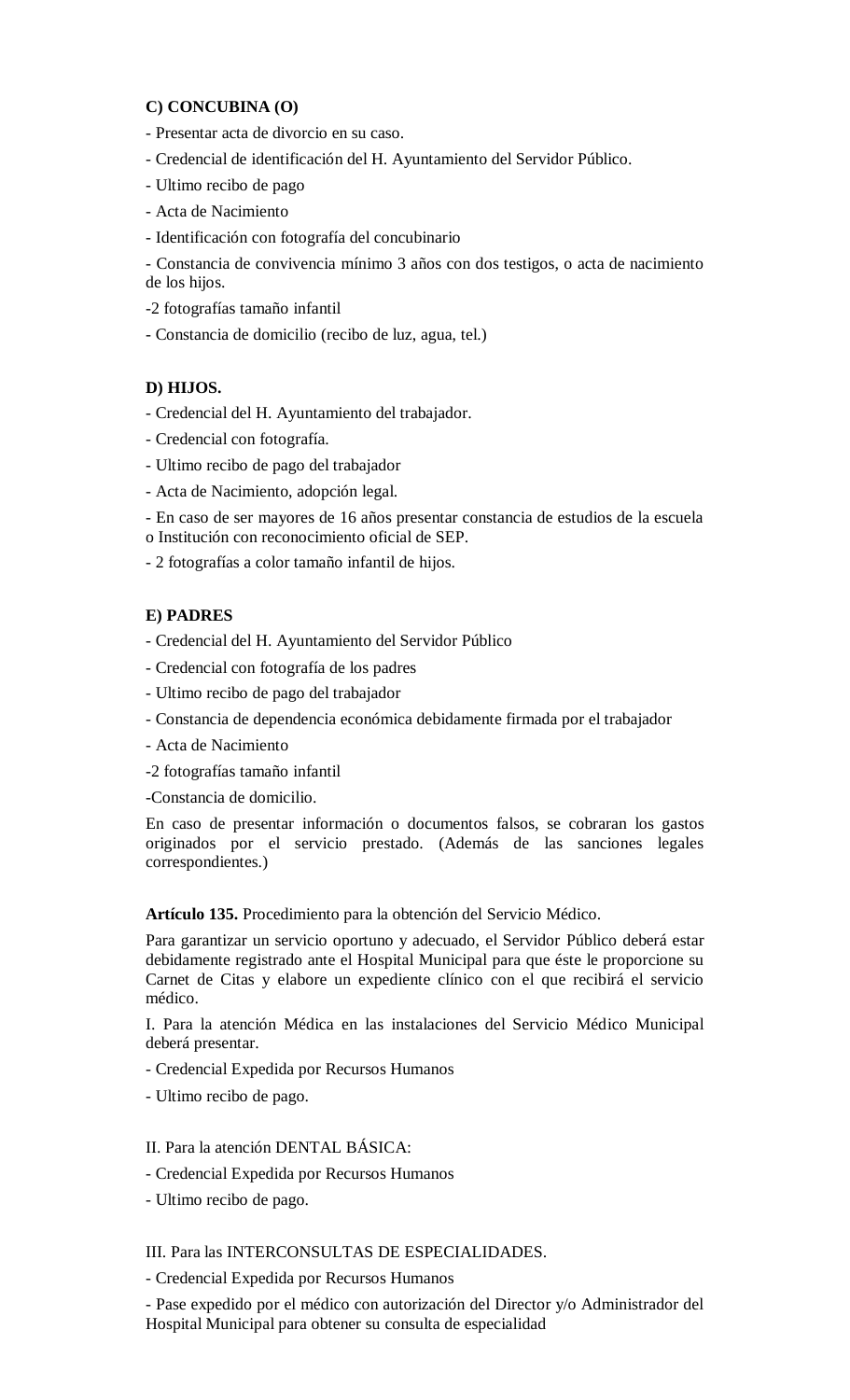## IV SERVICIO DE LABORATORIO Y GABINETE

- Credencial del Servicio Médico Municipal

- Orden expedida por el servicio médico para examen de laboratorio

#### A) CONSULTA EXTERNA

I. Solicitar su cita y ficha de atención en las instalaciones del Hospital Municipal en el turno matutino a las 8:00 horas y en el vespertino en punto de las 14:00 horas.

II. Llevar su tarjeta del Servicio Médico Municipal

III. Presentarse en archivo 15 minutos antes de la hora de su cita

IV. Después de recibir su consulta pasará a obtener sus medicamentos a la farmacia del Hospital Municipal o a la farmacia que le sea indicada en caso de no contar con el medicamento en el propio servicio.

V. La consulta general será de lunes a viernes en los horarios establecidos por la Administración del Hospital Municipal en el turno matutino será de 8:00 a 14:00 horas y en el turno vespertino con horario de atención de 15:00 a 21:00 horas.

VI. Los sábados, domingos, días festivos y turno nocturno se dará el servicio únicamente para los casos de URGENCIA

#### B) CONSULTA DE ESPECIALIDAD

I. Para acudir a consulta de especialidad será necesaria la solicitud expedida por el médico general y su justificante.

II. En visitas subsecuentes, cuándo sea citado por el especialista, no se requiere nueva solicitud por medicina general sino con pase administrativo.

III. La consulta de especialidad será de lunes a viernes en los horarios de disponibilidad del medico especialista.

#### C) SERVICIO DENTAL BÁSICO

I. El horario del servicio dental será en turnos fraccionados, por la mañana de 8:00 a 14:00 horas y por la tarde de 15:00 a 21:00 horas de lunes a viernes.

II. El servidor público o sus familiares podrán acudir a consulta dental sin haber sido enviados por el Médico general, presentando su tarjeta de afiliación de los Servicios Médicos Municipales.

III. La atención no urgente será con cita, la cual obtendrá en el Consultorio Dental.

IV. Cuando el trabajador lo solicite, se le proporcionará un comprobante de haber asistido al Servicio Dental, especificando la fecha y horario de la atención.

V. El médico odontólogo tendrá la obligación de proporcionar toda la información de sus actividades en forma oportuna a la jefatura de enfermería para su informe mensual.

#### D) SERVICIO DE LABORATORIO

I.- Cuando el Médico del servicio de urgencia o consulta considere necesarios estudios de laboratorio para el servidor público y/o su familiar, lo hará mediante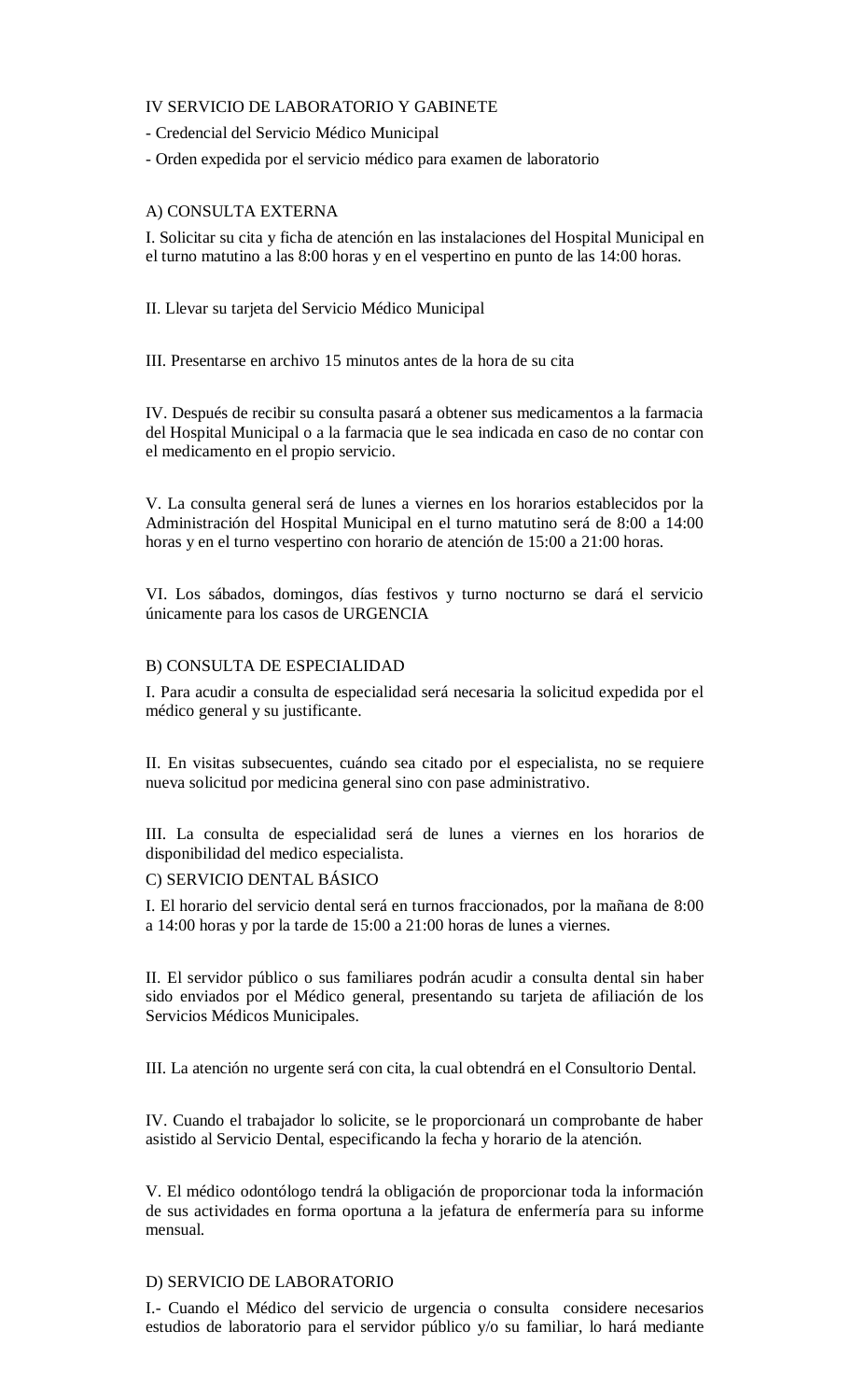una solicitud de servicio especificando que tipo de exámenes solicita y su justificación.

II.- Al recibir la solicitud, el servidor público deberá solicitar que la dirección del hospital autorice la realización de los mismos y el lugar donde se efectuaran dichos análisis, posteriormente al acudir al laboratorio, deberá firmar el comprobante del laboratorio, como prueba de haber recibido el servicio.

III.- Los resultados de los exámenes serán recibidos por el paciente o su familiar, el paciente deberá acudir nuevamente a consulta para valorar los resultados y entregarlos en el área de archivo para anexarlo en su expediente.

#### E) SERVICIO DE GABINETE: ESTUDIOS

I.- Cuando el Médico Municipal considere necesario servicios de gabinete para el paciente, lo hará mediante una solicitud de servicio, especificando que tipo de exámenes solicita y en que unidad se deben realizar.

II.- Al recibir la solicitud el trabajador deberá firmarla, posteriormente, al acudir a la Unidad, deberá firmar el comprobante del gabinete como prueba de haber recibido el servicio.

III.- Los resultados de los estudios serán recibidos por el paciente o su familiar, y el paciente deberá acudir a consulta médica para su valoración.

**Artículo 136.** El Hospital Municipal cuentan con el servicio de urgencias los 365 días del año y en los casos en que el paciente requiera, por su padecimiento, de observación y vigilancia médica estrecha cuenta también con área de observación médica, tiempo durante el cual se valorará, de acuerdo a su evolución su alta o su internamiento en el hospital médico de apoyo.

#### **Artículo 137.** Urgencias:

I.- En caso de urgencia en horario nocturno el servidor público o sus beneficiarios deberán acudir al Hospital Municipal.

II.- Si es internado, deberá mencionar que es trabajador Municipal o beneficiario y deberá identificarse con su credencial del H. Ayuntamiento o del Hospital Municipal para recibir el Servicio Médico.

III.- Si el medico solicita algún medicamento o estudio de laboratorio o de gabinete de urgencia fuera del horario de consulta externa y tiene que comprarlo, podrá solicitar después la reposición del gasto para lo cuál deberá solicitar facturas con los requisitos fiscales correspondientes especificando en forma detallada los medicamentos u otros servicios médicos solicitados para su atención médica de urgencia conservando la receta expedida por el Médico; Antes de ser dado de alta el paciente, deberá solicitar a la Dirección del Hospital Municipal; un Memorándum (pase de salida) que permitirá el egreso del hospital sin que el paciente tenga que pagar.

IV.- Si es trasladado voluntario a otro hospital, el Hospital Municipal no se responsabilizará de los gastos ocasionados. (Salvo que exista autorización del Director del Hospital y/o Administrador del mismo o directamente autorizado por el presidente Municipal o secretario general del ayuntamiento).

**Artículo 138.** El servicio de hospitalización se establece para los casos en que por la naturaleza de la enfermedad o del tratamiento a que deba sujetarse el paciente, sea necesario este servicio.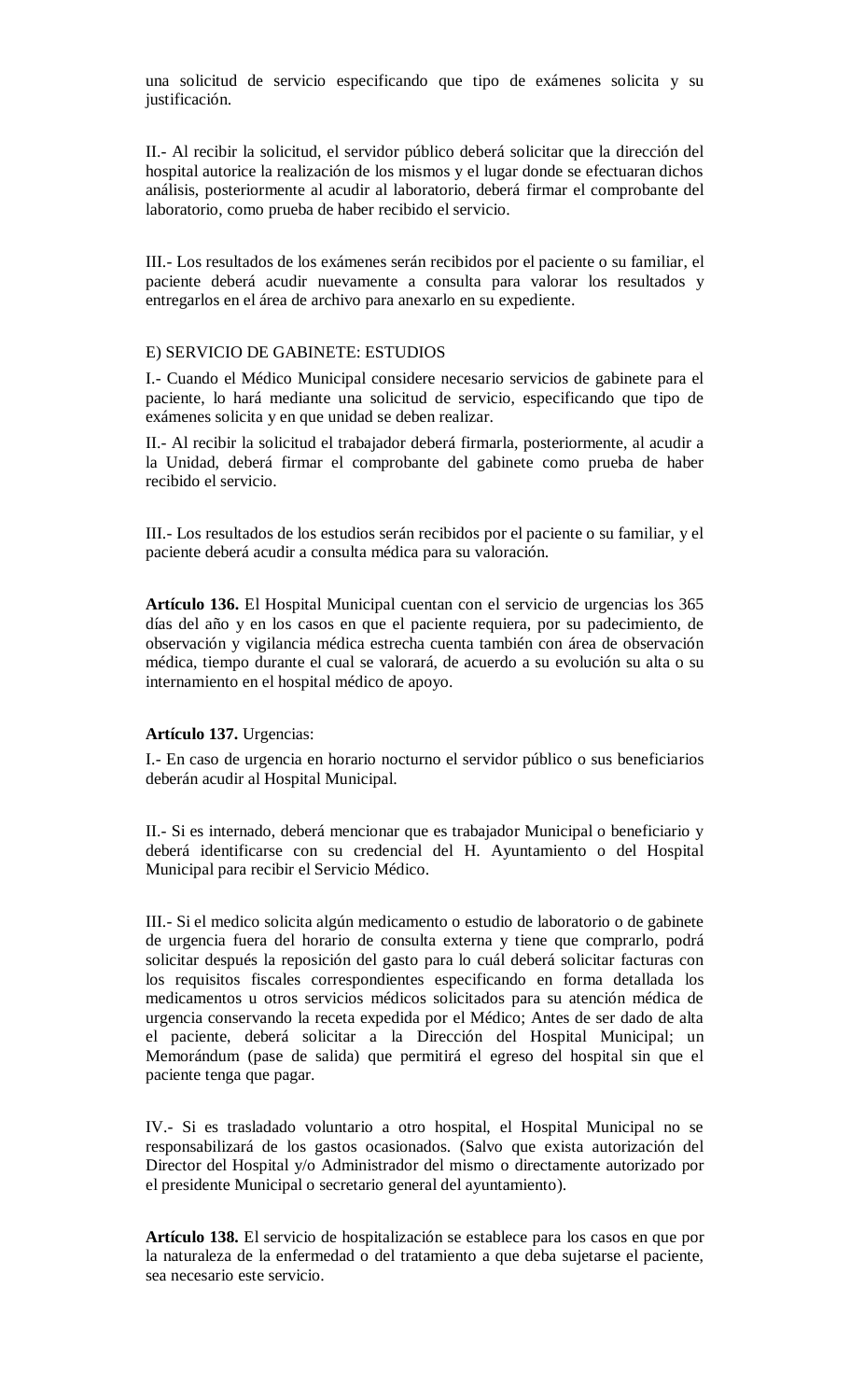**Artículo 139.** El Hospital Municipal otorgará el servicio de hospitalización y subrogación de estos servicios en el hospital asignado para tal fin.

**Artículo 140.** La hospitalización de los Servidores Públicos y sus beneficiarios se hará mediante orden de internamiento expedida por el médico tratante y a través de la Jefatura de Enfermeras.

**Artículo 141.** Para la hospitalización de los servidores públicos y sus beneficiarios se requieren el consentimiento expreso de este, del familiar que fungirá como responsable de la autorización para la hospitalización o bien de su representante legal.

**Artículo 142.** Las visitas de los pacientes hospitalizados en las unidades médicas asignadas se sujetarán al reglamento que señalen dichas unidades, siendo un horario de visita de 8:00 horas a 21:00 horas.

**Artículo 143.** El tiempo de la hospitalización de los pacientes deberá apegarse al tiempo estrictamente necesario para resolver las condiciones clínicas que la motivan y siempre al indicado por el cuerpo médico responsable de su tratamiento.

**Artículo 144.** Cuando el Trabajador Municipal y sus beneficiarios por propia decisión y bajo su responsabilidad sea internado en un centro hospitalario que no pertenezca al indicado por la Dirección del Hospital Municipal, este quedará relevado de toda responsabilidad, salvo la relacionada con la expedición del certificado de incapacidad que en su caso tuviera derecho.

**Artículo 145.** Según la norma oficial mexicana con respecto a hospitalización Cuando fuera necesario el tratamiento quirúrgico, se requerirá el consentimiento informado previo por escrito, en el formato establecido del paciente, siempre que esté capacitado para otorgarlo, o de su familiar o representante legal cuando el enfermo no pueda hacerlo; salvo que se trate de caso de urgencias.

**Artículo 146.** El Hospital Municipal otorgará a los servidores públicos y sus beneficiarios a través del personal médico o paramédico, información, orientación y consejería que le permita tomar decisiones de manera voluntaria en torno a su planificación familiar.

**Artículo 147.** El Hospital Municipal otorgará la atención médica prenatal, parto y puerperio a las beneficiarias. Para ello se realizarán acciones médicas de educación, prevención y protección especifica, tendientes a mantener o restaurar la salud de la mujer y homigénito.

La atención médica del parto o cesárea se otorgará por personal del hospital y con especialistas que son autorizados para subrogar.

**Artículo 148.** El Hospital Municipal otorgará a la población derechohabiente menor de cinco años, vigilancia de la nutrición, crecimiento y desarrollo. A los niños recién nacidos se les dará el pase directo de la especialidad de pediatría hasta un año de edad y posteriormente a solicitud del Médico General.

**Artículo 149.** El Hospital Municipal dentro de la presidencia municipal y con colaboración del Departamento de Recursos Humanos realizará actividades de carácter médico preventivo, de fomento y educación para la salud.

**Artículo 150.** Los DERECHOHABIENTES tendrán acceso a los servicios médicos preventivos con lo son tamiz neonatal, planificación familiar, nutrición y dental de manera directa.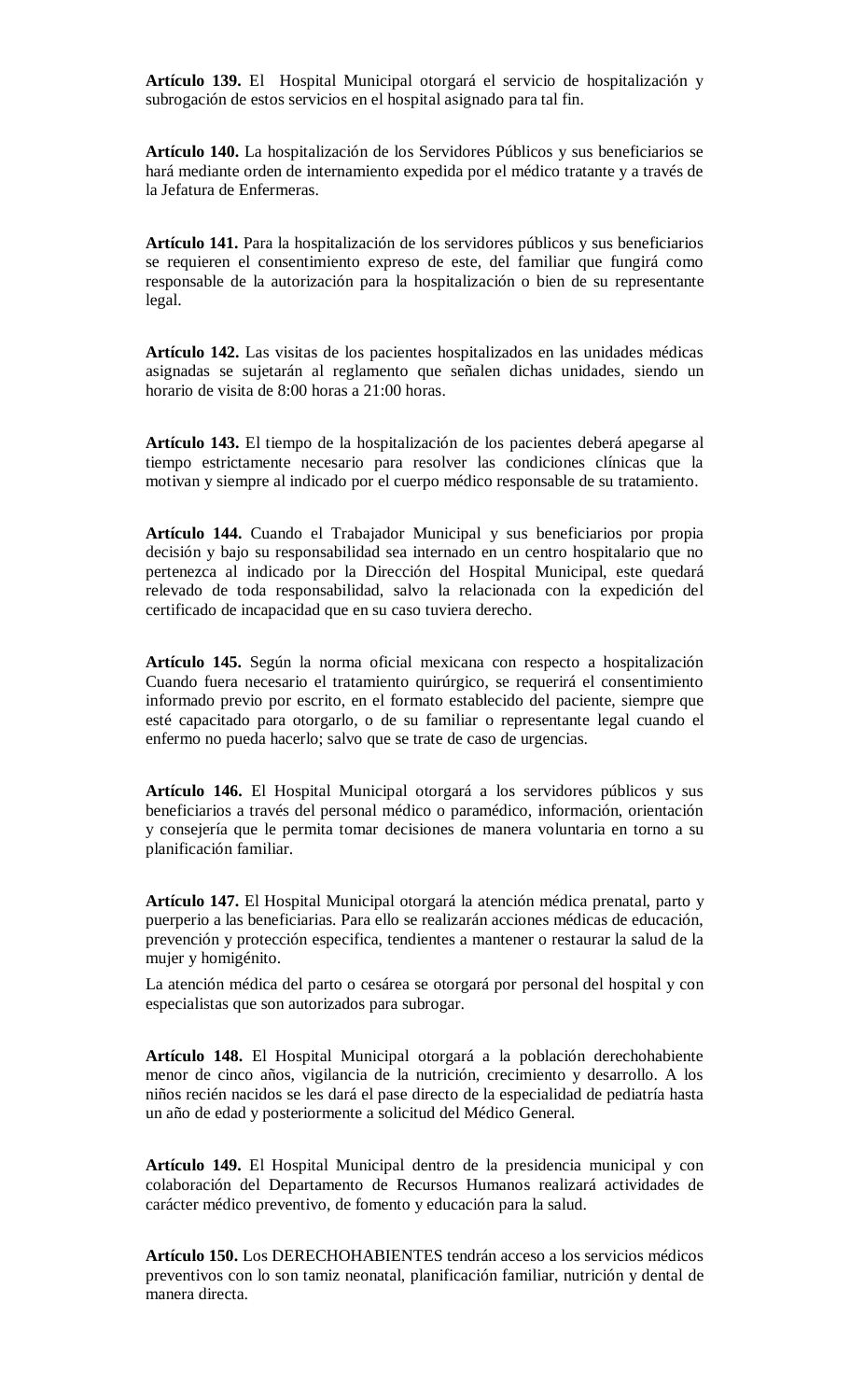**Artículo 151.** El Hospital Municipal, conforme a la normatividad vigente, se coordinará con la Secretaría de Salud para la realización de campañas sanitarias y otros programas específicos enfocados a resolver problemas médicos preventivos de la población.

**Artículo 152.** La Farmacia proveerá a los derechohabientes de los medicamentos y agentes terapéuticos prescritos en los recetarios oficiales, por los médicos tratantes del Hospital Municipal. Dichos medicamentos y agentes terapéuticos serán surtidos en la farmacia del Hospital Municipal y aquellas autorizadas por la Presidencia Municipal, siendo la vigencia de la receta expedida de 3 días.

**Artículo 153.** El médico tratante pondrá especial cuidado en la indicación de los medicamentos que prescriba, tomando en cuenta la naturaleza, evolución y control de la enfermedad.

**Artículo 154.** Para la prescripción de medicamentos, el médico tratante se ajustará al cuadro básico del Hospital Municipal, o fuera de él solo en caso necesario y con la autorización de la Dirección y/o Administración del Hospital Municipal, se respetaran los medicamentos prescriptos por los especialistas.

**Artículo 155.** Cuando para la atención de un paciente no se disponga de los especialistas o de los medios de diagnostico o terapéuticos necesarios se procederá al traslado del paciente al hospital, asignado por el Director general de Salud Municipal en coordinación de la dirección y administración del Hospital Municipal.

**Artículo 156.** Tendrán derecho a los beneficios que establece el artículo anterior, los Servidores Públicos, los Jubilados y sus beneficiarios mientras conserven éste derecho.

**Artículo 157.** Cuando sean trasladados los derechohabientes tendrán derecho al pago de pasajes y, en su caso, ayuda de viáticos bajo las observaciones que se especifican en el artículo 161.

**Artículo 158.** Quedan excluidos de los beneficios económicos que establece el artículo 157, los servidores públicos y pensionados, así como sus beneficiarios, que soliciten y obtengan los servicios de atención médica sin la autorización del Director del Hospital Municipal.

**Artículo 159.** No se pagarán pasajes cuando el traslado se efectué por medio del transporte institucional o contratado directamente por el Hospital Municipal.

**Artículo 160.** La Dirección y/o Administración del Hospital Municipal autorizará la presencia de un acompañante en los siguientes casos:

I. Pacientes menores de 16 años o mayores de 65 años que no puedan valerse por sí mismo.

II. Pacientes con padecimientos neuro-psiquiátricos.

III. Pacientes con padecimientos invalidantes.

IV. Pacientes trasladados por presentar una urgencia médica.

V. Pacientes programados para cirugía de tercer nivel.

VI. Por cualquier otra causa que, a criterio de la jefatura de Servicios Médicos Municipales, lo justifique.

**Artículo 161.** La persona designada como acompañante deberá tener capacidad para autorizar el tratamiento medico quirúrgico o cualquier procedimiento que requiera o deba aplicarse al trasladado.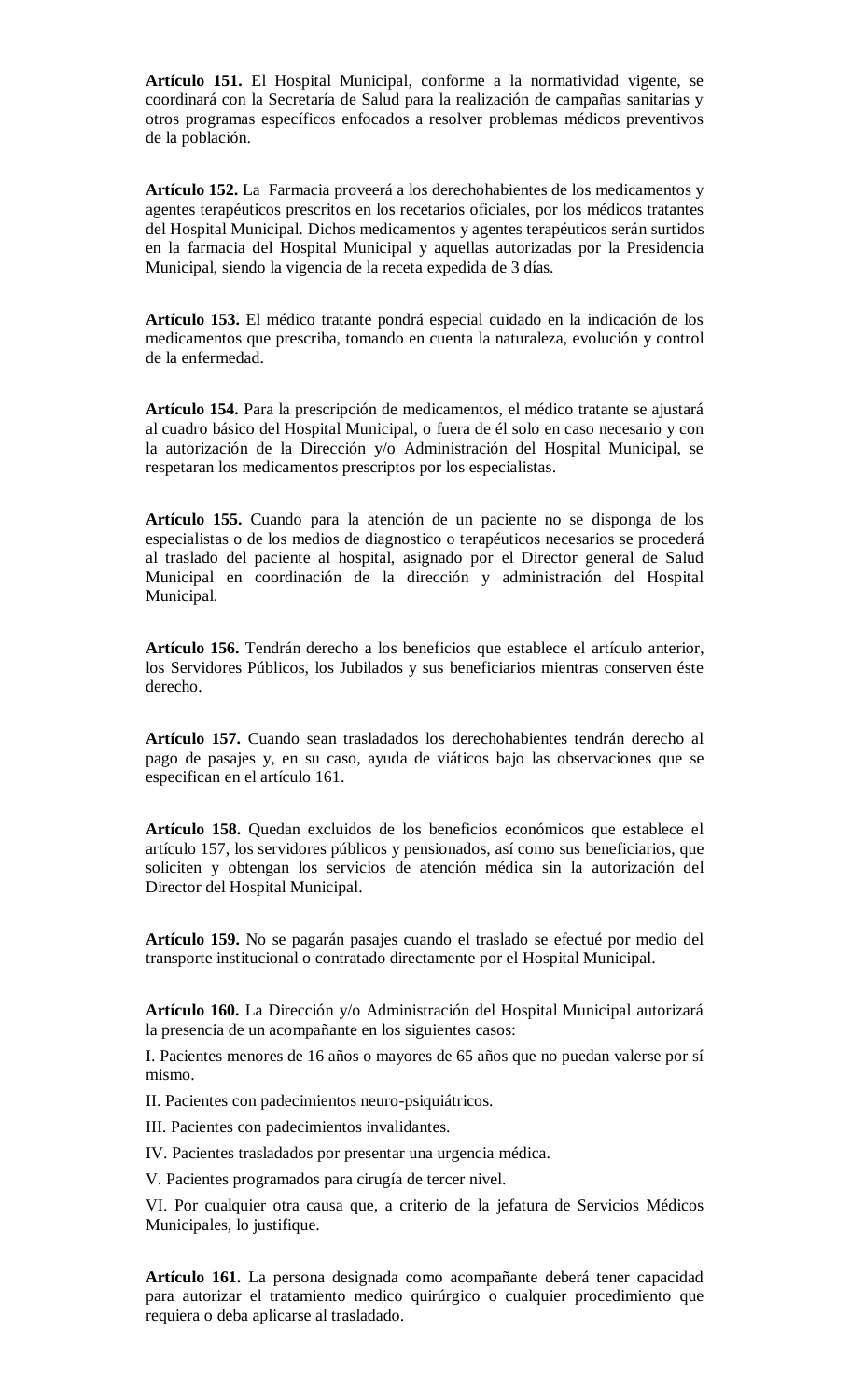**Artículo 162.** Se entenderá por viáticos la erogación que el paciente trasladado y/o sus familiares realicen para cubrir sus necesidades de alimentación y alojamiento en un lugar diferente al que residan.

**Artículo 163.** Se establece como monto máximo de ayuda para viáticos por persona y por día el importe de la tarifa autorizada por la Dirección del Hospital y/o administración del mismo en acuerdo con la Dirección General de Salud Municipal, Contraloría y Presidencia Municipal misma que será revisada cada año.

**Artículo 164.** El derechohabiente recibirá en el Hospital Municipal la cantidad en efectivo necesaria para el pago de pasajes en autobús que le permita transportarse hasta el lugar en donde le brindarán la atención o servicios que requiera.

Este concepto no tendrá aplicación dentro de una misma población. Los pasajes cubrirán el importe de ida y vuelta. Dicho importe será pagado en los días y horarios indicados por el Director del Hospital Municipal debiendo hacer la comprobación de gastos dentro de las 48 horas posteriores a la atención proporcionada.

**Artículo 165.** El acompañante que haya sido autorizado por la Dirección y/o administración del Hospital Municipal tendrá derecho al pago de pasajes y de ayuda para viáticos, en los términos de los artículos anteriores.

**Artículo 170.** Cuando se trate de cita subsecuente el trabajador deberá solicitar con un mínimo de una semana de anticipación sus viáticos presentando su carnet de citas del hospital en donde se esté atendiendo.

#### **Artículo 171.** Incapacidades.

I. La incapacidad es el documento médico oficial que ampara al trabajador para no asistir a sus labores por motivo de enfermedad cuando ésta resulte incapacitante para el puesto que desempeñe a juicio del médico.

II. El servicio Médico Municipal es el único autorizado para expedir incapacidades al trabajador municipal.

III. El Servicio Médico Municipal no podrá expedir incapacidades retroactivas, salvo excepciones en que se compruebe plenamente que el paciente estuvo internado en el Hospital asignado ó algún otro hospital al que por verdadera urgencia y cercanía haya acudido. Siendo facultad exclusiva la expedición de la incapacidad en estos casos la Dirección y/o administración del Hospital Municipal.

IV. En caso de internarse en cualquier hospital, ya sea el asignado por el departamento de Servicios Médicos

Municipales u otro de elección del servidor público, deberá notificarlo en un plazo no mayor a 24 horas, al Servicio Médico Municipal de tal forma que el médico constate su internamiento y proceda a expedir la incapacidad de así requerirlo.

**Artículo 172.** Se considera incapacidad temporal para el trabajo, la perdida o disminución por un cierto tiempo de las facultades físicas o mentales que imposibiliten al Servidor Público para realizar su trabajo habitual.

**Artículo 173.** El certificado de incapacidad temporal para el trabajo es el documento médico del Departamento de Servicios Médicos Municipales que al expedirlo el médico actuará bajo su absoluta responsabilidad y con estricto apego a la ley, sus reglamentos, las normas institucionales y ética profesional.

**Artículo 174.** La expedición de éstos certificados únicamente los podrá efectuar el médico tratante de acuerdo y en ejercicio de sus funciones y durante su jornada laboral.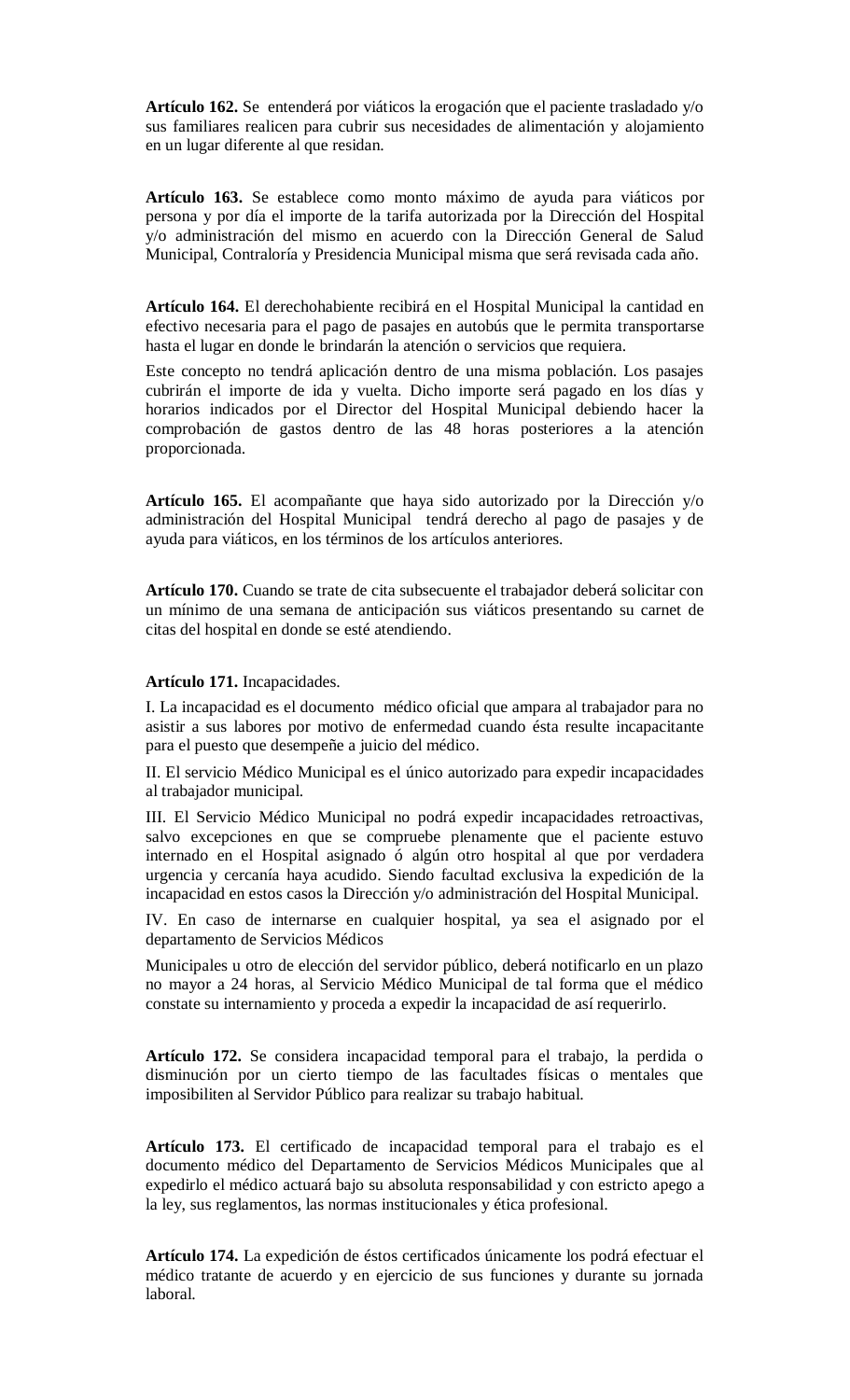**Artículo 175.** El certificado de Incapacidad Temporal para el trabajo podrá expedirse con carácter inicial o subsecuente, entendiéndose por cada uno de estos lo siguiente:

I.- Inicial.- Es el documento que expide el médico tratante al servidor público en la fecha en que se determina por primera vez que su enfermedad lo incapacita temporalmente para el trabajo.

II.- Subsecuente.- Es el documento posterior al certificado inicial que el médico tratante expide al servidor público que continúa incapacitado por el mismo padecimiento, si así lo requiere de acuerdo a su evolución.

**Artículo 176.** El certificado de incapacidad temporal para el Servidor Público, tratándose de enfermedad general o de riesgos de trabajo, deberá expedirse considerando días naturales y atendiendo los siguientes criterios:

I.- El médico adscrito a los servicios de urgencias podrá expedir certificados, únicamente por él término de uno a tres días.

II.- El médico de Medicina General del Hospital Municipal, podrá expedir certificados únicamente por el término de uno a siete días. Para el caso de que la enfermedad requiera que se expida un certificado que exceda de siete pero no de veintiocho días será necesaria la autorización de la Dirección y/o Administración del Hospital municipal.

III.- El médico especialista podrá expedir incapacidades por maternidad; el lapso que se acredite se determinará en días naturales y nunca más ni menos de 90 días; tratándose de certificado de incapacidad prenatal comprenderá los 45 días anteriores a la fecha que se señale como probable del parto y el certificado de incapacidad postnatal por 45 días a partir del día del parto.

# **Capítulo XVII De los Derechos de los Usuarios.**

**Artículo 177.** Los productos, bienes y servicios que por cualquier título se pongan a disposición de los consumidores han de ser seguros, no debiendo implicar riesgos para su salud o su seguridad. Asimismo, deben cumplir con las normas oficiales vigentes. En tal sentido, sólo se podrán comercializar productos, bienes y servicios seguros y medioambientalmente adecuados.

**Artículo 178.** Por productos o bienes seguros se entenderán aquéllos que se ajustan con idoneidad a las disposiciones específicas sobre seguridad de los reglamentos o normas de calidad que les resulten de aplicación. En defecto de tales normas se reputarán seguros aquellos bienes y productos que en condiciones normales o previsibles, incluidas las de duración y, en su caso, de puesta en servicio, instalación y de mantenimiento, no comporten riesgo alguno o presenten únicamente riesgos mínimos compatibles con el uso del producto, dentro del respeto de un elevado nivel de protección de la salud y de la seguridad de las personas.

**Artículo 179.** Por servicio seguro se entenderá aquél que, en condiciones de prestación o utilización normales o previsibles, no presente riesgos tanto para las personas como para el medio ambiente. En particular, quien preste o comercialice un servicio seguro habrá de especificar a los usuarios:

a) Las medidas de seguridad y de protección puestas a disposición por el oferente del servicio.

b) Las características del servicio y las recomendaciones acerca de su adecuada utilización.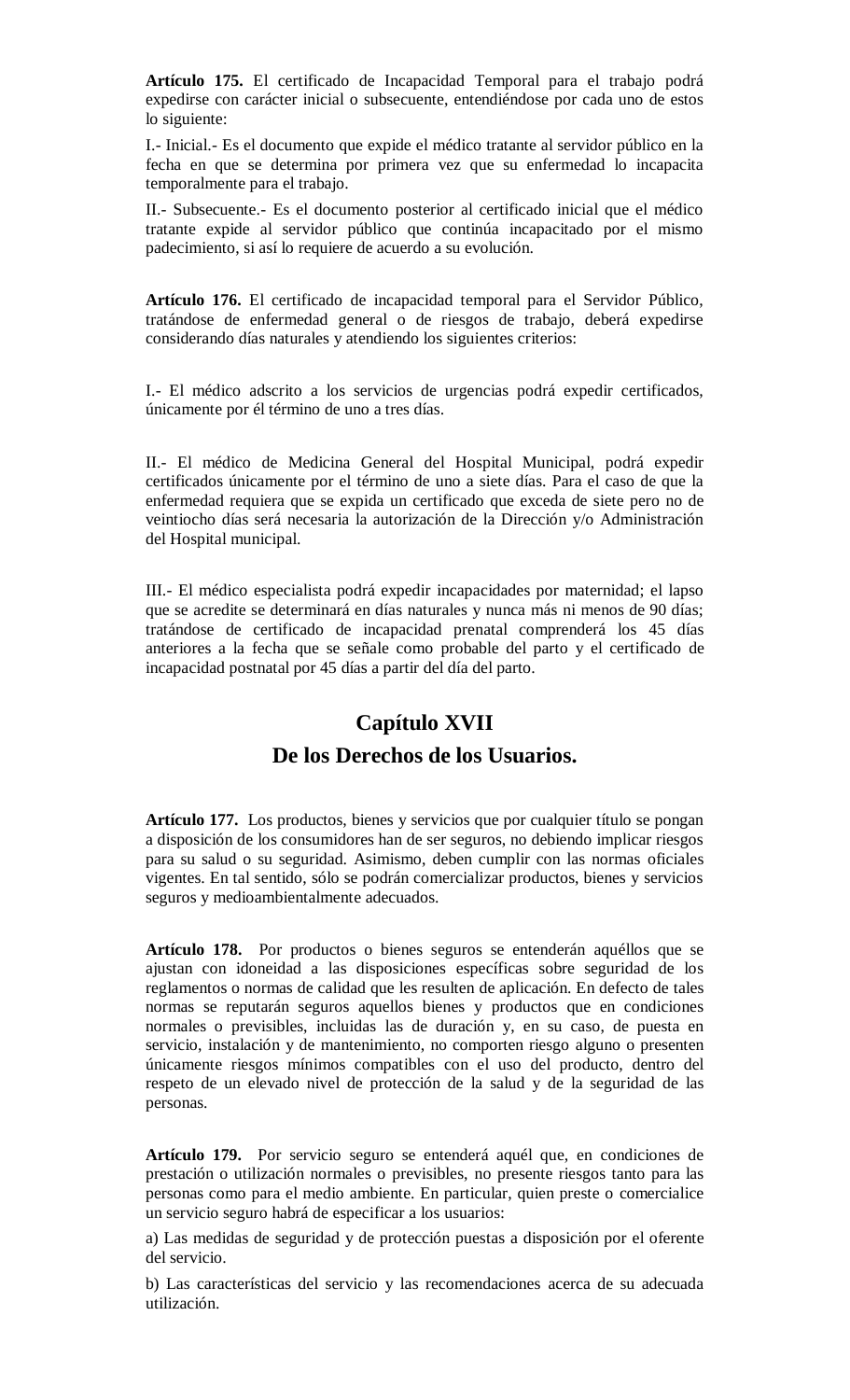**Artículo 180.** Para los efectos de este reglamento de Salud Municipal, tienen la consideración de consumidores y usuarios las personas físicas o jurídicas y las entidades asociativas sin personalidad jurídica que, en concepto de destinatarios finales, adquieren, utilizan o disfrutan productos, bienes o servicios de naturaleza pública o privada.

I). Se entiende que actúan a título de destinatarios finales:

a) Las personas físicas que adquieren, utilizan o disfrutan bienes, productos o servicios de naturaleza pública o privada cuya exclusiva finalidad es el uso o disfrute personal, familiar o doméstico.

b) Las personas jurídicas y las entidades asociativas sin personalidad jurídica que adquieren, utilizan o disfrutan sin ánimo de lucro bienes, productos o servicios de

Naturaleza pública o privada.

II). Las referencias efectuadas en este Reglamento a los consumidores se entenderán hechas a consumidores y consumidoras y a usuarios y usuarias.

**Artículo 181.** Derechos básicos de los consumidores.

Son derechos básicos de los consumidores:

a) La efectiva protección frente a los riesgos que puedan afectar a su salud y seguridad, incluyendo aquéllos que amenacen al medio ambiente.

b) El reconocimiento, protección y realización de sus legítimos intereses económicos y sociales.

c) La indemnización y reparación efectiva de daños y perjuicios producidos en los bienes, derechos o intereses de conformidad con la legislación vigente aplicable.

d) La información veraz, suficiente, comprensible, inequívoca y racional sobre las operaciones y sobre los distintos productos, bienes y servicios de naturaleza pública o privada susceptibles de uso y consumo, de acuerdo con la normativa vigente.

e) La especial protección en aquellas situaciones de inferioridad, subordinación o indefensión en que puedan encontrarse individual o colectivamente.

f) Cualesquiera otros que puedan resultar reconocidos en el desarrollo reglamentario o en cualesquiera leyes con incidencia directa o sectorial en materia de consumo.

**Artículo 182.** Productos, bienes y servicios objeto de especial atención.

1. Serán objeto de especial atención, control y vigilancia por parte de la Dirección de Salud Municipal a Través de Control Sanitario u oficina análoga los bienes de primera necesidad y los servicios esenciales para la comunidad.

2. En todo caso, y en el ámbito de sus respectivas competencias, la Dirección de Salud Municipal, Control Sanitario Municipal, sin perjuicio de las que en cada caso puedan adoptarse, ejercerán medidas preventivas de vigilancia especial y permanente sobre:

a) Los alimentos y bebidas y los establecimientos donde se elaboren, almacenen, expendan o comercialicen y, en particular, los bienes y productos de carácter perecedero o de consumo rápido.

b) Los productos tóxicos y sustancias peligrosas.

c) Los establecimientos abiertos al público considerados como tales por el presente Reglamento de aplicación, así como los centros educativos y lugares de uso o disfrute comunitario.

d) Los productos dirigidos a la infancia.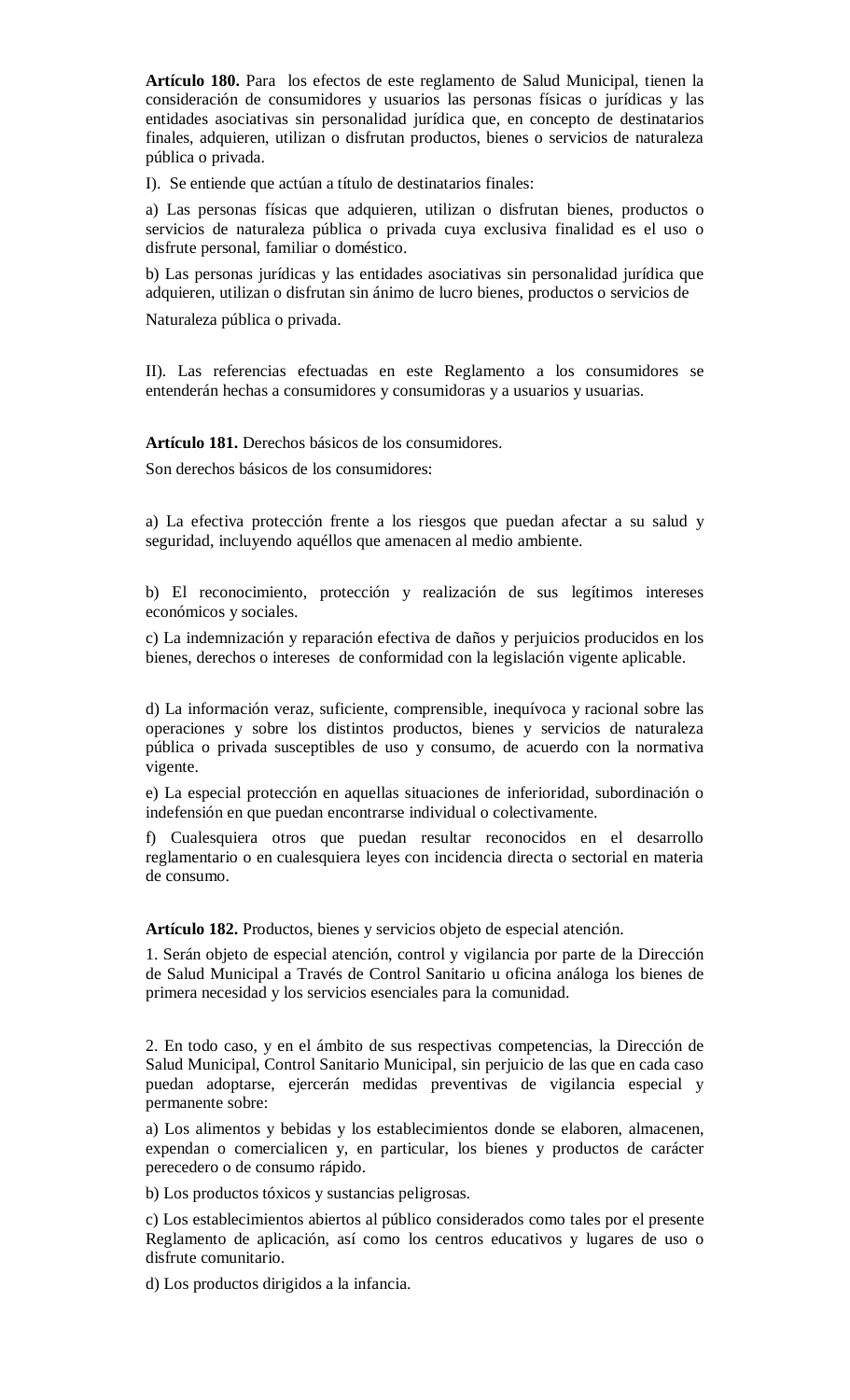3. El antecedente listado de bienes y servicios objeto de especial atención podrá ser objeto de ampliación reglamentaria.

**Artículo 183.** Es nula la renuncia previa al ejercicio de los derechos reconocidos en este Reglamento, así como todo pacto que tenga por objeto la exclusión de su aplicación.

**Artículo 184.** Los productos, bienes y servicios que por cualquier título se pongan a disposición de los consumidores han de ser seguros, no debiendo implicar riesgos para su salud o su seguridad. Asimismo, deben cumplir con las normas Oficiales Mexicanas vigentes. En tal sentido, sólo se podrán comercializar productos, bienes y servicios seguros y medioambientalmente adecuados.

**a).** Por productos o bienes seguros se entenderán aquéllos que se ajustan con idoneidad a las disposiciones específicas sobre seguridad de los reglamentos o normas de calidad que les resulten de aplicación. En defecto de tales normas se reputarán seguros aquellos bienes y productos que en condiciones normales o previsibles, incluidas las de duración y, en su caso, de puesta en servicio, instalación y de mantenimiento, no comporten riesgo alguno o presenten únicamente riesgos mínimos compatibles con el uso del producto, dentro del respeto de un elevado nivel de protección de la salud y de la seguridad de las personas.

**b).** Por servicio seguro se entenderá aquél que, en condiciones de prestación o utilización normales o previsibles, no presente riesgos tanto para las personas como para el medio ambiente. En particular, quien preste o comercialice un servicio seguro habrá de especificar a los usuarios:

I) Las medidas de seguridad y de protección puestas a disposición por el oferente del servicio.

II) Las características del servicio y las recomendaciones acerca de su adecuada utilización.

**Artículo 185.** Se podrá considerar que un producto, bien o servicio no es seguro cuando presente disfunciones en alguno de los siguientes elementos:

a) La descripción de las características del producto y, entre ellas, su composición, embalaje y las instrucciones para su montaje y mantenimiento.

b) El efecto sobre otros productos cuando, razonablemente, se pueda prever su utilización conjunta.

c) La presentación del producto, su etiquetado, los posibles avisos e instrucciones de uso y eliminación, así como cualquier indicación o información por parte del productor.

d) El nivel de advertencia hacia los consumidores que estén en condiciones de mayor riesgo en la utilización del producto, y en particular hacia los colectivos especialmente protegibles.

e) El o la prestadora del servicio no presente tarjeta sanitaria correspondiente, dicha tarjeta deberá ser exhibida tanto al interior de los establecimientos o en la vía publica cuando el demandante o comprador la solicite.

**Artículo 186.** La adecuación medioambiental de un producto o servicio se deduce del cumplimiento de las normas medioambientales, lo que implicará la exigencia de su acomodación a las disposiciones que sobre esta materia sean de aplicación obligatoria en el Municipio.

**Artículo 187.** Son sujetos responsables, los productores, importadores, distribuidores, manipuladores y comercializadores de productos y bienes y los suministradores de servicios, así como los (as) vendedores y cualesquiera otros profesionales intermediarios en el proceso de producción, distribución y comercialización, serán responsables de la prestación de servicios seguros o de la puesta en el mercado de bienes y productos igualmente seguros.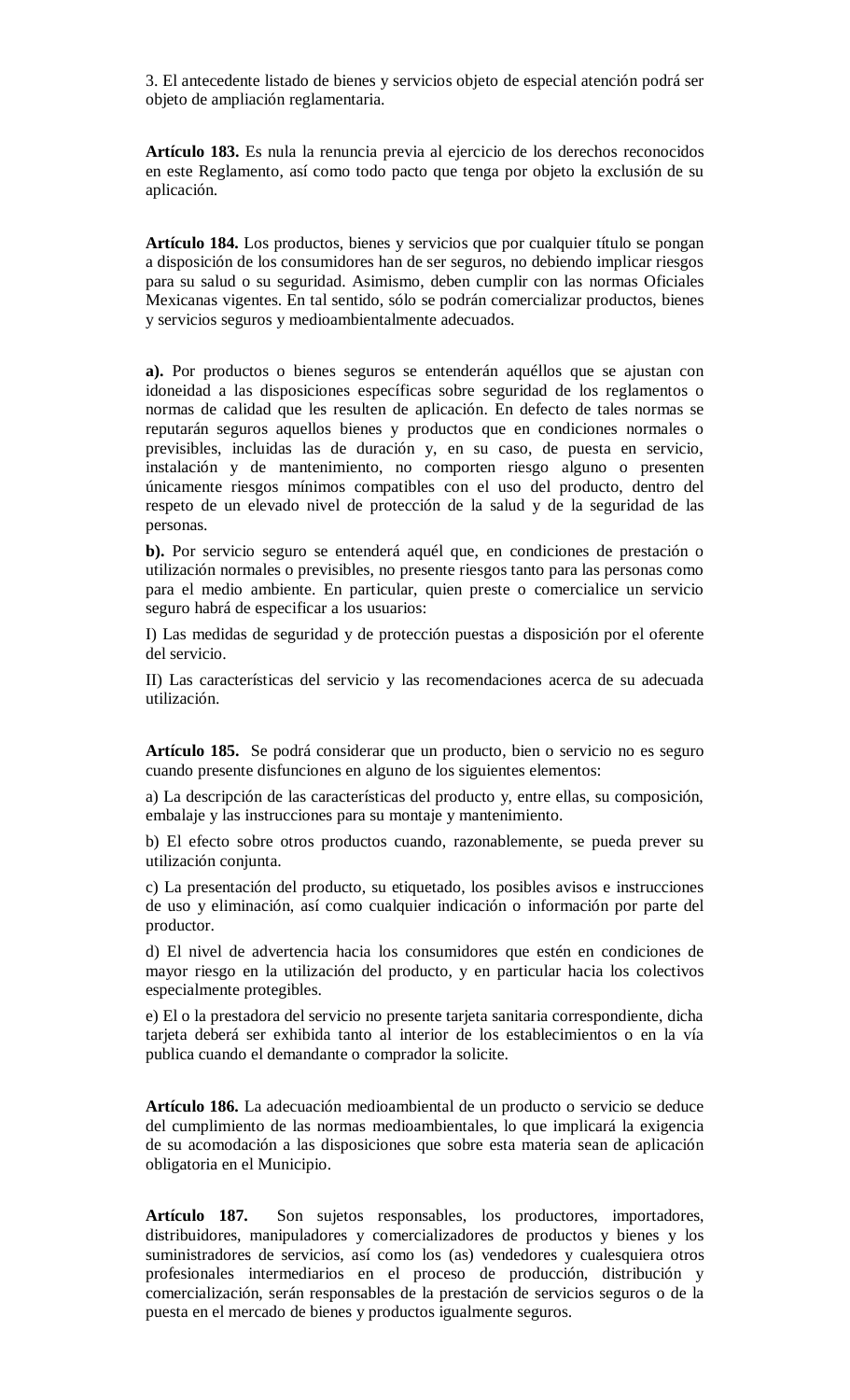**Artículo 188.** Los sujetos responsables estarán obligados a:

I) Poner en conocimiento previo de los consumidores, a través de los medios adecuados y de manera eficaz y suficiente, los riesgos que pudieran derivarse de la normal utilización de los productos, servicios o actividades, de acuerdo con la naturaleza de los mismos y las circunstancias personales de los destinatarios. El cumplimiento de estos deberes de información no exime de las demás obligaciones establecidas en el presente Reglamento.

II) Tomar las medidas adecuadas, según las características de los productos, servicios o actividades que produzcan, suministren o presten, para conocer en todo momento los riesgos que puedan presentarse y actuar en consecuencia, llegando, si fuera necesario, a su retirada del mercado, poniéndolo inmediatamente en conocimiento de las asociaciones de consumidores correspondientes y de las autoridades municipales y pertinentes.

III) Indicar en lugar visible las categorías de consumidores que estén en situación de mayor peligro en el consumo o utilización de los productos, servicios o actividades, con expresa advertencia de las personas a las que tal consumo o utilización estén prohibidos.

IV). Los sujetos responsables deberán actuar con diligencia para contribuir al cumplimiento de la obligación general de seguridad; en particular, se abstendrán de suministrar productos cuando sepan o debieran conocer, sobre la base de los elementos de información que posean y como profesionales, que los mismos no cumplen con dicha obligación. En especial, dentro de los límites de sus actividades respectivas, deberán participar en la vigilancia de la seguridad de los productos comercializados y colaborarán en las actuaciones emprendidas para evitar los riesgos que éstos presenten.

V). La Dirección General de Salud Municipal a través de Control Sanitario podrá, por vía reglamentaria, notificación u oficio, fijar otros aspectos sobre información de los productos o servicios, tales como el tamaño mínimo de la letra.

**Artículo 189.** Sin perjuicio de lo dispuesto en este Reglamento de Salud Municipal las dependencias municipales competentes velarán para evitar que los productos o servicios de consumo puedan provocar, previsiblemente, riesgo para la salud y seguridad de los consumidores o para el medio ambiente.

Asimismo, ejercerán la adecuada vigilancia y control al objeto de prevenir y sancionar cualquier infracción que pueda cometerse en la elaboración, utilización o circulación de bienes y servicios que no cumplan las condiciones reglamentariamente exigidas para garantizar la salud y seguridad de los consumidores y la adecuada protección del medio ambiente.

**Artículo 190.** En cualquier caso, detectada la presencia en el mercado de un producto o lote de productos y servicios que impliquen o puedan implicar riesgo para la salud o seguridad de los consumidores, La Coordinación de Control Sanitario Municipal u oficina análoga solicitara a la Dependencia correspondiente en la materia deberán adoptar las medidas adecuadas para conseguir su localización y, con independencia de las medidas de carácter provisional o cautelar podrán acordar, el cierre o suspensión temporal del funcionamiento de establecimientos, instalaciones o servicios y la inmovilización, retirada o restricción de la circulación de los señalados bienes, productos o servicios.

I) Sin perjuicio de las medidas de carácter informativo que, cuando se haya producido la inmovilización o retirada de mercancías, la Dirección de Salud Municipal y/o Control Sanitario pudieran adoptar, los vendedores, empresarios o profesionales responsables estarán obligados a informar a los consumidores de las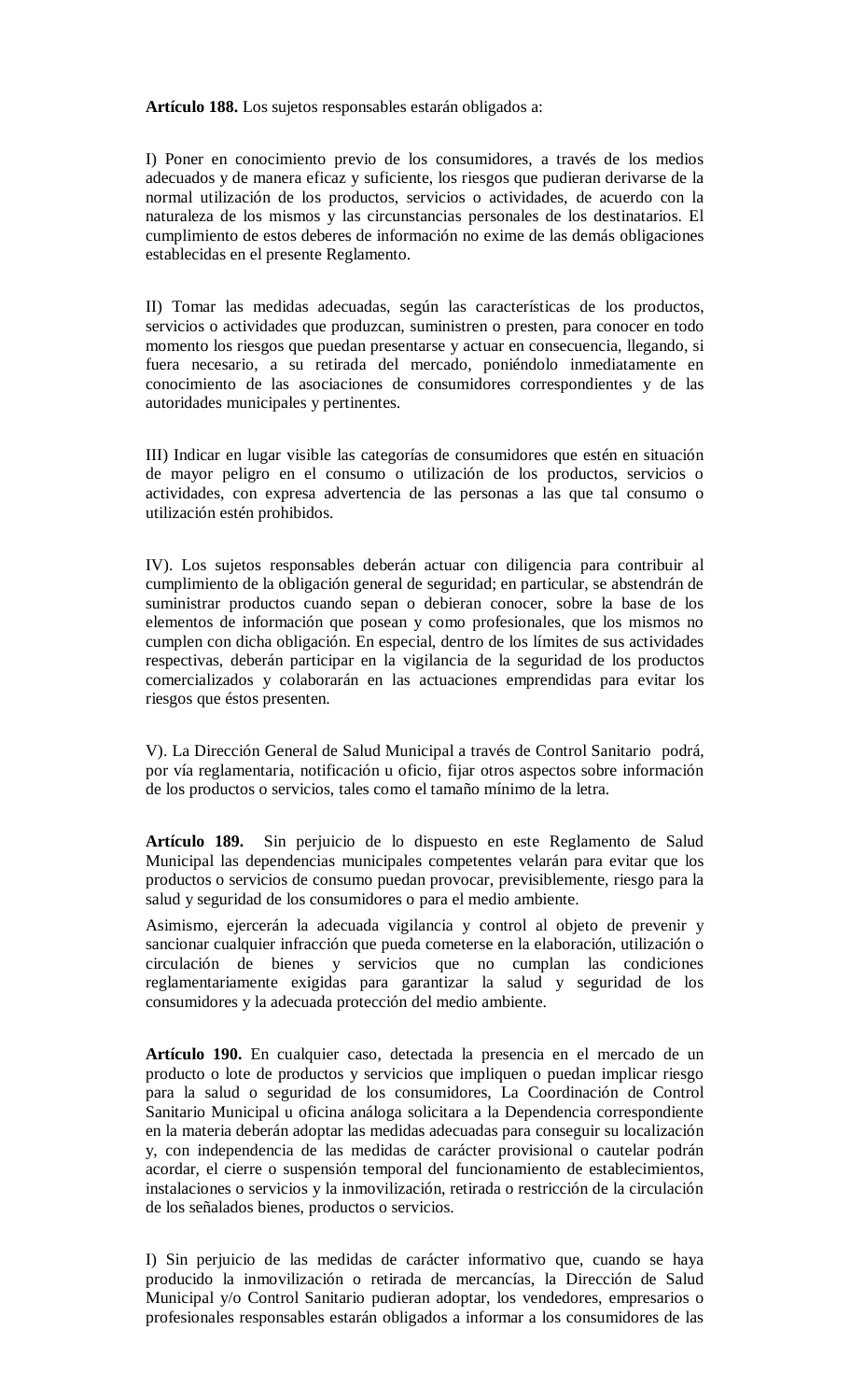medidas adoptadas en los casos, plazos y forma que las autoridades determinen en función del riesgo, número de consumidores afectados, tipo de población a la que van destinados los productos y el perjuicio ocasionado a los consumidores.

II) En los casos a los que se refiere el presente artículo, los inspectores de Control Sanitario, directamente, con carácter cautelar y provisional y siempre que concurra situación de riesgo urgente o inminente, podrán adoptar las señaladas medidas de cierre de establecimientos, inmovilización de mercancías y demás de las que allí se regulan. En estos supuestos, para el mantenimiento de la medida cautelar será necesario que sea ratificada por la Dirección de Salud Municipal, De no producirse tal ratificación, la medida cautelar adoptada por la Inspección quedará automáticamente levantada.

**Artículo 191.** Avisos especiales a ciudadanos potencialmente expuestos a riesgos. La Dirección de Salud Municipal a través del Departamento de Control Sanitario, así como los empresarios o profesionales que de conformidad con el presente Reglamento resulten ser sujetos responsables en relación con la seguridad, en cuanto tengan conocimiento de la existencia de ciudadanos potencialmente expuestos a riesgos por el consumo o uso de productos, bienes o servicios, actuarán de la manera que estimen más conveniente para que esos ciudadanos sean informados a la mayor brevedad posible, incluso mediante la publicación de avisos especiales en prensa, radio, medios audiovisuales o cualesquiera otros que puedan cumplir eficazmente con dicho objetivo informativo.

# **Capítulo XVIII**

## **Medidas de seguridad**

**Artículo 192.** La Dirección a través del Departamento de Control Sanitario podrá aplicar las medidas de seguridad que considere oportunas cuando exista un riesgo inminente de salud para la población con el propósito de prevenir enfermedades de cualquier transmisión, en contravención de las disposiciones del presente reglamento.

Las medidas de seguridad pueden ser:

I.- Retiro de mercancías o de los animales regulados por el presente ordenamiento;

II.- Desocupación o desalojo total o parcial de los establecimientos comerciales, industriales y de servicios;

III.- Prohibición para utilizar establecimientos comerciales, industriales y de servicios;

IV.- Evacuación de inmuebles;

V.- Demolición total o parcial de las obras, en el caso de los panteones;

VI.- Clausurar los establecimientos comerciales, industriales y de servicios; y,

VII.- Cualquier otra acción o medida que tenga como fin evitar daños a la salud de las personas.

La aplicación de las medidas de seguridad mencionadas se hará en la forma prevista por el presente reglamento y demás ordenamientos reglamentarios, y se hará sin perjuicio de las sanciones que procedan.

**Artículo 193.** La aplicación de las medidas de seguridad se hará en los siguientes casos y bajo las siguientes condiciones:

I.- Cuando exista riesgo inminente que implique la propagación de enfermedades para la población;

II.- La adopción de estas medidas podrá realizarse a solicitud de autoridades administrativas federales, estatales o municipales, o por denuncia de particulares que resulten directamente afectados o ejerzan su derecho de petición. Las medidas se aplicarán estrictamente en el ámbito de competencia municipal, para lo cual deberá realizarse previamente una visita de verificación;

III.- Cumplidas las anteriores condiciones, la Dirección podrá ordenar, de manera inmediata, la adopción de las medidas de seguridad necesarias en los establecimientos comerciales, industriales, profesionales y de servicio.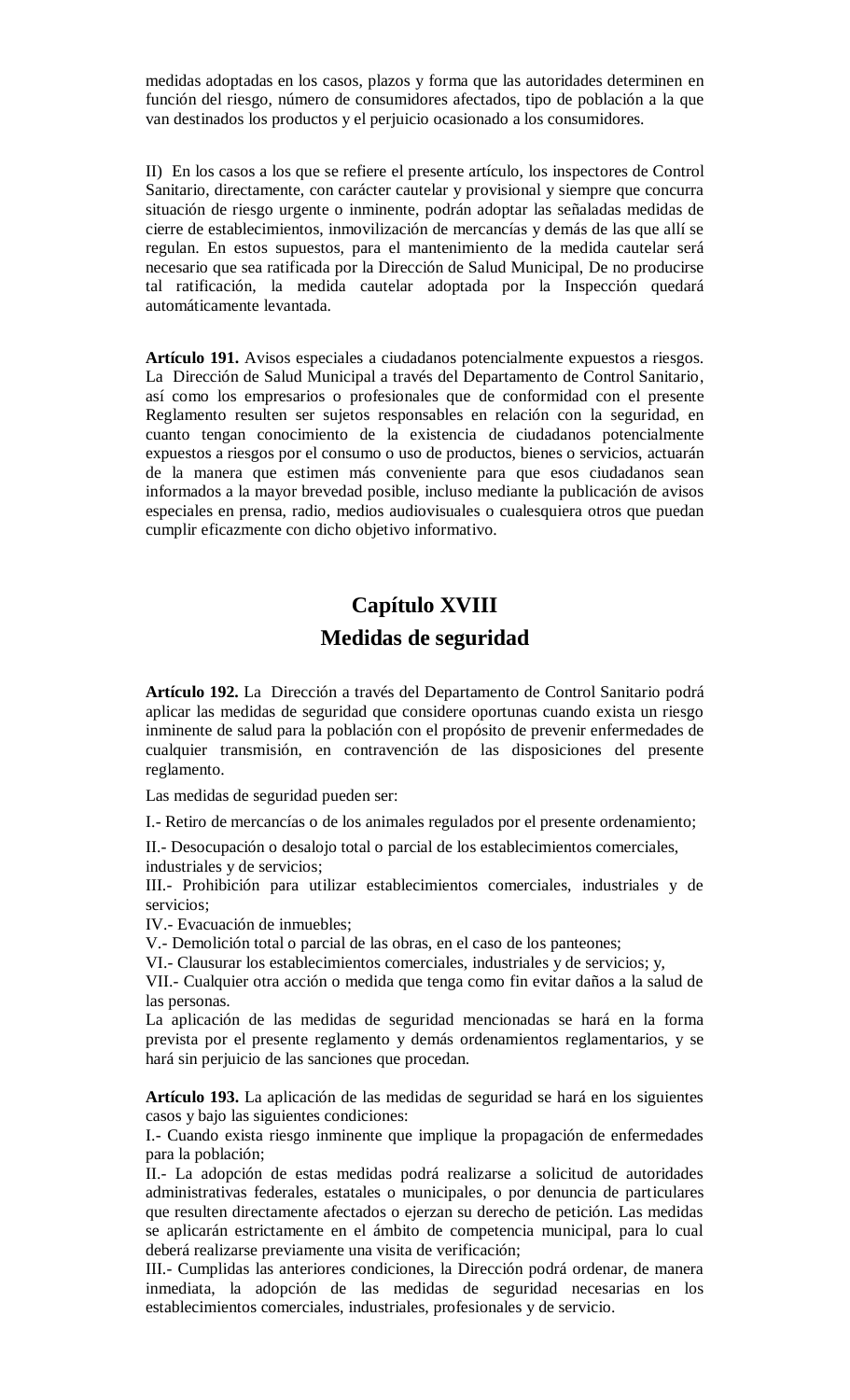**Artículo 194.** En los demás servicios y actividades regulados por el presente reglamento, podrán adoptarse las medidas de seguridad que la autoridad competente considere convenientes, debiendo indicar al afectado, cuando así proceda, las acciones que debe llevar a cabo para subsanar las irregularidades que motivaron la imposición de dichas medidas, así como los plazos para su realización, con el fin de que, una vez cumplidas éstas, se ordene el retiro de la medida de seguridad impuesta.

## **Capítulo XIX Supervisión**

**Artículo 195.** La Dirección General de Salud Municipal, en coordinación con el Departamento de Control Sanitario, realizará la verificación sanitaria de los establecimientos y los servicios, así como el cumplimiento de las disposiciones contenidas en el presente reglamento, cumpliendo con los requisitos establecidos en el capítulo III del título sexto del Bando de Policía y Gobierno para el Municipio de Tehuacán, Puebla. Estas verificaciones se sujetaran a las siguientes disposiciones:

- I. El Inspector o Inspectores deberán contar con una orden de visita por escrito la cual contendrá: fecha y lugar de expedición, domicilio del establecimiento mercantil o espectáculo a inspeccionar; nombre y/o razón social y/o denominación; aspectos a inspeccionar en la visita; nombre o nombres de los inspectores designados para la verificación; fundamento legal y motivación de la misma; nombre y firma autógrafa de la autoridad que expide dicha orden;
- II. El inspector o inspectores designados deberán identificarse plenamente ante los titulares de la licencia, encargados, propietarios o administradores de los establecimientos a inspeccionar con credencial vigente, posteriormente entregando copia legible de la orden de visita;
- III. Al Inicio de la visita de inspección el inspector o inspectores, requerirán al visitado designe dos personas que funjan como testigos en el desarrollo de la diligencia; advirtiéndole que en caso de no asignarlos, estos serán asignados por el inspector;
- IV. De toda visita, se suscribirá acta circunstanciada en la que se asentaran los siguientes datos: Lugar y Fecha, asi como hora de inicio de la diligencia; hechos o actos acontecidos en el momento de la diligencia; nombres de las personas que en ella intervienen; hora de cierre de la misma; firmas al calce y al margen de las personas que ella intervinieron en caso de no así quererlo, no restándole el valor probatorio de la misma en caso de negarse a firmar alguna persona.
- V. El inspector comunicara al visitado las omisiones y/o violaciones al presente reglamento observadas y asentadas en el acta circunstanciada, así como que cuenta con tres días hábiles para alegar a lo que su derecho convenga; dejando copia legible de la misma; y
- VI. Transcurrido el término a que se refiere la fracción anterior se procederá a calificar las actas y multas levantas por las omisiones y/o violaciones al presente Reglamento, Tomando en cuenta la gravedad de las mismas, si es que existe reincidencia, circunstancias en que ocurrieron los hechos, y analizando las pruebas aportadas y los alegatos formulados. Procediendo posteriormente a dictar la resolución que proceda, debidamente fundada

## **Capítulo XX Infracciones y sanciones**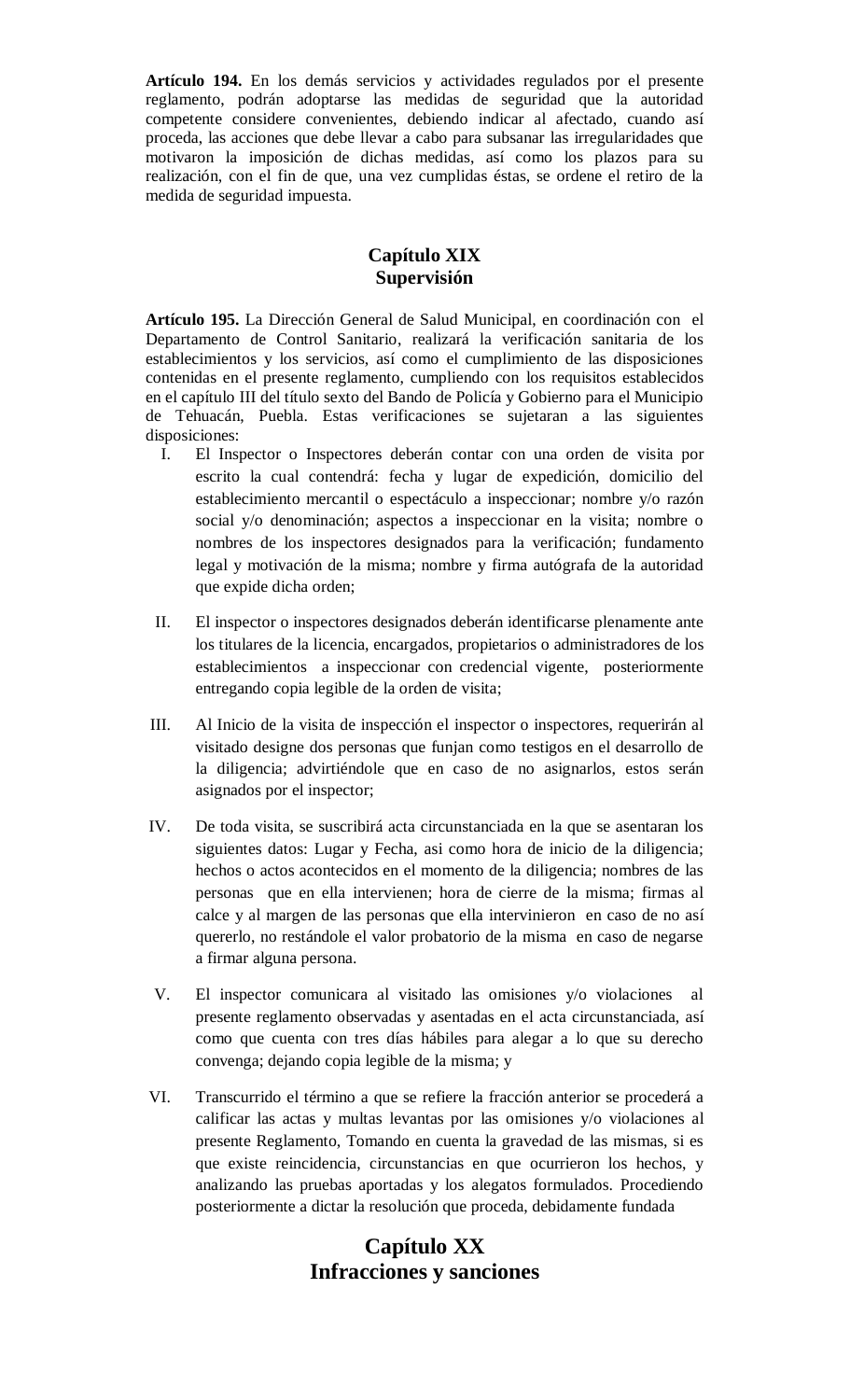**Artículo 196.** Las sanciones por las infracciones contempladas en este reglamento podrán consistir en:

I.- Apercibimiento;

II.- Amonestación;

III.- Multa; y,

IV.- Clausura temporal y/o definitiva.

**Artículo 197.** Las sanciones por violaciones al capítulo de mercados, centrales de abasto y mercados temporales y del comercio que se ejerce en la vía publica consistirán en:

I.- Amonestación a quien incumpla las disposiciones contenidas en las fracciones I y II del artículo 33 del presente reglamento;

II.- Multa administrativa equivalente de 10 días a 200 días de salario mínimo a quien incumpla las disposiciones contenidas en las fracciones III a VIII y XI del artículo 33 del presente reglamento;

III.- Clausura temporal y multa administrativa equivalente de 10 días a 5000 días de salario mínimo a quien incumpla las disposiciones contenidas en las fracciones IX y X del artículo 33 del presente reglamento; y,

IV.- Clausura definitiva a quien padezca alguna de las enfermedades señaladas en la fracción II del artículo 12 del presente reglamento.

**Artículo 198.** Las sanciones por violaciones al capitulo de Salud Escolar consistirá en;

I. El equivalente de 2 días a 150 días de salario mínimo general vigente en la capital del estado;

a) Por no respetar el artículo 136 del presente reglamento por parte de los vendedores de alimentos ubicados dentro de las escuelas;

b) A quien venda y/o expenda alimentos sin contar con la tarjeta sanitaria expedida por el Hospital Municipal;

c) A quien falta lo estipulado en el artículo 137 del presente reglamento

II.- El equivalente de 10dias a 150 días de salario mínimo general vigente en la capital del estado;

- a) A quien venda alimentos en la vía publica alrededor de las escuelas sin haber solicitado el permiso correspondiente estipulado en el presente reglamento;
- b) A quien se niegue a mostrar su tarjeta sanitaria a los inspectores de control sanitario.
- c) A quien obstaculice la labor de los inspectores sanitarios.

**Artículo 199.-** La sanción por violación al capitulo de Prevención de Enfermedades de Transmisión Sexual consistirá en;

I.- Multa Administrativa equivalente de 30 días a 300 días de salario mínimo general vigente en el estado:

a). Al establecimiento que a través de su representante no permita u obstaculice la inspección sanitaria;

b) Al establecimiento que a través de su representante permita la huida o que las personas sujetas a tener tarjeta sanitaria se oculten en la inspección sanitaria dentro del mismo

c) Al establecimiento que no observe las fracciones II, III, IV, VII, del Artículo 141 del presente reglamento Municipal.

II.- El equivalente de 35 días a 350 días de salario mínimo general vigente en la capital del estado:

a) A quien tenga venta de bebidas alcohólicas adulteradas.

b) A quien no respete el articulo 142 del presente reglamento

III.- Clausura temporal y multa administrativa equivalente de 20 días a 200 días de salario mínimo a quien incumpla las disposiciones

- a) A quien dentro de la inspección sanitaria en el establecimiento se localicen a menores de edad dentro del comercio.
- b) A quien reincida en la falta de tarjetas sanitarias en su establecimiento por tercera ocasión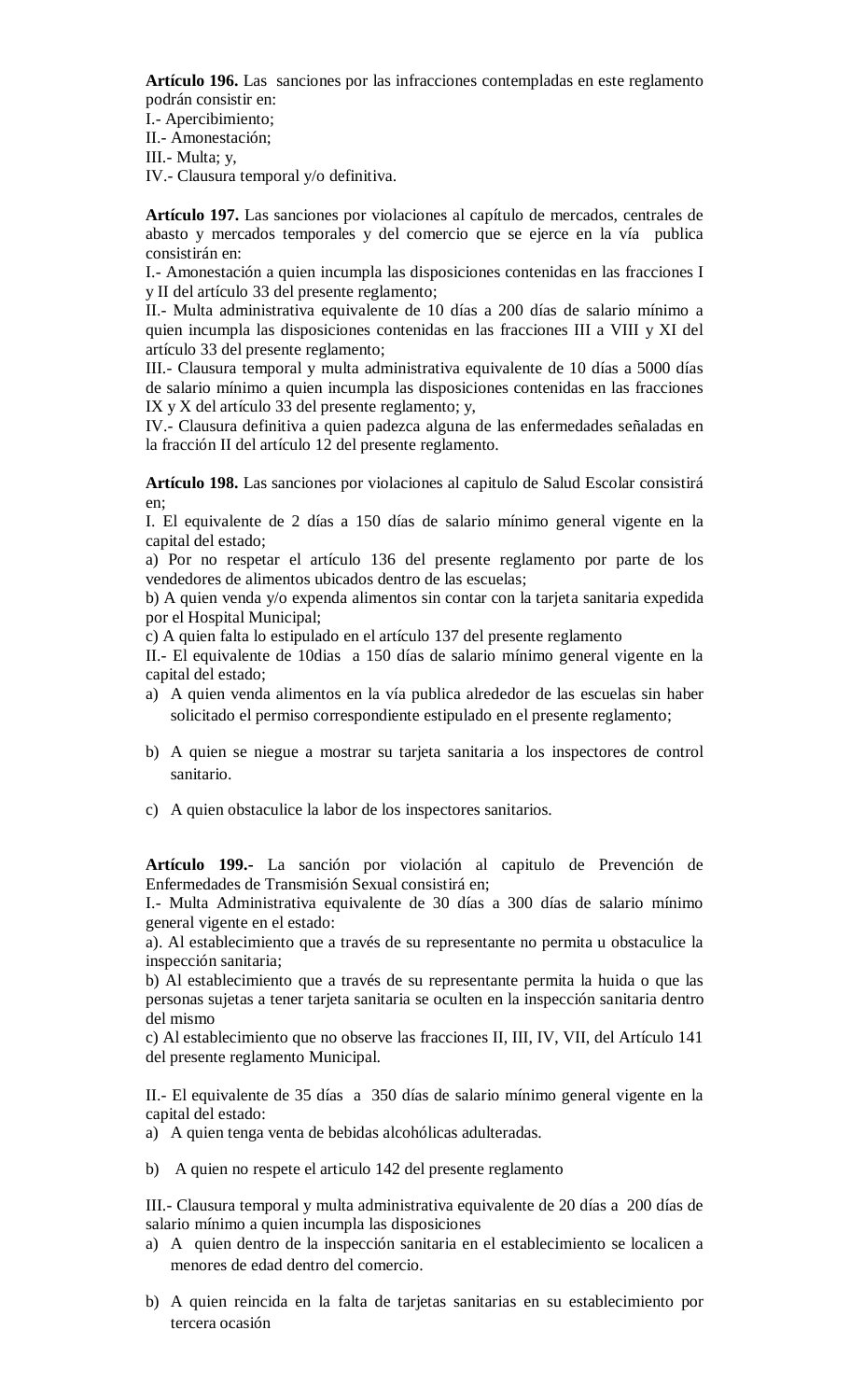c) A quien omita el tramite de tarjeta sanitaria del personal que labora en el establecimiento por segunda ocasión

IV.- Clausura definitiva y sanción de 20 días a 200 días de salario mínimo general vigente en la capital del estado;

- a) A quien obtenga cuatro veces levantada acta circunstanciada por la misma causa;
- b) A quien en la inspección sanitaria el establecimiento tenga menores de edad dentro del mismo y denuncia ante la autoridad competente; y,
- c) A quien por segunda ocasión obstaculice o no permita la entrada de los inspectores sanitarios para realizar la inspección.

**Artículo 200.** Las sanciones por violación al capitulo XV de las tarjetas y permisos de salud municipal.

I.- El equivalente de 10 días a 100 días de salario mínimo vigente en el estado y además retiro de la vía publica;

a). A quien no cuente con la Tarjeta Sanitaria ubicados en las afueras de las escuelas publicas y privadas o localizado en la via publica;

b). A quien no cuente con la tarjeta sanitaria y estos sean puestos fijos y/o semifijos localizados en la vía publica.

**Artículo 201.-** Las sanciones por violaciones al capitulo de control sanitario o dependencia análoga en funciones consistirá en;

I.- Retención de las participaciones de las juntas auxiliares hasta que se realicen o subsanen las observaciones realizadas por la secretaria de salud Pública del estado o el departamento de control sanitario;

a) A quien luego de hacer la visita sanitaria en la junta auxiliar y el presidente haga caso omiso o simplemente no subsane las observaciones correspondientes;

b) A quien por su falta de interés sea acreedor a sanción económica por parte de la secretaria de salud del estado;

c) A quien por segunda ocasión se le haya levantado acta circunstanciada; y,

d) A quien contravenga el presente reglamento de salud municipal.

**Artículo 202.** La violación a las disposiciones del presente reglamento que no contemplan sanción alguna en los artículos que anteceden, se levantara reporte realizado por inspector debidamente requisitado, y firmado por dos testigos nombrados por la persona con la que se atiende la diligencia y en caso de no hacerlo quedara en aceptación de los designados por el inspector (es) firmando al calce dicho reporte

**Artículo 203.** Para los efectos del artículo anterior cuando se levante reporte por no contemplar sanción alguna o por corresponder la facultad de sancionar a dependencia distinta a la Dirección, se remitirá el reporte a las instancias correspondiente a fin de colaborar y coadyuvar en la prevención de propagación de enfermedades

**Artículo 204.** La aplicación de las sanciones económicas será sin perjuicio de que la Dirección General de Salud Municipal o demás autoridades competentes, adopten las medidas de seguridad que procedan, hasta que se corrijan las irregularidades.

# **CAPITULO XXI RECURSO DE INCONFORMIDAD**

**Artículo 205.** Contra los actos administrativos originados del presente Reglamento se podrá interponer el recurso de inconformidad establecido en la Ley Orgánica Municipal en su Capítulo XXXI.

**Artículo 206.** El Recurso de inconformidad estará sujeto al procedimiento que establece la ley orgánica municipal.

## **TRANSITORIOS**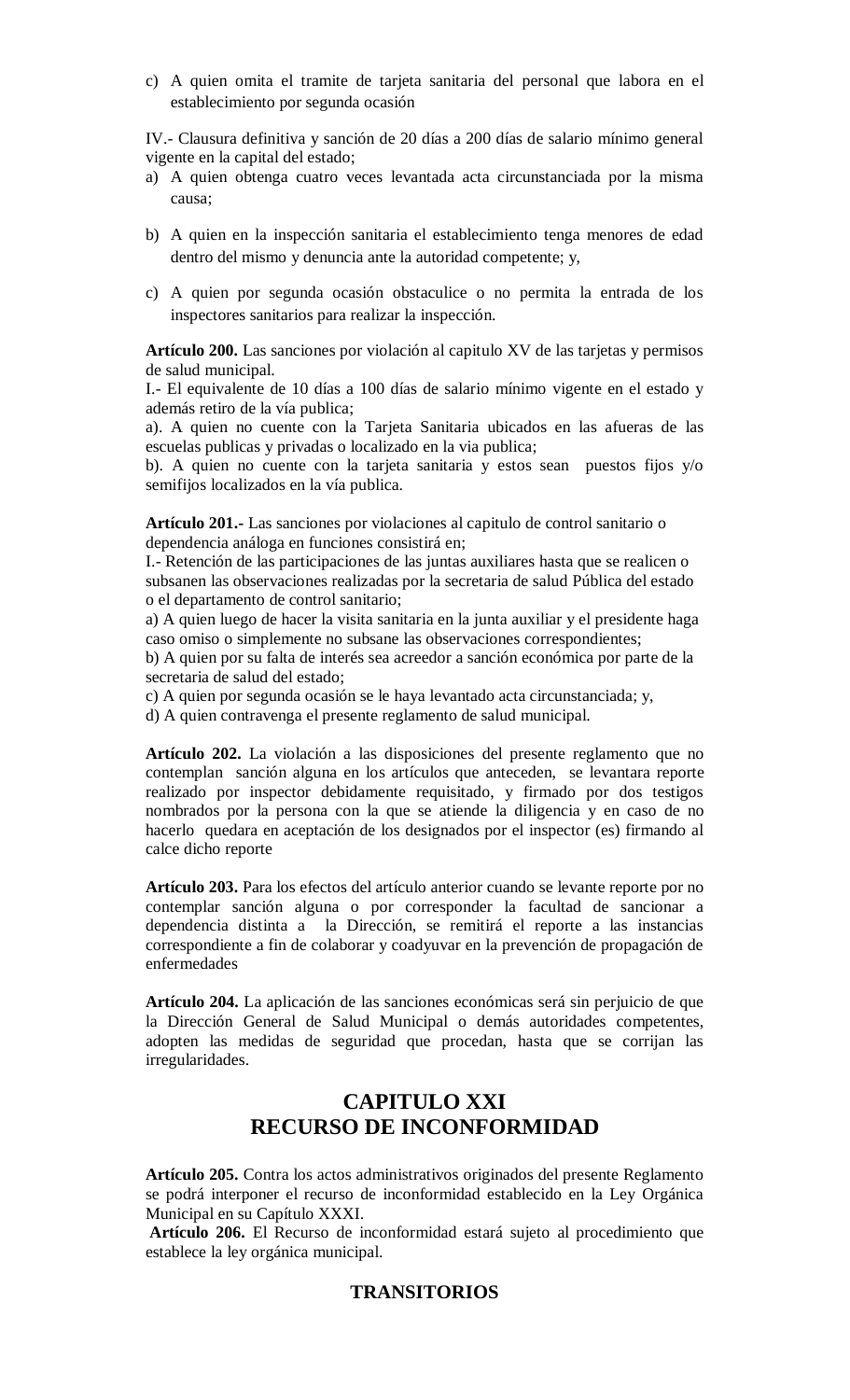PRIMERO.- Publíquese en el Periódico Oficial del Estado de Puebla.

SEGUNDO.- El presente reglamento entra en vigor al día siguiente de su publicación en el Periódico Oficial de nuestro estado, en todo el Municipio de Tehuacán, Puebla**.-----------------------------------------------------------------------------**

**SEGUNDO.-** UNA VEZ APROBADO ESTE PROYECTO Y PREVIAMENTE CERTIFICADO POR EL SECRETARIO DEL AYUNTAMIENTO, REMÍTASE POR ESTE PARA SU DEBIDO TRÁMITE DE PUBLICACIÓN EN EL PERIÓDICO OFICIAL DEL ESTADO.- ATENTAMENTE.- "TEHUACÁN, COMPROMETIDOS CONTIGO".- A 07 DE FEBRERO DEL 2014.- **COMISIÓN DE SEGURIDAD Y ASISTENCIA PÚBLICA Y ACTIVIDADES CULTURALES Y SOCIALES.-** LAURA DEL ROSARIO WUOTTO DIAZ CEBALLOS.- PRESIDENTE.- MANUEL MARCELINO JIMENEZ LOPEZ.- MIEMBRO.- GABRIELA BRINGAS DELGADO.- MIEMBRO.- FIRMAS ILEGIBLES".

SEÑOR PRESIDENTE MUNICIPAL, REGIDORES Y SINDICO MUNICIPAL, EN VOTACIÓN SE LES CONSULTA SI SE APRUEBA LA PROPUESTA PRESENTADA EN CUESTIÓN, LOS QUE ESTÉN POR LA AFIRMATIVA SÍRVANSE MANIFESTARLO LEVANTANDO LA MANO. HABIÉNDOSE ANALIZADO AMPLIAMENTE EL CONTENIDO DEL DICTAMEN DE REFERENCIA, POR MAYORÍA CON 12 VOTOS A FAVOR, POR PARTE DE LOS INTEGRANTES DEL HONORABLE CABILDO, SE DETERMINA EL SIGUIENTE:

## **A C U E R D O**

**PRIMERO-** ESTE HONORABLE CUERPO EDILICIO TIENE A BIEN APROBAR Y RATIFICAR EL CONTENIDO DEL **REGLAMENTO DE SALUD DEL MUNICIPIO DE TEHUACÁN, PUEBLA,** TAL Y COMO QUEDO DESCRITO EN LOS PUNTOS DEL PRESENTE PETITORIO, MISMO QUE PARA NO SER PROLIJO NI REPETITIVO SE TIENE POR REPRODUCIDO COMO SI A LA LETRA SE INSERTARA.

**SEGUNDO.-** SE INSTRUYE AL SECRETARIO DEL AYUNTAMIENTO REMITA DICHO REGLAMENTO, PARA SU DEBIDO TRÁMITE DE PUBLICACIÓN EN EL PERIÓDICO OFICIAL DEL ESTADO.

LO ANTERIOR CON FUNDAMENTO EN LOS DISPOSITIVOS LEGALES INVOCADOS EN EL DICTAMEN DE REFERENCIA.

**COMISIÓN DE GOBERNACIÓN, JUSTICIA Y SEGURIDAD PÚBLICA.- ANÁLISIS, DISCUSIÓN Y EN SU CASO APROBACIÓN DEL DICTAMEN QUE CONTIENE LA EL REGLAMENTO DEL SERVICIO PROFESIONAL DE CARRERA DEL MUNICIPIO DE TEHUACÁN.**

SEÑOR REGIDOR TIENE USTED EL USO DE LA PALABRA.

EL C. HUGO RUBEN BOLAÑOS CABRERA, PROCEDE A DAR LECTURA AL DICTAMEN CORRESPONDIENTE, MISMO QUE A LA LETRA DICE: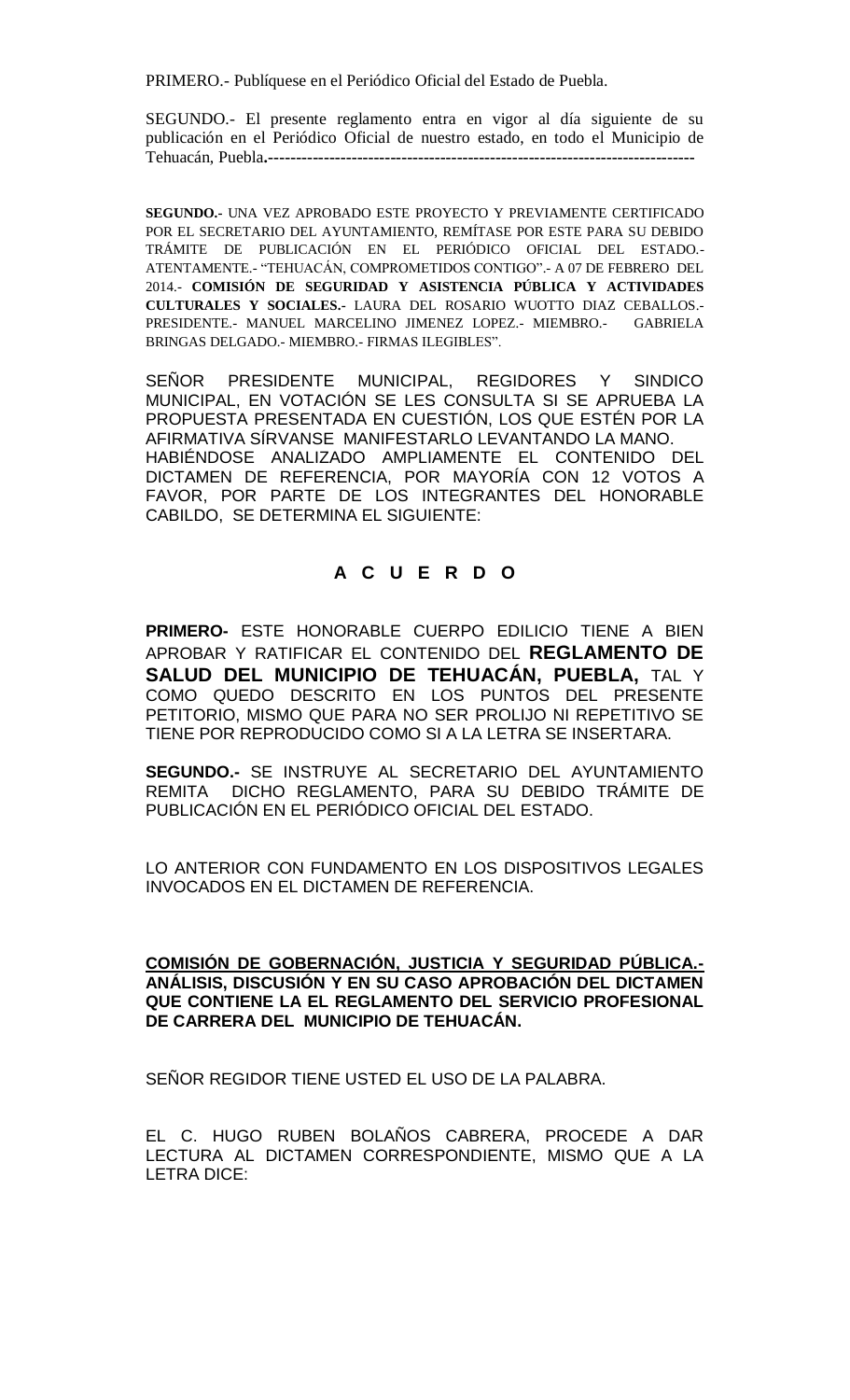

# **REGLAMENTO DEL SERVICIO PROFESIONAL DE CARRERA DEL MUNICIPIO DE TEHUACÁN**

| <i><u><b>Indice</b></u></i>                                             |
|-------------------------------------------------------------------------|
|                                                                         |
|                                                                         |
|                                                                         |
|                                                                         |
| Profesional<br>de                                                       |
|                                                                         |
| <b>TITULO SEGUNDO</b>                                                   |
| DE LOS DERECHOS Y OBLIGACIONES DE LOS INTEGRANTES DE                    |
| LAS INSTITUCIONES DE SEGURIDAD                                          |
|                                                                         |
|                                                                         |
|                                                                         |
|                                                                         |
| Profesional de Carrera de las Instituciones de Seguridad                |
|                                                                         |
| <b>TITULO TERCERO</b>                                                   |
| DE LA ESTRUCTURA DEL SERVICIO PROFESIONAL DE                            |
|                                                                         |
|                                                                         |
| <b>CAPÍTULO II.</b> Del Proceso de                                      |
|                                                                         |
|                                                                         |
|                                                                         |
|                                                                         |
|                                                                         |
|                                                                         |
|                                                                         |
|                                                                         |
|                                                                         |
|                                                                         |
|                                                                         |
| SECCIÓN II. De la Evaluación del Desempeño44                            |
|                                                                         |
|                                                                         |
| SECCIÓN V. De la Renovación de la Certificación51                       |
| <b>SECCIÓN VI</b> . De las Licencias, Permisos y Comisiones51           |
|                                                                         |
|                                                                         |
|                                                                         |
| <b>TITULO CUARTO</b>                                                    |
| DEL ÓRGANO COLEGIADO DEL SERVICIO PROFESIONAL<br><b>DE</b>              |
| <b>CARRERA</b><br>LAS INSTITUCIONES DE<br><b>DE</b><br><b>SEGURIDAD</b> |
|                                                                         |
|                                                                         |
|                                                                         |
|                                                                         |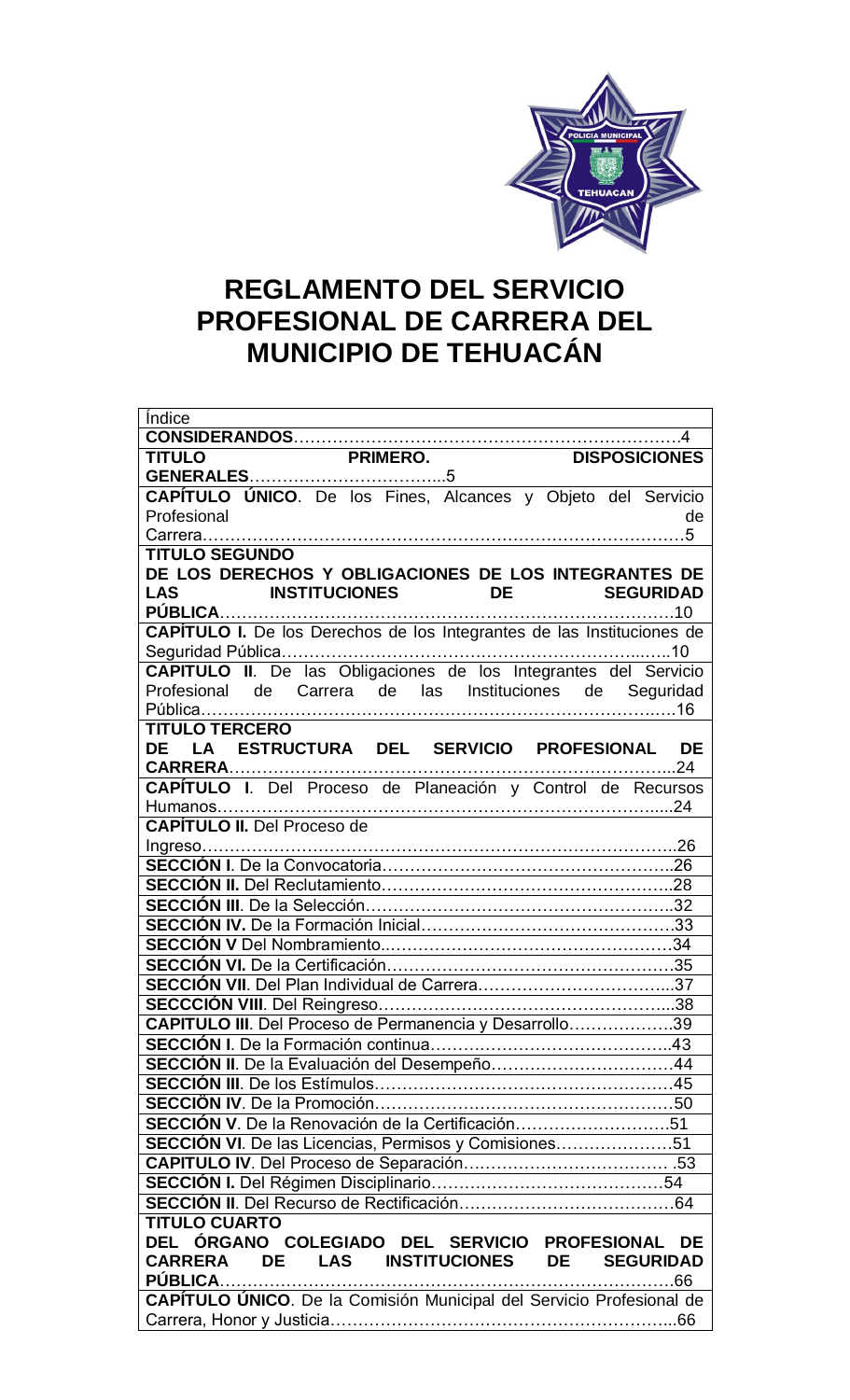#### **HONORABLE CABILDO:**

LOS SUSCRITOS REGIDORES HUGO RUBEN BOLAÑOS CABRERA, GABRIELA BRINGAS DELGADO Y CARLOS ARENAS GUTIERREZ, INTEGRANTES DE LA COMISIÓN DE GOBERNACIÓN, JUSTICIA Y SEGURIDAD PÚBLICA, DEL H. AYUNTAMIENTO DEL MUNICIPIO DE TEHUACÁN, PUEBLA, SOMETEMOS A ESTE HONORABLE CUERPO COLEGIADO EL PRESENTE DICTAMEN QUE CONTIENE **EL REGLAMENTO DEL SERVICIO PROFESIONAL DE CARRERA DEL MUNICIPIO DE TEHUACÁN**.

## **C O N S I D E R A N D O S**

**PRIMERO.** Que, en términos de lo dispuesto por el artículo 115 fracciones II y III inciso h) de la Constitución Política de los Estados Unidos Mexicanos, los Municipios estarán investidos de personalidad jurídica y manejarán su patrimonio conforme a la Ley, asimismo los municipios tendrán a su cargo las funciones y servicios públicos entre ellos la policía preventiva municipal y tránsito.

**SEGUNDO.** Que en términos de lo previsto en los numerales 102 y 103 de la Constitución Política del Estado Libre y Soberano de Puebla, el municipio libre constituye la base de la de la división territorial y de la organización política y administrativa del Estado, en consecuencia este municipio tiene personalidad jurídica y patrimonio propio.

**TERCERO.** Que el artículo 104 inciso h), de la Constitución Política del Estado Libre y Soberano de Puebla señala que los Municipios tendrán a su cargo las funciones y servicios públicos, entre los cuales se encuentra policía preventiva municipal y tránsito.

**CUARTO.** Que el artículo 105 fracción III de la Constitución Política del Estado de Puebla, señala que los Ayuntamientos tendrán facultades para expedir de acuerdo con las Leyes en materia Municipal que emita el Congreso del Estado, los bandos de policía y gobierno, los reglamentos, circulares y disposiciones administrativas de observancia general dentro de sus respectivas jurisdicciones, que organicen la administración pública municipal, regulen las materias, procedimientos, funciones y servicios públicos de su competencia y aseguren la participación ciudadana y vecinal

**QUINTO.** Que el numeral 92 fracción V de la multicitada Ley enuncia que son facultades y obligaciones de los Regidores dictaminar e informar sobre los asuntos que les encomiende el Ayuntamiento.

**SEXTO.** Que el artículo 94 de la Ley Orgánica señala que el Ayuntamiento, para facilitar el despacho de los asuntos que le competen, nombrará comisiones permanentes o transitorias, que los examinen e instruyan hasta ponerlos en estado de resolución. Por su parte el artículo 96 fracción l del mismo ordenamiento jurídico establece que entre las comisiones permanentes se encuentra la **De Gobernación, Justicia y Seguridad Pública**; y en su fracción VIII establece que dentro de las Comisiones permanentes podrán establecerse las Comisiones que sean necesarias de acuerdo a los recursos y necesidades de cada Municipio.

**SEPTIMO.** Que, en consecuencia de lo anterior, se propone al Honorable Cabildo, se apruebe el presente reglamento. A saber:

## **REGLAMENTO DEL SERVICIO PROFESIONAL DE CARRERA DE MUNICIPIO DE TEHUACÁN**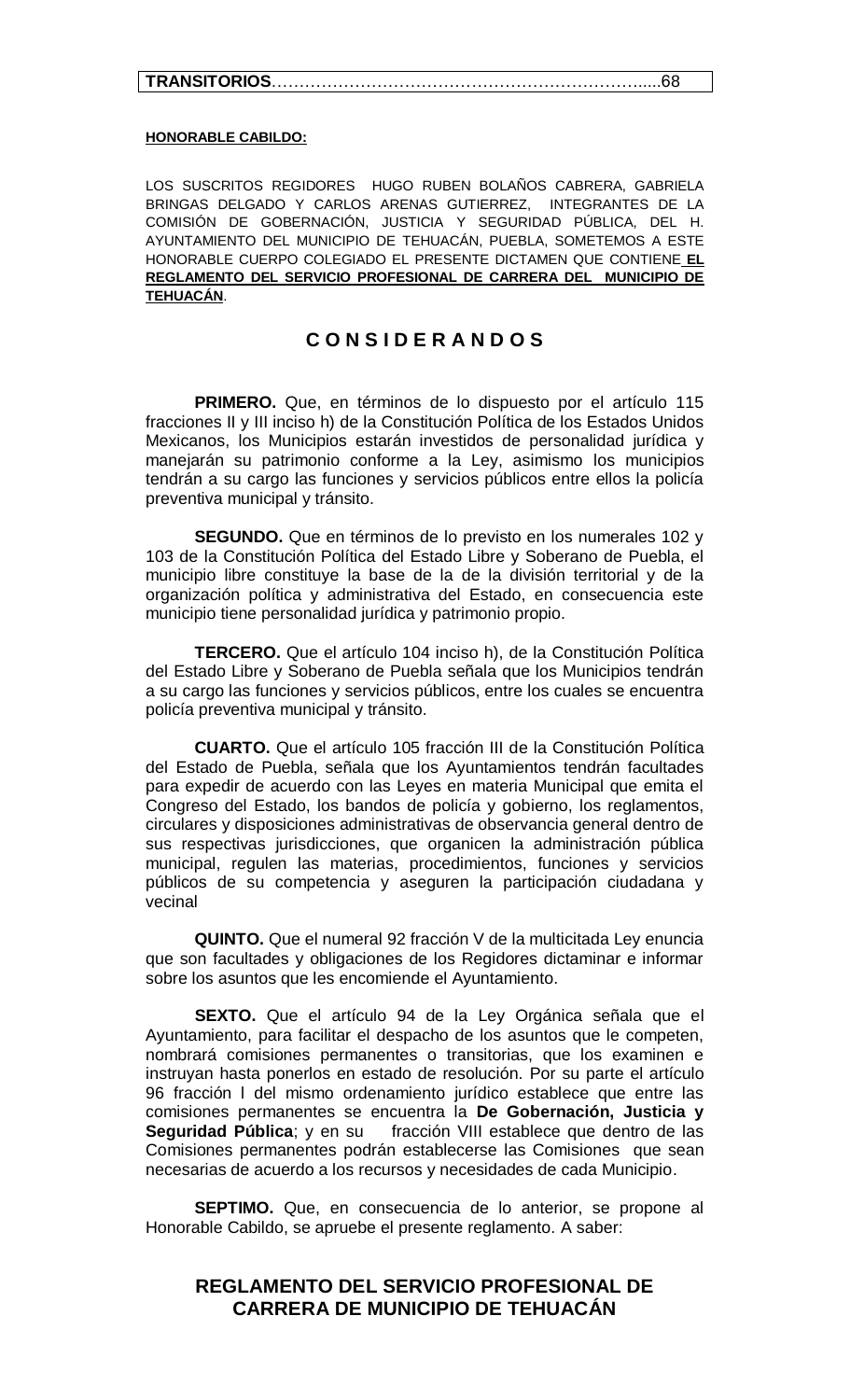## **TÍTULO PRIMERO Disposiciones Generales**

**Artículo 1**.- El presente reglamento se expide de conformidad con lo dispuesto en los artículos 21 párrafos noveno y décimo inciso a); 115 fracciones II Y VIII segundo párrafo y fracción XIII, del apartado B, del artículo 123 de la Constitución Política de los Estados Unidos Mexicanos; artículos 73, 78 y 79 de la Ley General del Sistema Nacional de Seguridad Pública; artículos 102, 103,104 inciso h),105 fracción III de la Constitución Política del Estado de Puebla; artículos 92 fracción V, 94, 96 fracciones I y VII de la Ley Orgánica Municipal del Estado de Puebla.

## **CAPÍTULO ÚNICO De los Fines, Alcances y Objeto del Servicio Profesional de Carrera**

**Artículo 2**. El Servicio de Carrera de la Policía Preventiva Municipal, es el mecanismo de carácter obligatorio y permanente que garantiza la igualdad de oportunidades en el ingreso de nuevo personal, en el desempeño del personal en activo y en la terminación de su carrera, de manera planificada y con sujeción a Derecho con base en el mérito, la capacidad y la evaluación periódica y continua.

**Artículo 3**. El Servicio de Carrera de la Policía Preventiva Municipal, tiene por objeto profesionalizar a los policías preventivos municipales y homologar su carrera, su estructura, su integración y operación para el óptimo cumplimiento de la función de la seguridad pública a cargo del Estado Mexicano, en cumplimiento de los artículos 21 párrafos 9 y 10 y 115 de la Constitución Política de los Estados Unidos Mexicanos, de acuerdo a su legislación interna.

Los fines de la Carrera de Policial son:

**I.** Garantizar el desarrollo institucional y asegurar la estabilidad en el empleo, con base en un esquema proporcional y equitativo de remuneraciones y prestaciones para los integrantes de las Instituciones Policiales;

**II.** Promover la responsabilidad, honradez, diligencia, eficiencia y eficacia en el desempeño de las funciones y en la óptima utilización de los recursos de las Instituciones;

**III.** Fomentar la vocación de servicio y el sentido de pertenencia mediante la motivación y el establecimiento de un adecuado sistema de promociones que permita satisfacer las expectativas de desarrollo profesional y reconocimiento de los integrantes de las Instituciones Policiales;

**IV.** Instrumentar e impulsar la capacitación y profesionalización permanente de los Integrantes de las Instituciones Policiales para asegurar la lealtad institucional en la prestación de los servicios, y

**V.** Los demás que establezcan las disposiciones que deriven de las leyes aplicables.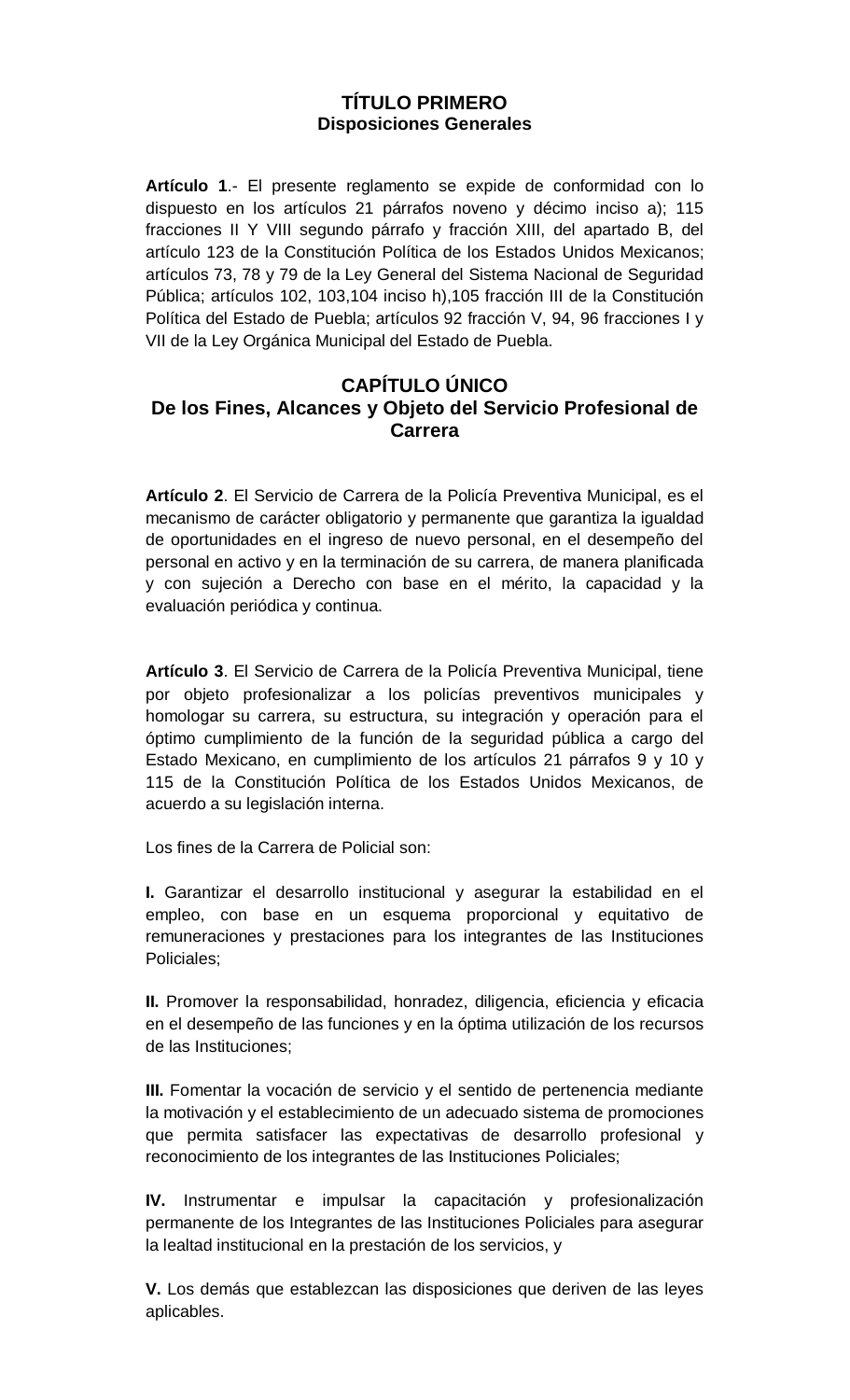**Artículo 4°.-** Los principios constitucionales rectores del Servicio son: legalidad, eficiencia, profesionalismo, responsabilidad, y honradez, a través de los cuales debe asegurarse el respeto a los derechos humanos, la certeza, objetividad, imparcialidad y eficiencia para salvaguardar el orden público, la paz pública, la integridad y los derechos humanos, reconocidos por la Constitución Política de los Estados Unidos Mexicanos.

**Artículo 5°.-** Dentro del Servicio, sólo se podrá ingresar, permanecer y ascender a la categoría, jerarquía o grado inmediato superior y ser separado en los términos y las condiciones que establece este Reglamento, en aquellas circunstancias en las que no se afecte lo dispuesto por la ley aplicable.

**Artículo 6.-** La carrera Policial funcionara mediante la aplicación de los procesos y procedimientos administrativos del Servicio Profesional de Carrera que son:

- I. El Proceso de la Planeación y el Control de los Recursos Humanos<br>II Proceso de Ingreso
- Proceso de Ingreso
	- a) Procedimiento de Convocatoria
	- b) Procedimiento de Reclutamiento
	- c) Procedimiento de Selección
	- d) Procedimiento de Formación Inicial
	- e) Procedimiento de Nombramiento
	- f) Procedimiento de Certificación
	- g) Procedimiento del Plan Individual de Carrera
	- h) Procedimiento de Reingreso
- III. Proceso de la Permanencia y Desarrollo
	- a) Procedimiento de Formación Continua
	- b) Procedimiento de Evaluación del Desempeño
	- c) Procedimiento de Estímulos
	- d) Procedimiento de Promoción
	- e) Procedimiento de la renovación de la Certificación
	- f) Procedimiento de Licencias, Permisos y Comisiones
- IV. Proceso de Separación
	- a) Procedimiento de Régimen Disciplinario
	- b) Procedimiento de Recursos de Rectificación

**Artículo 7°**.- La Comisión Municipal, establecerá la adecuada coordinación con los responsables del área, respectiva del Secretariado Ejecutivo, para la mejor aplicación de todos los procedimientos que regulan el Servicio, a través del Consejo Estatal.

**Artículo 8-**. La Carrera Policial comprende el grado policial, la antigüedad, las insignias, condecoraciones, estímulos y reconocimientos obtenidos, el resultado de los procesos de promoción, así como el registro de las correcciones disciplinarias y sanciones que, en su caso, haya acumulado el integrante. Se regirá por las normas mínimas siguientes:

- 1. Las Instituciones Policiales deberán consultar los antecedentes de cualquier aspirante en el Registro Nacional antes de que se autorice su ingreso a las mismas;
- 2. Todo aspirante deberá tramitar, obtener y mantener actualizado el Certificado Único Policial, que expedirá el centro de control de confianza respectivo;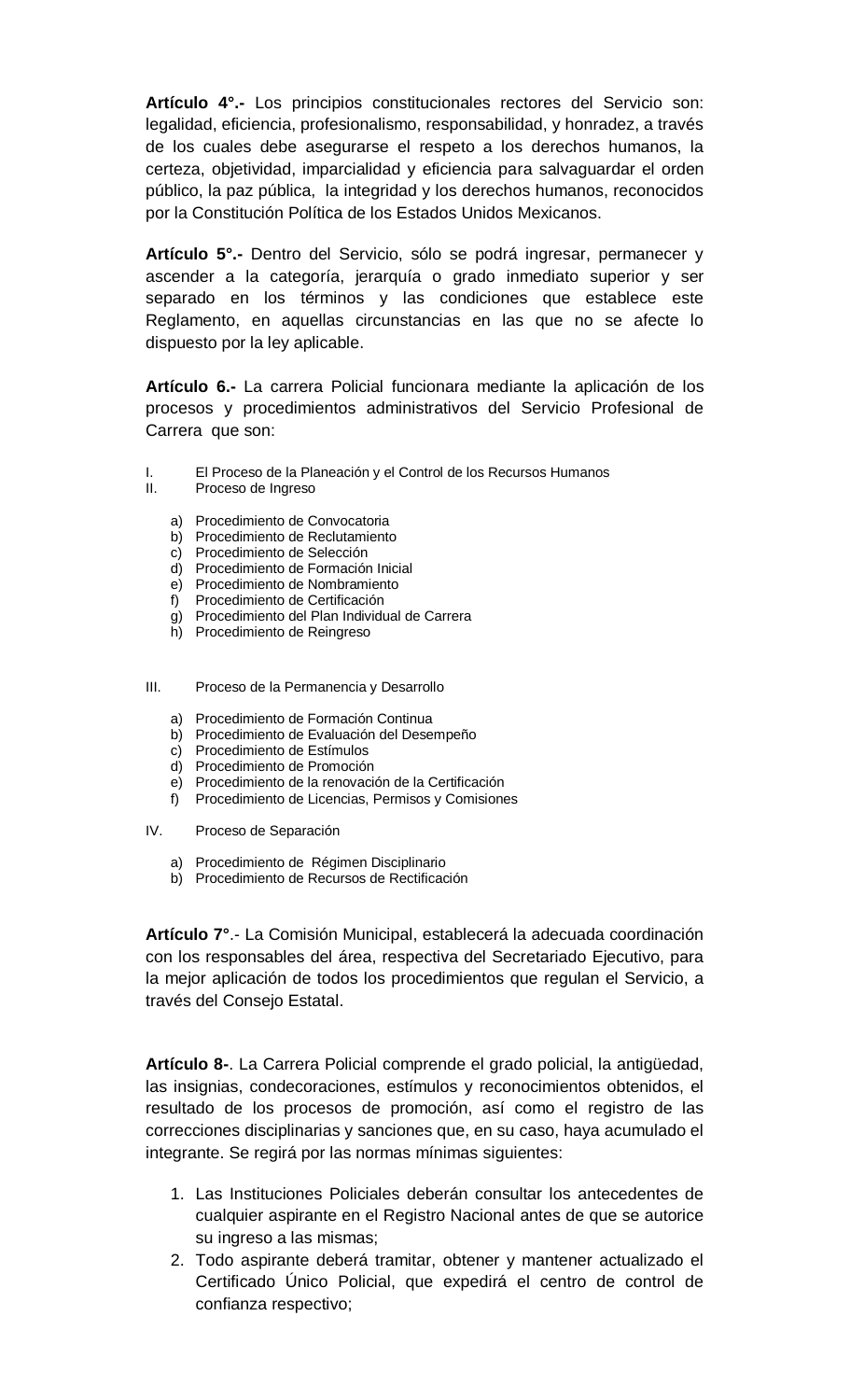- 3. Ninguna persona podrá ingresar a las Instituciones Policiales si no ha sido debidamente certificado y registrado en el Sistema;
- 4. Sólo ingresarán y permanecerán en las Instituciones Policiales, aquellos aspirantes e integrantes que cursen y aprueben los programas de formación, capacitación y profesionalización;
- 5. La permanencia de los integrantes en las Instituciones Policiales está condicionada al cumplimiento de los requisitos que determine la Ley;
- 6. Los méritos de los integrantes de las Instituciones Policiales serán evaluados por las instancias encargadas de determinar las promociones y verificar que se cumplan los requisitos de permanencia, señaladas en las leyes respectivas;
- 7. Para la promoción de los integrantes de las Instituciones Policiales se deberán considerar, por lo menos, los resultados obtenidos en los programas de profesionalización, los méritos demostrados en el desempeño de sus funciones y sus aptitudes de mando y liderazgo;
- 8. Se determinará un régimen de estímulos y previsión social que corresponda a las funciones de los integrantes de las Instituciones Policiales;
- 9. Los integrantes podrán ser cambiados de adscripción, con base en las necesidades del servicio;
- 10.El cambio de un integrante de un área operativa a otra de distinta especialidad, sólo podrá ser autorizado por la instancia que señale la ley de la materia, y
- 11.Las instancias establecerán los procedimientos relativos a cada una de las etapas de la Carrera Policial.

La Carrera Policial es independiente de los nombramientos para desempeñar cargos administrativos o de dirección que el integrante llegue a desempeñar en las Instituciones Policiales. En ningún caso habrá inamovilidad en los cargos administrativos y de dirección.

En términos de las disposiciones aplicables, los titulares de las Instituciones Policiales podrán designar a los integrantes en cargos administrativos o de dirección de la estructura orgánica de las instituciones a su cargo; asimismo, podrán relevarlos libremente, respetando su grado policial y derechos inherentes a la Carrera Policial

**Artículo 9**.- Para los efectos de este Reglamento se entenderá por:

**Academia de policía**, a la academia de policía del municipio de Tehuacán.

**Aspirante,** a la persona que manifiesta su voluntad para ingresar a la Institución Policial y que este sujeto a los procedimientos de reclutamiento y selección.

**Cadete**, al aspirante que una vez cumplido los procedimientos de reclutamiento y selección ingresa a la formación inicial.

**Catálogo General**, a Catálogo General de Puestos del Servicio de Carrera Policial.

**Centro Estatal**, al Centro Estatal de Evaluación y Control de Confianza.

**Centro Nacional de Información,** al Centro Nacional de Información del Secretariado Ejecutivo del Sistema Nacional de Seguridad Pública.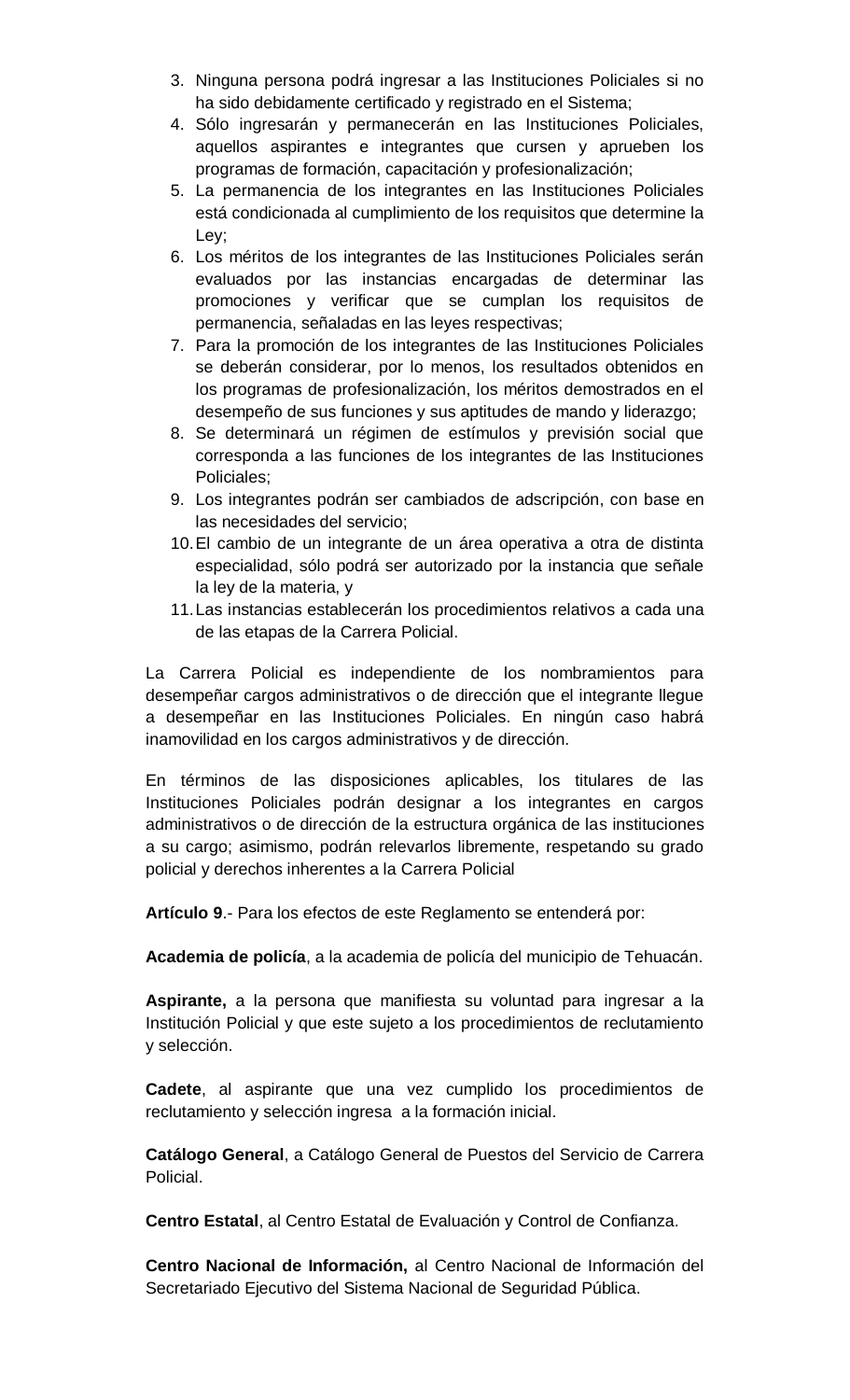**Corporación**, a la Institución Municipal de la Policía Preventiva Municipal a la que el Policía de Carrera haya ingresado.

**Comisión Municipal**, a la Comisión Municipal del Servicio Profesional de Carrera, Honor y Justicia.

**Consejo Nacional**, al Consejo Nacional de Seguridad Pública.

**Dirección General,** a la Dirección General de Apoyo Técnico del Secretariado Ejecutivo del Sistema Nacional de Seguridad Pública.

**Instituciones de Formación**, a las Academias, Institutos, Colegios, Centros y Direcciones de Formación Policial Preventiva Regional y Estatal.

**Ley**, a la Ley General del Sistema Nacional de Seguridad Pública.

**Policía (s)**, al (los) policía (s) preventivo (s) municipal (es) de carrera o su homólogo dependiendo de la corporación de seguridad a la que pertenezca Tránsito, Custodia de CERESO, Bomberos y Protección Civil.

**Registro Nacional**, al Registro Nacional del Personal de Seguridad Pública de la Dirección General del Sistema Nacional de Información sobre Seguridad Pública del Secretariado Ejecutivo del Sistema Nacional de Seguridad Pública.

**Servicio,** al Servicio de Carrera Policial.

**Sistema**, al Sistema Nacional de Seguridad Pública.

**Secretariado Ejecutivo**, al Secretariado Ejecutivo del Sistema Nacional de Seguridad Pública.

**Secretario Ejecutivo**, al Secretario Ejecutivo del Sistema Nacional de Seguridad Pública.

**Artículo 10**.- Las Instituciones Policiales, para el mejor cumplimiento de sus objetivos, desarrollarán, cuando menos, las siguientes funciones:

- 1. Investigación, que será la encargada de la investigación a través de sistemas homologados de recolección, clasificación, registro, análisis, evaluación y explotación de información;
- 2. Prevención, que será la encargada de prevenir la comisión de delitos e infracciones administrativas, realizar las acciones de inspección, vigilancia y vialidad en su circunscripción, y
- 3. Reacción, que será la encargada de garantizar, mantener y restablecer el orden y la paz públicos.

## **TITULO SEGUNDO DE LOS DERECHOS Y OBLIGACIONES DE LOS INTEGRANTES DE LAS INSTITUCIONES DE SEGURIDAD PÚBLICA**

#### **CAPITULO I**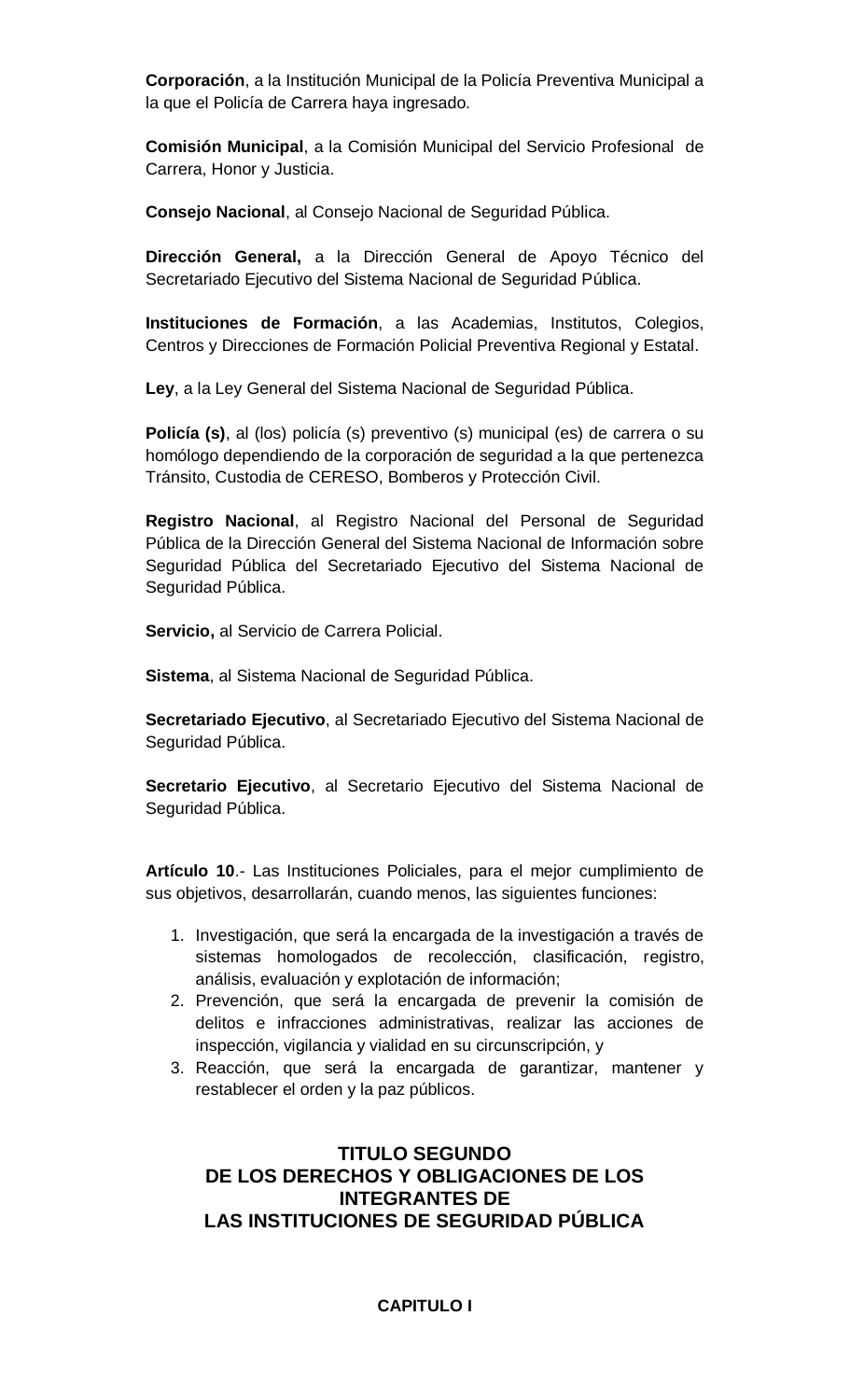#### **De los Derechos de los Integrantes de las Instituciones de Seguridad Pública**

**Artículo 11.-** Son derechos de los integrantes del Servicio Profesional de Carrera del Municipio, además de las previstas en la Ley de Seguridad Pública, los siguientes:

I.- Iniciar y realizar la carrera de policía;

II.- Recibir las percepciones que de acuerdo al grado determinen los tabuladores respectivos;

III.- Participar en los concursos de oposición que se convoquen con el fin de ser promovidos dentro del escalafón establecido;

IV.- Recibir los cursos de capacitación y especialización que se impartan a los cuerpos de seguridad pública por el Instituto Superior de Estudios de Seguridad Pública y el Instituto de Estudios Penales y Formación Profesional de la Procuraduría General de Justicia, según los requerimientos de cada corporación;

V.- Gozar de los servicios de seguridad social que los Gobiernos Estatal y Municipales establezcan a favor de los servidores públicos de confianza;

VI.- Recibir asesoría jurídica por parte de las autoridades estatales o municipales, en los casos en que por motivo del cumplimiento del servicio, incurran en hechos que pudieran ser considerados como delitos y hacer uso de los recursos legales que estipule cada corporación en su Reglamento Interior, así como las leyes en la materia;

VII.- Recibir la dotación de armas, municiones, uniformes y divisas que deberán portar en el ejercicio de sus funciones;

VIII.- Ser evaluados en su desempeño con imparcialidad y justicia;

IX.- Conocer el sistema y las puntuaciones que obtenga en sus evaluaciones de desempeño, así como presentar su inconformidad si no estuviere de acuerdo;

X.- Permanecer en su cargo y no ser separado del mismo, salvo en los casos previstos en las disposiciones jurídicas aplicables; y

XI.- Los demás que determinen otros ordenamientos aplicables.

**Artículo 12.-** El sistema único de prestaciones para los integrantes de las instituciones policiales que al efecto establezcan la Federación, el Distrito Federal, las entidades federativas y el municipio, se realizará conforme a las siguientes bases:

**Artículo 13**. Las legislaciones de la Federación, el Distrito Federal y los Estados establecerán la organización jerárquica de las Instituciones Policiales, considerando al menos las categorías siguientes:

- 1. Comisarios;
- 2. Inspectores;
- 3. Oficiales, y
- 4. Escala Básica.

**Artículo 14**. Las categorías previstas en el artículo anterior considerarán, al menos, las siguientes jerarquías:

- 1. Comisarios:
	- 1. Comisario General;
	- 2. Comisario Jefe, y
	- 3. Comisario.
- 2. Inspectores:
	- 1. Inspector General;
	- 2. Inspector Jefe, y
	- 3. Inspector.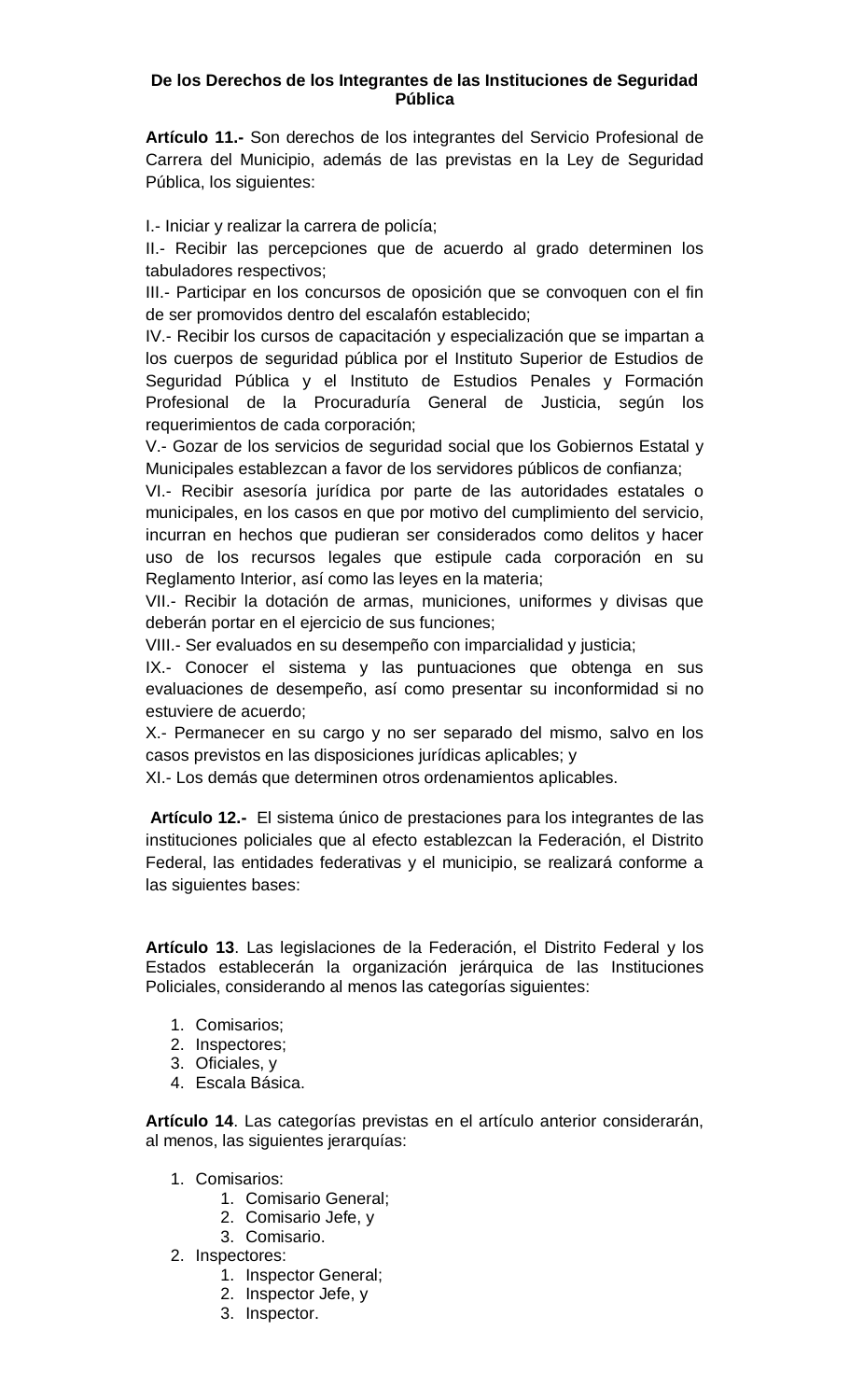- 3. Oficiales:
	- 1. Subinspector;
	- 2. Oficial, y
	- 3. Suboficial.
- 4. Escala Básica:
	- 1. Policía Primero;
	- 2. Policía Segundo;
	- 3. Policía Tercero, y
	- 4. Policía.
- I. Para la categoría de la Escala Básica que comprende al Policía, Policía Tercero, Policía Segundo y Policía Primero, las prestaciones mínimas serán las siguientes:
- a. Bono de riesgo;
- b. Nuevo seguro institucional;
- c. Seguro colectivo de retiro;
- d. Seguro de gastos médicos mayores;
- e. Prima vacacional;
- f. Gratificación de fin de año;
- g. Pagos de defunción;
- h. Vacaciones;
- i. Ayuda para pasajes;
- j. Previsión social múltiple;
- k. Compensación por desarrollo y capacitación;
- l. Vales de despensa;
- m. Asistencia legal,
- n. Seguridad social, Fondo de Vivienda y Cuenta Individual
- o. Fondo de retiro
- II. Para la categoría de Oficiales que comprende al Suboficial y Oficial, las prestaciones mínimas serán las siguientes:
	- a. Bono de riesgo;
	- b. Nuevo seguro institucional;
	- c. Seguro colectivo de retiro;
	- d. Seguro de gastos médicos mayores;
	- e. Seguro de separación individualizado;
	- f. Prima vacacional;
	- g. Gratificación de fin de año;
	- h. Pagos de defunción;
	- i. Vacaciones;
	- j. Asistencia legal y
	- k. Seguridad social, Fondo de Vivienda y Cuenta Individual
	- l. Fondo de retiro
- III. Para la categoría de Inspectores que comprende al Subinspector e Inspector, las prestaciones mínimas serán las siguientes:
	- a. Bono de riesgo;
	- b. Nuevo seguro institucional;
	- c. Seguro colectivo de retiro;
	- d. Seguro de gastos médicos mayores;
	- e. Seguro de separación individualizado;
	- f. Prima vacacional;
	- g. Gratificación de fin de año;
	- h. Pagos de defunción;
	- i. Vacaciones;
	- j. Asistencia legal,
	- k. Seguridad social, Fondo de Vivienda y Cuenta Individual
	- l. Fondo de retiro
- IV.- Para la categoría de Comisarios, las prestaciones mínimas serán las siguientes: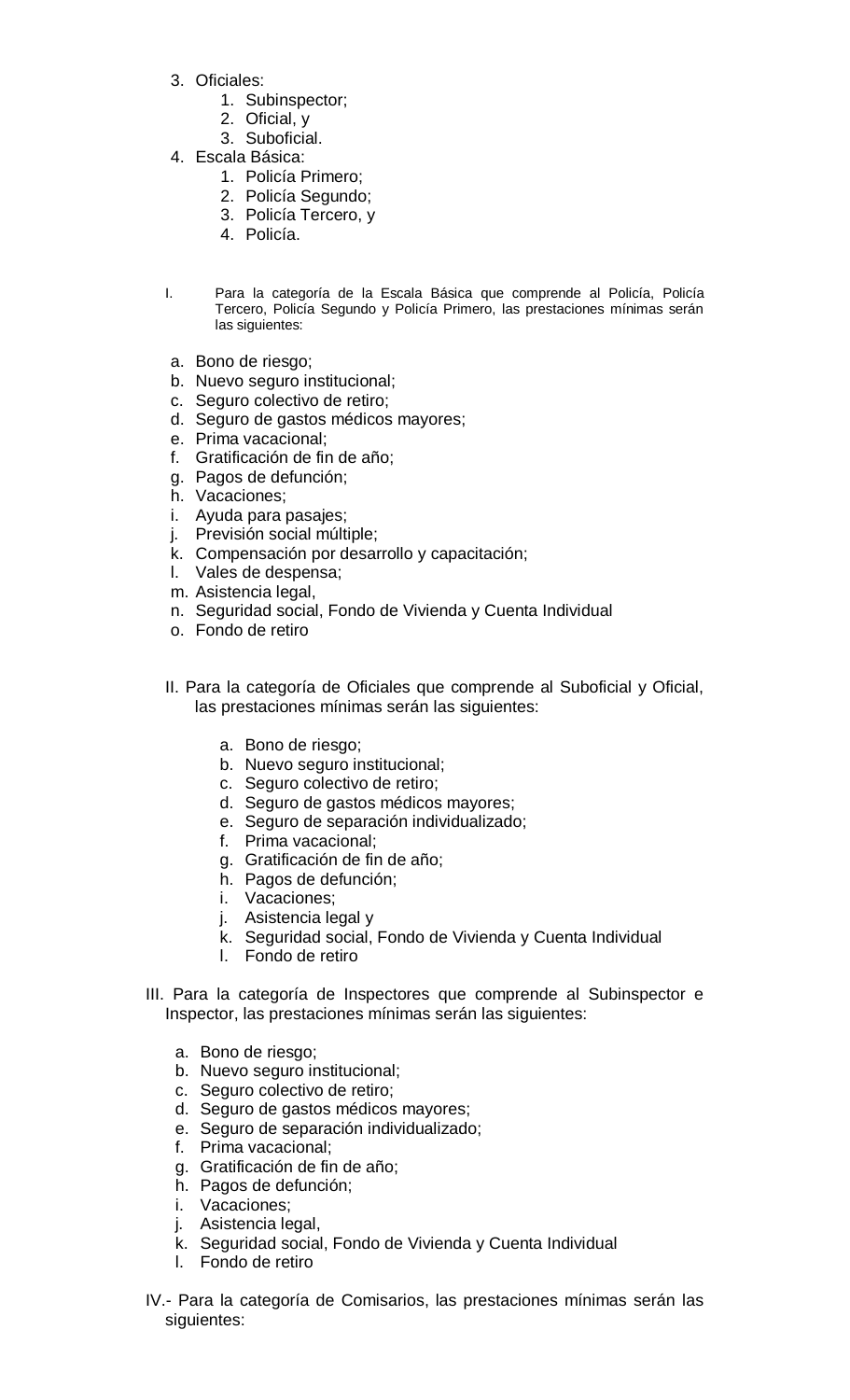- a. Bono de riesgo;
- b. Nuevo seguro institucional;
- c. Seguro colectivo de retiro;
- d. Seguro de gastos médicos mayores;
- e. Seguro de separación individualizado;
- f. Prima vacacional;
- g. Gratificación de fin de año;
- h. Pagos de defunción;
- i. Vacaciones;
- j. Asistencia legal;
- k. Vehículo;
- l. Gastos de alimentación,
- m. Seguridad social, Fondo de Vivienda y Cuenta Individual
- n. Fondo de retiro

**Artículo 15.-** Los integrantes de las Instituciones Policiales, tendrán un régimen de seguridad social adecuado a sus servicios, misma que será elegida por la autoridad municipal y que debe reunir de acuerdo a las posibilidades presupuestales alguno de los requisitos siguientes:

- I. SEGUROS:
	- 1. De salud, que comprende:
		- a. Atención médica preventiva;
		- b. Atención médica curativa y de maternidad, y
		- c. Rehabilitación física y mental;
	- 2. De riesgos del trabajo;
	- 3. De retiro, cesantía en edad avanzada y vejez, y
	- 4. De invalidez y vida.
- II. PRESTACIONES Y SERVICIOS:
	- 1. Préstamos hipotecarios y financiamiento en general para vivienda, en sus modalidades de adquisición en propiedad de terrenos o casas habitación, construcción, reparación, ampliación o mejoras de las mismas; así como para el pago de pasivos adquiridos por estos conceptos;
	- 2. Préstamos personales:
		- a. Ordinarios;
		- b. Especiales;
		- c. Para adquisición de bienes de consumo duradero, y
		- d. Extraordinarios para damnificados por desastres naturales;
	- 3. Servicios sociales, consistentes en:
		- a. Programas y servicios de apoyo para la adquisición de productos básicos y de consumo para el hogar;
		- b. Servicios turísticos;
		- c. Servicios funerarios, y
		- d. Servicios de atención para el bienestar y desarrollo infantil;
	- 4. Servicios culturales, consistentes en:
		- a. Programas culturales;
		- b. Programas educativos y de capacitación;
		- c. Atención a jubilados, pensionados y discapacitados, y
		- d. Programas de fomento deportivo.
- I. FONDO DE VIVIENDA

El Instituto del Fondo Nacional de la Vivienda para los Trabajadores, administrará el Fondo de Vivienda que se integre con las Aportaciones que las Dependencias y Entidades realicen a favor de los integrantes de las instituciones policiales.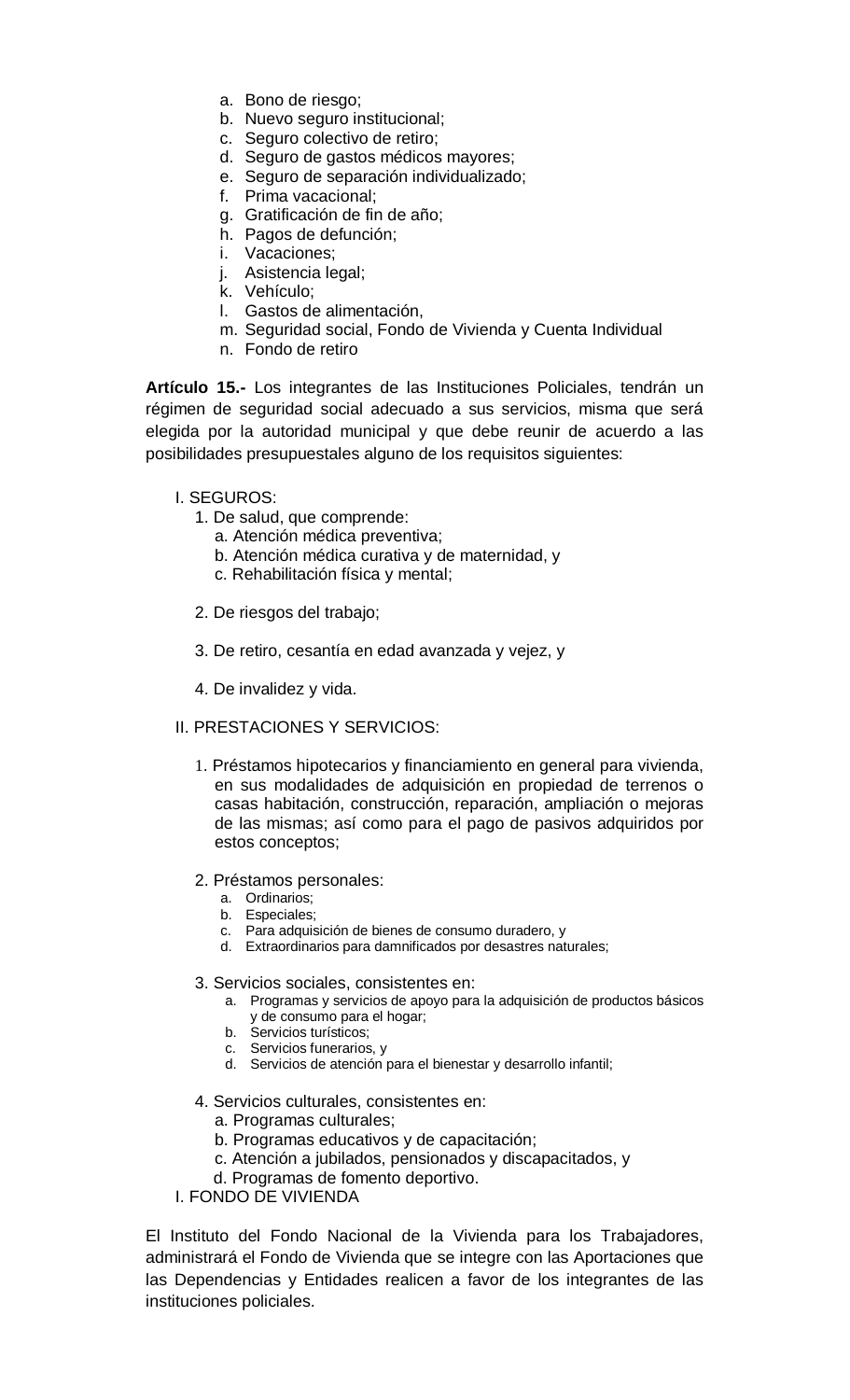#### II. CUENTA INDIVIDUAL

A cada integrante de las instituciones policiales se le abrirá una Cuenta Individual en la institución que elija la autoridad municipal, o en una Administradora. Los integrantes de las instituciones policiales podrán solicitar el traspaso de su Cuenta Individual al régimen de seguridad social que se adopte en el municipio o a una Administradora diferente a la que opere la cuenta en los casos previstos en la Ley de los Sistemas de Ahorro para el Retiro.

**Artículo 16.-** El policía, tendrá los siguientes beneficios dentro del servicio;

- a. Recibir su nombramiento como integrante del servicio;
- b. Estabilidad y permanencia en el servicio en los términos y bajo las condiciones que prevén la formación inicial, ingreso, formación continua y especializada, evaluación para la permanencia, y desarrollo y promoción, de este Reglamento y demás disposiciones aplicables;
- c. Percibir las remuneraciones correspondientes a su cargo, estímulos que se prevean y demás prestaciones;
- d. Ascender a una categoría, jerarquía o grado superior cuando haya cumplido con los requisitos de desarrollo y promoción;
- e. Recibir gratuitamente formación inicial, continua y especializada para el mejor desempeño de sus funciones;
- f. Ser evaluado por segunda ocasión, previa la capacitación correspondiente, cuando en alguna evaluación no haya resultado aprobado, en los términos previstos en los procedimientos de formación inicial, continua y especializada;
- g. Promover los medios de defensa que establecen los recursos, contra las resoluciones emitidas por la Comisión Municipal de Honor;
- h. Sugerir a la Comisión Municipal, las medidas que estime pertinentes para el mejoramiento del servicio, por conducto de sus superiores y en ejercicio del derecho de petición;
- i. Percibir prestaciones acordes con las características del Servicio de Carrera de la Policía Preventiva Municipal, su categoría, jerarquía o grado, de conformidad con el presupuesto asignado a la corporación y demás normas aplicables;
- j. Gozar de las prestaciones de seguridad social que el Municipio o el Estado establezcan;
- k. Gozar de un trato digno y decoroso por parte de sus subalternos y superiores jerárquicos;
- l. Recibir el equipo de trabajo necesario y sin costo alguno;
- m. Recibir atención médica de urgencia sin costo alguno, cuando sea lesionado con motivo o durante el ejercicio de sus funciones;
- n. Gozar de los beneficios que establezca el procedimiento de separación y retiro;
- o. Gozar de permisos y licencias en términos de las disposiciones aplicables;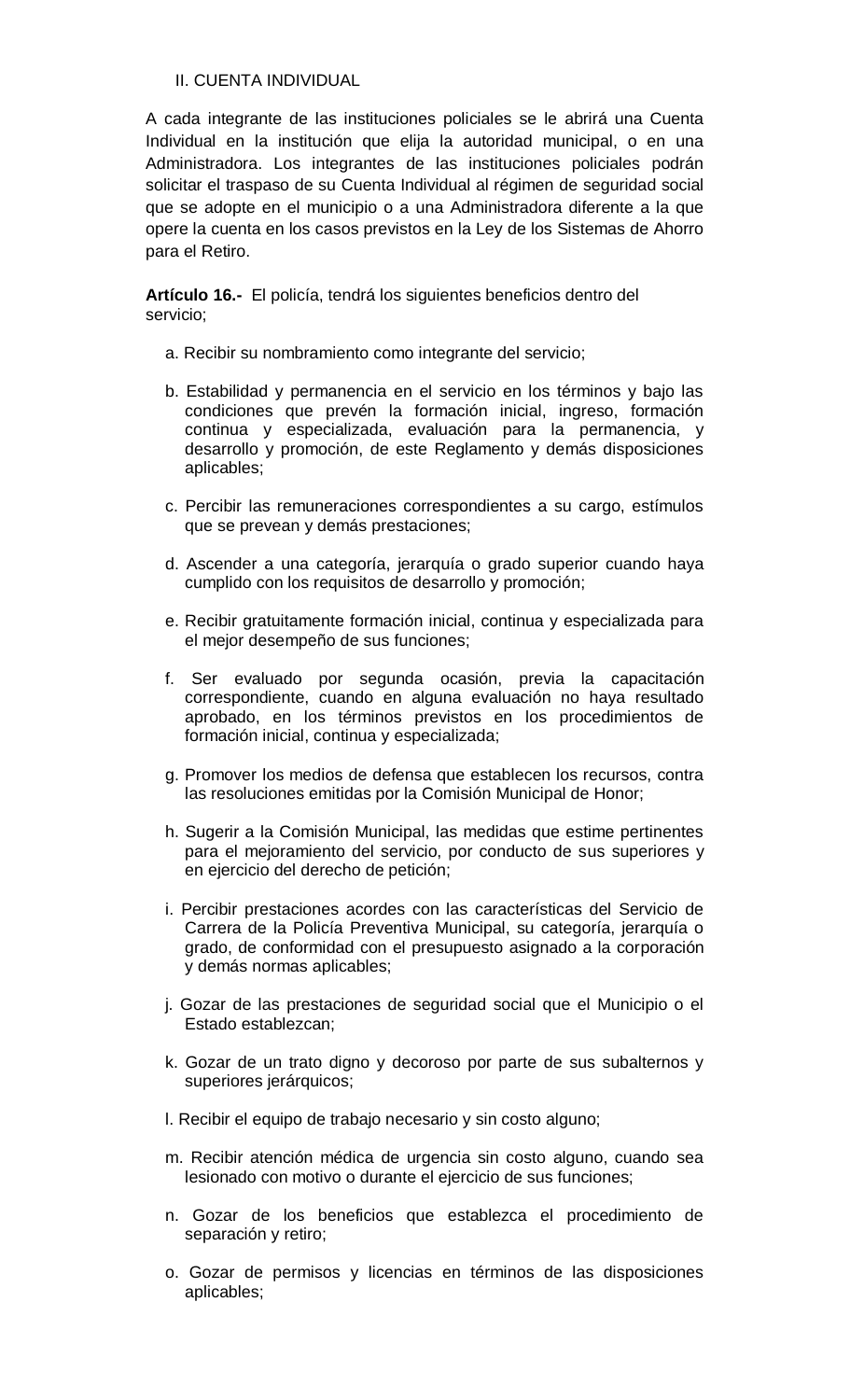- p. Recibir asesoría jurídica cuando en ejercicio de sus funciones se vea involucrado en algún problema legal con motivo de su función;
- q. Recibir apoyo de sus compañeros y superiores, cuando con motivo del ejercicio de sus funciones su vida se encuentre en peligro;
- r. Negarse a cumplir órdenes ilegales, y
- s. Los demás que establezcan las disposiciones aplicables y todos los procedimientos del Servicio de Carrera de la Policía Preventiva Municipal.

## **CAPÍTULO II**

## **De las Obligaciones de los Integrantes del Servicio Profesional de Carrera de las Instituciones de Seguridad Pública**

**Artículo 17.-** Son obligaciones de los integrantes de los Cuerpos de Seguridad Pública Municipal:

I.- Asistir puntualmente al desempeño de su servicio o comisión, durante los horarios fijados por la superioridad;

II.- Cumplir las órdenes superiores en la forma y términos que le sean asignadas, así como desempeñar las comisiones conferidas relacionadas con el servicio;

III.- Acudir en los términos previstos por las leyes y reglamentos aplicables en auxilio de las autoridades judiciales o del Ministerio Público;

IV.- Respetar las suspensiones provisionales o definitivas dictadas en los juicios de amparo a favor de los particulares;

V.- Asistir puntualmente a la instrucción que se imparta y a los entrenamientos que se ordenen;

VI.- Portar para su identificación las credenciales y placas que les sean expedidas y/o asignadas por las autoridades competentes y mostrarlas cuando les sean requeridas. Asimismo portar el uniforme correspondiente con sus insignias en los actos en que así esté previsto;

VII.- Mantener en condiciones óptimas de funcionamiento el armamento y equipo policial que se les proporcione para el desempeño de sus servicios y responder de su pérdida o deterioro en caso de negligencia;

VIII.- Someterse a los exámenes que se determinen para evaluar su desempeño; y

X- Las demás que prevean otras disposiciones jurídicas.

Aunado a lo anterior, los integrantes de los cuerpos de Seguridad Pública Municipal, conforme al artículo 40 de la Ley General del Sistema Nacional de Seguridad Publica, y con el objeto de garantizar el cumplimiento de los principios constitucionales de legalidad, objetividad, eficiencia, profesionalismo, honradez y respeto a los derechos humanos, están obligados:

- a. Conducirse siempre con dedicación y disciplina, así como con apego al orden jurídico y respeto a las garantías individuales y derechos humanos reconocidos en la Constitución.
- b. Preservar la secrecía de los asuntos que por razón del desempeño de su función conozcan, en términos de las disposiciones aplicables;
- c. Prestar auxilio a las personas amenazadas por algún peligro o que hayan sido víctimas u ofendidos de algún delito, así como brindar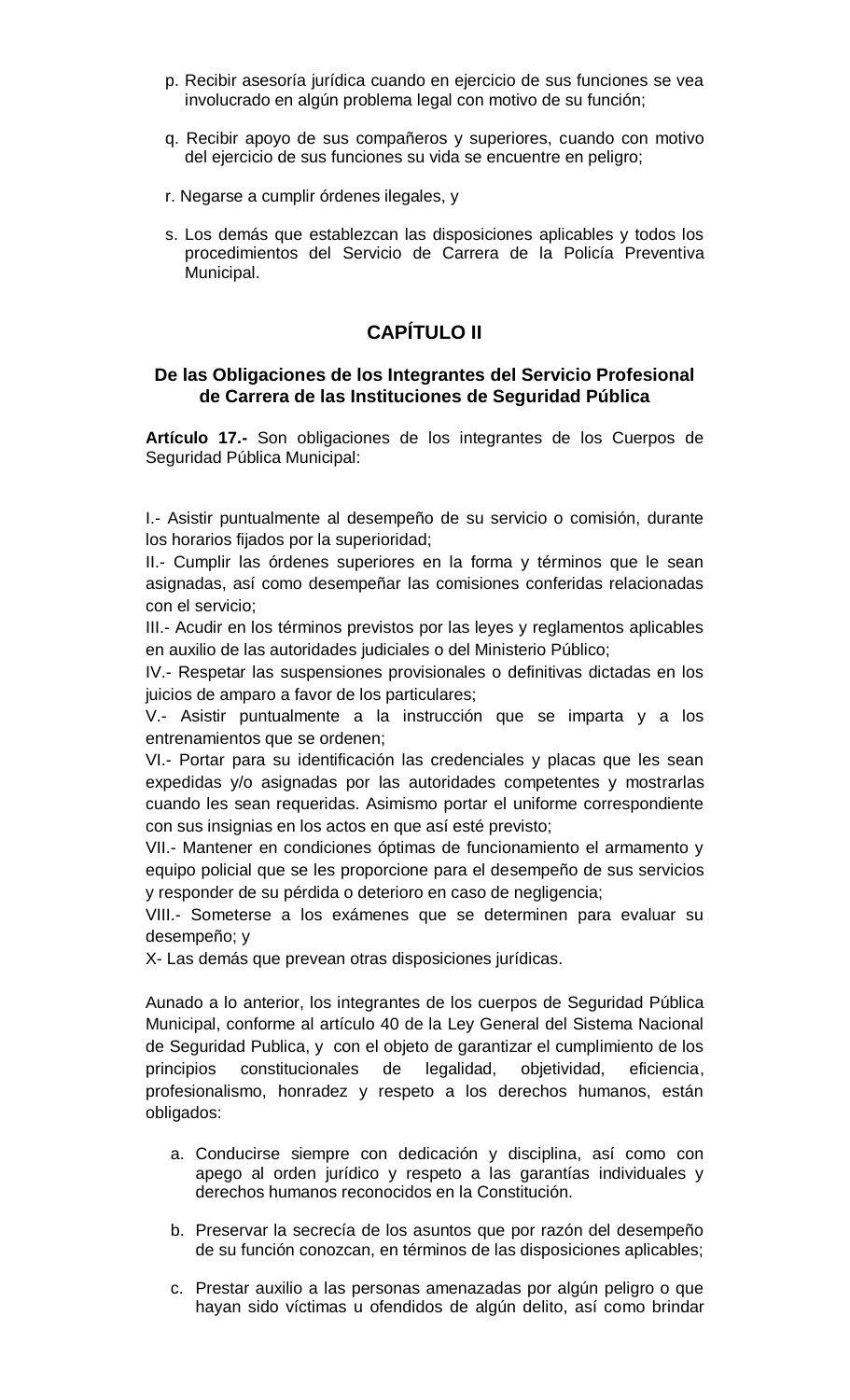protección a sus bienes y derechos. Su actuación será congruente, oportuna y proporcional al hecho;

- d. Cumplir sus funciones con absoluta imparcialidad y sin discriminación alguna;
- e. Abstenerse en todo momento de infligir o tolerar actos de tortura, aún cuando se trate de una orden superior o se argumenten circunstancias especiales, tales como amenaza a la Seguridad Pública, urgencia de las investigaciones o cualquier otra; al conocimiento de ello, lo denunciará inmediatamente ante la autoridad competente;
- f. Observar un trato respetuoso con todas las personas, debiendo abstenerse de todo acto arbitrario y de limitar indebidamente las acciones o manifestaciones que en ejercicio de sus derechos constitucionales y con carácter pacífico realice la población;
- g. Desempeñar su misión sin solicitar ni aceptar compensaciones, pagos o gratificaciones distintas a las previstas legalmente. En particular se opondrán a cualquier acto de corrupción y, en caso de tener conocimiento de alguno, deberán denunciarlo;
- h. Abstenerse de ordenar o realizar la detención de persona alguna sin cumplir con los requisitos previstos en los ordenamientos constitucionales y legales aplicables.
- i. Velar por la vida e integridad física de las personas detenidas;
- j. Actualizarse en el empleo de métodos de investigación que garanticen la recopilación técnica y científica de evidencias;
- k. Utilizar los protocolos de investigación y de cadena de custodia adoptados por las Instituciones de Seguridad Pública;
- l. Participar en operativos y mecanismos de coordinación con otras Instituciones de Seguridad Pública, así como brindarles, en su caso, el apoyo que conforme a derecho proceda;
- m. Preservar, conforme a las disposiciones aplicables, las pruebas e indicios de probables hechos delictivos o de faltas administrativas de forma que no pierdan su calidad probatoria y se facilite la correcta tramitación del procedimiento correspondiente;
- n. Abstenerse de disponer de los bienes asegurados para beneficio propio o de terceros;
- o. Someterse a evaluaciones periódicas para acreditar el cumplimiento de sus requisitos de permanencia, así como obtener y mantener vigente la certificación respectiva;
- p. Informar al superior jerárquico, de manera inmediata, las omisiones, actos indebidos o constitutivos de delito, de sus subordinados o iguales en categoría jerárquica;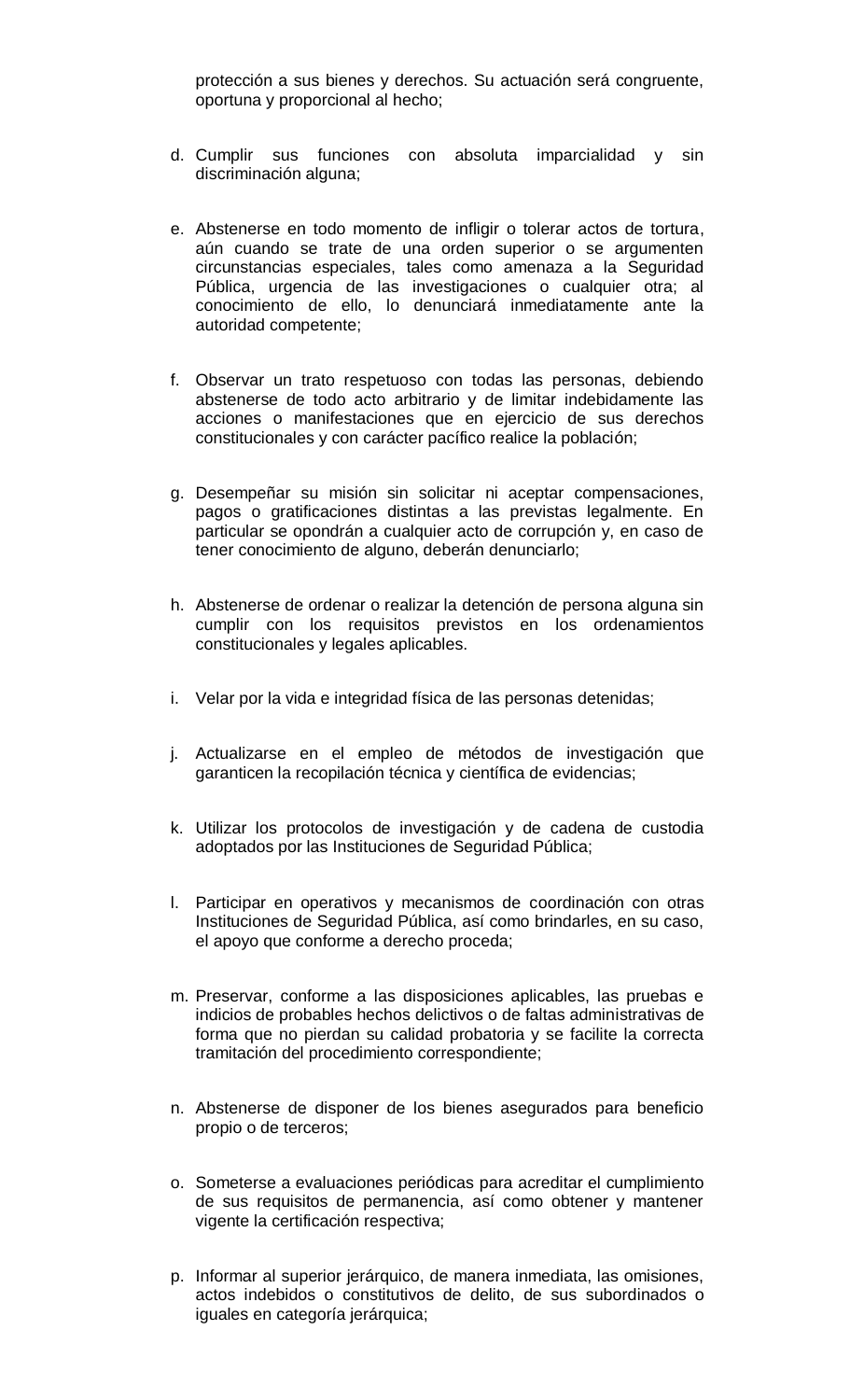- q. Cumplir y hacer cumplir con diligencia las órdenes que reciba con motivo del desempeño de sus funciones, evitando todo acto u omisión que produzca deficiencia en su cumplimiento;
- r. Fomentar la disciplina, responsabilidad, decisión, integridad, espíritu de cuerpo y profesionalismo, en sí mismo y en el personal bajo su mando;
- s. Inscribir las detenciones en el Registro Administrativo de Detenciones conforme a las disposiciones aplicables;
- t. Abstenerse de sustraer, ocultar, alterar o dañar información o bienes en perjuicio de las Instituciones;
- u. Abstenerse, conforme a las disposiciones aplicables, de dar a conocer por cualquier medio a quien no tenga derecho, documentos, registros, imágenes, constancias, estadísticas, reportes o cualquier otra información reservada o confidencial de la que tenga conocimiento en ejercicio y con motivo de su empleo, cargo o comisión;
- v. Atender con diligencia la solicitud de informe, queja o auxilio de la ciudadanía, o de sus propios subordinados, excepto cuando la petición rebase su competencia, en cuyo caso deberá turnarlo al área que corresponda;
- w. Abstenerse de introducir a las instalaciones de sus instituciones bebidas embriagantes, sustancias psicotrópicas, estupefacientes u otras sustancias adictivas de carácter ilegal, prohibido o controlado, salvo cuando sean producto de detenciones, cateos, aseguramientos u otros similares, y que previamente exista la autorización correspondiente;
- x. Abstenerse de consumir, dentro o fuera del servicio, sustancias psicotrópicas, estupefacientes u otras sustancias adictivas de carácter ilegal, prohibido o controlado, salvo los casos en que el consumo de los medicamentos controlados sea autorizado mediante prescripción médica, avalada por los servicios médicos de las Instituciones;
- y. Abstenerse de consumir en las instalaciones de sus instituciones o en actos del servicio, bebidas embriagantes;
- z. Abstenerse de realizar conductas que desacrediten su persona o la imagen de las Instituciones, dentro o fuera del servicio;
- aa.No permitir que personas ajenas a sus instituciones realicen actos inherentes a las atribuciones que tenga encomendadas. Asimismo, no podrá hacerse acompañar de dichas personas al realizar actos del servicio, y

bb.Los demás que establezcan las disposiciones legales aplicables.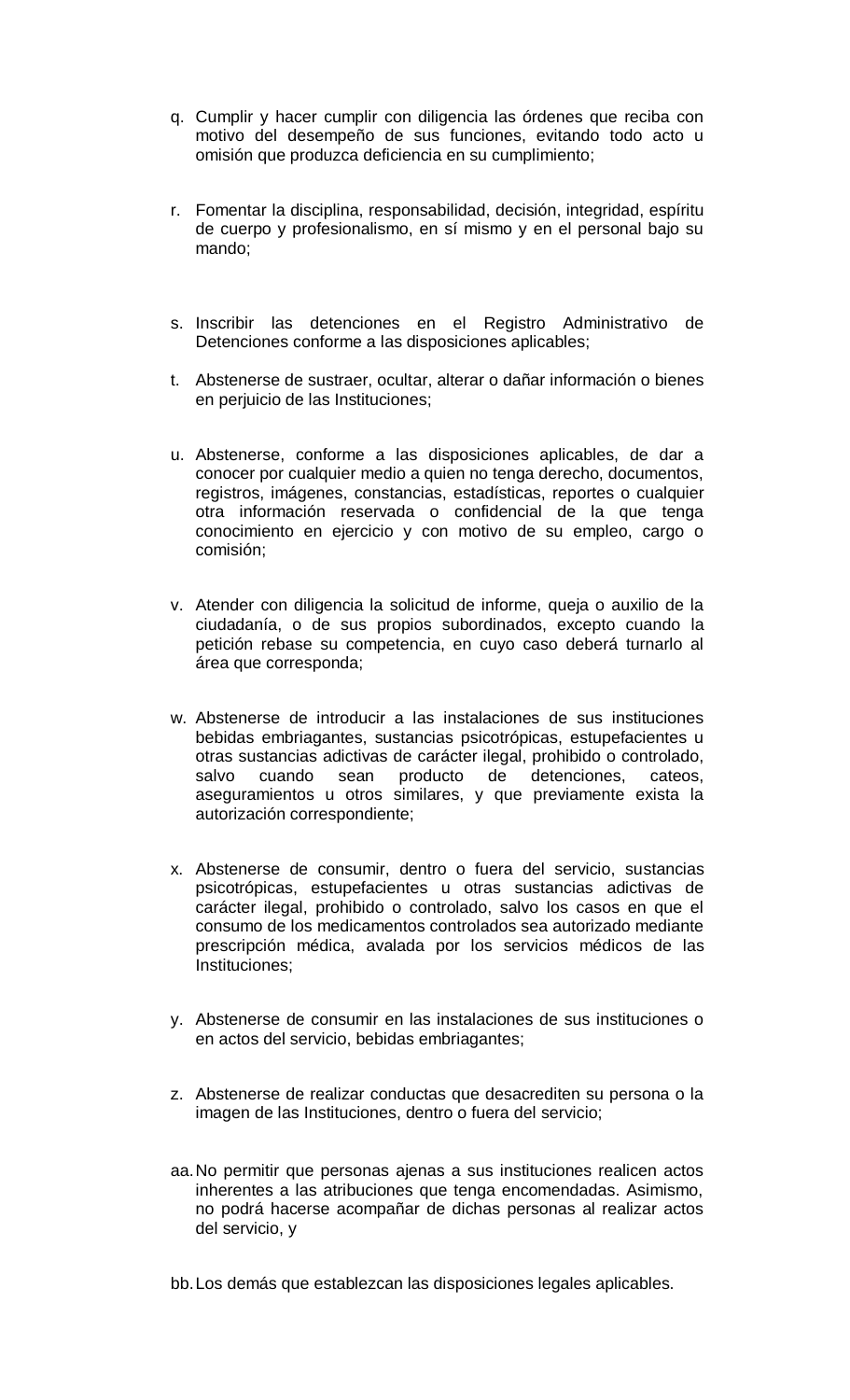**Artículo 18.-** De igual manera tendrán específicamente las obligaciones expresas en el artículo 41 de la Ley General del Sistema Nacional de Seguridad Publica, siendo estas:

- a. Registrar en el Informe Policial Homologado los datos de las actividades e investigaciones que realice;
- b. Remitir a la instancia que corresponda la información recopilada, en el cumplimiento de sus misiones o en el desempeño de sus actividades, para su análisis y registro. Asimismo, entregar la información que le sea solicitada por otras Instituciones de Seguridad Pública, en los términos de las leyes correspondientes;
- c. Apoyar a las autoridades que así se lo soliciten en la investigación y persecución de delitos, así como en situaciones de grave riesgo, catástrofes o desastres;
- d. Ejecutar los mandamientos judiciales y ministeriales;
- e. Obtener y mantener actualizado su Certificado Único Policial;
- f. Obedecer las órdenes de los superiores jerárquicos o de quienes ejerzan sobre él funciones de mando y cumplir con todas sus obligaciones, realizándolas conforme a derecho;
- g. Responder, sobre la ejecución de las órdenes directas que reciba, a un solo superior jerárquico, por regla general, respetando preponderantemente la línea de mando;
- h. Participar en operativos de coordinación con otras corporaciones policiales, así como brindarles, en su caso, el apoyo que conforme a derecho proceda;
- i. Mantener en buen estado el armamento, material, municiones y equipo que se le asigne con motivo de sus funciones, haciendo uso racional de ellos sólo en el desempeño del servicio;
- j. Abstenerse de asistir uniformado a bares, cantinas, centros de apuestas o juegos, u otros centros de este tipo, si no media orden expresa para el desempeño de funciones o en casos de flagrancia, y
- k. Las demás que establezcan las disposiciones legales aplicables. Siempre que se use la fuerza pública se hará de manera racional, congruente, oportuna y con respeto a los derechos humanos. Para tal efecto, deberá apegarse a las disposiciones normativas y administrativas aplicables, realizándolas conforme a derecho.

**Articulo 19.-** .- En materia de investigación de los delitos de conformidad con lo dispuesto por el artículo 21 de la Constitución Política de los Estados Unidos Mexicanos, el policía actuará bajo la conducción y el mando del Ministerio Público estando obligado a:

I. Auxiliar, en el ámbito de su competencia, al Ministerio Público en la recepción de denuncias sobre acciones u omisiones que puedan constituir delito;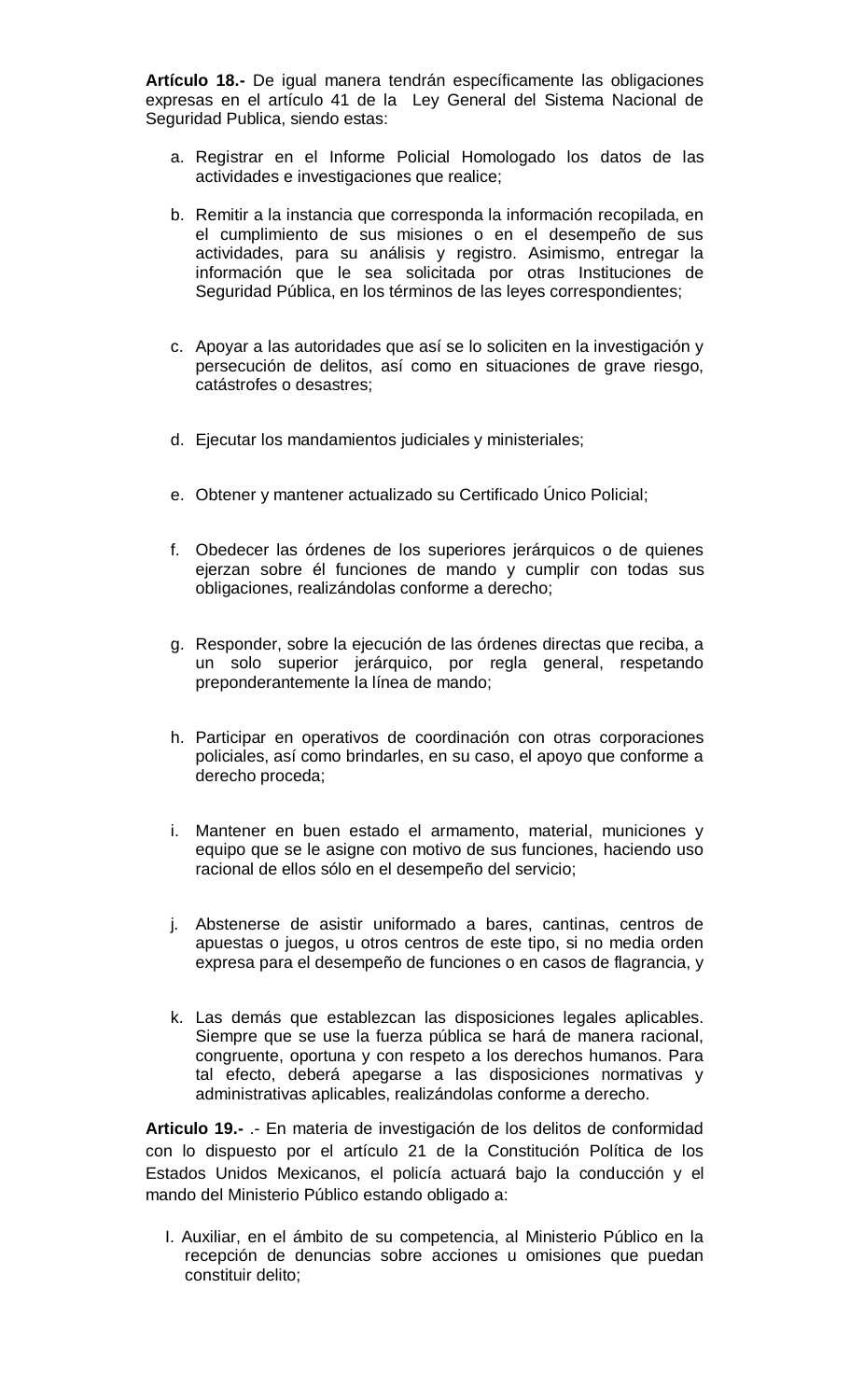En el ejercicio de esta atribución, el policía deberá informar de inmediato y bajo su más estricta responsabilidad al Ministerio Público para que éste ordene lo conducente.

Cuando la denuncia sea presentada por una fuente no identificada o su contenido no sea lo suficientemente claro, el policía estará obligado a verificar dicha información para que, en su caso, el Ministerio Público le dé trámite legal o la deseche de plano;

- II. Participar, en auxilio de las autoridades competentes, en la investigación y persecución de delitos, en la detención de personas o en el aseguramiento de bienes relacionados con la investigación de los delitos, cumpliendo sin excepción los requisitos previstos en los ordenamientos constitucionales y legales aplicables;
- III. Practicar detenciones o aseguramientos en los casos de flagrancia, en los términos de ley y poner a disposición de las autoridades ministeriales competentes a las personas detenidas o los bienes que se hayan asegurado o estén bajo su custodia, con estricto cumplimiento de los plazos constitucional y legalmente establecidos;
- IV. Informar y asentar en el registro de detenciones correspondiente, el aseguramiento de personas, sin dilación alguna;
- V. Recabar los datos que sirvan para la identificación de los involucrados en la investigación del delito;
- VI. En casos de urgencia, apoyarse en los servicios periciales disponibles para la investigación del hecho;
- VII. Realizar bajo la conducción jurídica del Ministerio Público de la Federación, las investigaciones específicas y actuaciones que le instruya éste o la autoridad jurisdiccional conforme a las normas aplicables;
- VIII. Informar al inculpado al momento de su detención, sobre los derechos que en su favor establece la Constitución Política de los Estados Unidos Mexicanos;
- IX. Cuidar que los rastros, objetos, instrumentos o productos del delito sean conservados. Para este efecto impedirá el acceso a toda persona ajena a la investigación y procederá a su clausura si se trata de local cerrado, o su aislamiento si se trata de lugar abierto, y evitará que se alteren o borren de cualquier forma los vestigios del hecho o se remuevan los instrumentos usados para llevarlo a cabo, en tanto intervinieren los peritos necesarios;
- X. Entrevistar a los testigos presumiblemente útiles para descubrir la verdad. De las entrevistas que se practiquen se dejará constancia y se utilizarán meramente como un registro de la investigación y no tendrán valor probatorio;
- XI. Reunir toda la información que pueda ser útil al Ministerio Público que conozca del asunto, para acreditar el cuerpo del delito y la probable responsabilidad del imputado;
- XII. Solicitar a las autoridades competentes, con apego a las disposiciones legales aplicables, informes, documentos, opiniones y elementos de prueba en general que se requiera para el debido desempeño de sus funciones;
- XIII. Incorporar a las bases de datos criminalísticos, la información que pueda ser útil en la investigación de los delitos, y utilizar su contenido para el desempeño de sus atribuciones;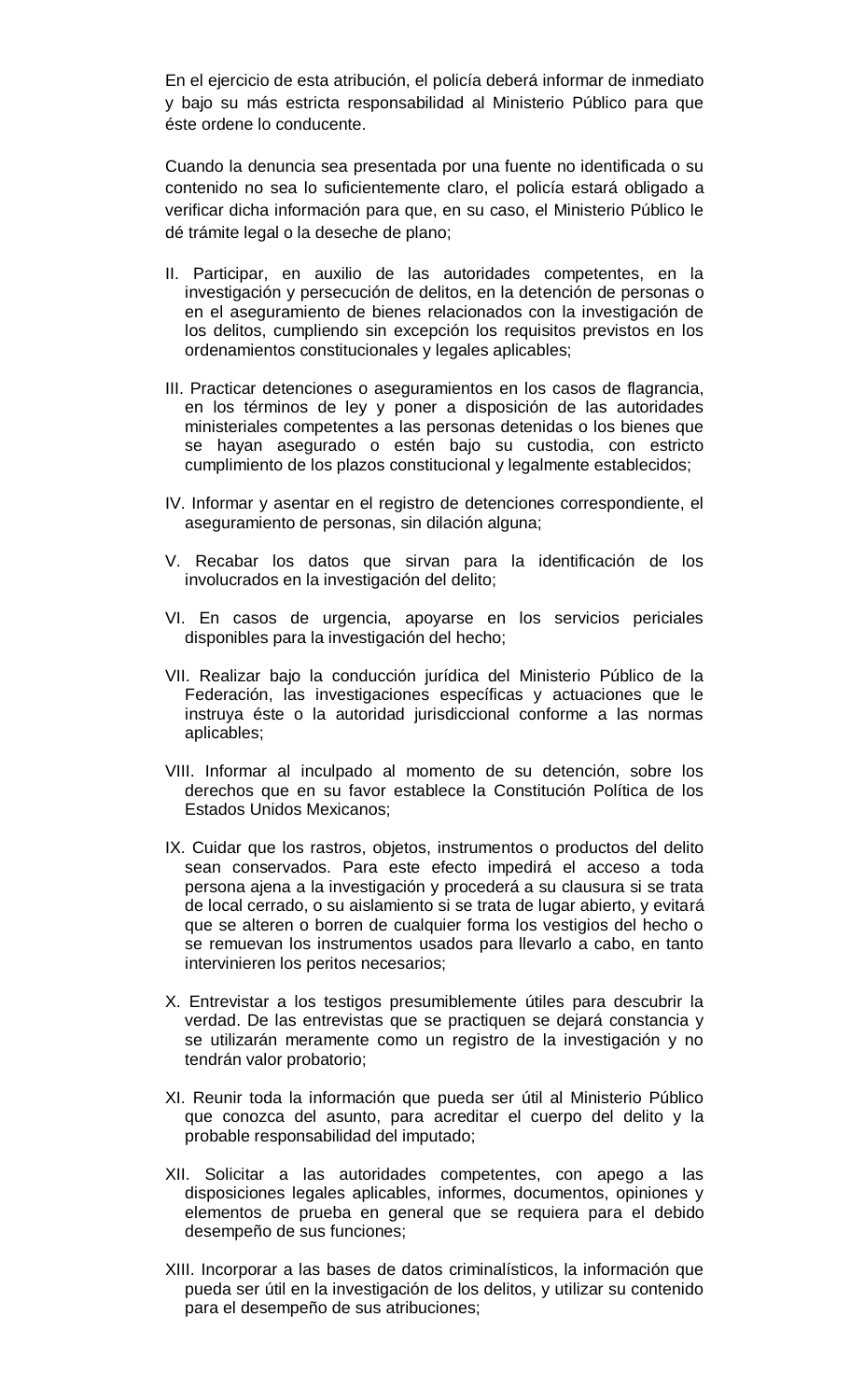- XIV. Expedir informes y demás documentos generados con motivo de sus funciones de investigación del delito;
- XV. En materia de atención a la víctima u ofendido por algún delito:
	- a. Prestar auxilio inmediato a las víctimas y proteger a los testigos en observancia a lo dispuesto por la Ley Federal Contra la Delincuencia Organizada, el presente reglamento, y demás normas aplicables;
	- b. Informar a la víctima u ofendido sobre los derechos que en su favor establece la Constitución Política de los Estados Unidos Mexicanos;
	- c. Recibir todos los indicios y elementos de prueba que la víctima u ofendido aporte en ejercicio de su derecho de coadyuvancia, para la comprobación del cuerpo del delito y la probable responsabilidad del imputado, informando de inmediato al Ministerio Público de la Federación a cargo del asunto para que éste acuerde lo conducente;
	- d. Otorgar las facilidades que las Leyes establezcan para identificar al imputado en los casos de delitos contra la libertad y el normal desarrollo psicosexual, privación ilegal de la libertad, así como dictar todas las medidas necesarias para evitar que se ponga en peligro la integridad física y psicológica de la víctima u ofendido en el ámbito de su competencia;
	- e. Dictar las medidas necesarias y que estén a su alcance para que la víctima u ofendido reciba atención médica y psicológica de urgencia. Cuando la Policía lo estime necesario, en el ámbito de sus atribuciones, tomará las medidas conducentes para que la atención médica y psicológica se haga extensiva a otras personas y,
	- XVI. En el ejercicio de esta atribución el policía deberá de asentar constancia de sus actuaciones, la cual se agregará a la carpeta de investigaciones que se abra.
	- XVII. Las demás que le confieran este reglamento y otras leyes.

En el ejercicio de la función investigadora a que se refiere este artículo, queda estrictamente prohibido al policía recibir declaraciones del indiciado o detener a alguna persona, fuera de los casos de flagrancia, sin que medien instrucciones escritas del Ministerio Público, del juez o del tribunal.

**Artículo 20.-** Los integrantes de las instituciones policiales en el orden de sus funciones deberán llenar un Informe Policial Homologado que contendrá, cuando menos, los siguientes datos:

- **I.** El área que lo emite;
- **II.** El usuario capturista;
- **III.** Los Datos Generales de registro;
- **IV.** Motivo, que se clasifica en;
- **a)** Tipo de evento, y
- **b)** Subtipo de evento.
- **V.** La ubicación del evento y en su caso, los caminos;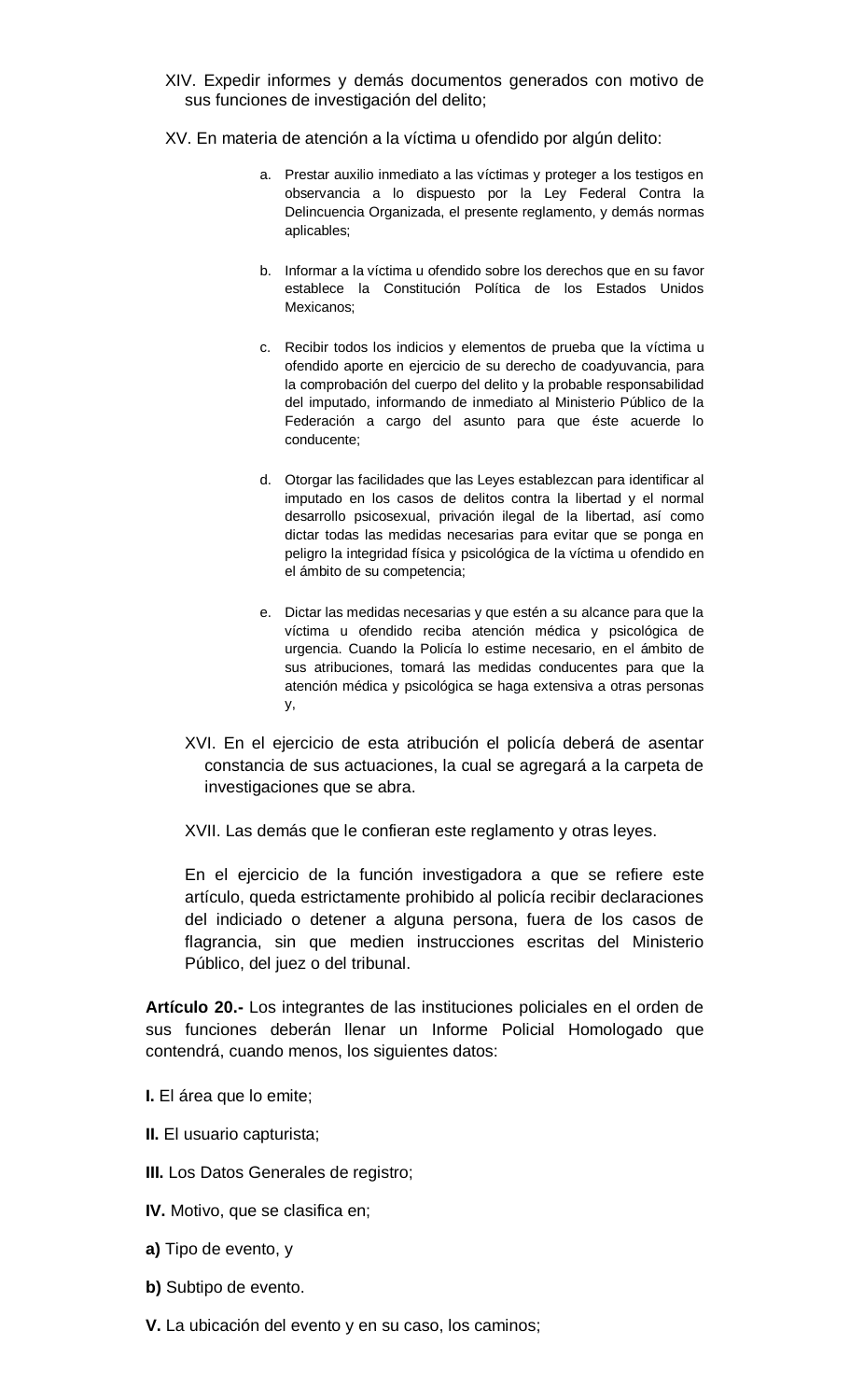**VI.** La descripción de hechos, que deberá detallar modo, tiempo y lugar, entre otros datos.

**VII.** Entrevistas realizadas, y

**VIII.** En caso de detenciones:

**a)** Señalar los motivos de la detención;

**b)** Descripción de la persona;

**c)** El nombre del detenido y apodo, en su caso;

**d)** Descripción de estado físico aparente;

**e)** Objetos que le fueron encontrados;

**f)** Autoridad a la que fue puesto a disposición, y

**g)** Lugar en el que fue puesto a disposición.

El informe debe ser completo, los hechos deben describirse con continuidad, cronológicamente y resaltando lo importante; no deberá contener afirmaciones sin el soporte de datos o hechos reales, por lo que deberá evitar información de oídas, conjeturas o conclusiones ajenas a la investigación.

## **TITULO TERCERO**

# **DE LA ESTRUCTURA DEL SERVICIO PROFESIONAL DE CARRERA**

## **CAPITULO I. Del proceso de la Planeación y Control de Recursos Humanos**

**Artículo 21.-** La Planeación del Servicio, permite determinar las necesidades cuantitativas y cualitativas que el personal requiere, así como su plan de carrera para el eficiente ejercicio de sus funciones, de acuerdo con los criterios emitidos por la Comisión Municipal, las sugerencias realizadas por el Consejo de Participación Ciudadana, la estructura orgánica, las categorías, jerarquías o grados, el Catálogo General y el perfil del puesto por competencia.

**Artículo 22.-** La Planeación tiene como objeto planear, establecer y coordinar los diversos procesos a través de los cuales el reclutamiento; selección de aspirantes; formación inicial; ingreso; formación continua y especializada; evaluación para la permanencia; desarrollo y promoción; estímulos; sistema disciplinario; separación, retiro y recursos determinen sus necesidades integrales, así como, integrar los procesos transversales del marco funcional de las unidades administrativas que participan.

**Artículo 23.-** La Comisión Municipal, establecerá el mecanismo de planeación para el eficiente ejercicio ordenado por el mismo Servicio. La planeación implementará las etapas del Servicio, en coordinación con la Dirección general y el Sistema Nacional de Información, con el objeto de mantener en línea toda la información relativa a cada procedimiento.

**Artículo 24.-** El plan de carrera del policía, deberá comprender la ruta profesional desde que éste ingrese a la corporación hasta su separación, en el que se fomentará su sentido de pertenencia a la institución y conservando la categoría, jerarquía o grado que vaya obteniendo, a fin de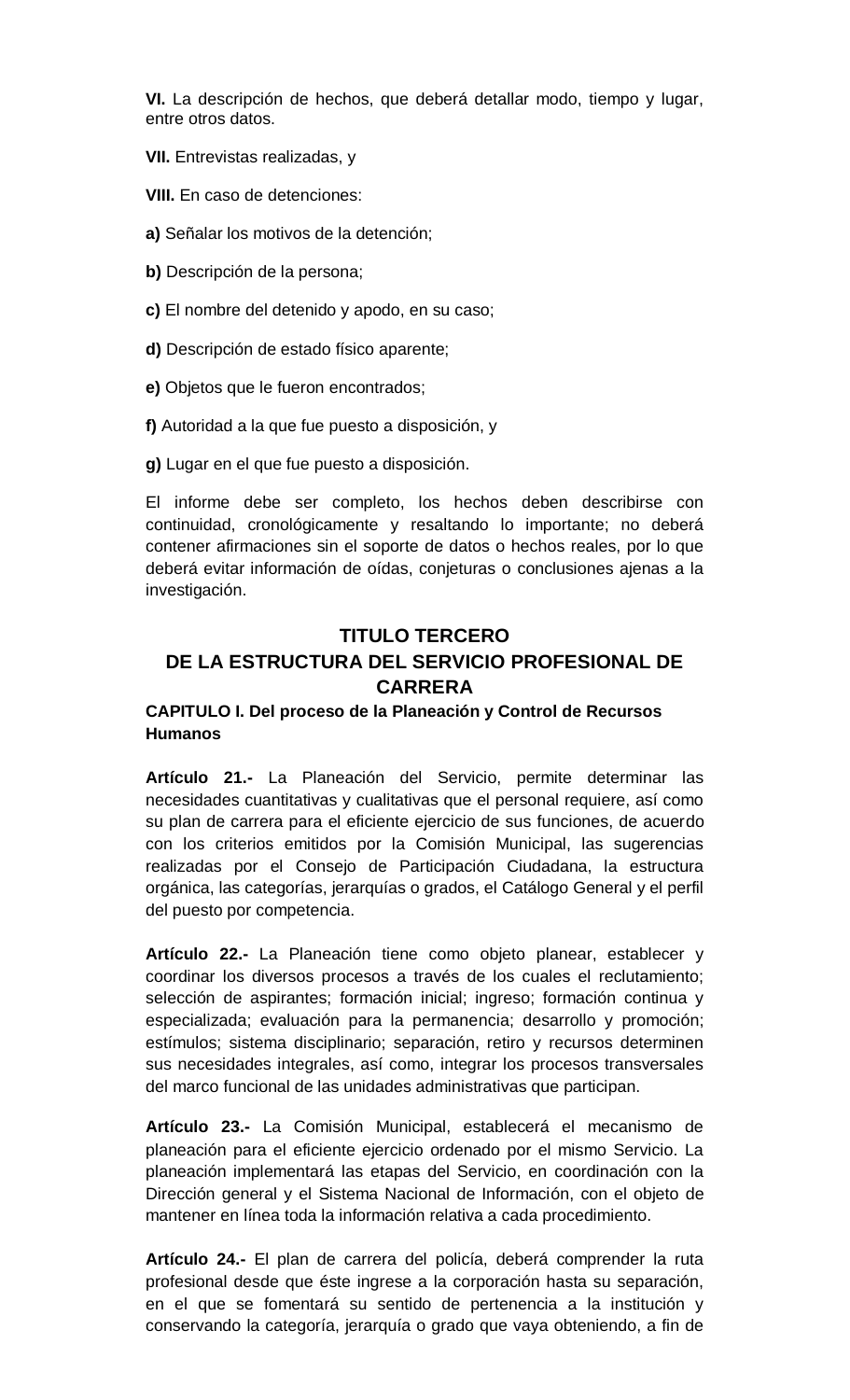infundirle certeza y certidumbre. La categoría, jerarquía o grado del policía tendrá validez en todo el territorio nacional.

**Artículo 25.-** Todos los responsables de la aplicación de este Reglamento colaborarán y se coordinaran con el responsable de la planeación, a fin de proporcionarles toda la información necesaria para el cumplimiento de sus funciones.

- **Artículo 26.-** A través de sus diversos procesos, los responsables de la ejecución de este Reglamento:
	- a. Registrarán y procesarán la información necesaria en relación con el Catálogo General que establece este Reglamento y el perfil del grado por competencia, de manera coordinada con la Dirección General, a través del Consejo Estatal;
	- b. Señalarán las necesidades cuantitativas y cualitativas de los policías, referentes a capacitación, rotación, separación y retiro, con el fin de que la estructura del Servicio tenga el número de elementos adecuado para su óptimo funcionamiento;
	- c. Elaborarán estudios prospectivos de los escenarios del Servicio, para determinar las necesidades de formación que requerirá el mismo en el corto y mediano plazos, con el fin de permitir a sus integrantes cubrir los perfiles del grado por competencia de las diferentes categorías y jerarquías;
	- d. Analizarán el desempeño y los resultados de los policías, en las unidades de adscripción emitiendo las conclusiones conducentes;
	- e. Revisarán y considerarán los resultados de las evaluaciones sobre el Servicio;
	- f. Realizarán los demás estudios, programas, acciones y trabajos que sean necesarios para el desarrollo del Servicio, y
	- g. Ejercerán las demás funciones que le señale este procedimiento y demás disposiciones legales y administrativas correspondientes.

## **CAPITULO II. Del Proceso de Ingreso**

**Artículo 27.-** Para ingresar a los Cuerpos de Seguridad Pública en el Municipio se requerirá cubrir los siguientes procedimientos:

- I. Convocatoria
- II. Reclutamiento
- III. Selección (evaluaciones de control y de confianza)
- IV. Formación inicial
- V. Nombramiento
- VI. Certificación
- VII. Del Plan Individual de Carrera
- VIII. Reingreso.

## **SECCIÓN I De la Convocatoria**

**Artículo 28.-** La convocatoria es dirigida a todos los interesados que deseen ingresar al Servicio, será pública y abierta y deberá ser publicada en el Periódico Oficial del Estado o **en diario local de mayor circulación**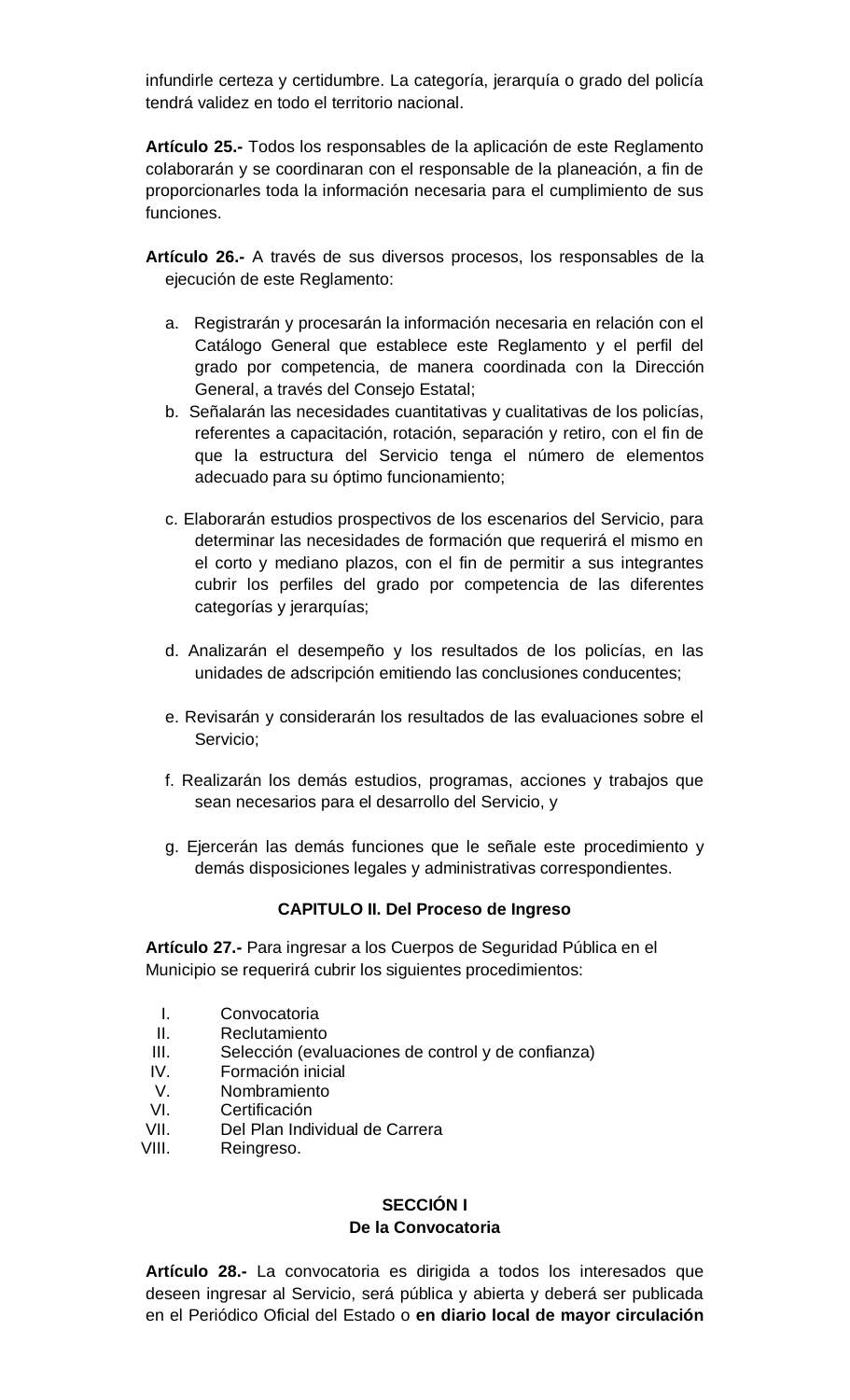o en el instrumento jurídico que el Municipio determine, según sea el caso, y difundida en los centros de trabajo y demás fuentes de reclutamiento en los términos, contenidos y las etapas que señala el presente Reglamento.

**Artículo 29.-** Cuando exista una plaza vacante o de nueva creación de policía dentro de la Escala Básica, la Comisión Municipal:

- a. Emitirá la convocatoria pública y abierta dirigida a todo aspirante que desee ingresar al Servicio, mediante invitación publicada en el Periódico Oficial de la Entidad Federativa o en el instrumento jurídico equivalente y difundida en al menos dos diarios de mayor circulación local o regional, asimismo será colocada en los centros de trabajo y demás fuentes de reclutamiento internas y externas;
- b. Señalará en forma precisa, los puestos sujetos a reclutamiento y el perfil del puesto por competencia que deberán cubrir los aspirantes;
- c. Precisará los requisitos que deberán cumplir los aspirantes;
- d. Señalará lugar, fecha y hora de la recepción de documentos requeridos;
- e. Señalará lugar, fecha y hora de verificación de los exámenes de selección de aspirantes para quienes cumplan con los requisitos de la convocatoria;
- f. Señalará fecha del fallo relacionado con los requisitos del reclutamiento y con las evaluaciones que se vayan a aplicar;
- g. Señalará los requisitos, condiciones y duración de la formación inicial y demás características de la misma;
- h. Se señalara el sueldo a percibir por plaza o vacante, así como del monto de la beca durante el curos de formación inicial.
- i. No podrá existir discriminación por razón de género, religión, estado civil, origen étnico o condición social, o cualquier otra que viole el principio de igualdad de oportunidades, para quienes cumplan con los requisitos de la convocatoria. Los requisitos del perfil del puesto, en ningún caso constituyen discriminación alguna.

## **SECCIÓN II. Del Reclutamiento**

**Artículo 30.-** El reclutamiento del Servicio, permite atraer al mayor número de aspirantes idóneos, que cubran el perfil del puesto y demás requisitos para la ocupación de una plaza vacante o de nueva creación de policía, dentro de la escala básica, a través de fuentes internas y externas.

**Artículo 31**.- El reclutamiento tiene como objeto establecer la integración del primer nivel de policía de la Escala Básica del Servicio, para ser seleccionado, capacitado, evitar el abandono de la corporación de policías y preservar los principios constitucionales de eficiencia y profesionalismo en el Servicio.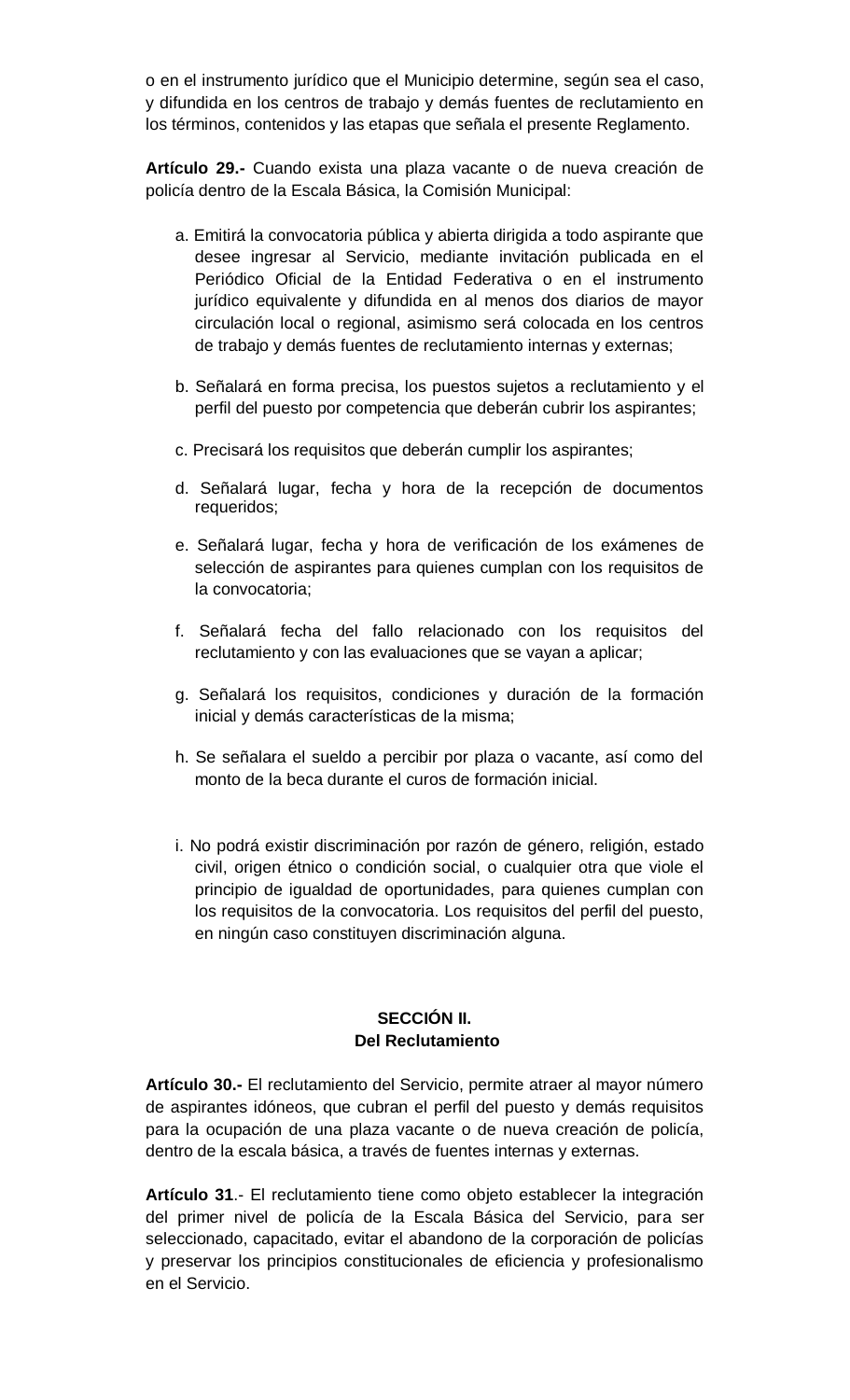**Artículo 32.-** El presente procedimiento sólo es aplicable a los aspirantes a ingresar al nivel de policía dentro de la escala básica del Servicio. Las demás categorías, jerarquías o grados, estarán sujetos en lo relativo a su promoción al procedimiento de desarrollo y promoción.

**Artículo 33.-** Para los efectos de reclutar a los aspirantes a ingresar al Servicio, éstos deben cumplir con los requisitos del perfil del grado por competencia, las condiciones y los términos de la convocatoria que al efecto emita la Comisión Municipal en coordinación con la Academia de Policía.

**Artículo 34.-** El reclutamiento dependerá de las necesidades institucionales para cada ejercicio fiscal de acuerdo al presupuesto autorizado. En caso de ausencia de plazas vacantes o de nueva creación no se emitirá la convocatoria, en ningún caso.

**Articulo 35.-** Previo al reclutamiento, la corporación Municipal, organizará eventos de inducción para motivar el acercamiento de los aspirantes a ingresar al Servicio.

**Artículo 36**. La permanencia es el resultado del cumplimiento constante de los requisitos establecidos en la presente Ley para continuar en el servicio activo de las Instituciones Policiales. Son requisitos de ingreso y permanencia en las Instituciones Policiales, los siguientes:

- I. De Ingreso:
	- a) Ser ciudadano mexicano por nacimiento en pleno ejercicio de sus derechos políticos y civiles, sin tener otra nacionalidad;
	- b) Ser de notoria buena conducta, no haber sido condenado por sentencia irrevocable por delito doloso, ni estar sujeto a proceso penal;
	- c) En su caso, tener acreditado el Servicio Militar Nacional;
	- d) Acreditar que ha concluido, al menos, los estudios siguientes:
		- 1. En el caso de aspirantes a las áreas de investigación, enseñanza superior o equivalente;
		- 2. Tratándose de aspirantes a las áreas de prevención, enseñanza media superior o equivalente;
		- 3. En caso de aspirantes a las áreas de reacción, los estudios correspondientes a la enseñanza media básica;
	- e) Aprobar el concurso de ingreso y los cursos de formación;
	- f) Contar con los requisitos de edad y el perfil físico, médico y de personalidad que exijan las disposiciones aplicables;
	- g) Aprobar los procesos de evaluación de control de confianza;
	- h) Abstenerse de consumir sustancias psicotrópicas, estupefacientes u otras que produzcan efectos similares;
	- i) No padecer alcoholismo;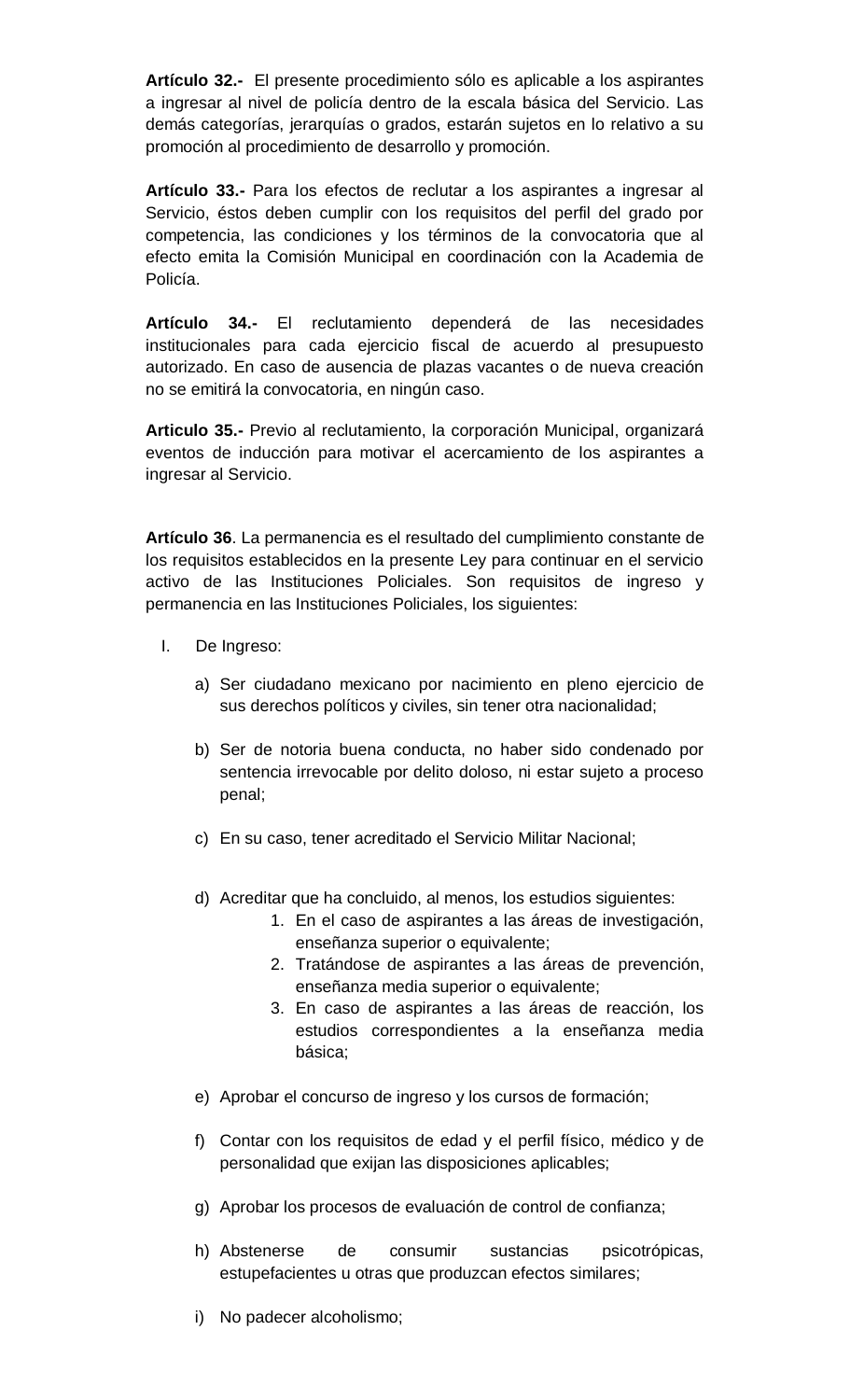- j) Someterse a exámenes para comprobar la ausencia de alcoholismo o el no uso de sustancias psicotrópicas, estupefacientes u otras que produzcan efectos similares;
- k) No estar suspendido o inhabilitado, ni haber sido destituido por resolución firme como servidor público;
- l) Cumplir con los deberes establecidos en esta Ley, y demás disposiciones que deriven de la misma;
- m) Los demás que establezcan otras disposiciones legales aplicables.
- II. De Permanencia:
	- a) Ser de notoria buena conducta, no haber sido condenado por sentencia irrevocable por delito doloso;
	- b) Mantener actualizado su Certificado Único Policial;
	- c) No superar la edad máxima de retiro que establezcan las disposiciones aplicables;
	- d) Acreditar que ha concluido, al menos, los estudios siguientes:
		- 1. En el caso de integrantes de las áreas de investigación, enseñanza superior, equivalente u homologación por desempeño, a partir de bachillerato;
		- 2. Tratándose de integrantes de las áreas de prevención, enseñanza media superior o equivalente;
		- 3. En caso de integrantes de las áreas de reacción, los estudios correspondientes a la enseñanza media básica;
	- e) Aprobar los cursos de formación, capacitación y profesionalización;
	- f) Aprobar los procesos de evaluación de control de confianza;
	- g) Aprobar las evaluaciones del desempeño;
	- h) Participar en los procesos de promoción o ascenso que se convoquen, conforme a las disposiciones aplicables;
	- i) Abstenerse de consumir sustancias psicotrópicas, estupefacientes u otras que produzcan efectos similares;
	- j) No padecer alcoholismo;
	- k) Someterse a exámenes para comprobar la ausencia de alcoholismo;
	- l) Someterse a exámenes para comprobar el no uso de sustancias psicotrópicas, estupefacientes u otras que produzcan efectos similares;
	- m) No estar suspendido o inhabilitado, ni haber sido destituido por resolución firme como servidor público;
	- n) No ausentarse del servicio sin causa justificada, por un periodo de tres días consecutivos o de cinco días dentro de un término de treinta días, y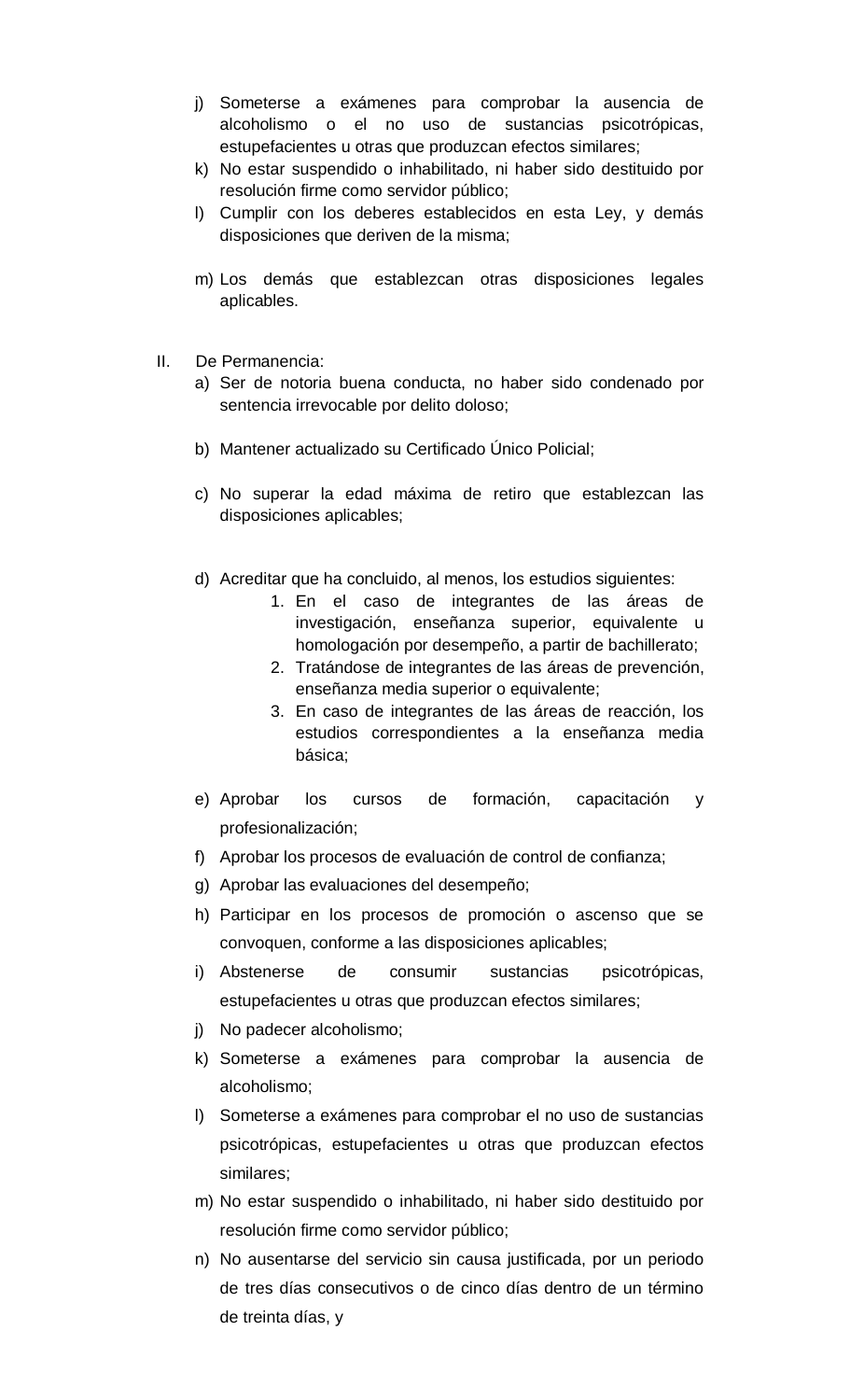o) Las demás que establezcan las disposiciones legales aplicables.

**Artículo 37.-** De la Documentación que deben presentar los Aspirantes

A) Los aspirantes a ingresar al Servicio deberán presentar en el lugar, fecha y hora señalados en la convocatoria la siguiente documentación:

I.- Acta de nacimiento; original para cotejar y copia;

II.- Cartilla, u oficio de liberación del Servicio Militar expedido por el Ejército Mexicano, en el caso de los hombres; original para cotejar y copia;

III.- Constancia reciente de no antecedentes penales; emitida por la autoridad competente (CERESO Municipal) original;

IV.- Credencial de elector; original para cotejar y copia;

V.- Acreditar certificado de estudios correspondiente a enseñanza preparatoria, bachillerato o equivalente. O en su caso constancia de haber acreditado los seis semestres de nivel bachillerato. Original para cotejar y copia;

VI.- Copia de la o las bajas en caso de haber pertenecido a alguna corporación de seguridad pública, fuerza armada o empresas de seguridad privada, teniendo que ser de carácter voluntario, originales para cotejar y copia (s);

- VII.- Dos (2) fotografías tamaño infantil de frente y con las características siguientes:
	- a) Hombres, sin lentes, barba, bigote y patillas; con orejas descubiertas;
	- b) Mujeres, sin lentes, sin maquillaje y con orejas descubiertas;
- VIII.- Comprobante de domicilio vigente (luz, predial o teléfono); original para cotejar y copia;
- IX.- Carta de exposición de motivos para el ingreso a la Institución (formato anexo);
- X.- Dos cartas de recomendación. (No de funcionarios) originales;
- XI.- Constancia de vecindad con domicilio actualizado por lo menos con seis meses de antigüedad. y que sea original;
- XII.- Constancia medica expedida por el Hospital Municipal, donde conste que se encuentra clínicamente sano. Así como análisis anexos en originales.

B) No serán reclutados los aspirantes que por los medios de prueba adecuados y consultando la información en el Registro Nacional, tengan algún impedimento para ser seleccionados, de acuerdo con esta convocatoria y demás disposiciones sustantivas y administrativas aplicables.

C) Una vez que se han cubierto los requisitos anteriores la Secretaria de Seguridad Publica y Transito Municipal, procederá a la aplicación de las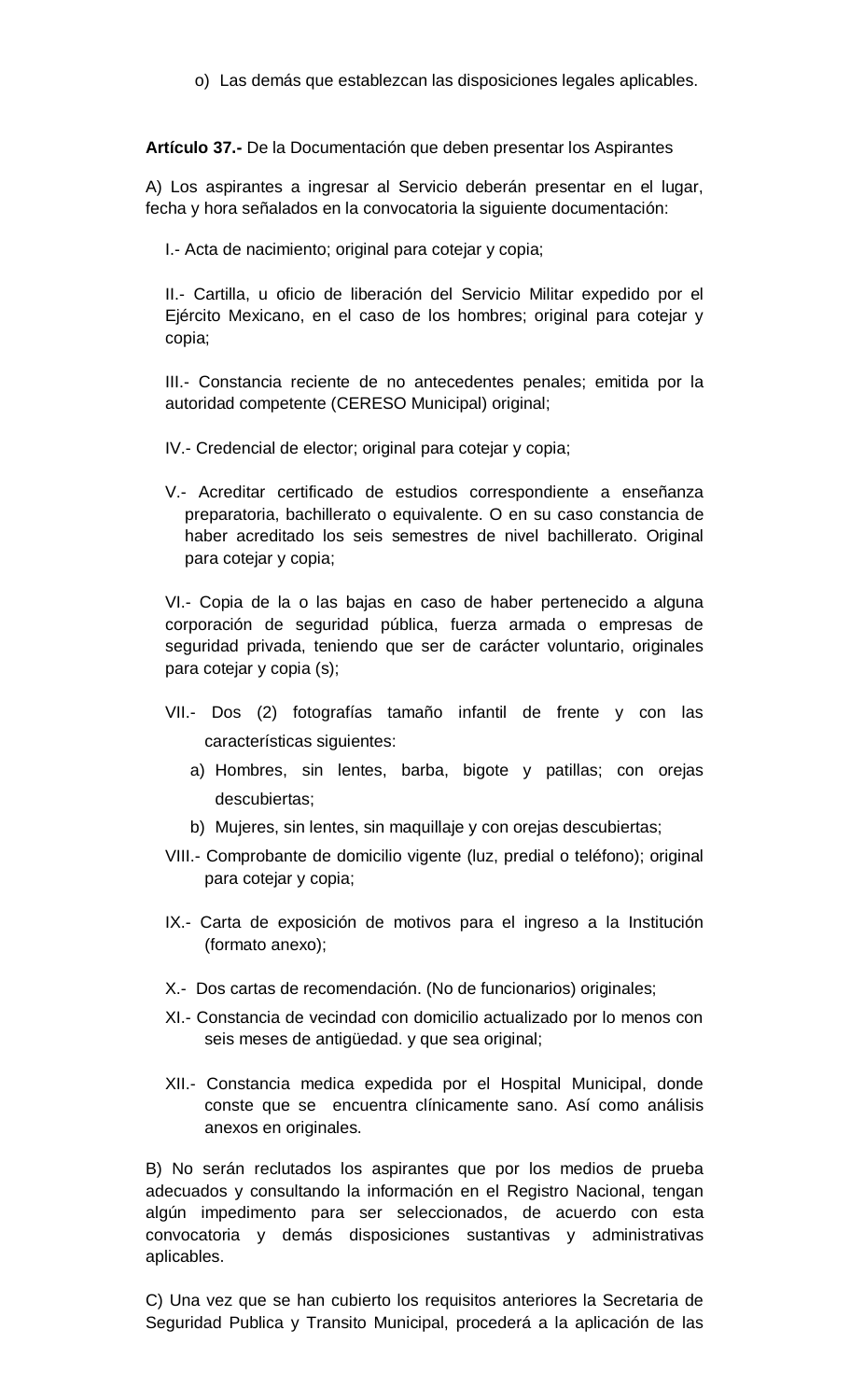evaluaciones de selección y, en su caso, proveerá lo necesario para comenzar la formación inicial.

## **SECCIÓN III De la Selección**

**Artículo 38.-** La selección de aspirantes permite elegir, de entre quienes hayan cubierto los requisitos del procedimiento de reclutamiento, a los que mejor cubran el perfil del grado por competencia de policía dentro de la escala básica para ingresar a la institución, mediante la aprobación de la evaluación correspondiente y la formación inicial, a fin de obtener el carácter de aspirante seleccionado.

**Artículo 39.-** La selección de aspirantes tiene como objeto aplicar esta evaluación para determinar si el aspirante cumple con los conocimientos, habilidades, destrezas, competencias, actitudes y aptitudes psicológicas, físicas, intelectuales y de conocimientos conforme al perfil del grado por competencia, mediante la aplicación de diversos exámenes, así como los requerimientos de la formación inicial y preservar los principios constitucionales de legalidad, eficiencia, profesionalismo y honradez.

**Artículo 40.-** El aspirante que haya cubierto satisfactoriamente los requisitos correspondientes al reclutamiento, deberá evaluarse en los términos y las condiciones que este Reglamento establece.

**Artículo 41.-** .- El aspirante que hubiese aprobado la evaluación a que se refiere el presente Reglamento, estará obligado a llevar el curso de formación inicial que deberá cubrir con una estancia en la institución de formación destinada para tales efectos, el cual comprenderá los contenidos mínimos y las equivalencias de los planes y programas validados por la Dirección general.

**Artículo 42.-** - Durante el curso de formación inicial se celebrará un contrato de prestación de servicios profesionales, entre el aspirante seleccionado y la corporación.

**Artículo 43.-** En lo referente a la formación inicial, sólo podrán ingresar a ella aquellos aspirantes seleccionados que hubieren aprobado los exámenes consistentes en los estudios toxicológico, médico, conocimientos generales, estudio de personalidad, de capacidad físicoatlética y patrimonial y de entorno social.

**Artículo 44.-** Las evaluaciones a aplicar serán por parte del Centro de Control de Confianza, conforme al artículo 108 fracción III de la Ley General del Sistema Nacional de Seguridad Pública.

**Artículo 45.-** Los aspirantes que hayan aprobado los exámenes de evaluación, tendrán derecho a recibir la formación inicial y una beca económica durante el desarrollo de esta, así como firmar una carta en la que se comprometan a concluir su formación inicial, en caso contrario, deberán retribuir el monto total de las becas otorgadas.

## **SECCIÓN IV De la Formación inicial**

**Artículo 46.-** La formación inicial es el procedimiento que permite que los cadetes que aspiran a ingresar al servicio, como policías preventivos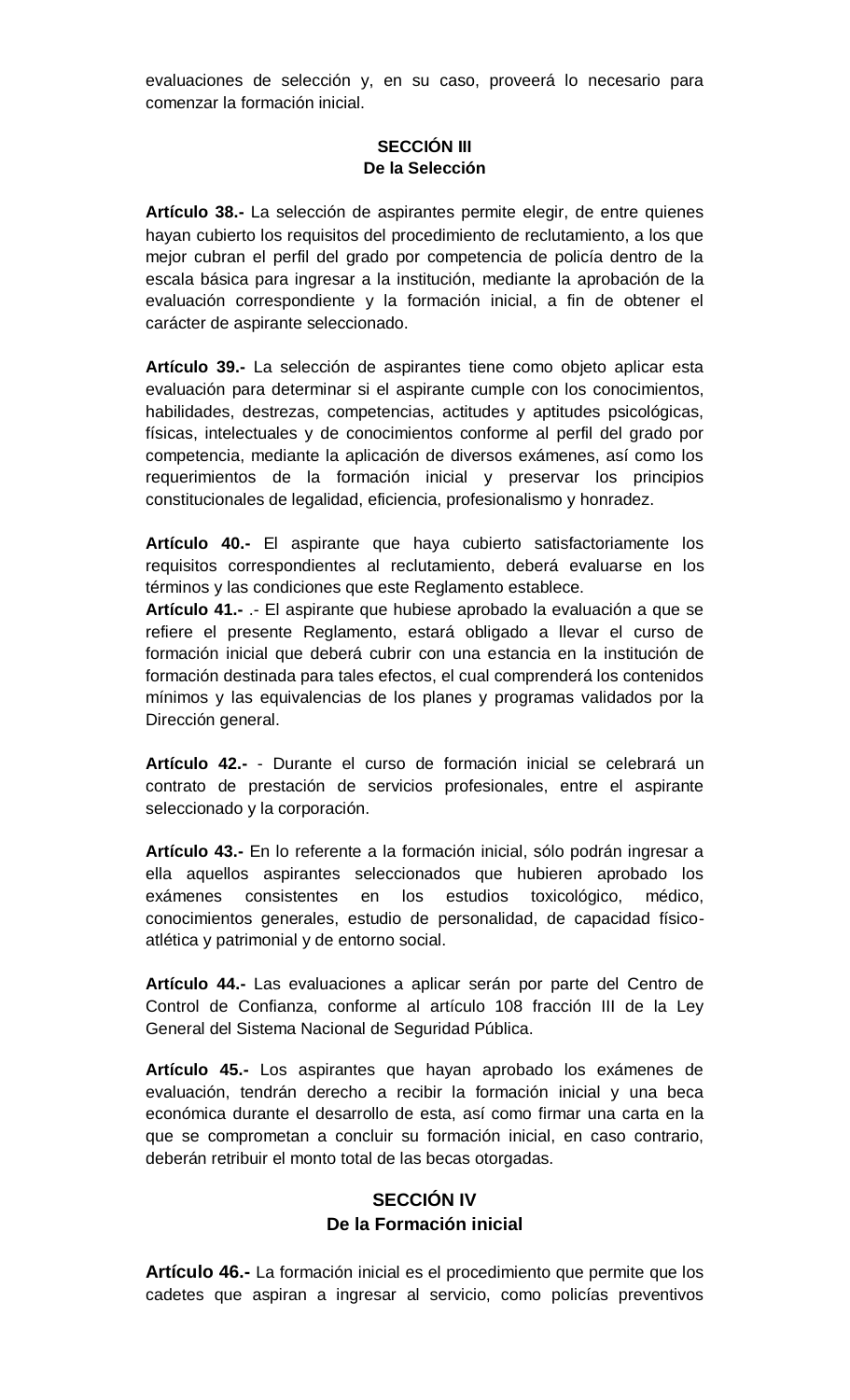municipales, realicen actividades académicas encaminadas a lograr el óptimo desempeño de sus funciones en acuerdo con el perfil del puesto.

**Artículo 47.-** La formación inicial tiene como objeto lograr la formación de los cadetes a través de procesos educativos para personal de nuevo ingreso, dirigidos a la adquisición de conocimientos y el desarrollo de habilidades, destrezas y actitudes que, en congruencia con el perfil del puesto, permitan a los nuevos policías preventivos municipales garantizar los principios constitucionales de eficiencia y profesionalismo.

**Artículo 48.**- La carrera del policía se organizará conforme a las etapas, niveles de escolaridad y grados académicos que de manera coordinada establezcan las entidades federativas con la Dirección General, con la participación que corresponda a la Secretaría de Educación Pública federal y a las autoridades educativas de los Estados. Dichas etapas, niveles de escolaridad y grados académicos de la carrera policial preventiva tendrán la misma validez oficial de estudios en todo el territorio nacional, en los términos de las necesidades que se adopten entre las partes.

**Artículo 49.**- Toda la capacitación que se imparta en las instituciones nacionales de formación, así como las evaluaciones del procedimiento de desarrollo y promoción y evaluación para la permanencia del personal en activo, deberá contener expresamente la prohibición de aseguramientos arbitrarios en general y las derivadas de la revisión y vigilancia rutinarias, de denuncias anónimas o por el simple hecho de que el presunto responsable se encuentre en una actitud sospechosa o un marcado nerviosismo a fin de atender la recomendación número 2/2001 sobre la práctica de las detenciones arbitrarias dirigida al C. Secretario de Seguridad Pública federal y a los responsables de la Seguridad Pública de las Entidades Federativas, así como todas las recomendaciones que en materia de seguridad pública emita la Comisión Nacional y Estatal de los Derechos Humanos.

**Artículo 50.-** El cadete que haya concluido satisfactoriamente las actividades académicas de formación inicial, tendrá derecho a ingresar a la Institución Policial y deberá laborar para la misma un periodo mínimo de un año.

Las materias a que se refiere este capítulo serán las que determine la institución de formación previa autorización de la Dirección General.

## **SECCIÓN V Del Nombramiento**

**Artículo 51.-** El nombramiento es el documento formal que se otorga al policía de nuevo ingreso, por parte de la autoridad competente, del cual se deriva la relación jurídico administrativa, en la que prevalecen los principios de derecho público y con el cual se inicia en el servicio y adquiere los derechos de estabilidad, permanencia, formación, promoción y desarrollo, ascensos, estímulos y retiro en los términos de las disposiciones aplicables, el cual deberá otorgarse al policía, que inicia su carrera inmediatamente después que haya aprobado satisfactoriamente su curso de formación inicial.

**Artículo 52**.- En el acto del nombramiento se le entregará al policía, el "Reglamento Disciplinario", o su equivalente en cada corporación y se le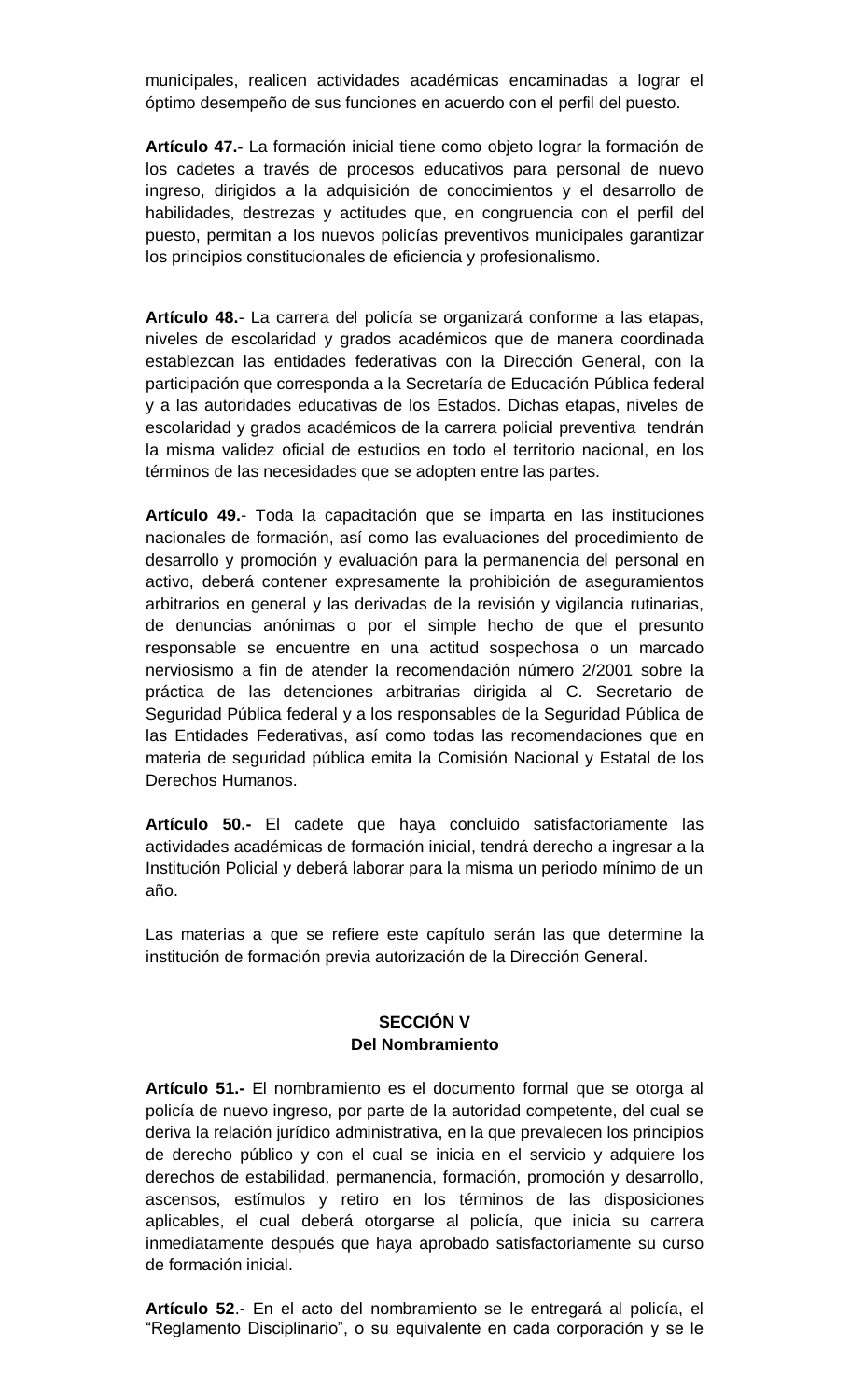apercibirá de los derechos, obligaciones que adquiere y prohibiciones que deberá observar de acuerdo con este mismo Reglamento.

**Artículo 53**.- Los policías de las corporaciones de seguridad pública ostentarán una identificación que incluya fotografía, nombre, nombramiento y clave de inscripción en el Registro Nacional a la vista de la ciudadanía.

**Artículo 54**.- La Comisión Municipal, conocerá y resolverá sobre el ingreso de los aspirantes a la corporación, expedirá los nombramientos y constancias de grado correspondiente, con el visto bueno del Director de la corporación o su equivalente.

**Artículo 55**.- En ningún caso un policía, podrá ostentar el grado que no le corresponda.

**Artículo 56**.- La Comisión Municipal, elaborará la constancia de grado correspondiente y la turnará al jefe inmediato superior y al director de la corporación.

**Artículo 57**.- Los policías, recibirán su constancia de grado en una ceremonia oficial en la que se realizará la protesta antes referida.

**Artículo 58**- La titularidad en el puesto y el grado dentro del Servicio, únicamente se obtiene mediante el nombramiento oficial de la autoridad que lo otorga.

**Artículo 59**.- La aceptación del nombramiento por parte del policía, le otorga todos los derechos y le impone todas las obligaciones y prohibiciones, establecidas en la Constitución Política de los Estados Unidos Mexicanos, la del

Estado y los bandos de policía y gobierno del municipio.

**Artículo 60**.- El nombramiento contendrá los siguientes datos mínimos:

- I. Nombre completo del policía;
- II. Área de adscripción, categoría, jerarquía o grado;
- III. Leyenda de la protesta correspondiente;
- IV. Remuneración, y
- V. Edad.

## **SECCIÓN VI. De la Certificación**

**Artículo 61.-** La certificación tiene por objeto:

I. Reconocer habilidades, destrezas, aptitudes, conocimientos generales y específicos para desempeñar sus funciones, conforme a los perfiles aprobados por el Consejo Nacional;

II. Identificar los factores de riesgo que interfieran, repercutan o pongan en peligro el desempeño de las funciones policiales, con el fin de garantizar la calidad de los servicios, enfocándose a los siguientes aspectos de los integrantes de las Instituciones Policiales:

a. Cumplimiento de los requisitos de edad y el perfil físico, médico y de personalidad que exijan las disposiciones aplicables;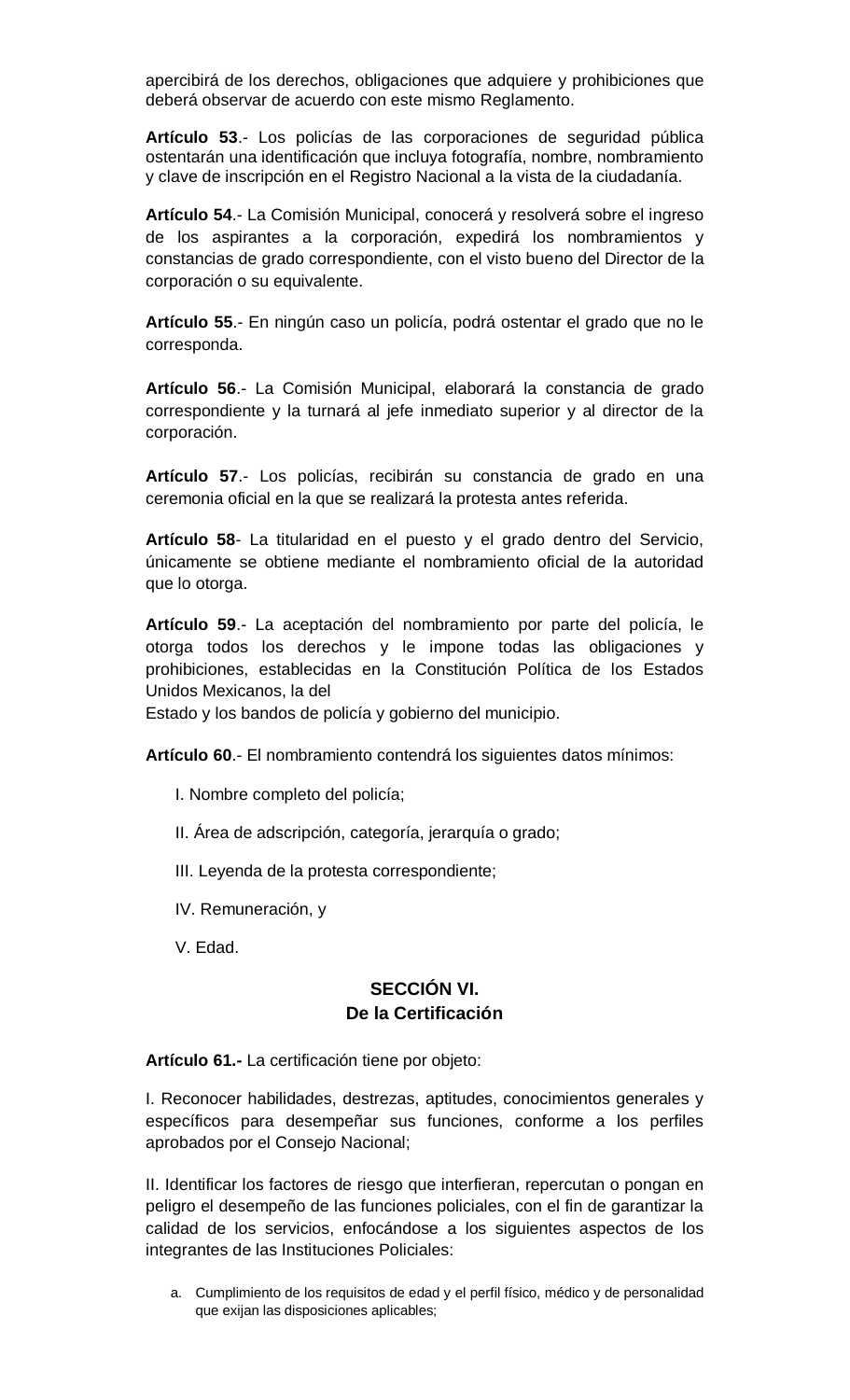- b. Observancia de un desarrollo patrimonial justificado, en el que sus egresos guarden adecuada proporción con sus ingresos;
- c. Ausencia de alcoholismo o el no uso de sustancias psicotrópicas, estupefacientes u otras que produzcan efectos similares;
- d. Ausencia de vínculos con organizaciones delictivas;
- e. Notoria buena conducta, no haber sido condenado por sentencia irrevocable por delito doloso, ni estar sujeto a proceso penal por delito doloso y no estar suspendido o inhabilitado, ni haber sido destituido por resolución firme como servidor público; y
- f. El Certificado tendrá por objeto acreditar que el elemento de seguridad es apto para ingresar o permanecer en las Instituciones policiales, y que cuenta con los conocimientos, el perfil, las habilidades y las aptitudes necesarias para el desempeño de su cargo.

**Artículo 62**.-La Dirección General de Seguridad Pública contratará únicamente a personal que cuente con el requisito de certificación expedido por los centros de evaluación y control de confianza.

**Artículo 63**.-Todo candidato o aspirante a ingresar al Servicio Profesional de Carrera Policial deberá de contar con un Certificado Único Policial.

**Artículo 64**.-Ninguna persona podrá ingresar o permanecer en las Instituciones policiales sin contar con el Certificado y registro vigentes.

## **SECCIÓN VII Del Plan Individual de Carrera**

**Artículo 65**.- El plan de carrera del policía, deberá comprender la ruta profesional desde que éste ingrese a la Institución Policial hasta su separación, mediante procesos homologados e interrelacionados en los que se fomentará su sentido de pertenencia a ésta, conservando la categoría y jerarquía que vaya obteniendo, a fín de infundirle certeza y certidumbre en el servicio.

**Artículo 66.-** Una vez concluidos todos los procedimientos que contempla el proceso de ingreso se les tendrá que elaborar a los elementos el plan individual de carrea el cual contempla:

- I. Los recursos de capacitación que tenga que tomar por año;
- II. La fecha de evaluaciones del desempeño;
- III. Fechas de evaluaciones de habilidades, destrezas y conocimientos
- IV. Fechas de las evaluaciones de Control de Confianza
- V. Estímulos, reconocimientos y recompensas a las que se haya hecho acreedor y;
- VI. Aplicación de sanciones en base al régimen disciplinario

**Artículo 67.-** La nivelación académica es el procedimiento académico que valida los conocimientos adquiridos a través de la preparación teórica y la experiencia profesional por medio de una evaluación específicamente desarrollada a partir de los elementos fundamentales que representa una función profesional.

> **SECCIÓN VIII Del Reingreso**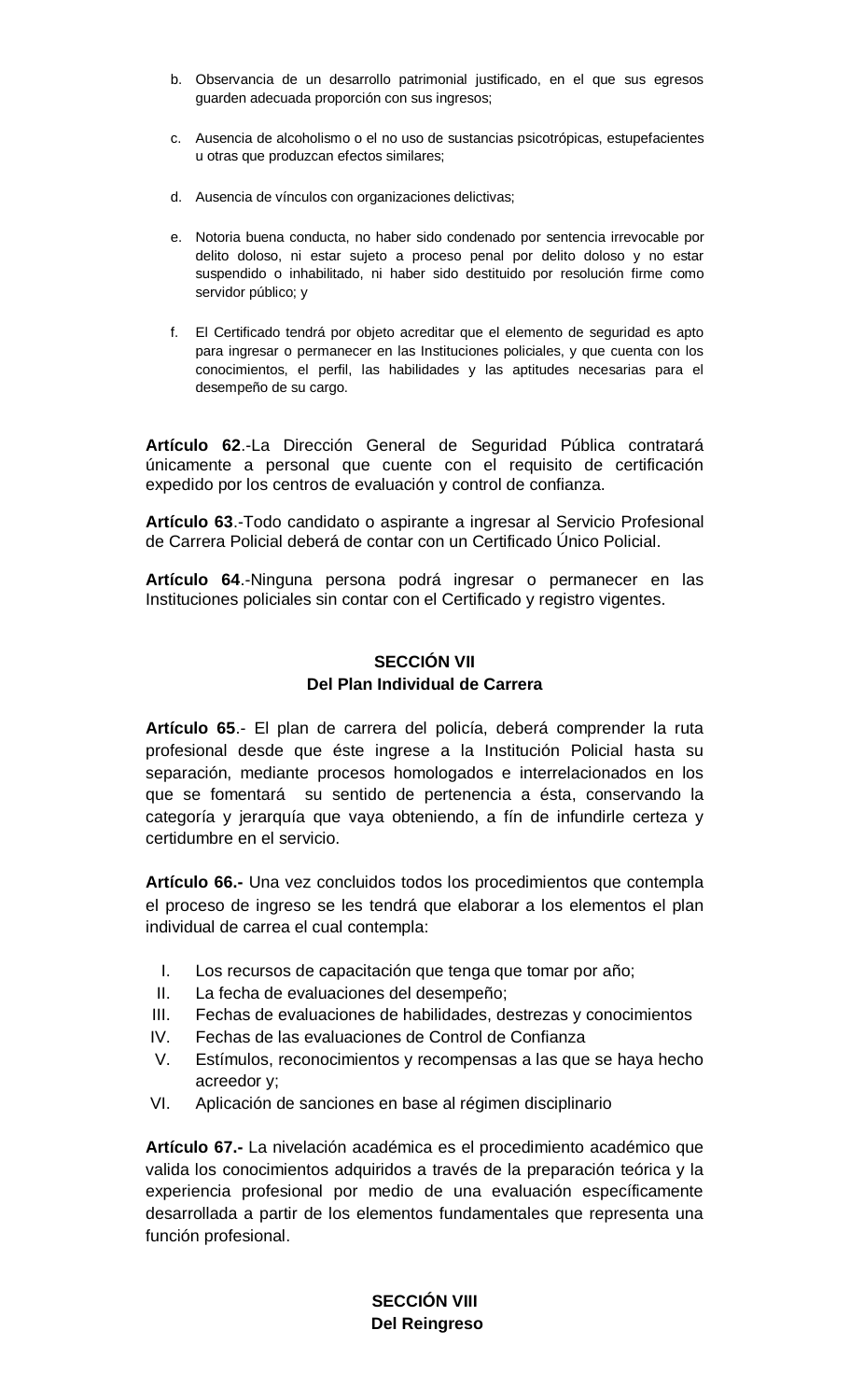**Artículo 68.-** Los policías, podrán separarse voluntariamente de sus cargos por la causal ordinaria de la renuncia voluntaria a que se refiere el procedimiento de separación y retiro.

**Artículo 69**.- Los policías a que se refiere el artículo anterior podrán reingresar al servicio siempre y cuando reúnan los siguientes requisitos:

- I. Que exista acuerdo favorable por parte de la Comisión Municipal;
- II. Que la separación del cargo haya sido voluntaria;
- III. Que exista plaza vacante o de nueva creación, y
- IV. Que presenten los exámenes relativos al procedimiento de desarrollo y promoción del último grado en el que ejerció su función.

**Artículo 70**.- Para efectos de reingreso, el policía, que se hubiere separado voluntariamente del servicio mantendrá, en todo caso, la categoría, jerarquía y el nivel o grado académico que hubiere obtenido durante su carrera.

**Artículo 71.-** Se considera el tiempo máximo de un año de separación del Servicio de Carrera para poder reingresar al servicio.

El ayuntamiento municipal resolverá lo conducente en todo lo referente al reingreso de los policías que se hayan separado de la corporación antes de que surtiera efectos el presente reglamento.

#### **CAPITULO III Del Proceso de la Permanencia y Desarrollo**

**Artículo 72.-** Este proceso comprende de las siguientes etapas:

- I. Formación continua
- II. Evaluación del desempeño
- III. Estímulos<br>IV. Promocior
- Promociones
- V. De la renovación de la Certificación
- VI. Licencias, Permisos y Comisiones

**Artículo 73**.- La formación continua y especializada, integra las actividades académicas encaminadas a lograr la actualización y perfeccionamiento de conocimientos, habilidades, destrezas, competencias, aptitudes y actitudes del policía, para el óptimo desempeño de sus funciones, así como de sus evaluaciones periódicas y certificación como requisito de permanencia en el servicio.

**Artículo 74**.- La formación continua y especializada tiene como objeto lograr el desempeño profesional de los policías en todas sus categorías, jerarquías o grados, a través de procesos de formación continua y especializada dirigidos a la actualización de sus conocimientos, el desarrollo y perfeccionamiento de sus habilidades, destrezas y actitudes necesarios para responder adecuadamente a la demanda social de preservar la seguridad pública, garantizando los principios constitucionales.

**Artículo 75**.- Las etapas de formación continua y especializada, de los integrantes del servicio, se realizarán a través de actividades académicas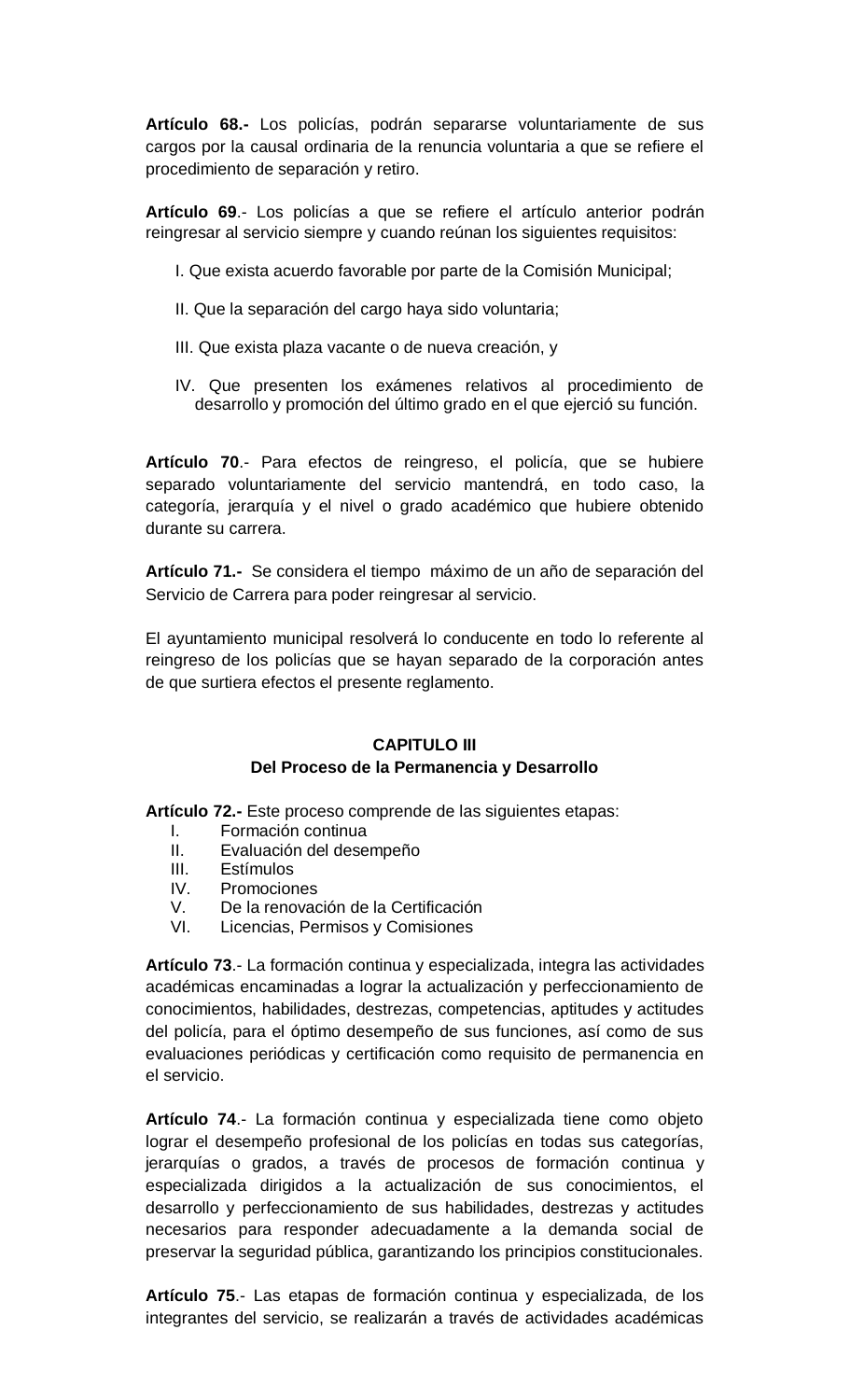como carreras, diplomados, especialidades, cursos, seminarios, talleres, estadías, congresos, entre otros, que se impartan en las instituciones de formación, así como en otras instituciones educativas nacionales e internacionales, estas actividades tienen el objetivo de concebir la formación con una misma visión nacional integradora y deben recibir la acreditación formal que corresponda por parte de la autoridad competente.

**Artículo 76**.- La carrera del policía, se organizará conforme a las etapas, niveles de escolaridad y grados académicos que de manera coordinada establezcan las Entidades Federativas, Dirección general con la participación que corresponda a la Secretaría de Educación Pública federal y a las autoridades educativas de los Estados. Dichas etapas, niveles de escolaridad y grados académicos de la Carrera Policial Preventiva tendrán la misma validez oficial de estudios en todo el territorio nacional.

**Artículo 77**.- Los cursos deberán responder al plan de carrera de cada policía y serán requisito indispensable para sus promociones en los términos del procedimiento de desarrollo y promoción.

**Artículo 78**.- Toda la capacitación que se imparta en las Instituciones de formación, así como las evaluaciones del procedimiento de desarrollo promoción y evaluación para la permanencia del personal en activo, deberá contener expresamente la prohibición de aseguramientos arbitrarios en general y las derivadas de la revisión y vigilancia rutinarias, de denuncias anónimas o por el simple hecho de que el presunto responsable se encuentre en una actitud sospechosa, o un marcado nerviosismo, a fin de atender la recomendación número 2/2001 sobre la práctica de las detenciones arbitrarias dirigida al Secretario de Seguridad Pública federal y a los responsables de la seguridad pública de las Entidades Federativas.

**Artículo 79**. La permanencia es el resultado del cumplimiento constante de los requisitos establecidos en la presente Ley para continuar en el servicio activo de las Instituciones Policiales. Son requisitos de ingreso y permanencia en las Instituciones Policiales, los siguientes:

## *I. De Ingreso:*

a) Ser ciudadano mexicano por nacimiento en pleno ejercicio de sus derechos políticos y civiles, sin tener otra nacionalidad;

b) Ser de notoria buena conducta, no haber sido condenado por sentencia irrevocable por delito doloso, ni estar sujeto a proceso penal;

- c) En su caso, tener acreditado el Servicio Militar Nacional;
- d) Acreditar que ha concluido, al menos, los estudios siguientes:
	- 1. En el caso de aspirantes a las áreas de investigación, enseñanza superior o equivalente;
	- 2. Tratándose de aspirantes a las áreas de prevención, enseñanza media superior o equivalente;
	- 3. En caso de aspirantes a las áreas de reacción, los estudios correspondientes a la enseñanza media básica;
- e) Aprobar el concurso de ingreso y los cursos de formación;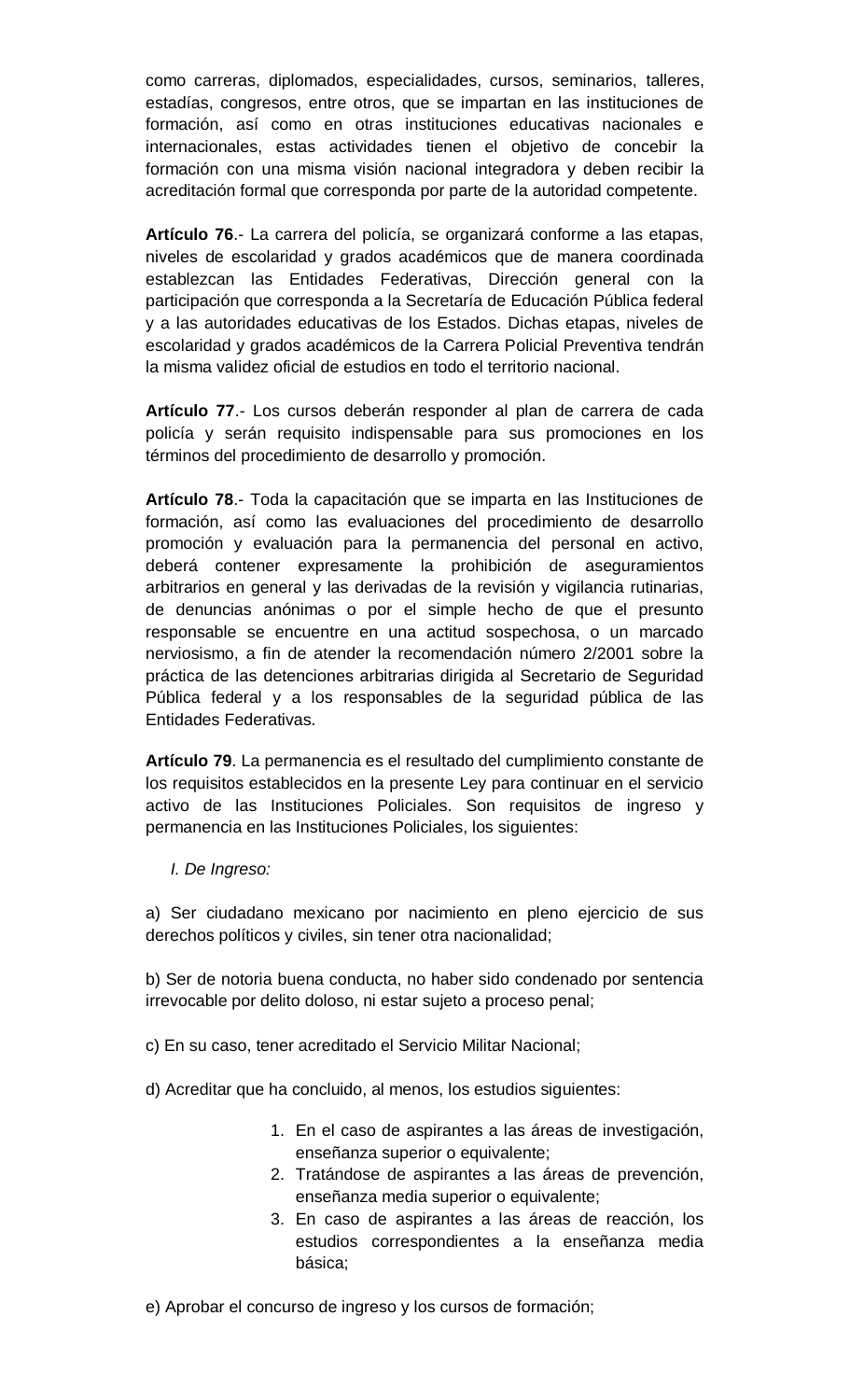f) Contar con los requisitos de edad y el perfil físico, médico y de personalidad que exijan las disposiciones aplicables;

g) Aprobar los procesos de evaluación de control de confianza;

h) Abstenerse de consumir sustancias psicotrópicas, estupefacientes u otras que produzcan efectos similares;

i) No padecer alcoholismo;

j) Someterse a exámenes para comprobar la ausencia de alcoholismo o el no uso de sustancias psicotrópicas, estupefacientes u otras que produzcan efectos similares;

k) No estar suspendido o inhabilitado, ni haber sido destituido por resolución firme como servidor público;

l) Cumplir con los deberes establecidos en esta Ley, y demás disposiciones que deriven de la misma;

m) Los demás que establezcan otras disposiciones legales aplicables.

#### *II. De Permanencia:*

a) Ser de notoria buena conducta, no haber sido condenado por sentencia irrevocable por delito doloso;

b) Mantener actualizado su Certificado Único Policial;

c) No superar la edad máxima de retiro que establezcan las disposiciones aplicables;

d) Acreditar que ha concluido, al menos, los estudios siguientes:

1. En el caso de integrantes de las áreas de investigación, enseñanza superior, equivalente u homologación por desempeño, a partir de bachillerato;

2. Tratándose de integrantes de las áreas de prevención, enseñanza media superior o equivalente;

3. En caso de integrantes de las áreas de reacción, los estudios correspondientes a la enseñanza media básica;

e) Aprobar los cursos de formación, capacitación y profesionalización;

f) Aprobar los procesos de evaluación de control de confianza;

g) Aprobar las evaluaciones del desempeño;

h) Participar en los procesos de promoción o ascenso que se convoquen, conforme a las disposiciones aplicables;

i) Abstenerse de consumir sustancias psicotrópicas, estupefacientes u otras que produzcan efectos similares;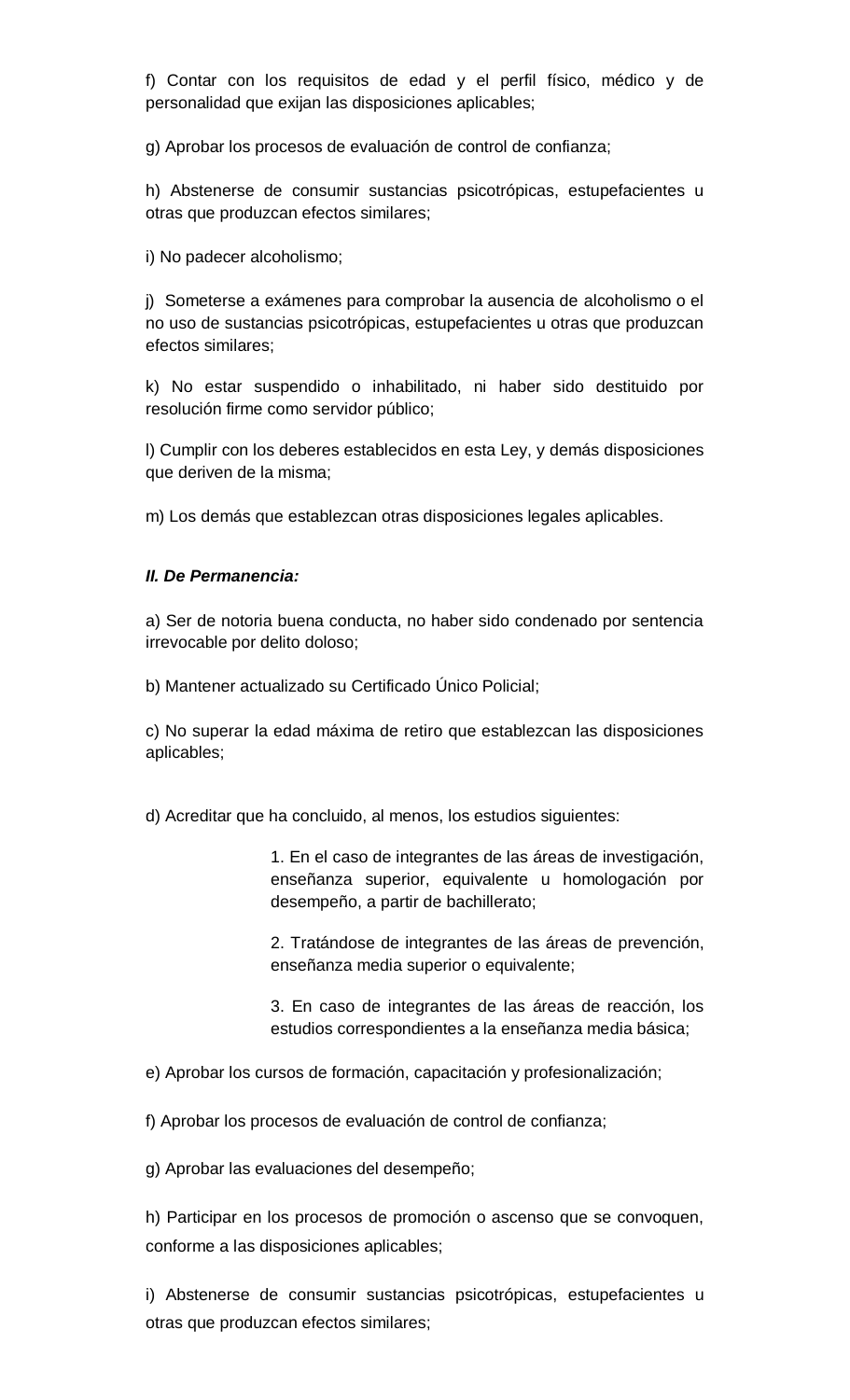j) No padecer alcoholismo;

k) Someterse a exámenes para comprobar la ausencia de alcoholismo;

l) Someterse a exámenes para comprobar el no uso de sustancias psicotrópicas, estupefacientes u otras que produzcan efectos similares;

m) No estar suspendido o inhabilitado, ni haber sido destituido por resolución firme como servidor público;

n) No ausentarse del servicio sin causa justificada, por un periodo de tres días consecutivos o de cinco días dentro de un término de treinta días, y

o) Las demás que establezcan las disposiciones legales aplicables.

#### **SECCIÓN I De la Formación Continua**

**Artículo 80**.- La formación continua es la etapa mediante la cual los policías son actualizados en forma permanente en sus conocimientos, destrezas, habilidades y actitudes, con el fin de que desempeñen óptimamente sus funciones en la categoría, jerarquía o grado que tengan dentro del servicio.

**Artículo 81.-** La formación continua, tiene como objeto incrementar el desempeño profesional de los policías a través de la actualización, especialización, promoción y alta dirección para un buen desarrollo y perfeccionamiento de sus habilidades, destrezas, aptitudes y actitudes.

**Artículo 82**.- Dentro de la etapa de formación continua se contempla la elevación de los niveles de escolaridad, para el policía.

**Artículo 83**.- La formación especializada es la etapa en la que se prepara a los policías, para la realización de actividades que requieren conocimientos, habilidades, destrezas y actitudes específicas y alto nivel de desempeño en una determinada área de la función policial.

**Artículo 84**.- La formación continua tendrá una duración mínima de 145 horas por año para todo policía en activo, las cuales se desarrollarán a través de una o diversas actividades académicas, que se llevarán a cabo de manera permanente o intermitente a lo largo del año, en función de las necesidades de formación que se detecten.

**Artículo 85**.- El policía, que haya concluido satisfactoriamente las actividades académicas de formación en las etapas, niveles de escolaridad y grado académico, señaladas en los artículos anteriores, tendrán derecho a obtener la certificación, título, constancia, diploma, reconocimiento que corresponda, mismos que tendrán validez oficial en todo el país.

**Artículo 86**.- El desarrollo de los procesos de formación se realizará, en lo conducente, sobre las mismas bases de coordinación señaladas en el procedimiento de formación inicial.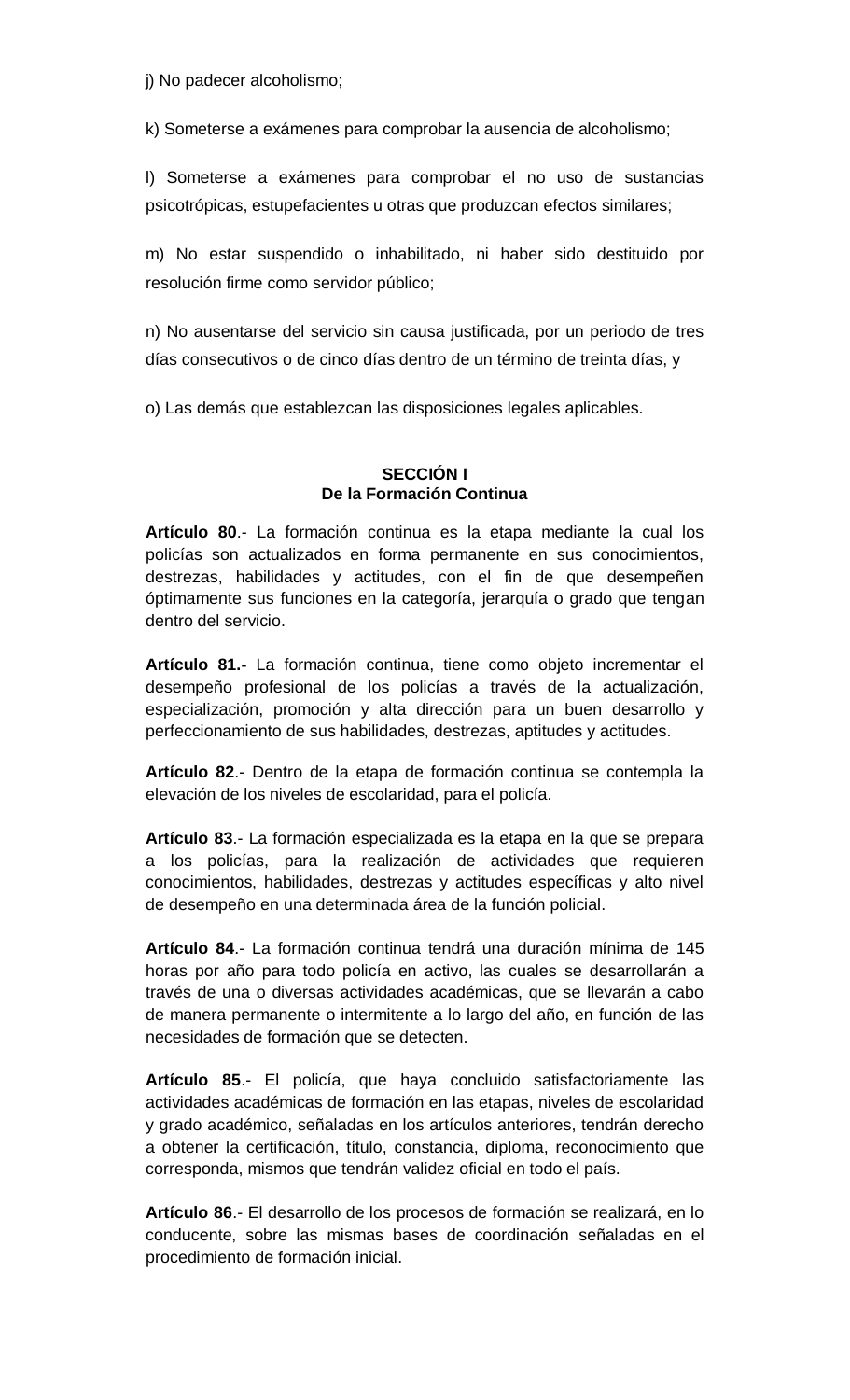**Artículo 87**.- La elevación de los niveles de escolaridad para el policía, está dirigida a aquellos que tienen inconclusos estudios de educación básica y media.

**Artículo 88**.- Las corporaciones policiales, promoverán que su personal eleve los niveles de escolaridad, en los casos que no hayan concluido los estudios de educación básica y media.

**Artículo 89**.- La Comisión Municipal con el apoyo de la Dirección general, promoverá dentro de las corporaciones de seguridad pública que su personal eleve los niveles de escolaridad; para ello, dentro del marco del Anexo Técnico correspondiente, se promoverán recursos para apoyar al personal que no ha concluido estudios de secundaria o preparatoria, con la participación del Consejo Estatal.

**Artículo 90**.- Los recursos que se determinen en el Anexo Técnico para la elevación de los niveles de escolaridad, podrán destinarse para pago de docentes, material didáctico, bibliográfico y pago de exámenes para acreditar materias o niveles de los policías inscritos.

## **SECCIÓN II. De la Evaluación del desempeño**

**Artículo 91**.- La evaluación del desempeño permite al Servicio, valorar tanto en forma individual como colectiva, los aspectos cualitativos y cuantitativos de la actuación del policía, considerando su conocimiento y cumplimiento de las funciones y metas, en función de las habilidades, aptitudes, actitudes, capacidades, formación recibida e impartida, rendimiento profesional y su adecuación al puesto, mediante evaluaciones de desempeño, las cuales serán obligatorias y periódicas como requisito de permanencia en el Servicio.

**Artículo 92**.- La evaluación del desempeño en el servicio, tiene por objeto ponderar el desempeño y el rendimiento profesional de los policías, tomando en cuenta las metas programáticas establecidas, la formación inicial, continua y especializada, su desarrollo y promociones obtenidas, como instrumentos para detectar necesidades de formación, optimizar el servicio y preservar los principios de legalidad, eficiencia, profesionalismo y honradez.

**Artículo 93**.- Dentro del Servicio todos los Policías deberán ser sometidos de manera obligatoria y periódica a la Evaluación del Desempeño, en los términos y condiciones que el mismo Reglamento establece, con la debida participación de la Comisión Municipal, por lo menos cada dos años. Por lo que hace al examen toxicológico, éste se aplicará cada año.

**Artículo 94**.- La evaluación deberá acreditar que el policía ha desarrollado y mantiene actualizado el perfil del grado por competencia del reclutamiento, selección de aspirantes, formación inicial, ingreso, formación continua y especializada, así como de desarrollo y promoción, a que se refiere este Reglamento.

**Artículo 95**.- Los policías serán citados a la práctica de los exámenes que integran esta evaluación en cualquier tiempo. En caso de no presentarse sin mediar causa justificada en el lugar y hora que determine la Comisión Municipal, se les tendrá por no aptos.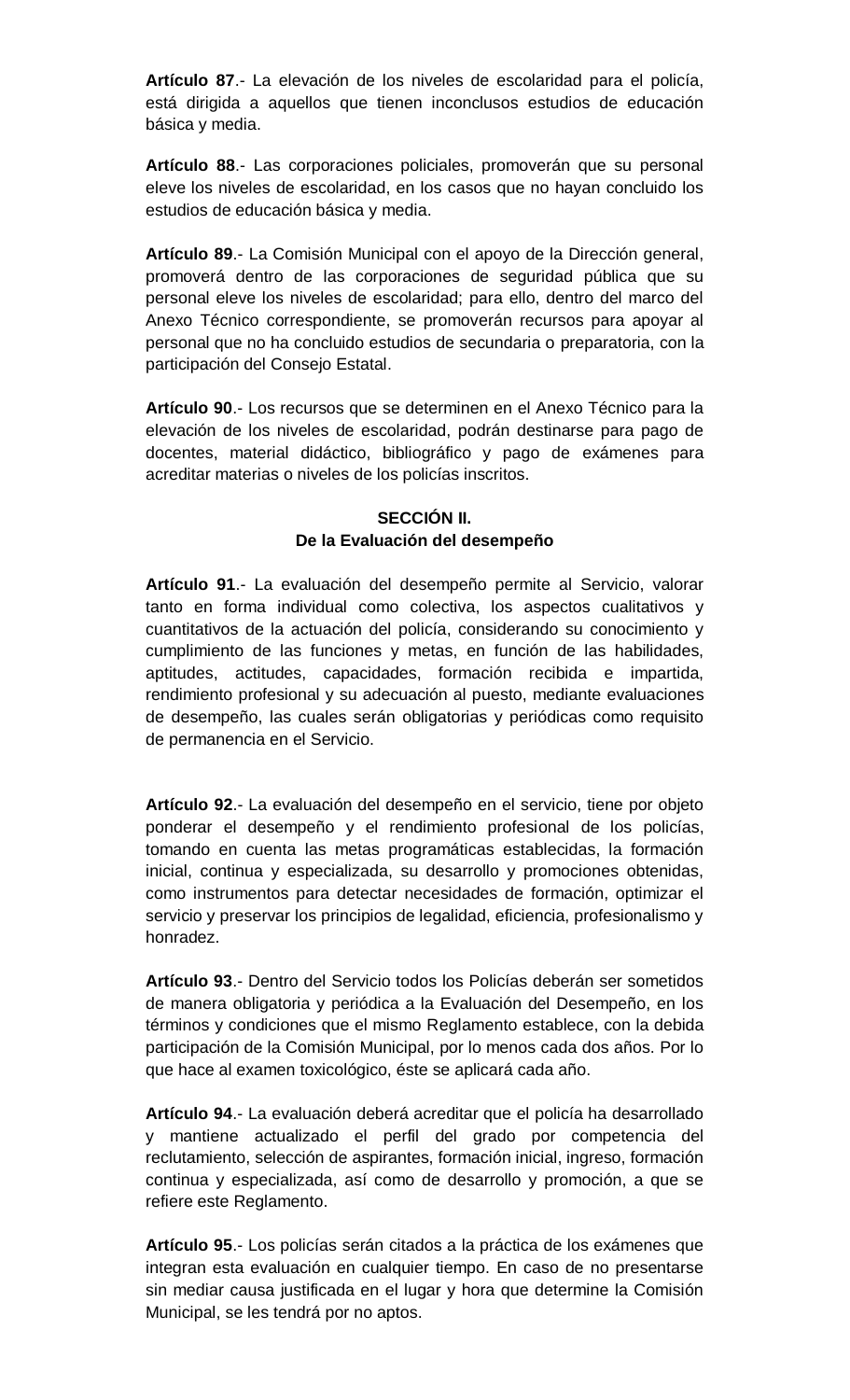**Artículo 96**.- La Evaluación del Desempeño consistirá en los exámenes obligatorios descritos en el procedimiento de Selección de Aspirantes, como son Toxicológico, Médico, Estudio de personalidad, Confianza, Patrimonial y de entorno social, y además se agregan el de Conocimientos y Técnicas de la función policial y Básico de computación y paquetería.

## **SECCIÓN III De los Estímulos**

**Artículo 97**.- Los estímulos, constituyen el procedimiento mediante el cual se otorgan éstos en el transcurso del año, o en ocasiones específicas, mediante acciones destacadas.

**Artículo 98**.- Los estímulos, tienen como objeto, fomentar la calidad, efectividad, lealtad e incrementar las posibilidades de promoción y desarrollo entre los policías en activo, mediante el reconocimiento de sus méritos y acciones relevantes que sean reconocidas por la sociedad.

**Artículo 99**.- La corporación policial municipal determinará los estímulos, a propuesta de la Comisión Municipal, de conformidad con el presente Reglamento, con base en los méritos, los mejores resultados de la formación inicial, continua y especializada, evaluación para la permanencia, capacidad, y acciones relevantes reconocidas por la sociedad, en los términos del convenio que celebre el municipio con el Estado.

**Artículo 100**.- La Comisión Municipal, desarrollará un proyecto de otorgamiento de estímulos, a favor de los policías, y elaborará un Reglamento para su otorgamiento.

**Artículo 101**.- El régimen de estímulos dentro del servicio, comprende el "Premio Nacional al Buen Policía", las recompensas, condecoraciones, menciones honoríficas, distintivos y reconocimientos, por medio de los cuales la gratifica, reconoce y promueve la actuación heroica, ejemplar sobresaliente, de probado valor, productividad e iniciativa, discrecionalidad y confidencialidad respecto de sus funciones sustantivas y demás actos meritorios del policía.

**Artículo 102**.- Las acciones de los integrantes que se propongan para la entrega de algún estímulo, serán motivo de un solo reconocimiento de los contemplados en este procedimiento; pero no impedirá el otorgamiento de algún otro u otros reconocimientos, por parte de otras instituciones, asociaciones u organismos nacionales, o internacionales.

**Artículo 103**.- Todo estímulo otorgado por la corporación, será acompañado de una constancia escrita que acredite el otorgamiento y, en su caso, la autorización de portación de la condecoración o distintivo correspondiente, asimismo se anexará al expediente copia de la constancia entregada al elemento.

**Artículo 104**.- La ceremonia de entrega oficial de los estímulos conferidos, se realizará en un evento que coincida con un acontecimiento de la policía preventiva municipal de importancia relevante y será presidida por el director de la corporación o su equivalente.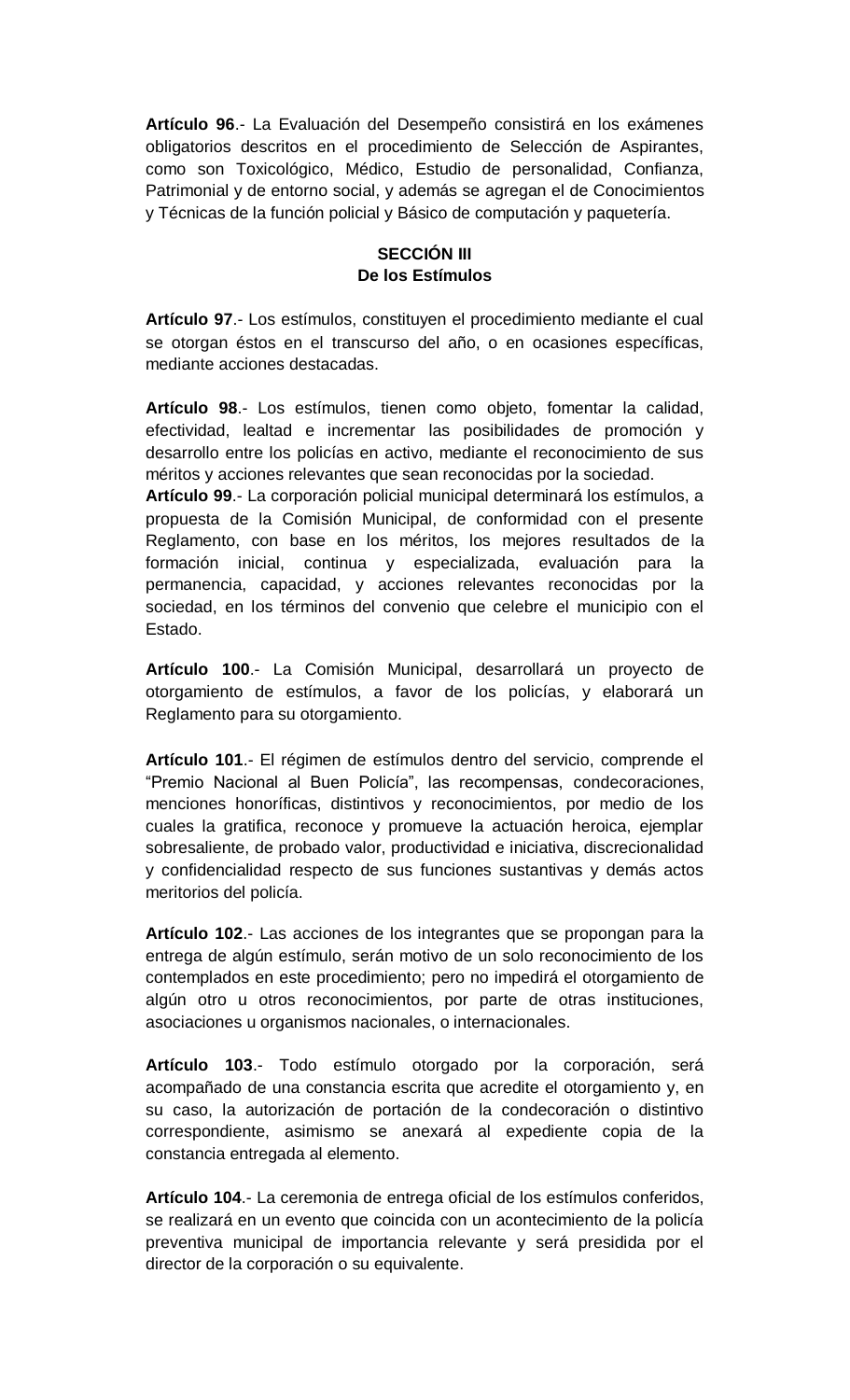**Artículo 105**.- Si un policía, pierde la vida al realizar actos que merecieran el otorgamiento de algún estímulo, la Comisión Municipal resolverá sobre el particular, a fin de conferírselo a título *postmortem* a sus deudos.

**Artículo 106**.- Los estímulos a que se pueden hacer acreedores los policías son:

I. Premio Municipal al Buen Policía, en los términos del acuerdo celebrado entre el municipio y el Estado;

- II. Condecoración;
- III. Mención honorífica;
- IV. Distintivo;
- V. Citación, y
- VI. Recompensa.

**Artículo 107**.- La condecoración es la presea o joya, que galardona un acto o hechos relevantes del policía.

**Artículo 108.**- Las condecoraciones que se otorgaren al policía en activo de la corporación, serán las siguientes:

I. Mérito Policial; II. Mérito Cívico; III. Mérito Social; IV. Mérito Ejemplar; V. Mérito Tecnológico;

- VI. Mérito Facultativo;
- VII. Mérito Docente, y
- VIII. Mérito Deportivo.

**Artículo 109**.- La condecoración al mérito policial, se otorgará en primera y segunda clase, a los policías que realicen los siguientes actos:

I. Actos de relevancia excepcional en beneficio de la corporación;

II. Actos de reconocido valor extraordinario y mérito en el desarrollo de las acciones siguientes:

a. Por su diligencia en la captura de delincuentes;

b. Por auxiliar con éxito a la población en general en accidentes y/o situaciones de peligro o emergencia, así como en la preservación de sus bienes;

c. Actos en cumplimiento de comisiones de naturaleza excepcional y en condiciones difíciles;

d. Actos consistentes en operaciones o maniobras de riesgo extraordinario;

e. Actos que comprometan la vida de quien las realice, y

f. Actos heroicos que aseguren conservar los bienes de la Nación.

**Artículo 110**.- Se confiere a los policías en primera clase, por efectuar espontáneamente los actos referidos y en segunda clase, cuando su ejecución provenga del cumplimiento de una orden superior.

**Artículo 111**.- La condecoración al mérito cívico, se otorgará a los policías, considerados por la comunidad donde ejerzan funciones, como respetables ejemplos de dignidad cívica, diligente cumplimiento de la ley, firme defensa de los derechos humanos, respeto a las instituciones públicas y en general, por un relevante comportamiento ciudadano.

**Artículo 112**.- La condecoración al mérito social, se otorgará a los policías, que se distingan por el cumplimiento excepcional en el Servicio, a favor de la comunidad, poniendo en alto el prestigio y dignidad de la corporación, mediante acciones que beneficien directamente a grupos de personas determinados.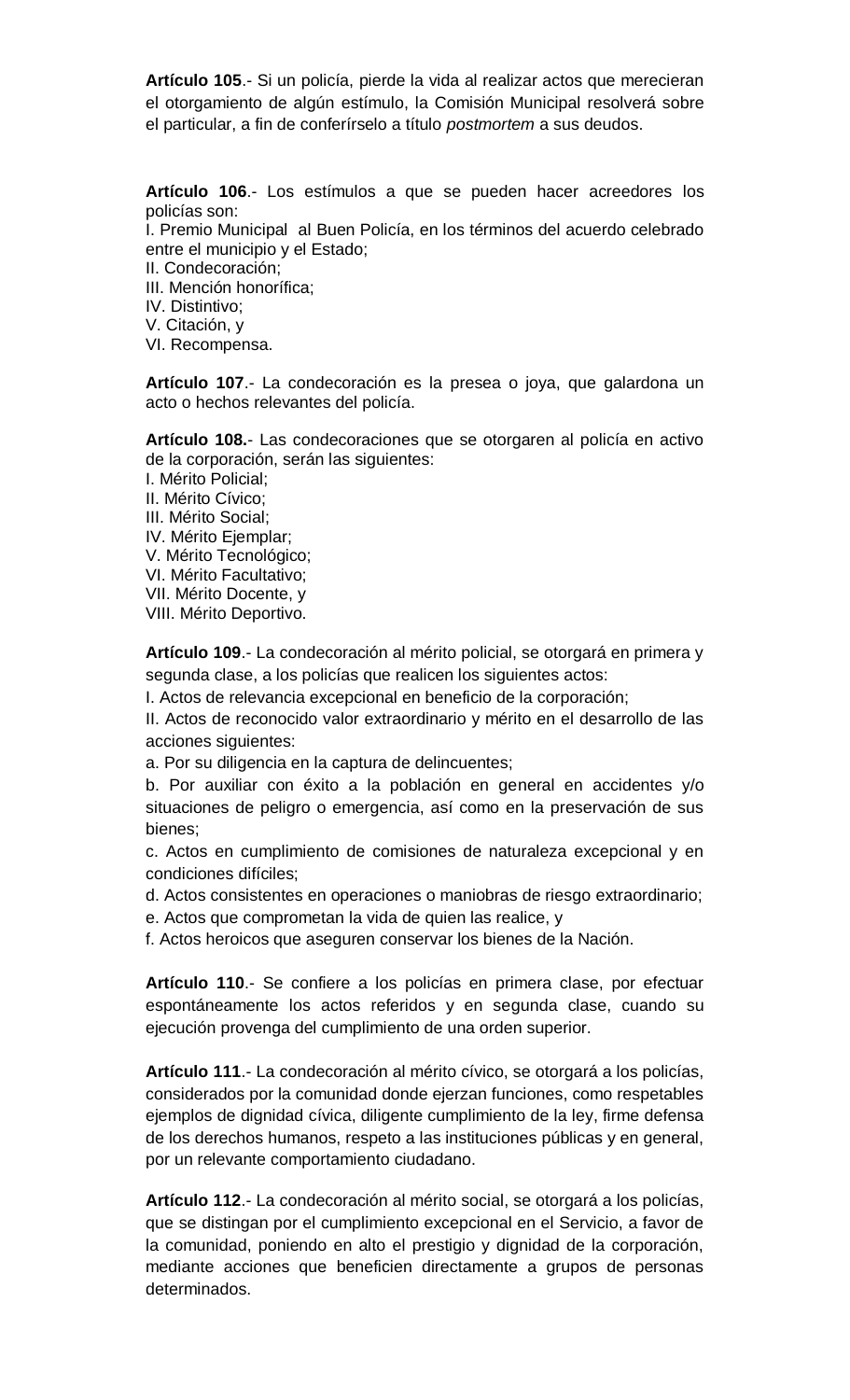**Artículo 113**.-La condecoración al mérito ejemplar, se otorgará a los policías, que se distingan en forma sobresaliente en las disciplinas científica, artística o cultural y que sea de relevante interés, prestigio y dignidad para la corporación.

**Artículo 114**.- La condecoración al mérito tecnológico, se otorgará en primera y segunda clase a los policías, que inventen, diseñen o mejoren algún instrumento, aparato, sistema o método, que sea de utilidad y prestigio para las corporaciones de Seguridad Pública, o para la Nación.

**Artículo 115**.- Se confiere en primera clase a los policías, que sean autores de un invento o modificación de utilidad para la Nación o para el beneficio institucional y en segunda clase, a los que inicien reformas, o métodos de instrucción, o procedimientos, que impliquen un progreso real para la corporación.

**Artículo 116**.- La condecoración al mérito facultativo, se otorgará en primera y segunda clase, a los policías, que se hayan distinguido por realizar en forma brillante su formación, obteniendo en todos los cursos primeros y/o segundos lugares. Se confiere en primera clase a los que obtengan primer lugar en todos los años y en segunda clase a los que obtengan primeros y segundos lugares o segundo lugar en todos los años.

**Artículo 117**.-La condecoración al mérito docente, se otorgará en primera y segunda clase, a los policías, que hayan desempeñado actividades docentes con distinción y eficiencia por un tiempo mínimo de tres años, pudiendo computarse en varios períodos.

**Artículo 118**.-Se confiere en primera clase al policía, que imparta asignaturas de nivel superior y en segunda clase, al que imparta asignaturas no especificadas en la clasificación anterior.

**Artículo 119.**- La condecoración al mérito deportivo, se otorgará en primera y segunda clase, a los policías preventivos municipales de carrera que se distingan en cualquiera de las ramas del deporte. Se confiere en primera clase, a quien por su participación en cualquier disciplina deportiva, a nombre de la corporación, ya sea en justas de nivel nacional o internacional, obtenga alguna presea y en segunda clase, a quien impulse o participe en cualquiera de las ramas del deporte, en beneficio de la corporación, tanto en justas de nivel nacional como internacional.

**Artículo 120**.-La mención honorífica se otorgará al policía, por acciones sobresalientes o de relevancia no consideradas para el otorgamiento de condecoraciones. La propuesta, sólo podrá efectuarla el superior jerárquico correspondiente, a juicio de la Comisión Municipal de Honor.

**Artículo 121**.- El distintivo, se otorga por actuación sobresaliente en el cumplimiento del servicio, o desempeño académico en cursos debidos a intercambios interinstitucionales.

**Artículo 122**.- La citación, es el reconocimiento verbal y escrito a favor del policía, por haber realizado un hecho relevante, que no esté considerado para el otorgamiento de los estímulos antes referidos a juicio de la Comisión Municipal de Honor.

**Artículo 123**.- Recompensa es la remuneración de carácter económico, que se otorga dependiendo de la disponibilidad presupuestal de la corporación, a fin de incentivar la conducta del policía creando conciencia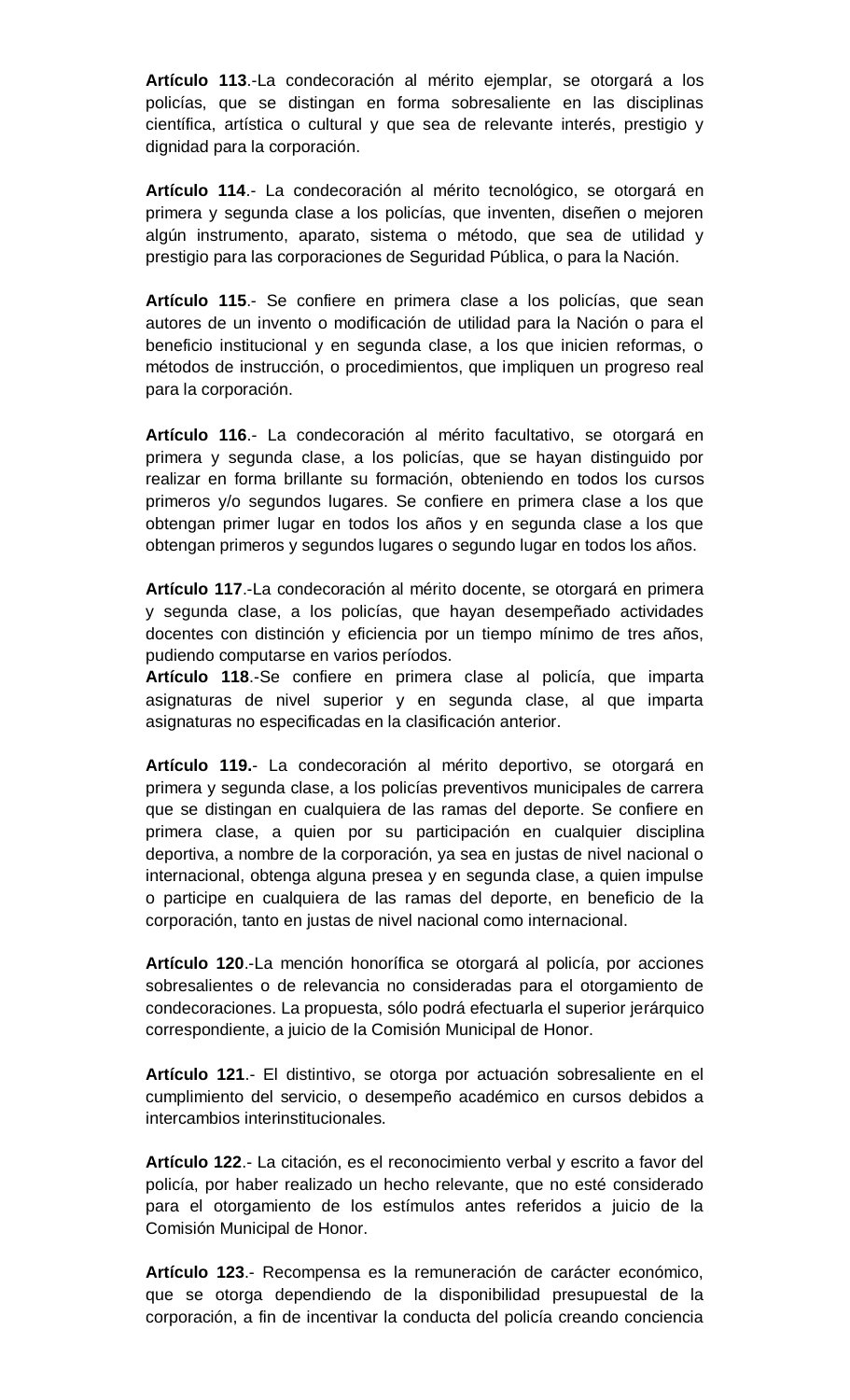de que el esfuerzo y sacrificio son honrada y reconocida por la corporación y por la Nación.

**Artículo 124**.- Para efectos de otorgamiento de recompensas serán evaluadas las siguientes circunstancias:

I. La relevancia de los actos, que en términos de proyección, favorezcan la imagen de la Institución, y

II. El grado de esfuerzo y sacrificio así como sí se rebasaron los límites del deber, o si se consiguieron resultados sobresalientes en las actuaciones del policía.

**Artículo 125**.- En el caso de que el policía, que se hubiere hecho merecedor a la entrega de una recompensa fallezca, ésta será entregada a sus deudos.

#### **SECCIÓN IV. De la Promoción**

**Articulo 126.-** La promoción es el acto mediante el cual se otorga a los policías la categoría y jerarquía superior al que ostenten a las disposiciones legales aplicables y cuando exista la vacante correspondiente.

Los requisitos para que los policías, puedan participar en el procedimiento de desarrollo y promoción, serán los siguientes:

I. Haber obtenido las mejores calificaciones derivadas de la formación inicial, continua y especializada, y evaluación para la permanencia;

II. Estar en servicio activo, y no encontrarse gozando de licencia;

III. Conservar los requisitos de permanencia del procedimiento de reclutamiento;

IV. Presentar la documentación requerida para ello, conforme al procedimiento y plazo establecidos en la convocatoria;

V. Contar con la antigüedad necesaria dentro del servicio;

VI. Acumular el número de créditos académicos requeridos para cada grado en la escala jerárquica;

VII. Tener su hoja de servicios sin sanciones ni correcciones disciplinarias; VIII. Aprobar los exámenes que se señalen en la convocatoria;

IX. Haber observado los deberes y obligaciones previstas en el procedimiento de ingreso, y

X. Los demás que se señalen en la convocatoria respectiva.

**Artículo 127.-** La promoción solo podrá llevarse a cabo cuando exista una laza vacante o de nueva creación para la categoría y jerarquía superior inmediata, y esta podrá ser de manera vertical y horizontal de no existir una plaza vacante de nivel superior inmediata.

**Artículo 128.-** Cuando u policía este imposibilitado temporalmente ´por enfermedad acreditada, para participar total o parcialmente en las evaluaciones de promoción, tendrá derecho de presentarlas una vez desaparecida esa causa.

**Artículo 129.-** Si hubiera convocado a tres procesos consecutivos de promoción sin que haya participado en los mismos, o que habiendo participado en dichos procesos, no hubiese obtenido el grado inmediato superior que le correspondiera por causas imputables a él, será separado del Servicio Profesional de Carrera.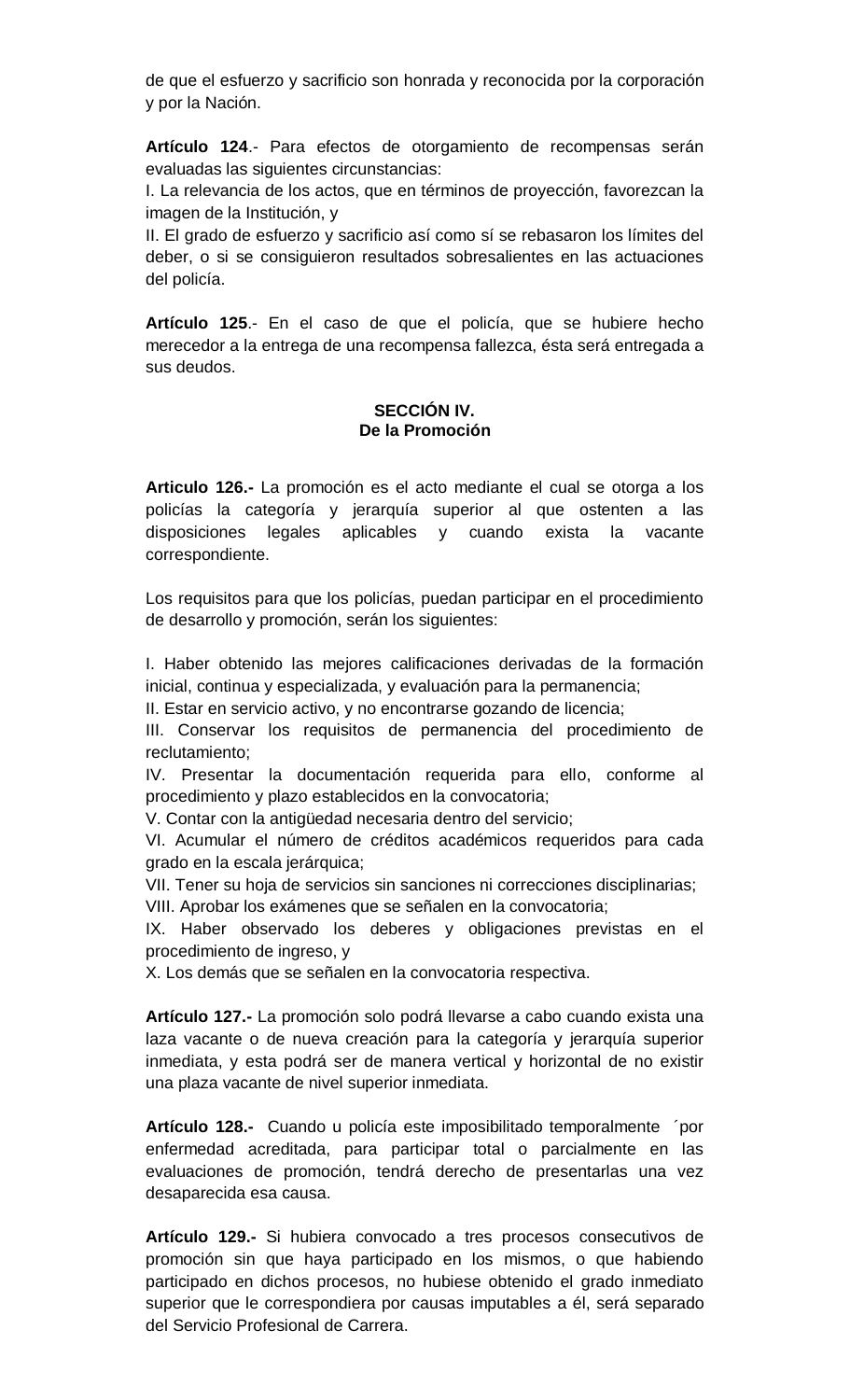## **SECCIÓN V De la Renovación de la Certificación**

**Artículo 130.-** La renovación de la certificación es el proceso mediante el cual los policías se someten a las evaluaciones periódicas establecidas por el Centro de Control de Confianza correspondiente, y demás necesarios que se consideren en el proceso de permanencia, la cual tendrá una vigencia de tres años.

## **SECCIÓN VI De las Licencias, Permisos y Comisiones**

**Articulo 131**. Licencia es el periodo de tiempo con permiso para la separación del Servicio, para el arreglo de problemas, contingencias y todo imprevisto que requiera la presencia de los integrantes de las instituciones policiales.

**Articulo 132**. Las licencias que se concedan a los integrantes de las instituciones policiales son las siguientes:

- I. Ordinaria;
- II. Extraordinaria, y
- III. Por enfermedad.

**Articulo 133**. La licencia ordinaria es la que se concede a solicitud de los integrantes de las instituciones policiales, de acuerdo con las necesidades del servicio y por un lapso de 1 día a 6 meses para atender asuntos personales, y estará sujeta a las siguientes reglas:

I. Sólo podrá ser concedida por los superiores, con la aprobación del Director de la Corporación o su equivalente de la Policía Preventiva, y II. En las licencias mayores de 5 días el personal dejará de recibir sus percepciones.

**Articulo 134-** Licencia extraordinaria es la que se concede a solicitud de los integrantes de las instituciones policiales y a juicio del Director de la Corporación o su equivalente para separarse del servicio activo para desempeñar exclusivamente cargos de elección popular, no teniendo durante el tiempo que dura la misma, derecho a recibir percepciones de ninguna índole ni a ser promovido.

**Articulo 135**.- La licencia por enfermedad se regirá por las disposiciones legales aplicables.

**Artículo 136**.- Para cubrir el cargo de los integrantes de las instituciones policiales que obtengan licencia, se nombrará a otros integrantes de las instituciones policiales que actuarán de manera provisional. La designación de los integrantes de las instituciones policiales que ocuparán dicho cargo se realizará conforme a las disposiciones reglamentarias Locales o Municipales.

**Articulo 137.-** El permiso es la autorización por escrito que le superior jerárquico podrá otorgar a un policía para ausentarse de sus funciones, con goce de sueldo, por un término de 1 a no mayor de 3 y hasta 2 por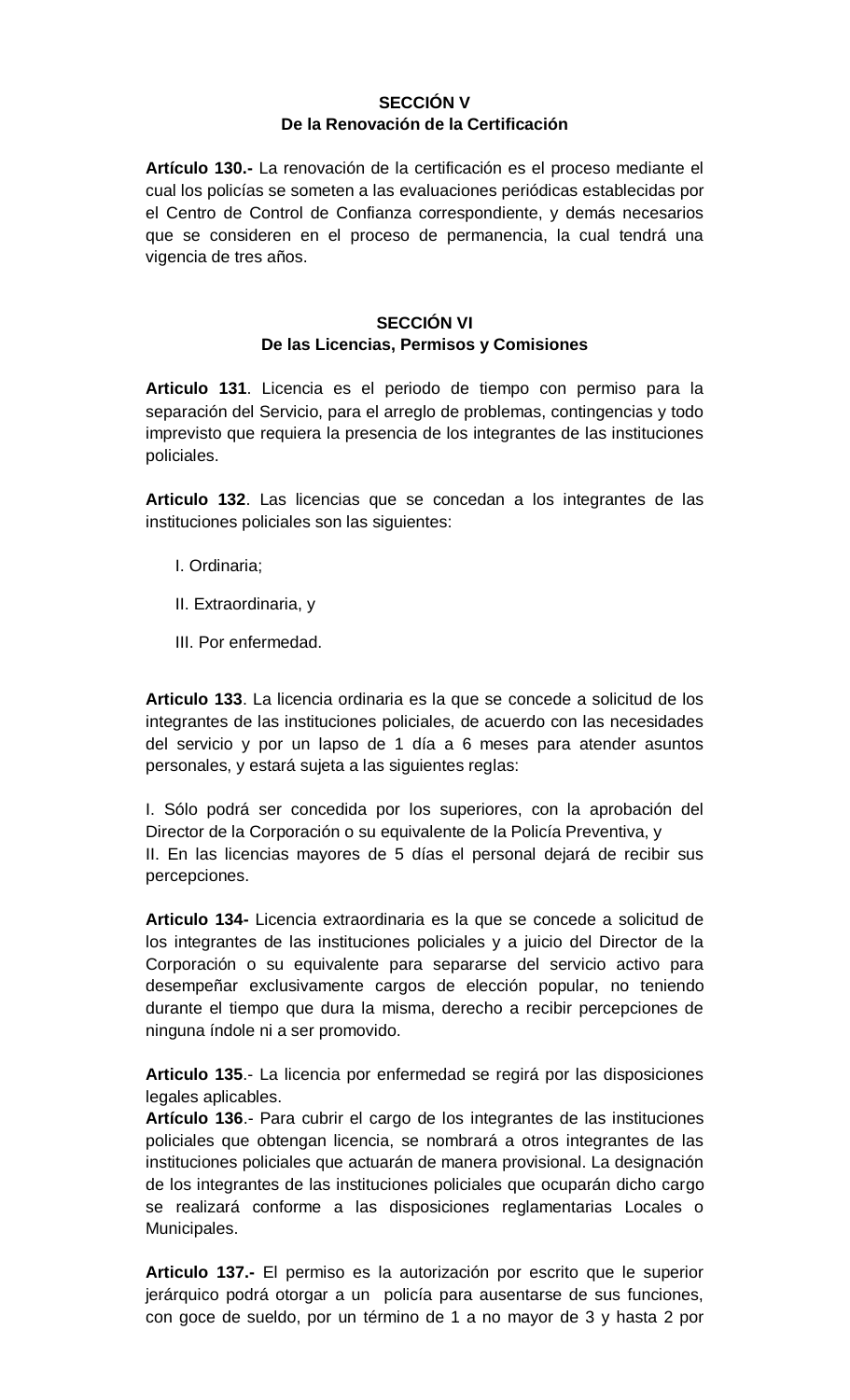ocasiones en un año, dando aviso a la Dirección de Administración y a la Comisión.

**Articulo 138.-** La Comisión es la instrucción por escrito o verbal que le superior jerárquico da a un integrante del Servicio para que se cumpla un servicio especifico, por determinado tiempo, en un lugar diverso al de adscripción o de su centro de trabajo, de conformidad con las necesidades del servicio.

**Artículo 139.-** Los policías comisionados a unidades especiales serán considerados servidores de carrera, una vez concluida su comisión se reintegrarán al Servicio sin haber perdido sus derechos correspondientes.

## **CAPITULO IV Del Proceso de Separación**

**Artículo 140.**- Las causales de separación del policía de Institución Policial son: ordinaria y extraordinaria.

**Artículo 141.-** Las causales de separación Ordinaria del servicio son:

I. La renuncia formulada por el policía;

II. La incapacidad permanente para el desempeño de sus funciones;

III. La pensión por jubilación, por retiro, edad y tiempo de servicios, invalidez, causa de muerte, cesantía en edad avanzada e indemnización global, y

IV. La muerte del policía.

**Artículo 142**- La causal de separación extraordinaria del servicio son:

I. El Incumplimiento de los requisitos de permanencia que debe mantener en todo tiempo el policía.

**Artículo 143.-** La separación del Servicio para los integrantes de las Instituciones Policiales, por el incumplimiento de los requisitos de ingreso y permanencia, se realizará mediante el siguiente procedimiento.

- I. El superior jerárquico deberá presentar queja fundada y motivada ante la Comisión Municipal, en la cual deberá señalar el requisito de ingreso o permanencia que presuntamente haya sido incumplido por el policía, adjuntando los documentos y demás pruebas que considere pertinentes;
- II. La Comisión notificará la queja al policía y lo citará a una audiencia que deberá efectuarse dentro de los quince días siguientes a la citación, para que manifieste lo que a su derecho convenga, adjuntando los documentos y demás elementos probatorios que estime procedentes;
- III. El superior jerárquico podrá suspender temporalmente al policía, siempre que a su juicio así convenga para el adecuado desarrollo del procedimiento o para evitar que siga causando perjuicio trastorno al Servicio para los integrantes de las Instituciones Policiales hasta en tanto la comisión resuelva lo conducente;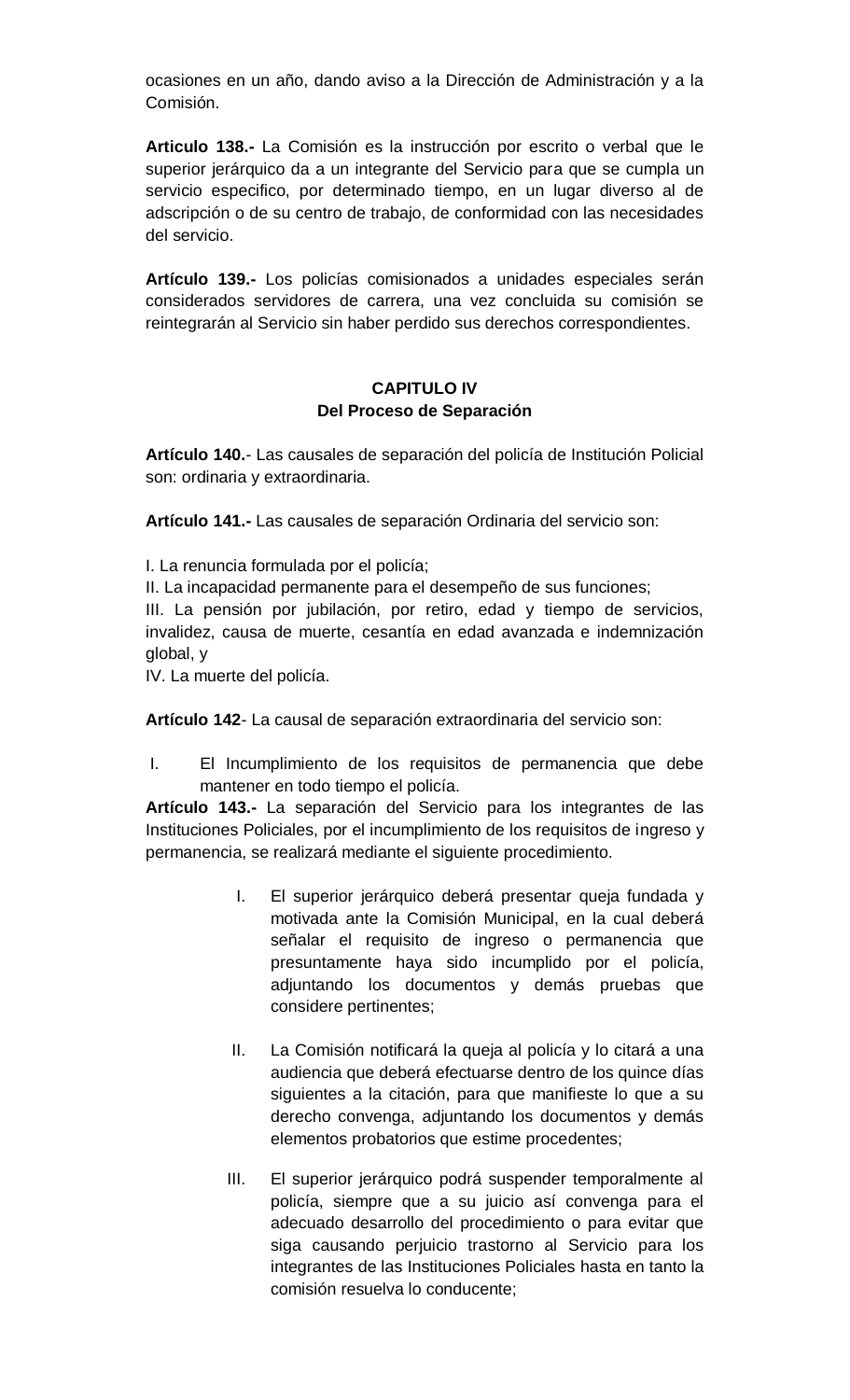- IV. Una vez desahogada la audiencia y agotadas las diligencias correspondientes, la Comisión Municipal, resolverá sobre a quejar respectiva: El presidente de la Comisión Municipal podrá convocar a sesiones extraordinarias cuando estime pertinente; y
- V. Contra la resolución de la Comisión Municipal no procederá recurso administrativo alguno

Para efectos de lo dispuesto en el presente artículo, se entenderá por superior jerárquico al Director de Seguridad Pública.

**Artículo 144.-** En el caso de separación, remoción, baja o cese o cualquier otra forma de terminación del servicio que haya sido injustificada, la institución Policial sólo estará obligada a pagar la indemnización y demás prestaciones a que tenga derecho, sin que en ningún caso proceda su reinstalación a la Institución Policial.

## **SECCIÓN I Del Régimen Disciplinario**

**Artículo 145**.- El régimen disciplinario permite aplicar las sanciones y correcciones disciplinarias a que se haga acreedor el policía, que transgreda los principios de actuación, viole las leyes, las normas disciplinarias aplicables o desobedezca órdenes de su superior dentro del Servicio.

**Artículo 146**.- El régimen disciplinario tiene como objeto asegurar que la conducta de los policías, se sujeten a las disposiciones constitucionales, legales, locales y municipales según corresponda, al cumplimiento de las órdenes de su superior jerárquico y a los altos conceptos del honor, la justicia y la ética.

**Artículo 147**.- De conformidad con la Ley, deben establecerse sanciones por el incumplimiento de las obligaciones de los policías, que violen los principios de actuación.

**Artículo 148**.- El presente procedimiento regula las sanciones y correcciones disciplinarias aplicables a los policías, que violen los principios de actuación, las disposiciones administrativas y las órdenes de sus superiores jerárquicos.

**Artículo 149**.- La corporación elaborará un Código de Ética, con la participación de los policías, para que todos sean corresponsables de su cumplimiento y de las normas disciplinarias, órdenes y demás disposiciones administrativas a que se refiere el procedimiento de Ingreso.

**Artículo 150**.- El régimen disciplinario se integra por las sanciones y las correcciones disciplinarias a que se refiere este procedimiento.

**Artículo 151**.-La corporación elaborará un Reglamento que establezca las reglas, normas y disposiciones de carácter coercitivo interno para sancionar y corregir los actos de indisciplina de los policías, señalando con toda precisión la autoridad competente para aplicar dichos actos, con base a este procedimiento.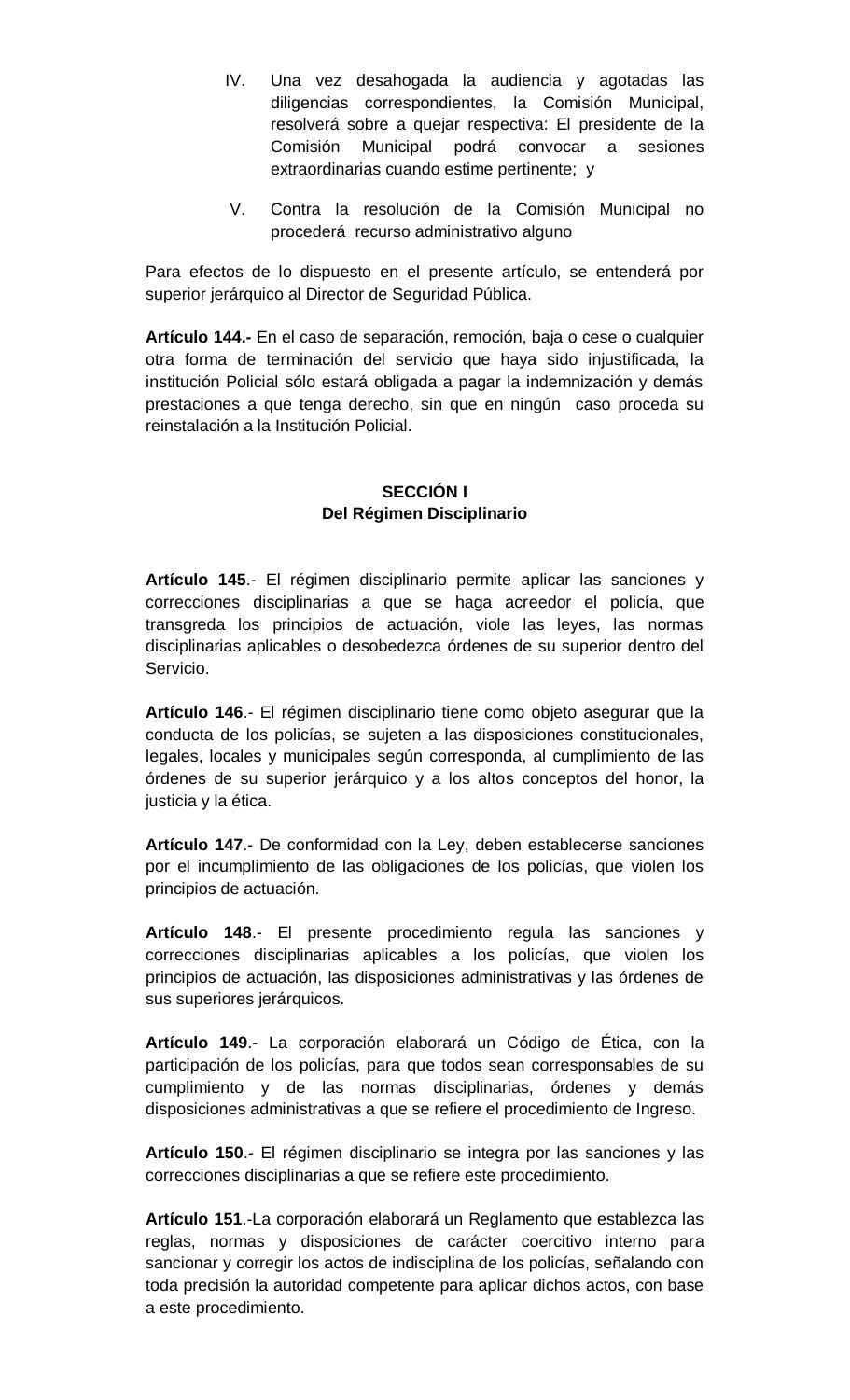**Artículo 152**.- Las sanciones solamente serán impuestas al policía, mediante resolución formal de la Comisión Municipal, por violaciones o faltas a los deberes establecidos en las leyes, el presente procedimiento y demás disposiciones aplicables.

**Artículo 153**.- La ejecución de sanciones que realice la Comisión Municipal, se realizará sin perjuicio de las que corresponda aplicar, en su caso, a otra autoridad por la responsabilidad administrativa o penal que proceda.

**Artículo 154**.- En el caso de la suspensión, el infractor quedará separado del servicio y puesto a disposición de personal, desde el momento en que se le notifique la fecha de la audiencia y hasta la resolución definitiva correspondiente.

**Artículo 155**.- En caso de que el presunto infractor no resultare responsable, será restituido en el goce de todos sus derechos.

**Artículo 156**.- Las sanciones que serán aplicables al policía, infractor son las siguientes:

I. Amonestación; II. Cambio de Adscripción; III. Suspensión, y IV. Remoción o cese.

**Artículo 157**- La aplicación de dichas sanciones se hará a juicio de la Comisión Municipal. En todo caso, deberá registrarse en el expediente personal del infractor la sanción que se le aplique.

**Artículo 158**- La amonestación es el acto por el cual se advierte al policía, sobre la acción u omisión indebida en que incurrió en el ejercicio de sus funciones.

**Artículo 159**.- Mediante ésta se informa al policía, las consecuencias de su infracción, y se le exhorta a que enmiende su conducta para no incurrir en una nueva infracción, apercibiéndolo de que, en caso contrario, se hará acreedor a una sanción mayor. La aplicación de esta sanción se hará en términos que no denigren al probable infractor, en público o en privado, a criterio de la Comisión Municipal.

**Artículo 160**.- Dependiendo de la gravedad de la falta, se aplicará una u otra forma de amonestación, pero, en todo caso, procederá la amonestación pública cuando el probable infractor se niegue a recibir la notificación de la resolución.

**Artículo 161**.- La amonestación pública se hará frente a los policías, de la unidad a la que se encuentre adscrito el infractor, quienes deberán ostentar el mismo o mayor grado que el sancionado. Nunca se amonestará a un probable infractor en presencia de subordinados en categoría, jerárquica o grado.

**Artículo 162**.- En todo caso, el policía tendrá expedita la vía para interponer el recurso de rectificación que prevé el presente Reglamento.

**Artículo 163**.- El cambio de adscripción del policía, consiste en su traslado de una actividad, área y lugar específico a otra.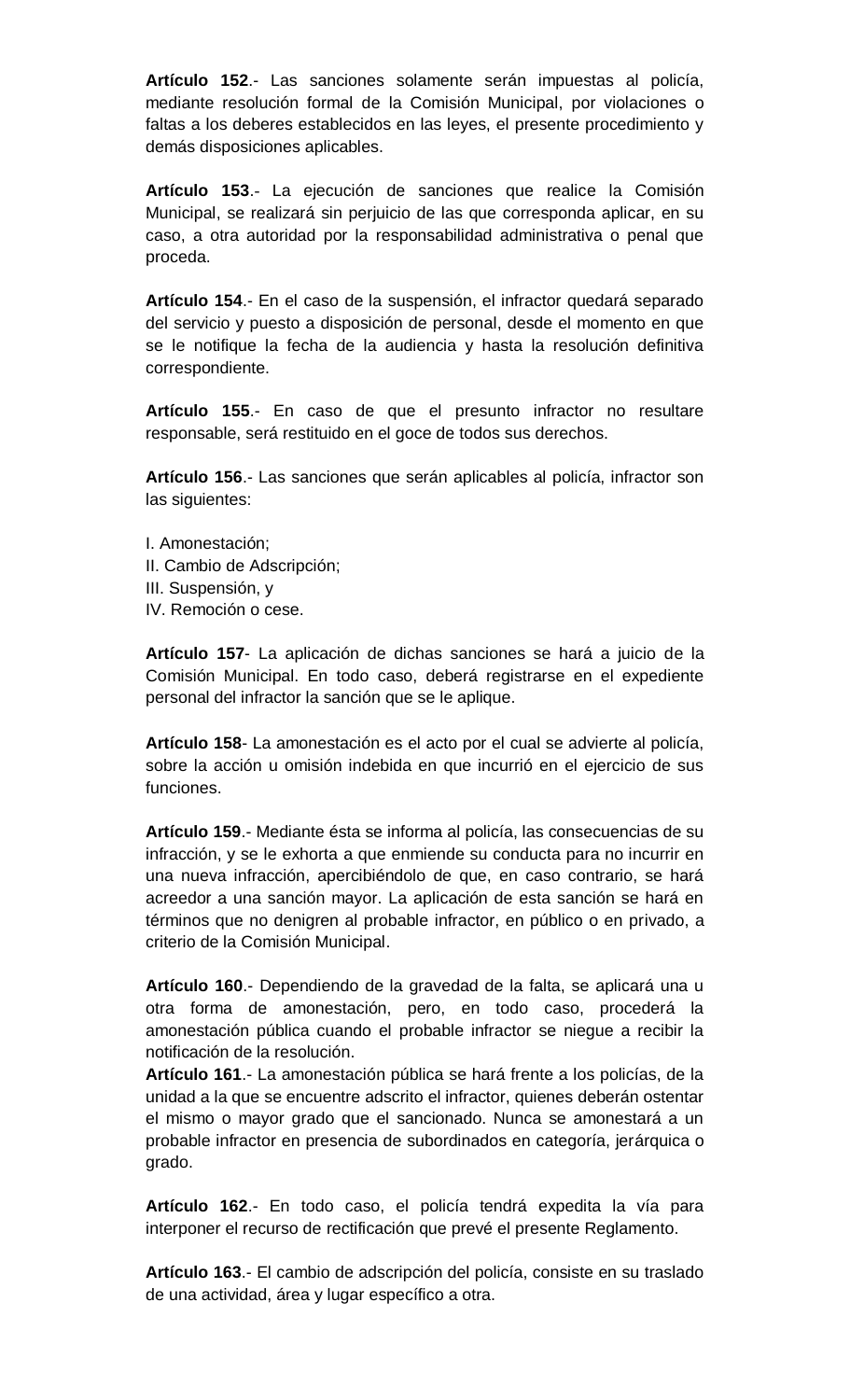**Artículo 164**.- Cuando por un mismo hecho, a dos o más policías, de una misma adscripción, se les imponga esta sanción, sus funciones serán diferentes.

**Artículo 165**.- En todo caso, el policía, tendrá expedita la vía para interponer el recurso de rectificación que prevé el presente Reglamento.

**Artículo 166**.- En ningún caso, el cambio de adscripción debido a necesidades del servicio, o a cambios o rotaciones de personal para lograr mayor efectividad en el ejercicio de sus funciones, debe considerarse como una sanción por lo que no procederá la interposición de ningún recurso administrativo contra esta medida, salvo cuando se aplique a dos o más policías preventivos municipales de carrera, involucrados en un mismo hecho que provocare el cambio de adscripción.

**Artículo 167**.- La suspensión es la interrupción de la relación jurídica administrativa existente entre el probable infractor y la corporación, misma que no excederá de 90 días naturales o del término que establezcan las leyes administrativas locales, derivada de la violación de algún principio de actuación, leyes, disposiciones administrativas, órdenes de sus superiores jerárquicos o por estar sujeto el policía a un proceso penal.

**Artículo 168**.-Los policías, que estén sujetos a proceso penal como probables responsables de delito doloso, o culposo calificado como grave por la Ley, serán en, todo caso, suspendidos por la Comisión Municipal, desde que se dicte el auto de formal prisión y hasta que se emita sentencia ejecutoriada. En caso de que ésta fuese condenatoria serán removidos; si por el contrario, fuese absolutoria, se les restituirá en sus derechos.

**Artículo 169**.- En este caso la suspensión se aplica con la finalidad de lograr mayores y mejores resultados en un proceso penal de un ilícito y brindar seguridad a la sociedad, a fin, de que el procesado quede separado del cargo provisionalmente, hasta en tanto, no se emita sentencia ejecutoriada.

**Artículo 170**.**-** Al probable infractor se le deberá recoger su identificación, municiones, armamento, equipo y todo material que se le haya ministrado para el cumplimiento de sus funciones mientras se resuelve su situación jurídica.

**Artículo 171**.- Concluida la suspensión el integrante comparecerá ante el titular de la unidad de su adscripción, a quien informará, en su caso, por escrito de su reingreso al servicio.

**Artículo 172**.**-** La suspensión no prejuzga sobre la responsabilidad que se le impute, al policía, lo cual se hará constar expresamente en la determinación de la misma.

**Artículo 173**.**-** En todo caso el policía probable infractor tendrá expedita la vía para interponer el recurso de rectificación a que se refiere el presente Reglamento.

**Artículo 174**.- Para graduar con equidad la imposición de las sanciones, la Comisión Municipal, tomará en consideración los factores siguientes:

I. Gravedad de la infracción;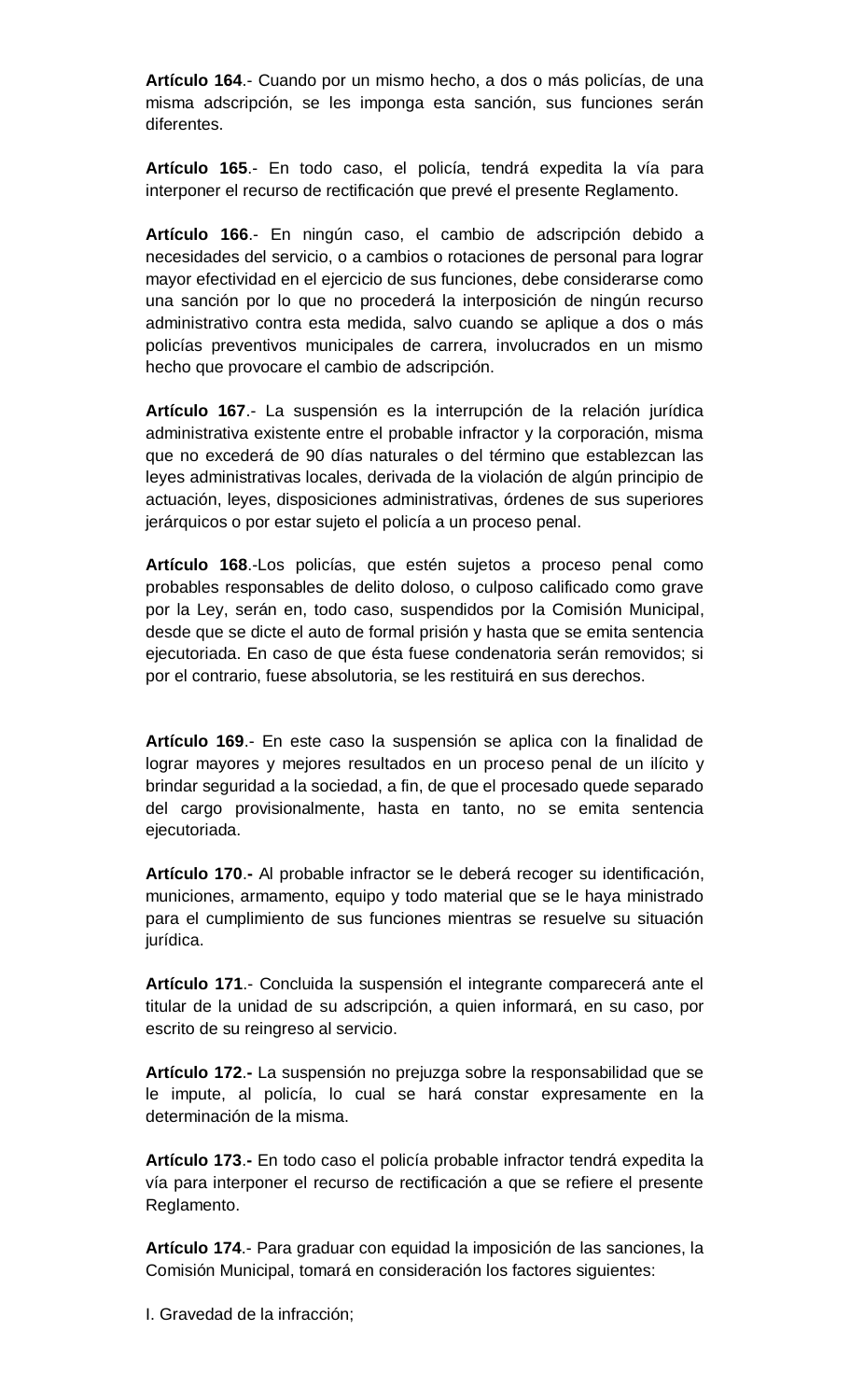II. Daños causados a la institución;

III. Daños infligidos a la ciudadanía;

IV. Prácticas que vulneren el funcionamiento de la corporación;

V. La reincidencia del responsable;

VI. La categoría, jerarquía o grado, el nivel académico y la antigüedad en el Servicio;

VII. Las circunstancias y medios de ejecución;

VIII. Las circunstancias socioeconómicas del policía;

IX. En su caso, el monto del beneficio, daño o perjuicio económicos derivado del incumplimiento de obligaciones;

X. Conducta observada con anterioridad al hecho;

XI. Intencionalidad o negligencia;

XII. Perjuicios originados al servicio;

XIII. Daños producidos a otros policías preventivos municipales de carrera, y

XIV. Daños causados al material y equipo.

XV. Las demás que se consideren análogas y de igual manera graves

**Artículo 175**.**-** Son correcciones disciplinarias los arrestos administrativos, que se imponen a los policías de la corporación, cuyos actos u omisiones sólo constituyan faltas menores en el cumplimiento de la disciplina, el presente procedimiento y las disposiciones aplicables, con fundamento en el primer párrafo del artículo 21 de la Constitución Política de los Estados Unidos Mexicanos.

**Artículo 176**.**-** Los arrestos pueden ser:

I. Sin perjuicio del servicio, realizando normalmente sus actividades dentro o fuera de las instalaciones según corresponda, cumpliendo con los horarios establecidos, al término de los cuales, si no ha concluido con dicho arresto, se concentrará en su unidad administrativa para concluirlo, y II. Dentro del las instalaciones, desempeñando sus actividades exclusivamente.

**Artículo 177**.- Los arrestos serán aplicados, de conformidad con la gravedad de la falta, en la forma siguiente:

I. A los comisarios e inspectores, hasta por 12 horas;

II. A los oficiales, hasta por 24 horas, y

III. A los integrantes de Escala Básica, hasta por 36 horas.

**Artículo 178**.- Los arrestos podrán ser impuestos a los policías preventivos municipales de carrera, por su respectivo superior jerárquico, ya sea con motivo de su grado o de su cargo, pero sólo serán graduados por el Director de la corporación o su equivalente.

**Artículo 179**.- Todo arresto deberá darse por escrito, salvo cuando el superior jerárquico se vea precisado a comunicar el arresto verbalmente, en cuyo caso lo ratificará por escrito dentro de las 2 horas siguientes, anotando el motivo y la hora de la orden emitida.

**Artículo 180**.- El arresto deberá ejecutarse de manera inmediata, haciéndoselo saber a quien deba cumplirlo.

**Artículo 181**.- El todo caso, el policía que se inconforme con la corrección disciplinaria impuesta, será oído en audiencia, dentro de las 24 horas siguientes, por quién haya graduado la sanción o la corrección disciplinaria.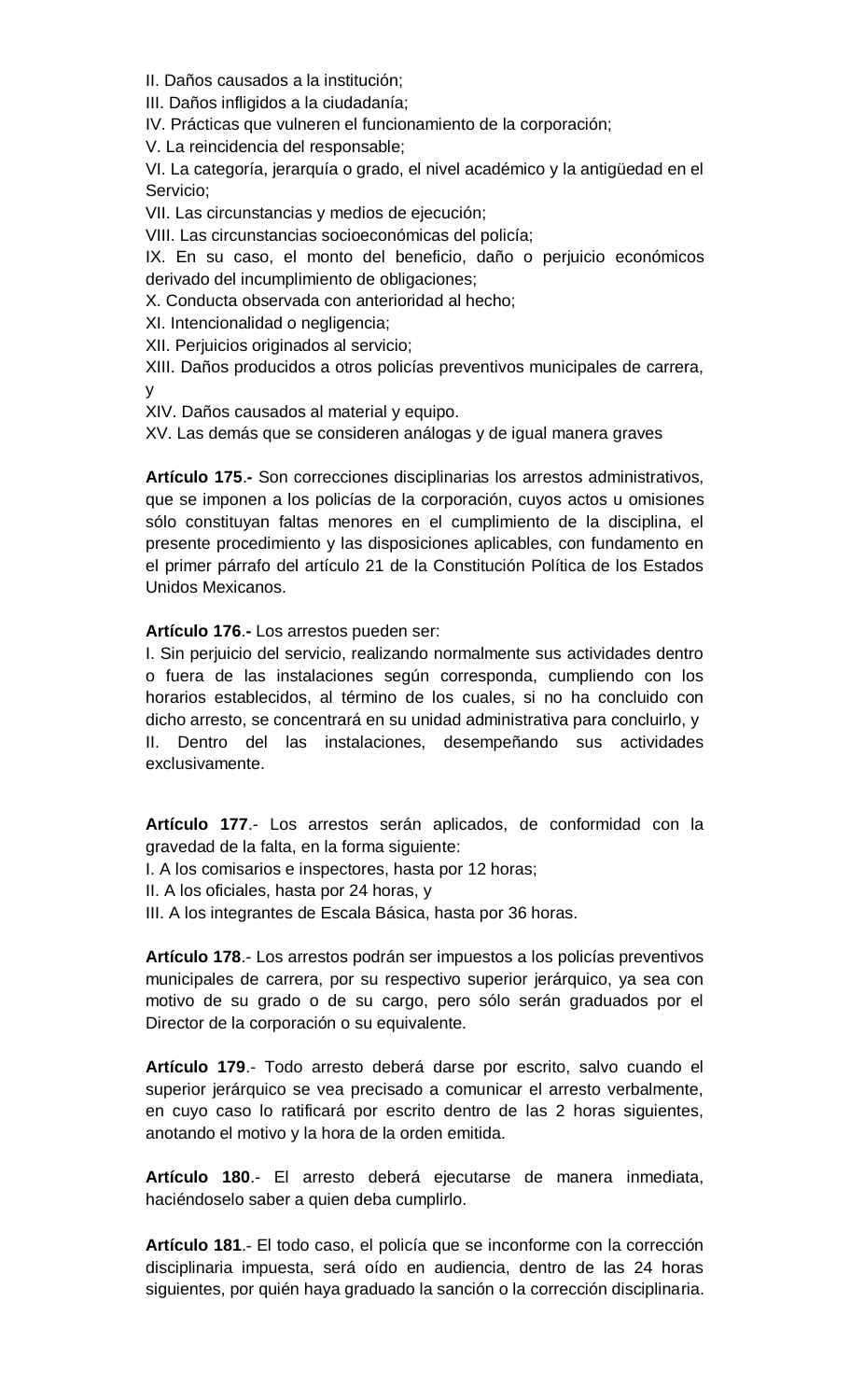**Artículo 182**.- Sin mayor trámite se procederá a resolver lo conducente y contra dicha resolución no procederá recurso alguno. Si la resolución es favorable, su efecto será que el antecedente del arresto no se integrará al expediente del policía inconforme.

**Artículo 183**.- El recurso de rectificación solo procederá contra la corrección disciplinaria cuando el policía, cumpla la corrección dentro de las instalaciones.

**Artículo 184**.- La remoción o cese es la terminación de la relación jurídica entre la corporación y el policía, sin responsabilidad para aquélla, se aplicará conforme lo dispongan las leyes relativas de la materia y una vez que se haya desahogado el procedimiento respectivo.

**Artículo 185**.- Son causales de remoción las siguientes:

a. Faltar a su jornada más de tres veces en un lapso de treinta días, sin causa justificada;

b. Acumular más de ocho inasistencias injustificadas durante un año;

c. Concurrir al trabajo en estado de embriaguez, o bajo los efectos de algún narcótico, droga o enervante;

d. Abandonar sin el consentimiento de un superior el área de servicio asignada;

e. Abandonar sin el consentimiento de un superior las instalaciones de la corporación;

f. Negarse a cumplir la sanción o el correctivo disciplinario impuesto;

g. Incapacidad parcial o total física o mental que le impida el desempeño de sus labores. En este caso se aplicará el procedimiento de retiro en lo conducente;

h. Cometer actos inmorales durante su jornada;

i. Incurrir en faltas de probidad u honradez, o en actos de violencia, amagos, injurias o malos tratos contra de sus superiores jerárquicos o compañeros, o contra los familiares de unos u otros, ya sea dentro o fuera de las horas de servicio;

j. Desobedecer, sin causa justificada, una orden recibida de un superior jerárquico;

k. Hacer anotaciones falsas o impropias en documentos de carácter oficial, instalaciones, así como en las tarjetas de control de asistencia; marcar por otro dicha tarjeta, firmar por otro policía, las listas de asistencia o permitir a otra persona suplantar su firma en las mismas;

l. Revelar información de la corporación, relativa a su funcionamiento, dispositivos de seguridad, armamento y en general todo aquello que afecte directamente la seguridad de la institución o la integridad física de cualquier persona;

m. Introducción, posesión, consumo o comercio de bebidas alcohólicas, estupefacientes, psicotrópicos, enervantes, narcóticos o instrumentos cuyo uso pueda afectar la seguridad de la Institución;

n. Destruir sustraer, ocultar o traspapelar intencionalmente, documentos o expedientes de la corporación, así como retenerlos o no proporcionar información relacionada con su función cuando se le solicite;

o. Sustraer u ocultar intencionalmente material, vestuario, equipo y en general todo aquello propiedad de la corporación policial municipal, de sus compañeros y demás personal de la Institución;

p. Causar intencionalmente daño o destrucción de material, herramientas, vestuario, equipo y en general todo aquello propiedad de la corporación, de sus compañeros y demás personal de la misma;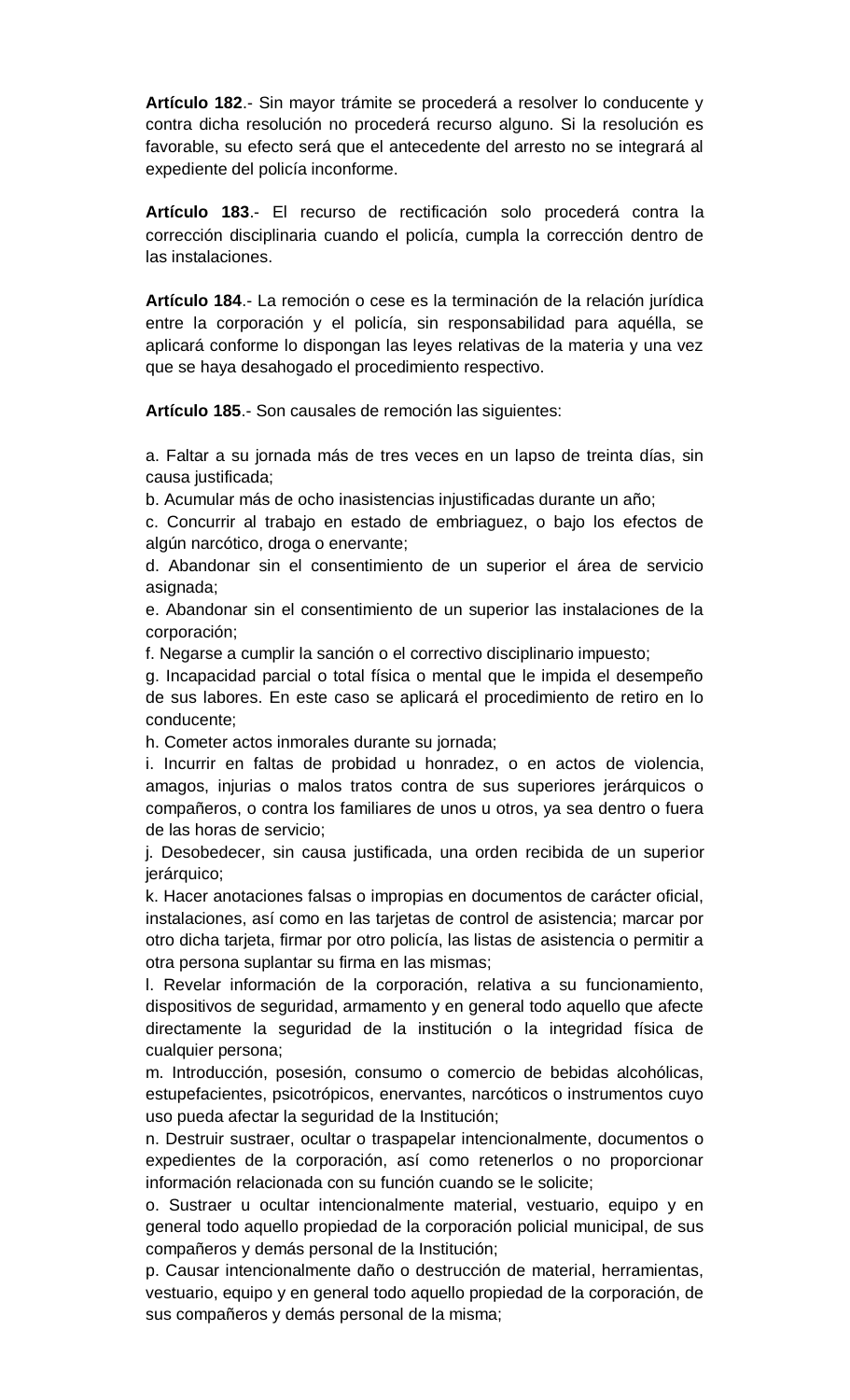q. Negarse a cumplir con las funciones encomendadas por sus superiores o incitar a sus compañeros a hacerlo;

r. Hacer acusaciones de hechos que no pudiera comprobar en contra de sus superiores jerárquicos, de sus compañeros y demás personal de la corporación policial municipal;

s. Dormir durante el tiempo que se encuentre en servicio;

t. Poner en riesgo, por negligencia o imprudencia la seguridad de la corporación y la vida de las personas;

u. La violación de los principios de actuación a que se refiere el artículo 22 de la Ley, y de las prohibiciones y obligaciones que establece el procedimiento de ingreso, y

v. La sanción de la remoción se aplicará a los policías cuando, a juicio de la autoridad competente, hayan violado los preceptos a que se refiere el ingreso, en todo caso el policía podrá interponer el recurso administrativo de rectificación contra el acto de autoridad que se derive de la violación de esos artículos.

**Artículo 186**.- La remoción se llevará conforme al siguiente procedimiento:

a. Se iniciará por denuncia presentada por el superior jerárquico, ante la Comisión Municipal, señalando con toda precisión, la causal de remoción que se estime procedente;

b. Las denuncias que se formulen deberán estar apoyadas en pruebas documentales o elementos probatorios idóneos, para demostrar la responsabilidad del policía denunciado;

c. Recibido el oficio o la denuncia, la Comisión Municipal , verificará que no exista causal de improcedencia notoria, se adjunten las pruebas y cumpla los requisitos para el inicio del procedimiento;

d. La Comisión Municipal, de advertir que carece de dichos requisitos, sin substanciar artículo, requerirá al superior jerárquico correspondiente para que subsane lo procedente y aporte los medios de prueba necesarios, en un término de quince días hábiles;

e. Transcurrido dicho término sin que se hubiere desahogado el requerimiento, por parte del superior jerárquico, la Comisión Municipal , dará vista al Órgano Interno de Control, para los efectos legales que corresponda y se desechará la denuncia u oficio;

f. De reunir los requisitos señalados en el inciso c, la Comisión Municipal , dictará acuerdo de inicio y notificará copia de la denuncia y de sus anexos al policía, para que en un término de quince días hábiles formule un informe sobre todos y cada uno de los hechos señalados en la denuncia y ofrezca pruebas;

g. El informe a que alude al inciso anterior, deberá referirse a todos y cada uno de los hechos imputados y comprendidos en la denuncia, afirmándolos o negándolos, expresando los que ignore por no ser propios, o refiriéndolos como crea que tuvieron lugar;

De igual forma, se notificará al titular de la unidad administrativa de la adscripción del miembro del servicio de carrera detenido, para que participe a lo largo del procedimiento;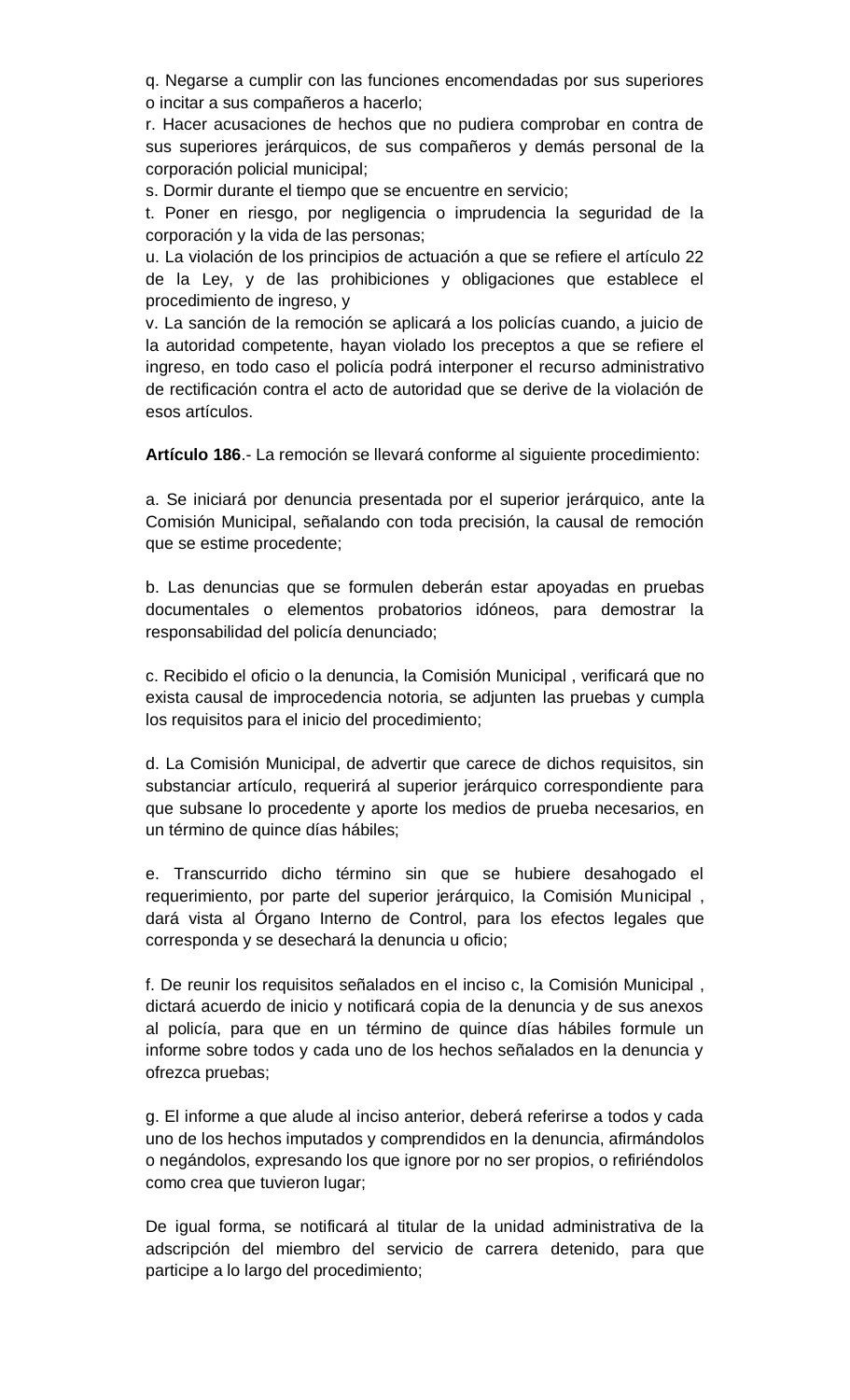h. En caso de que el policía no rinda el informe respectivo, o bien, en el mismo no suscitare explícitamente controversia, se presumirán aceptados los hechos que se le imputan. En caso de no ofrecer pruebas, precluirá su derecho para ofrecerlas con posterioridad, con excepción de las pruebas supervenientes;

i. Presentado el informe por parte del policía, o transcurrido el término para ello, la Comisión Municipal, en su caso, acordará sobre la admisión y preparación de las pruebas ofrecidas oportunamente y señalará, dentro de los 15 días siguientes, día y hora para la celebración de la audiencia en la que se llevará a cabo su desahogo y se recibirán los alegatos;

j. Sí el policía, deja de comparecer, sin causa justificada a la audiencia anterior, se desahogarán las pruebas que se encuentren preparadas y, aquéllas cuya preparación corra a cargo del policía, se tendrán por desiertas, por falta de interés procesal de su parte;

k. Concluido el desahogo de pruebas, si las hubiere, el policía, podrá formular alegatos, en forma oral o por escrito, tras lo cual la Comisión Municipal, elaborará el proyecto de resolución respectivo;

l. Se presumirán hechos confesos de la denuncia administrativa, sobre los cuales el policía, no suscitare explícitamente controversia, cuando éstos se encuentren sustentados en algún medio probatorio salvo prueba en contrario;

m. Una vez verificada la audiencia y desahogadas las pruebas, la Comisión Municipal, resolverá en sesión sobre la inexistencia de la responsabilidad o imponiendo al policía la remoción. La resolución se notificará personalmente al interesado dentro de los quince días siguientes;

n. Sí del informe o de los resultados de la audiencia no se desprenden elementos suficientes para resolver, o se advierten otros que impliquen nueva responsabilidad a cargo del policía, o de otras personas, se podrá disponer la práctica de investigaciones y acordar, en su caso, la celebración de otra u otras audiencias, y

o. Posterior a la celebración de la audiencia, el superior jerárquico, podrá solicitar la suspensión temporal del policía probable responsable, siempre que a su juicio, así convenga para la conducción o continuación de las investigaciones, la cual cesará si así lo resuelve la Comisión Municipal, independientemente de la iniciación, continuación o conclusión del procedimiento a que se refiere este artículo.

**Artículo 187**.- Contra la resolución de la Comisión Municipal, que recaiga sobre el policía, por alguna de las causales de remoción de este Procedimiento, procederá el recurso de rectificación, en los términos establecidos en el procedimiento de recursos.

## **SECCIÓN II Del recurso de Rectificación**

**Artículo 188**.- En contra de la suspensión, el policía podrá interponer el recurso de rectificación ante la Comisión Municipal, dentro de los cinco días hábiles siguientes a su notificación.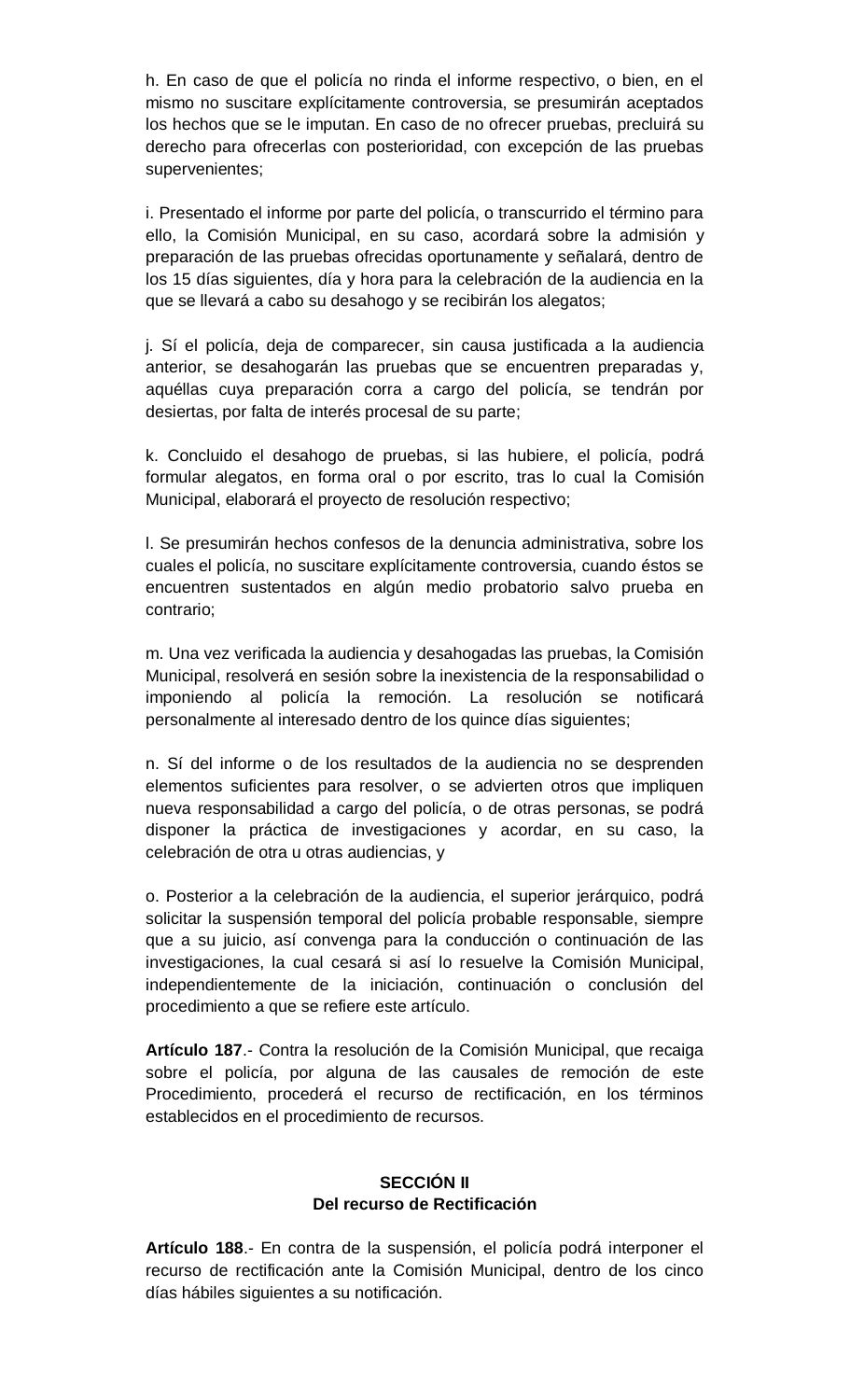**Artículo 189**.- La interposición del recurso no suspenderá los efectos de la sanción, pero tendrá por objeto que ésta no aparezca en el expediente u hoja de servicios del policía de que se trate, asimismo si no resultare responsable, será restituido en el goce de sus derechos.

**Artículo 190**.- El recurso se resolverá en la siguiente sesión de la Comisión Municipal y la resolución se agregará al expediente u hoja de servicio correspondiente.

**Artículo 191**.- La autoridad, o el superior jerárquico, que realice un acto ilegal o imponga indebidamente la suspensión y previa substanciación y resolución del recurso de rectificación ante la Comisión Municipal, se hará acreedor a las sanciones que corresponda.

**Artículo 192.-** El recurso de rectificación confirma, modifica o revoca una resolución de la Comisión impugnada por el Cadete o Policía, a quien vaya dirigida su aplicación.

**Artículo 193.-** La Comisión Municipal, acordará si es o no, de admitirse el recurso interpuesto. Si determina esto último, sin mayor trámite, ordenará que se proceda a la ejecución de su resolución y no habrá consecuencia jurídica para el Cadete o Policía.

**Artículo 194.-** En caso de ser admitido el recurso, la Comisión Municipal, señalara día y hora para celebrar una audiencia en la que el Cadete o Policía inconforme, podrá alegar por sí o por alguna persona de su confianza, lo que a su derecho convenga. Hecho lo anterior, se dictará la resolución respectiva dentro del término de 3 días. En contra de dicha resolución ya no procederá otro recurso alguno.

**Artículo 195.-** La resolución que se emita con motivo del recurso, deberá ser notificada personalmente al Cadete ó Policía por la autoridad competente dentro del término de tres días

**Artículo 196.-** El cadete o policía promoverá el recurso de Rectificación de conformidad con el siguiente procedimiento.

- I. El cadete o Policía, promovente interpondrá el recurso por escrito, expresando el acto que impugna, los agravios que fueron causados y las pruebas que consideren pertinentes, siempre y cuando estén relacionadas con los puntos controvertidos;
- II. Las pruebas que se ofrezcan deberán estar relacionadas con cada uno de los hechos controvertidos, siendo inadmisible la prueba confesional;
- III. Las pruebas documentales se tendrán por no ofrecidas por el Cadete ó Policía, si no se acompañan al escrito en el que se interponga el recurso, y sólo serán recabadas por la autoridad, en caso de que las documentales obren en el expediente en que se haya originado la resolución que se recurre;
- IV. La Comisión podrá solicitar que rindan los informes que estime pertinentes, todas y cada una de las personas que hayan intervenido en la selección, en el desarrollo y promoción, en la aplicación de sanciones, correcciones disciplinarias, remoción y la separación;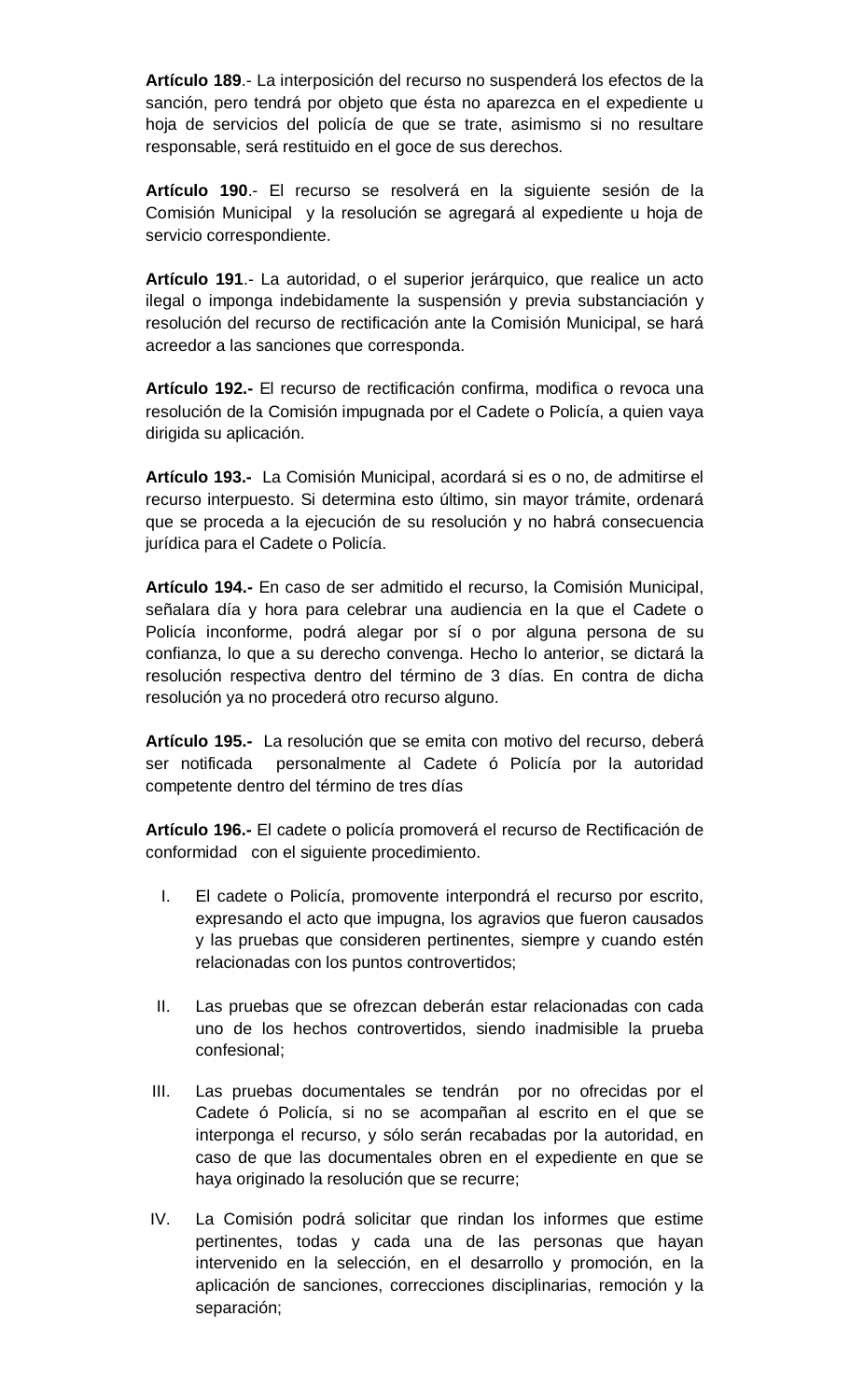- V. La Comisión acordara lo que proceda sobre la admisión del recursos y de las pruebas que hubiere ofrecido el Cadete ó Policía, ordenando el desahogo de las mismas dentro del plazo de 5 días hábiles, y
- VI. Vencido el plazo para el rendimiento de pruebas, la comisión, dictará la resolución que proceda en un término que no excederá de 3 días hábiles.

### **TITULO CUARTO DEL ÓRGANO COLEGIADO DEL SERVICIO PROFESIONAL DE CARRERA DE LAS INSTITUCIONES DE SEGURIDAD PÚBLICA**

## **Disposiciones Generales**

**Artículo 197.-** Para el óptimo funcionamiento del Servicio, la coordinación de acciones, la homologación de la función policial y su seguridad jurídica, se contará la Comisión del Servicio Profesional de Carrera, Honor y Justicia.

**Artículo 198.-** La Comisión Municipal, es el órgano colegiado de carácter permanente, encargado de conocer, resolver e imponer las sanciones, y la separación por causales extraordinarias del Servicio, así como recibir y resolver el recurso de rectificación; tratándose de conductas probablemente constitutivas de delitos o violaciones a leyes administrativas deberá hacerlas del conocimiento , sin demora, de la autoridad competente, independientemente de la sanción, corrección disciplinaria o acto de separación que deba ejecutar dicha Comisión.

**Artículo 199**.- Para el cumplimiento de sus atribuciones, la Comisión Municipal contará con el apoyo de las unidades administrativas de la corporación, así como de los comités que se establezcan a efecto.

## **CAPÍTULO ÚNICO**

## **De la Comisión Municipal del Servicio Profesional de Carrera, Honor y Justicia.**

**Artículo 200.-** La comisión del Servicio Profesional de Carrera, Honor y Justicia estará integrada de la siguiente forma:

- a) Un titular, que será el Presidente Municipal ó Secretario de Seguridad Pública con voz y voto.
- b) Un secretario Técnico, que será un representante del jurídico o equivalente, solo con voz.
- c) Un Vocal, que será un representante de Recursos Humanos o equivalente, con voz y voto.
- d) Un vocal, que será un representante del órgano Interno de Control o equivalente, con voz y voto.
- e) Un representante de Asuntos Internos o equivalente, con voz.
- f) Un vocal de Mandos, con voz y voto.
- g) Un vocal de Elementos, con voz y voto.

**Artículo 201.-** La Comisión Municipal tendrá las siguientes funciones: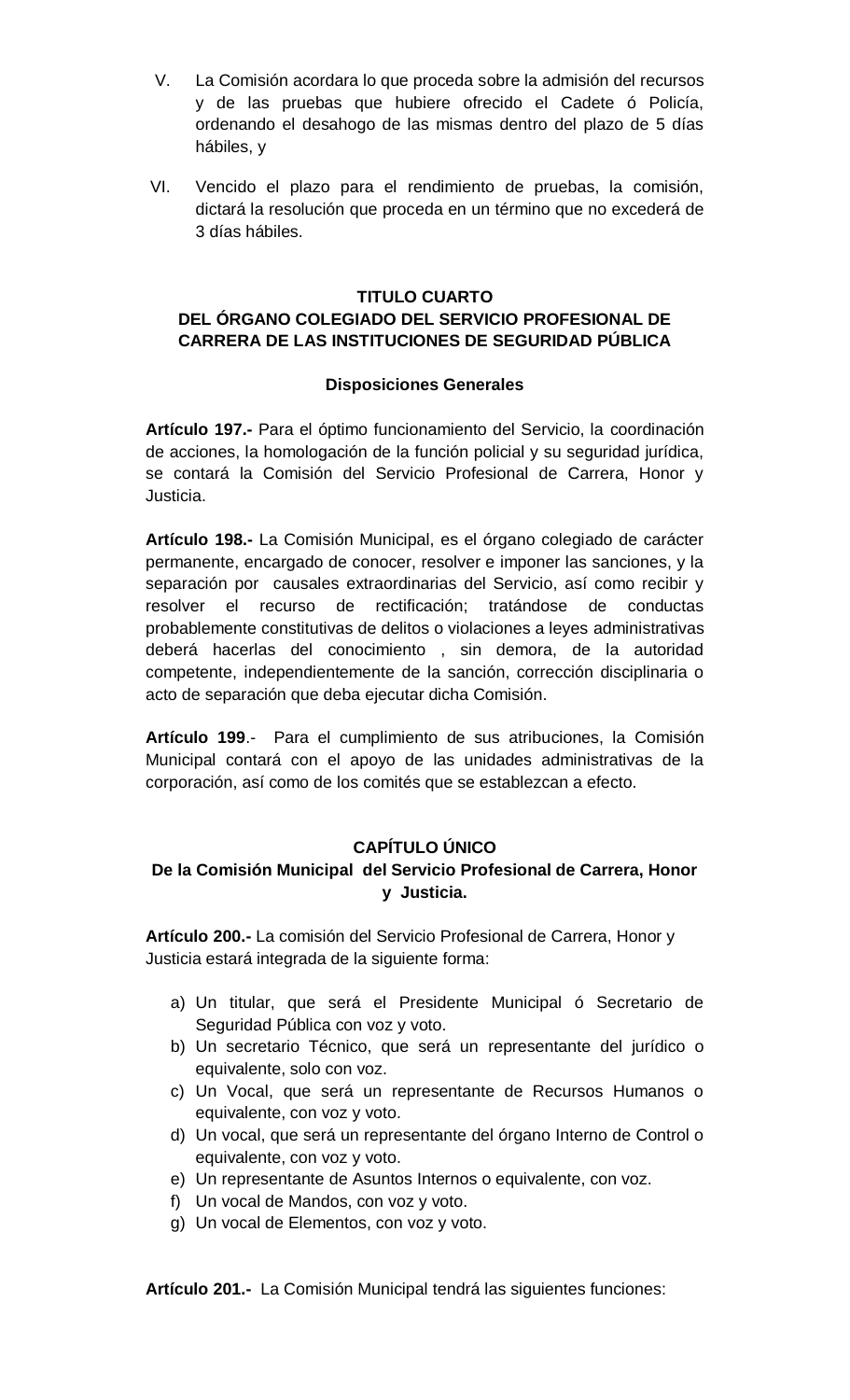- I. Coordinar y dirigir el Servicio Profesional de Carrera Policial, en el ámbito de su competencia
- II. Realizar el análisis de las violaciones, faltas cometidas y causales de separación extraordinaria por los policías de carrera, escuchando en todo caso los argumentos del probable infractor y emitir la resolución que proceda;
- III. Determinar y graduar la aplicación de sanciones; en su caso, correcciones disciplinarias de los policías de carrera, de conformidad con el procedimiento del subsistema disciplinario, separación y retiro y demás disposiciones aplicables;
- IV. Coordinarse con todas las demás autoridades e instituciones, a cuya área de atribuciones y actividades correspondan obligaciones relacionadas con el Servicio y;
- V. Resolver sobre el recurso de rectificación, e inconformidades que interpongan los aspirantes, integrantes de la institución policial y los ciudadanos, según corresponda, en contra de las resoluciones emitidas por la misma o por la comisión.

**Artículo 202.-** La Comisión Municipal sesionara en la sede de la Institución Policial, por convocatoria del secretario de la misma.

Solo en caso extraordinaria sesionara en otro lugar, ya sea por cuestiones de seguridad o por confidencialidad respecto a los asuntos que vayan a tratarse.

Habrá quórum en las sesiones de la Comisión Municipal; con la mitad mas unos de los miembros, todos los miembros de la Comisión contaran con voz y voto, sus resoluciones serán tomadas por mayoría simple de los miembros presentes, en caso de empate el Presidente tendrá voto de calidad.

El voto de los miembros será secreto, el secretario deberá elaborar un acta en la que se registre el desarrollo, las resoluciones y acuerdos tomados en cada sesión.

Cuando algún miembro de la Comisión Municipal; tenga relación afectiva o familiar, profesional o una diferencia personal o de otra índole con el policía de carrera probable infractor o con el representante de este, que impida una actuación imparcial de su encargo, deberá excusarse ante el presidente de la comisión.

**Artículo 203.-** Si algún miembro de la Comisión Municipal no se excusa debiendo hacerlo podrá ser recusado por el Policía de Carrera, probable infractor o por su representante para que se abstenga del conocimiento del asunto, debiendo el presidente resolver sobre el particular.

**Artículo 204.-** Para el cumplimiento de sus atribuciones, la Comisión Municipal contará con el apoyo de las unidades administrativas de la corporación, así como de los comités que se establezcan al efecto.

**Artículo 205.-** La Comisión Municipal, podrá sugerir, proponer y solicitar a las instituciones de formación, programas y actividades que, como resultado de la formación continua y especializada así como de la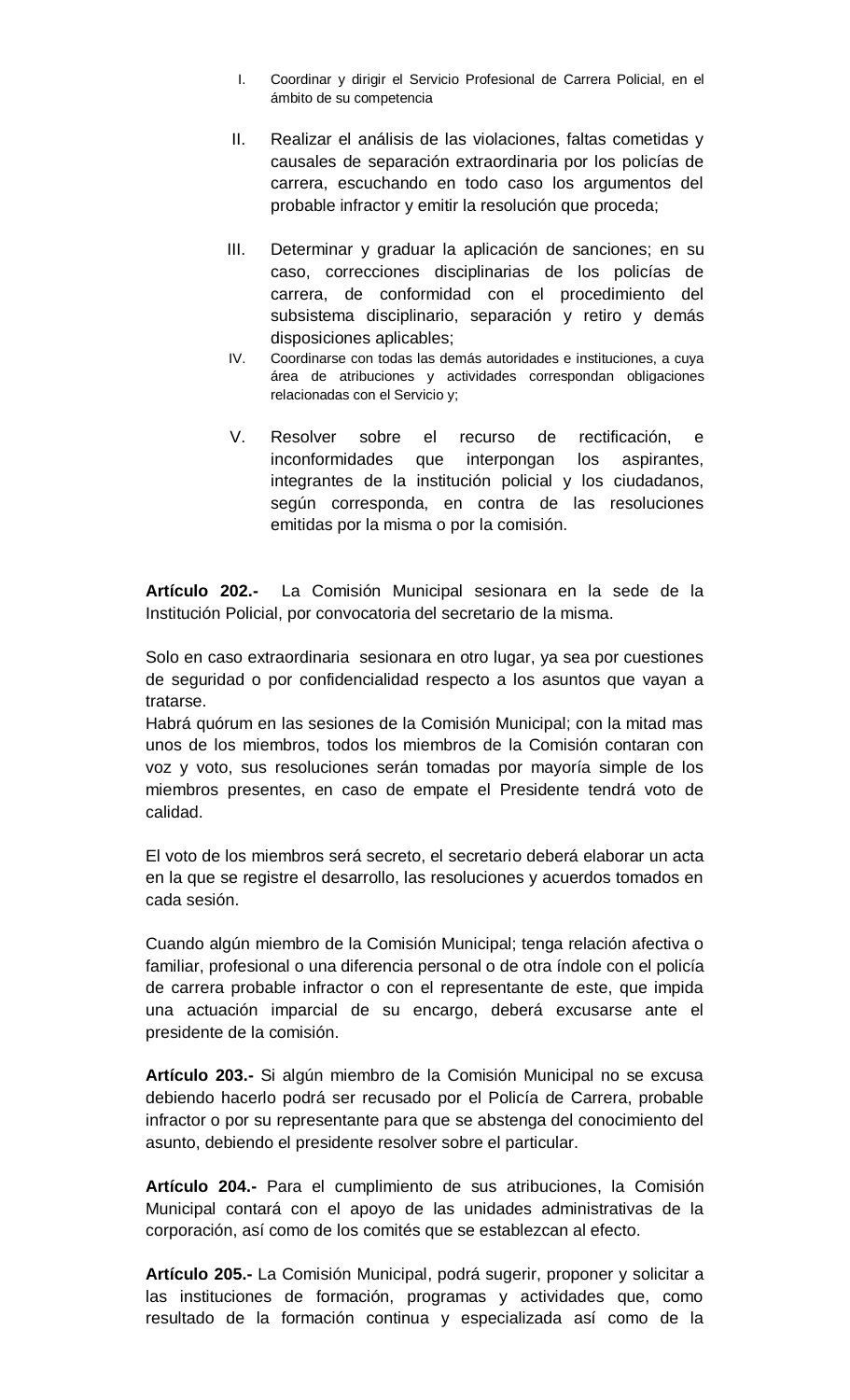evaluación para la permanencia del personal en activo, sean pertinentes a su juicio para el óptimo desarrollo del servicio.

### **T R A N S I T O R I O S**

**Primero.-** El presente Reglamento, entrará en vigor el día siguiente al de su publicación en el Periódico Oficial del Estado y la Gaceta Municipal. El Servicio de Carrera de la Policía Preventiva Municipal, se irá estableciendo gradualmente así como los Órganos para su operación, a que se refiere este procedimiento de conformidad con las disposiciones presupuestales y los acuerdos que se celebren con el Estado.

**Segundo.-** Se derogan todas las disposiciones que se opongan al presente Reglamento.

**Tercero**.- El Municipio celebrará Convenios de Coordinación con el Estado, con objeto de ir implementando gradualmente el Servicio de Carrera de la Policía Preventiva Municipal, en los términos de su legislación interna y el presente Reglamento.

**Cuarto.-** El Municipio realizará todas las acciones de coordinación necesarias, a fin de proceder, desde luego, a elaborar el perfil del puesto por competencia del Servicio de Carrera de la Policía Preventiva Municipal.

**Quinto.-** Mientras se expidan los manuales de organización, procedimientos y servicios al público, el Presidente Municipal queda facultado para resolver lo relativo al Servicio de Carrera de la Policía Preventiva Municipal y contará con un plazo de noventa días para expedir su normatividad interior, a partir de la entrada en vigor del presente Reglamento.

**Sexto.-** Los órganos a que se refiere el presente Reglamento, se integrarán en un terminó no mayor de sesenta días a la publicación del mismo, en los términos del convenio de coordinación celebrado con el Estado.

**Séptimo.-** Cuando las funciones o atribuciones de alguna unidad administrativa municipal, establecida con anterioridad a la vigencia de este Reglamento, deban ser ejercidas por alguna otra unidad de las que el mismo establece, o cuando se cambie de adscripción, del personal, mobiliario, archivo y en general el equipo que aquélla haya utilizado, pasarán a la unidad que previamente se determine.

**Octavo.-** Para efectos del personal en activo se dispondrá un período de migración que no excederá de un año para que los elementos de la Institución cubran con los siguientes criterios:

- 1. Que tengan las evaluaciones de control de confianza;
- 2. Que tengan la equivalencia a la formación inicial y;
- 3. Que cubran con el perfil de puesto con relación a la renivelación académica.

Para tales efectos una vez cumplido el plazo, los elementos que no cubran con alguno de éstos criterios quedará fuera de la Institución. --------

**POR LO ANTERIOR Y CON FUNDAMENTO A LAS CONSIDERACIONES DE HECHO Y DE DERECHO ANTES MENCIONADAS, SOMETEMOS ANTE ESTE HONORABLE CUERPO**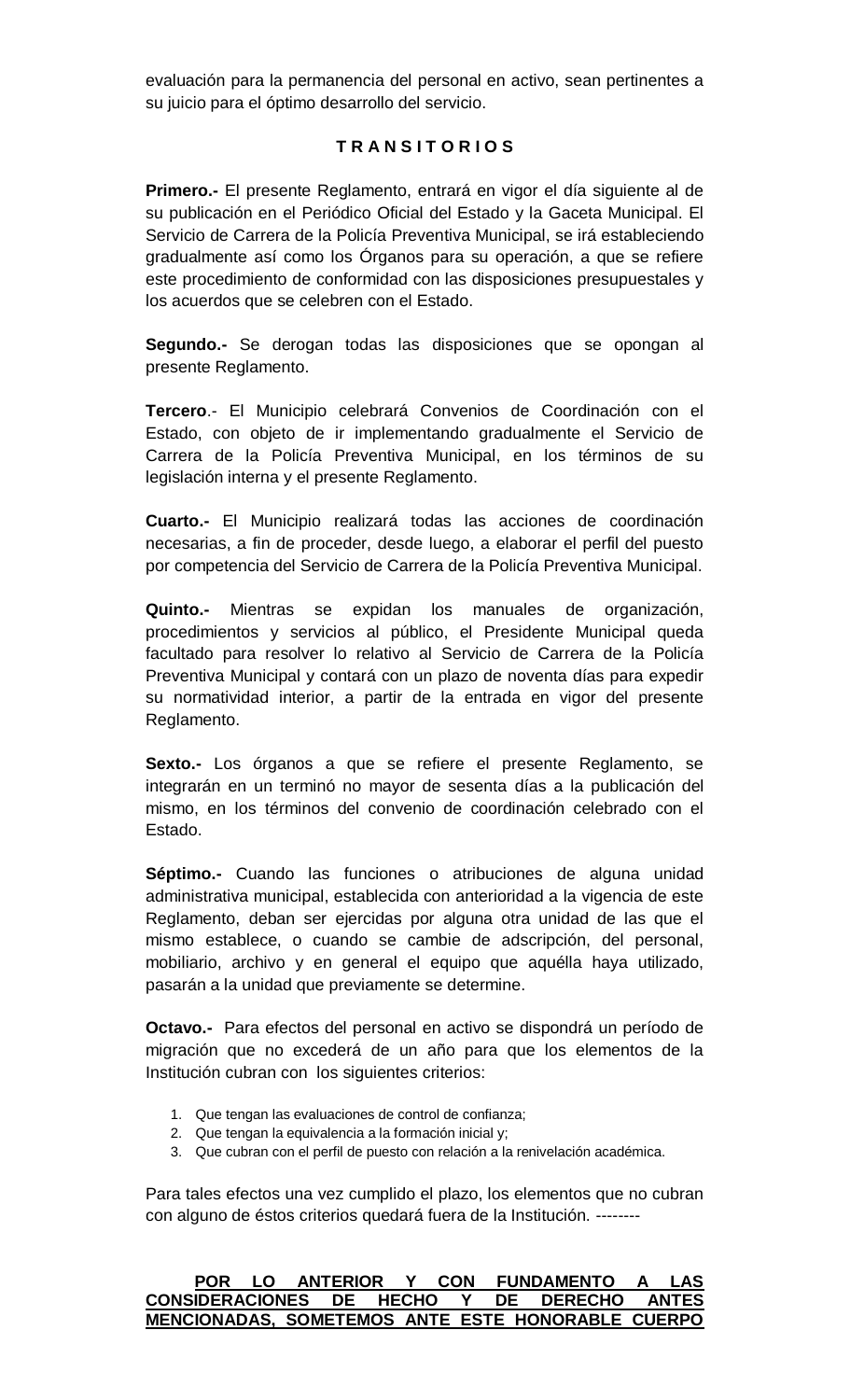# **COLEGIADO PARA SU AN**Á**LISIS, DISCUSI**Ó**N Y EN SU CASO APROBACI**Ó**N EL SIGUIENTE:**

## **D I C T A M E N**

**PRIMERO-** QUE ESTE HONORABLE CUERPO EDILICIO TENGA A BIEN APROBAR Y RATIFICAR EL CONTENIDO DEL **REGLAMENTO DEL SERVICIO PROFESIONAL DE CARRERA DEL MUNICIPIO DE TEHUACÁN**, TAL Y COMO HA QUEDADO EXPUESTO EN EL CONSIDERANDO SÉPTIMO DEL PRESENTE DICTAMEN, MISMO QUE SE TIENE POR REPRODUCIDO COMO SI A LA LETRA SE INSERTASE.

**SEGUNDO.-** UNA VEZ APROBADO ESTE PROYECTO Y PREVIAMENTE CERTIFICADO POR EL SECRETARIO DEL AYUNTAMIENTO, REMÍTASE POR ESTE PARA SU DEBIDO TRÁMITE DE PUBLICACIÓN EN EL PERIÓDICO OFICIAL DEL ESTADO.- **ATENTAMENTE.- TEHUACÁN, PUEBLA, A 07 DE FEBRERO DEL 2014.- LA COMISION DE GOBERNACIÓN, JUSTICIA Y SEGURIDAD PÚBLICA.- C. HUGO RUBEN BOLAÑOS CABRERA.- PRESIDENTE.- C. GABRIELA BRINGAS DELGADO.- REGIDOR MIEMBRO.- C. CARLOS ARENAS GUTIERREZ.- REGIDOR MIEMBRO.- FIRMAS ILEGIBLES".**

SEÑOR PRESIDENTE MUNICIPAL, REGIDORES Y SINDICO MUNICIPAL, EN VOTACIÓN SE LES CONSULTA SI SE APRUEBA LA PROPUESTA PRESENTADA EN CUESTIÓN, LOS QUE ESTÉN POR LA AFIRMATIVA SÍRVANSE MANIFESTARLO LEVANTANDO LA MANO.

HABIÉNDOSE ANALIZADO AMPLIAMENTE EL CONTENIDO DEL DICTAMEN DE REFERENCIA, POR MAYORÍA CON 12 VOTOS A FAVOR, POR PARTE DE LOS INTEGRANTES DEL HONORABLE CABILDO, SE DETERMINA EL SIGUIENTE:

## **A C U E R D O**

**PRIMERO-** ESTE HONORABLE CUERPO EDILICIO TIENE A BIEN APROBAR Y RATIFICAR EL CONTENIDO DEL **REGLAMENTO DEL SERVICIO PROFESIONAL DE CARRERA DEL MUNICIPIO DE TEHUACÁN**, TAL Y COMO HA QUEDADO EXPUESTO EN EL CONSIDERANDO SÉPTIMO DEL PRESENTE DICTAMEN, MISMO QUE SE TIENE POR REPRODUCIDO COMO SI A LA LETRA SE INSERTASE.

**SEGUNDO.-** SE INSTRUYE AL SECRETARIO DEL AYUNTAMIENTO, REMITA EL **REGLAMENTO DEL SERVICIO PROFESIONAL DE CARRERA DEL MUNICIPIO DE TEHUACÁN,** PARA SU DEBIDO TRÁMITE DE PUBLICACIÓN EN EL PERIÓDICO OFICIAL DEL ESTADO.

LO ANTERIOR CON FUNDAMENTO EN LOS DISPOSITIVOS LEGALES INVOCADOS EN EL DICTAMEN DE REFERENCIA.

NO HABIÉNDO ASUNTO QUE TRATAR SE DA POR TERMINADA LA PRESENTE SESIÓN DE CABILDO, SIENDO LAS DOCE HORAS DEL